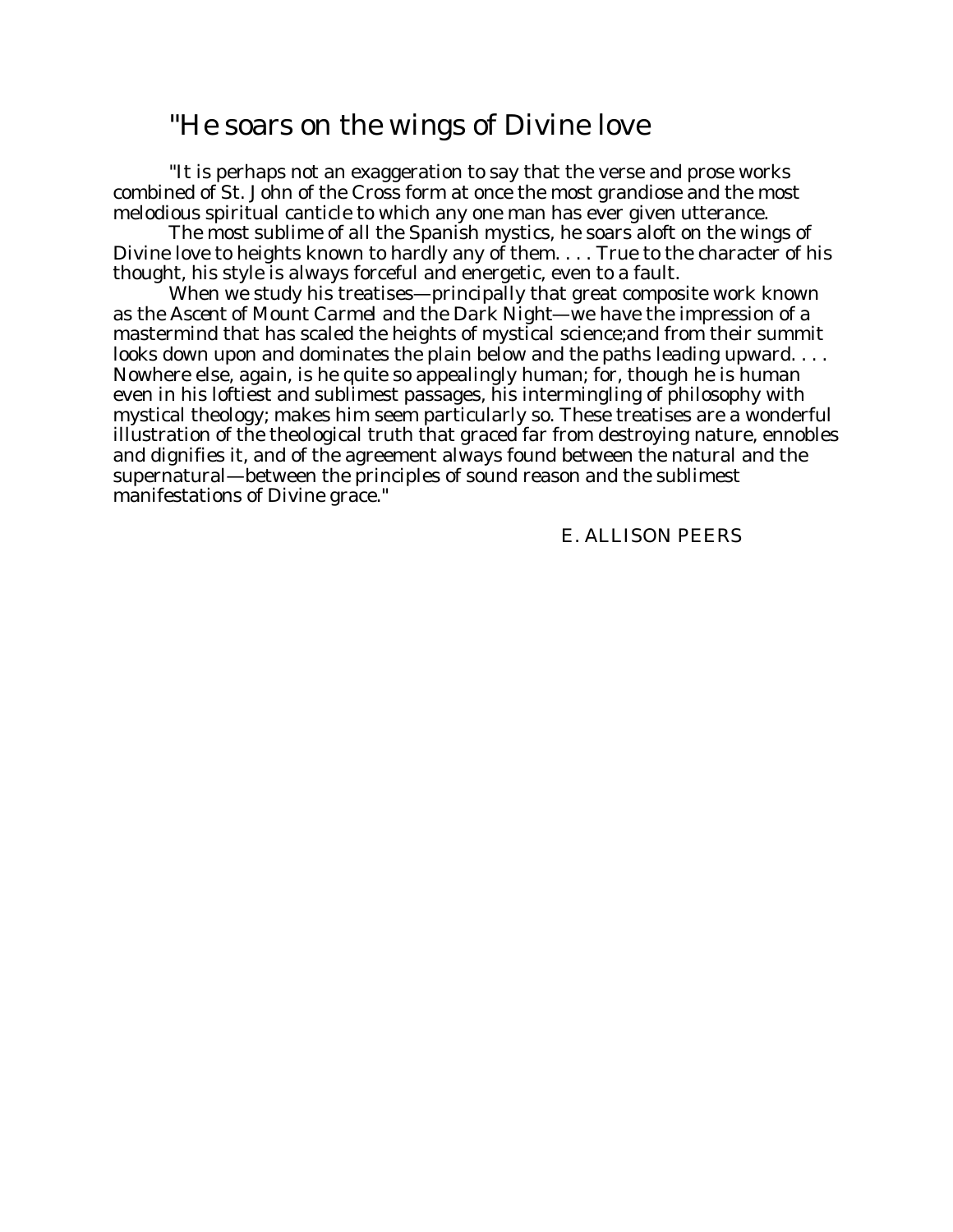# DARK NIGHT OF THE SOUL

by

# Saint John of the Cross

DOCTOR OF THE CHURCH THIRD REVISED EDITION

Translated and edited, with an Introduction, by E. ALLISON PEERS from the critical edition of P. SILVERIO DE SANTA TERESA, C.D.

IMAGE BOOKS

A Division of Doubleday & Company, Inc. Garden City, New York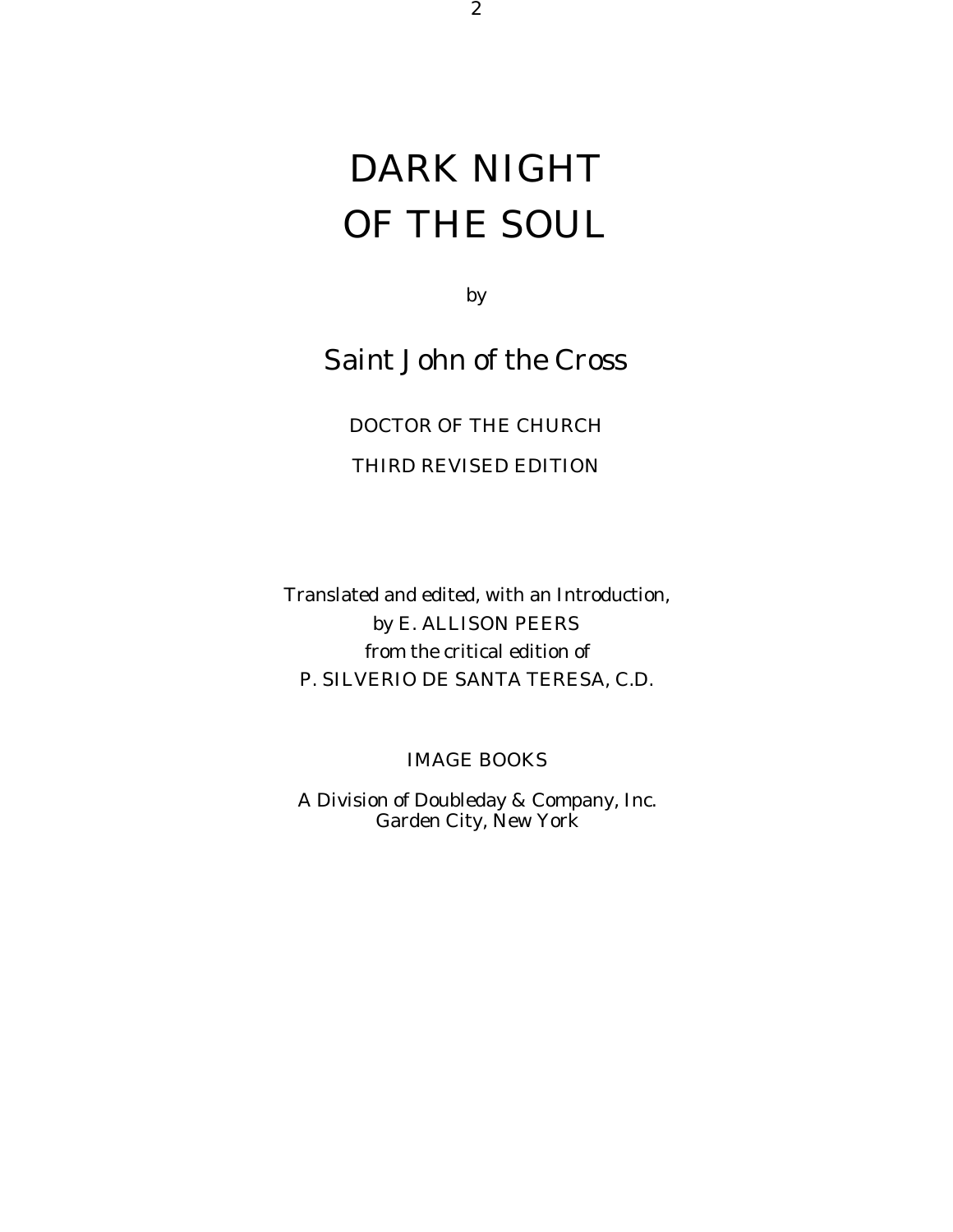### IMAGE BOOKS EDITION 1959 by special arrangement with The Newman Press

### Image Books edition published February 1959 1st printing January 1959

Electronic edition scanned by Harry Plantinga, 1994 This electronic text is in the public domain.

# NIHIL OBSTAT: GEORGIVS SMITH, S.T.D, PH.D. CENSOR DEPVTATVS IMPRIMATVR: E. MORROGH BERNARD VICARIVS GENERALIS WESTMONASTERII: DIE XXIV SEPTEMBRIS MCMLII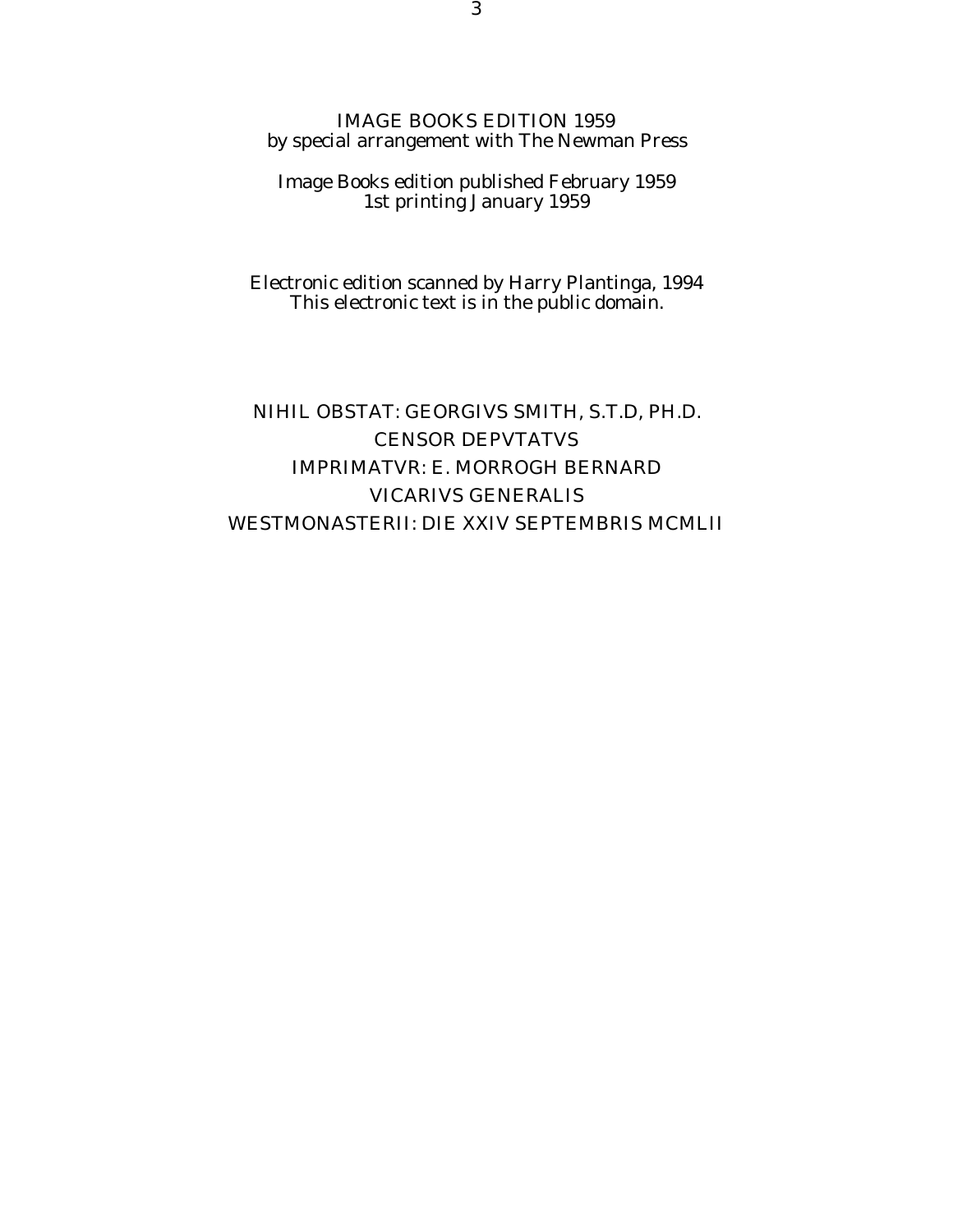TO THE

DISCALCED CARMELITES OF CASTILE, WITH ABIDING MEMORIES OF THEIR HOSPITALITY AND KINDNESS IN MADRID, ÁVILA AND BURGOS, BUT ABOVE ALL OF THEIR DEVOTION TO SAINT JOHN OF THE CROSS, I DEDICATE THIS TRANSLATION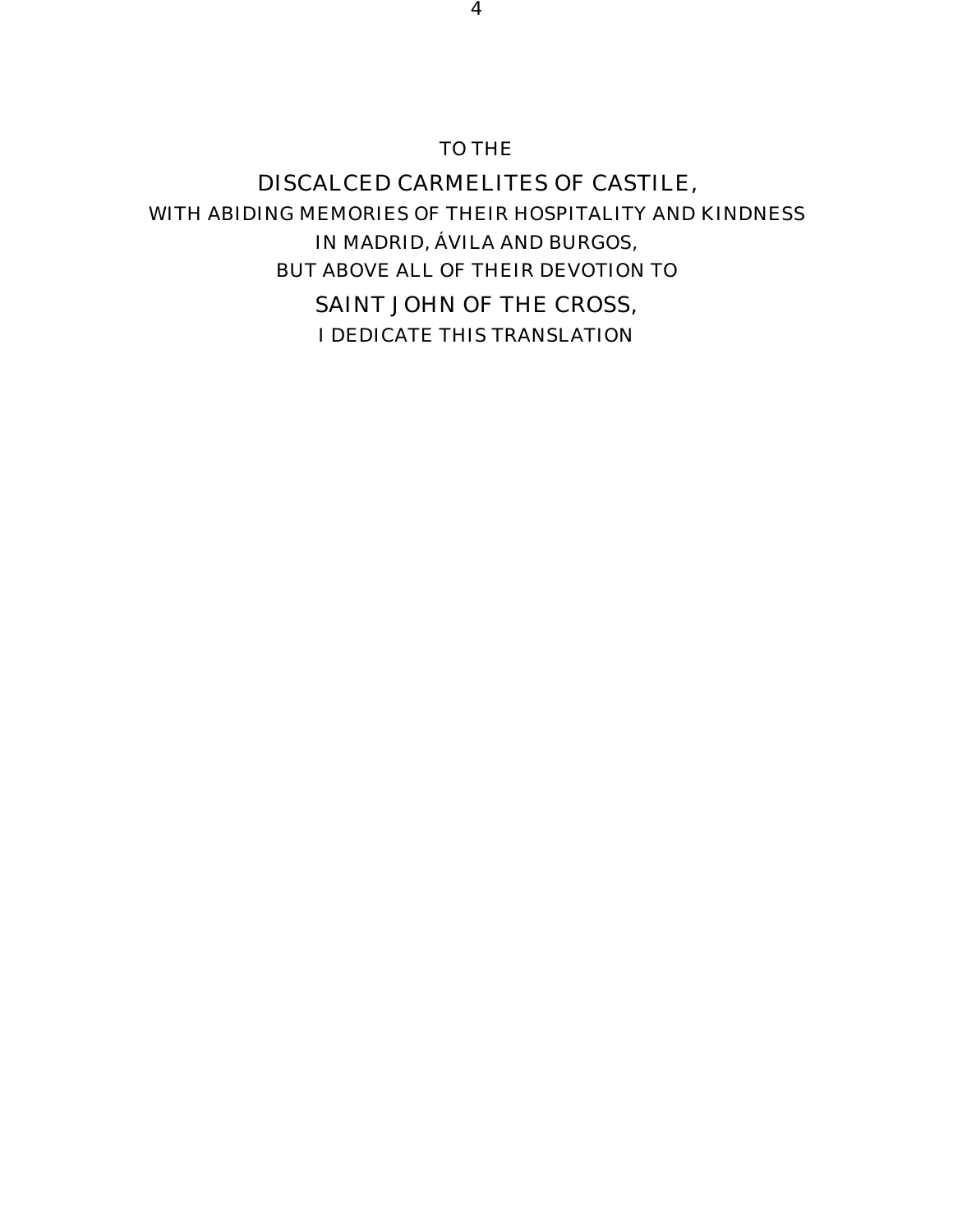# CONTENTS

PREFACE TO THE ELECTRONIC EDITION TRANSLATOR'S PREFACE TO THE FIRST EDITION TRANSLATOR'S PREFACE TO THE SECOND EDITION PRINCIPAL ABBREVIATIONS INTRODUCTION DARK NIGHT OF THE SOUL PROLOGUE

# BOOK I

- CHAPTER I.—Sets down the first line and begins to treat of the imperfections of beginners
- CHAPTER II.—Of certain spiritual imperfections which beginners have with respect to the habit of pride
- CHAPTER III.—Of some imperfections which some of these souls are apt to have, with respect to the second capital sin, which is avarice, in the spiritual sense
- CHAPTER IV.—Of other imperfections which these beginners are apt to have with respect to the third sin, which is luxury
- CHAPTER V.—Of the imperfections into which beginners fall with respect to the sin of wrath
- CHAPTER VI.—Of imperfections with respect to spiritual gluttony
- CHAPTER VII.—Of imperfections with respect to spiritual envy and sloth
- CHAPTER VIII.—Wherein is expounded the first line of the first stanza, and a beginning is made of the explanation of this dark night
- CHAPTER IX.—Of the signs by which it will be known that the spiritual person is walking along the way of this night and purgation of sense
- CHAPTER X.—Of the way in which these souls are to conduct themselves in this dark night
- CHAPTER XI.—Wherein are expounded the three lines of the stanza
- CHAPTER XII.—Of the benefits which this night causes in the soul

CHAPTER XIII.—Of other benefits which this night of sense causes in the soul

CHAPTER XIV.—Expounds this last verse of the first stanza

# BOOK II

- CHAPTER I.—Which begins to treat of the dark night of the spirit and says at what time it begins
- CHAPTER II.—Describes other imperfections which belong to these proficients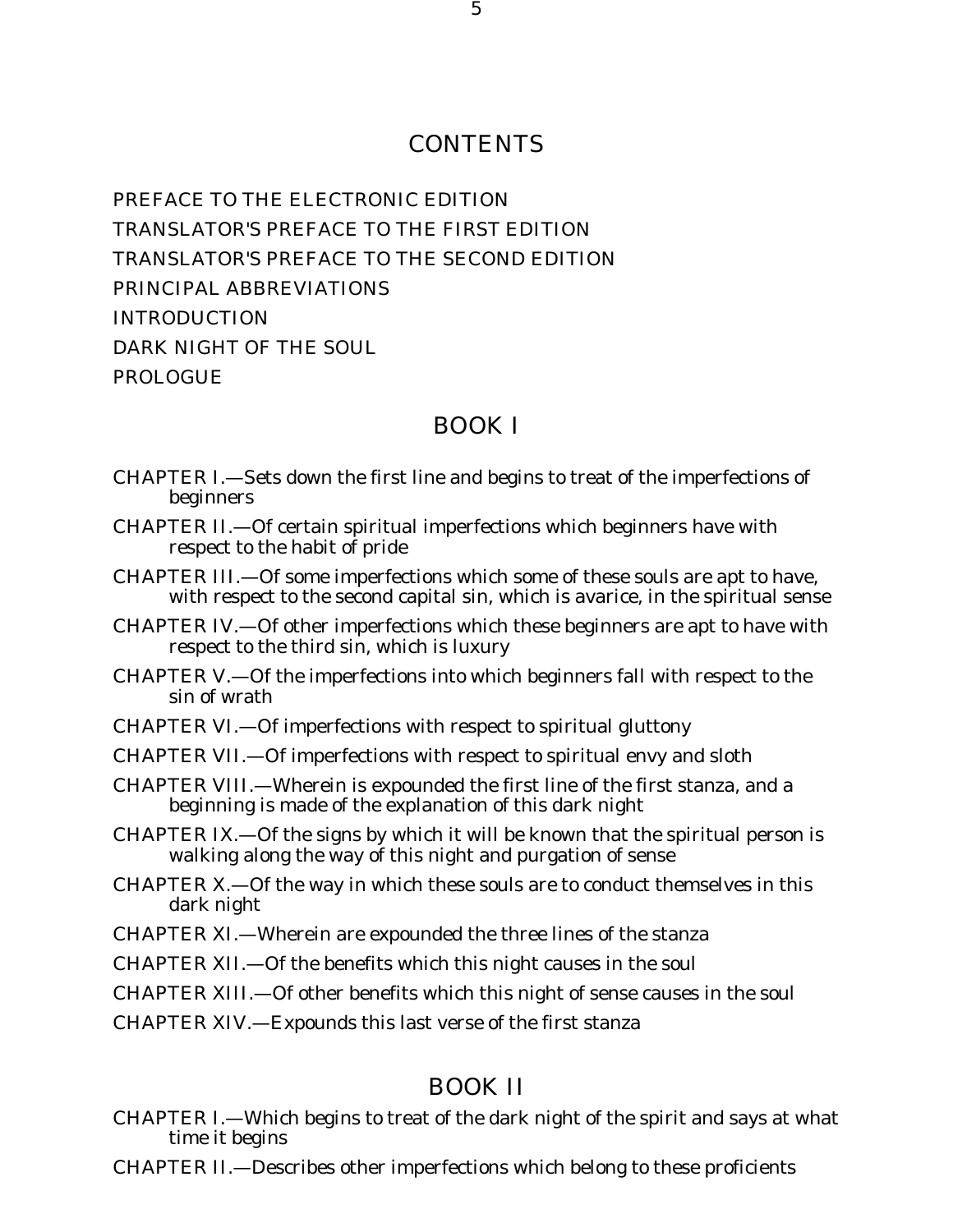- CHAPTER III.—Annotation for that which follows
- CHAPTER IV.—Sets down the first stanza and the exposition thereof
- CHAPTER V.—Sets down the first line and begins to explain how this dark contemplation is not only night for the soul but is also grief and purgation
- CHAPTER VI.—Of other kinds of pain that the soul suffers in this night
- CHAPTER VII.—Continues the same matter and considers other afflictions and constraints of the will
- CHAPTER VIII.—Of other pains which afflict the soul in this state
- CHAPTER IX.—How, although this night brings darkness to the spirit, it does so in order to illumine it and give it light
- CHAPTER X.—Explains this purgation fully by a comparison
- CHAPTER XI.—Begins to explain the second line of the first stanza. Describes how, as the fruit of these rigorous constraints, the soul finds itself with the vehement passion of Divine love
- CHAPTER XII.—Shows how this horrible night is purgatory, and how in it the Divine wisdom illumines men on earth with the same illumination that purges and illumines the angels in Heaven
- CHAPTER XIII.—Of other delectable effects which are wrought in the soul by this dark night of contemplation
- CHAPTER XIV.—Wherein are set down and explained the last three lines of the first stanza
- CHAPTER XV.—Sets down the second stanza and its exposition
- CHAPTER XVI.—Explains how, though in darkness, the soul walks securely
- CHAPTER XVII.—Explains how this dark contemplation is secret
- CHAPTER XVIII.—Explains how this secret wisdom is likewise a ladder
- CHAPTER XIX.—Begins to explain the ten steps of the mystic ladder of Divine love, according to Saint Bernard and Saint Thomas. The first five are here treated
- CHAPTER XX.—Wherein are treated the other five steps of love
- CHAPTER XXI.—Which explains this word 'disguised,' and describes the colours of the disguise of the soul in this night
- CHAPTER XXII.—Explains the third line of the second stanza
- CHAPTER XXIII.—Expounds the fourth line and describes the wondrous hidingplace wherein the soul is set during this night. Shows how, although the devil has an entrance into other places that are very high, he has none into this
- CHAPTER XXIV.—Completes the explanation of the second stanza
- CHAPTER XXV.—Wherein is expounded the third stanza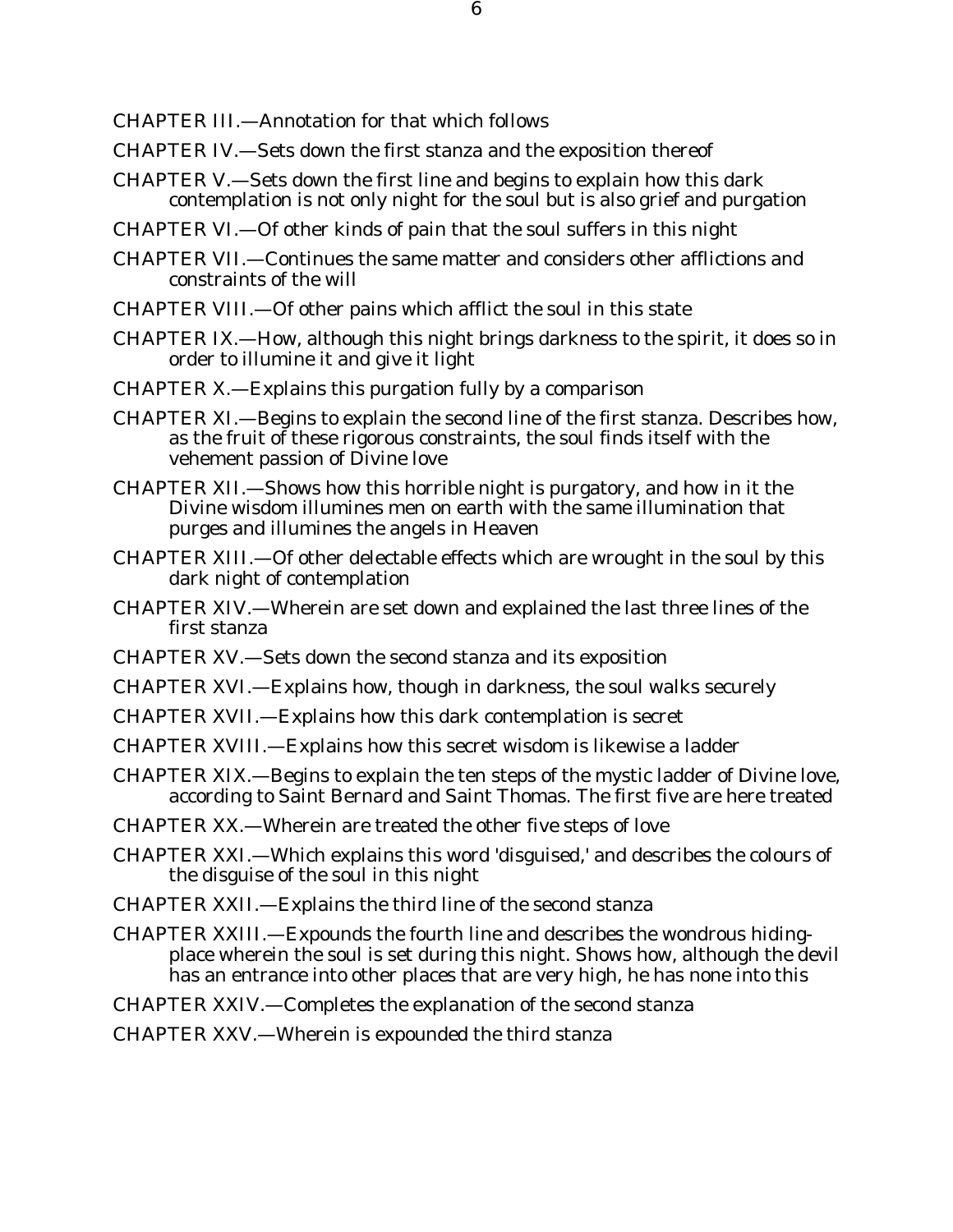#### PREFACE TO THE ELECTRONIC EDITION

This electronic edition (v 0.9) has been scanned from an uncopyrighted 1959 Image Books third edition of the *Dark Night* and is therefore in the public domain. The entire text except for the translator's preface and some of the footnotes have been reproduced. Nearly 400 footnotes (and parts of footnotes) describing variations among manuscripts have been omitted. Page number references in the footnotes have been changed to chapter and section where possible. This edition has been proofread once, but additional errors may remain. The translator's preface to the first and second editions may be found with the electronic edition of *Ascent of Mount Carmel.*

> Harry Plantinga University of Pittsburgh planting@cs.pitt.edu July 19, 1994.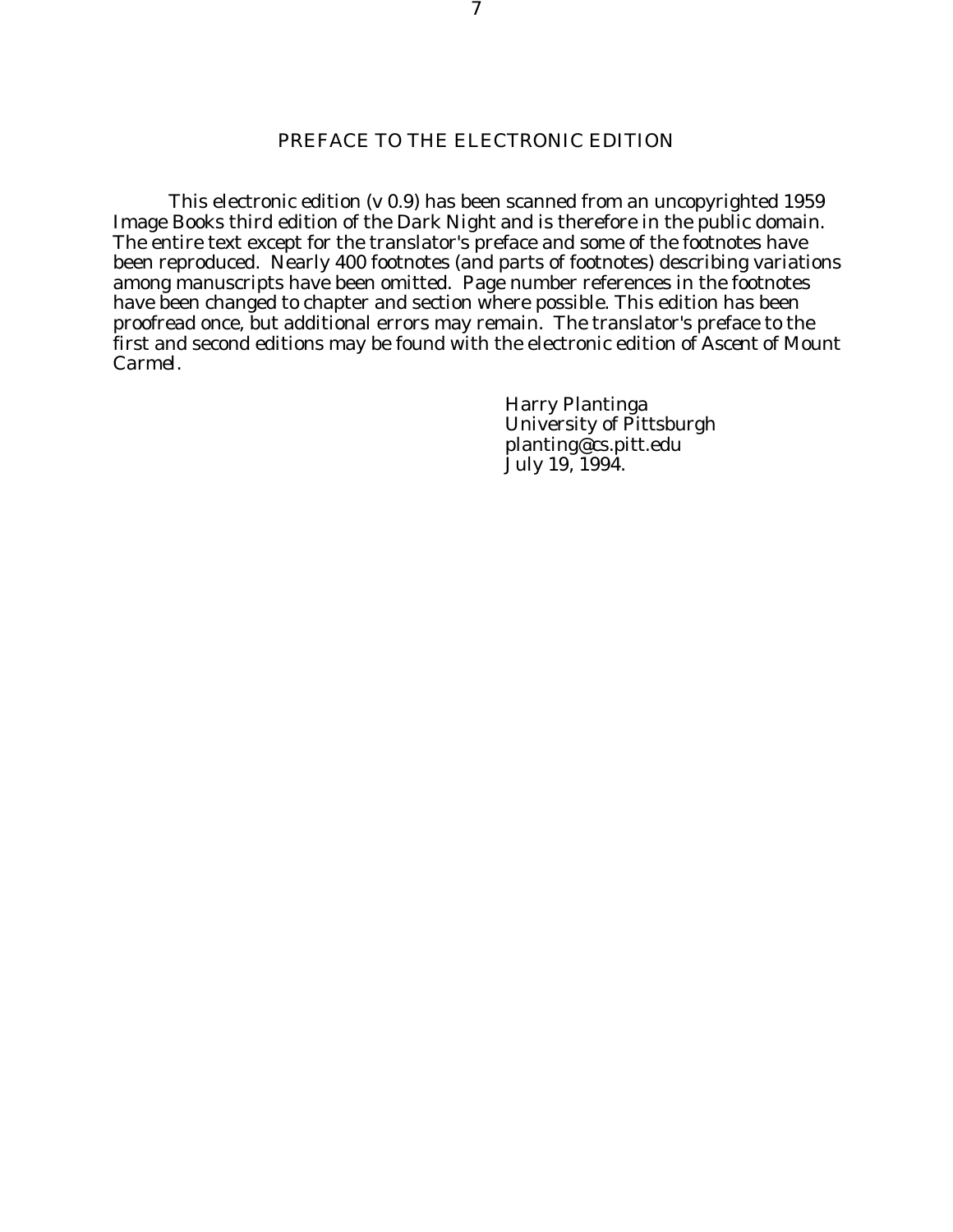# PRINCIPAL ABBREVIATIONS

- A.V.—Authorized Version of the Bible (1611).
- D.V.—Douai Version of the Bible (1609).
- *C.W.S.T.J.—The Complete Works of Saint Teresa of Jesus*, translated and edited by E. Allison Peers from the critical edition of P. Silverio de Santa Teresa, C.D. London, Sheed and Ward, 1946. 3 vols.
- H.—E. Allison Peers: *Handbook to the Life and Times of St. Teresa and St. John of the Cross*. London, Burns Oates and Washbourne, 1953.
- LL.—*The Letters of Saint Teresa of Jesus*, translated and edited by E. Allison Peers from the critical edition of P. Silverio de Santa Teresa, C.D. London, Burns Oates and Washbourne, 1951. 2 vols.
- N.L.M.—National Library of Spain (Biblioteca Nacional), Madrid.
- *Obras* (*P. Silv*.)—*Obras de San Juan de la Cruz*, Doctor de la Iglesia, editadas y anotadas por el P. Silverio de Santa Teresa, C.D. Burgos, 1929-31. 5 vols.
- S.S.M.—E. Allison Peers: *Studies of the Spanish Mystics*. Vol. I, London, Sheldon Press, 1927; 2nd ed., London, S.P.C.K., 1951. Vol. II, London, Sheldon Press, 1930.
- Sobrino.—Jose Antonio de Sobrino, S.J.: *Estudios sobre San Juan de la Cruz y nuevos textos de su obra*. Madrid, 1950.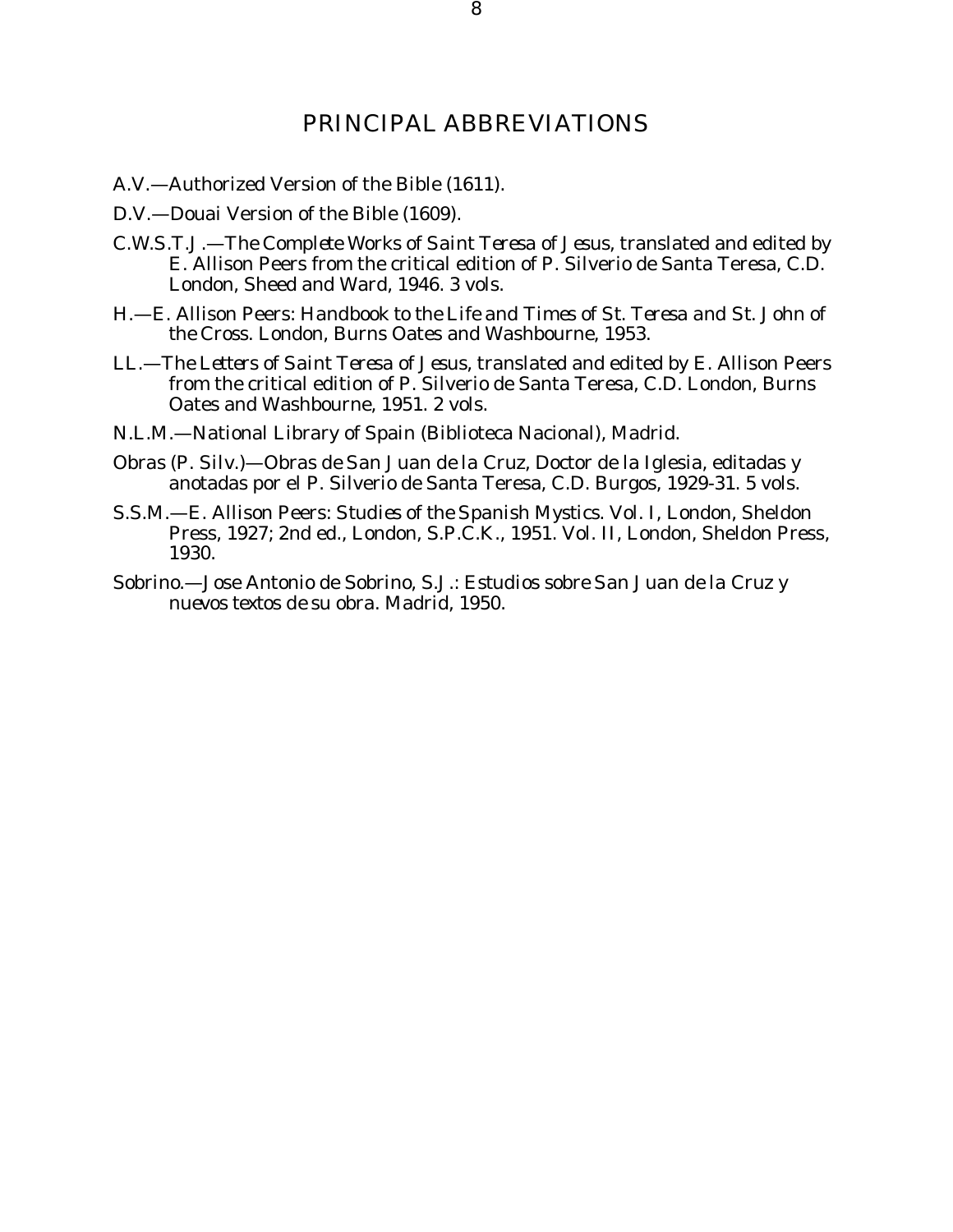# DARK NIGHT OF THE SOUL

#### INTRODUCTION

SOMEWHAT reluctantly, out of respect for a venerable tradition, we publish the *Dark Night* as a separate treatise, though in reality it is a continuation of the *Ascent of Mount Carmel* and fulfils the undertakings given in it:

The first night or purgation is of the sensual part of the soul, which is treated in the present stanza, and will be treated in the first part of this book. And the second is of the spiritual part; of this speaks the second stanza, which follows; and of this we shall treat likewise, in the second and the third part, with respect to the activity of the soul; and in the fourth part, with respect to its passivity.1

This 'fourth part' is the *Dark Night*. Of it the Saint writes in a passage which follows that just quoted:

And the second night, or purification, pertains to those who are already proficient, occurring at the time when God desires to bring them to the state of union with God. And this latter night is a more obscure and dark and terrible purgation, as we shall say afterwards.<sup>2</sup>

In his three earlier books he has written of the Active Night, of Sense and of Spirit; he now proposes to deal with the Passive Night, in the same order. He has already taught us how we are to deny and purify ourselves with the ordinary help of grace, in order to prepare our senses and faculties for union with God through love. He now proceeds to explain, with an arresting freshness, how these same senses and faculties are purged and purified by God with a view to the same end—that of union. The combined description of the two nights completes the presentation of active and passive purgation, to which the Saint limits himself in these treatises, although the subject of the stanzas which he is glossing is a much wider one, comprising the whole of the mystical life and ending only with the Divine embraces of the soul transformed in God through love.

The stanzas expounded by the Saint are taken from the same poem in the two treatises. The commentary upon the second, however, is very different from that upon the first, for it assumes a much more advanced state of development. The Active Night has left the senses and faculties well prepared, though not completely prepared, for the reception of Divine influences and illuminations in greater abundance than before. The Saint here postulates a principle of dogmatic theology that by himself, and with the ordinary aid of grace, man cannot attain to that degree of purgation which is essential to his transformation in God. He needs Divine aid more abundantly. 'However greatly the soul itself labours,' writes the Saint, 'it cannot actively purify itself so as to be in the least degree prepared for the Divine union of perfection of love, if God takes not its hand and purges it not in that dark fire.'3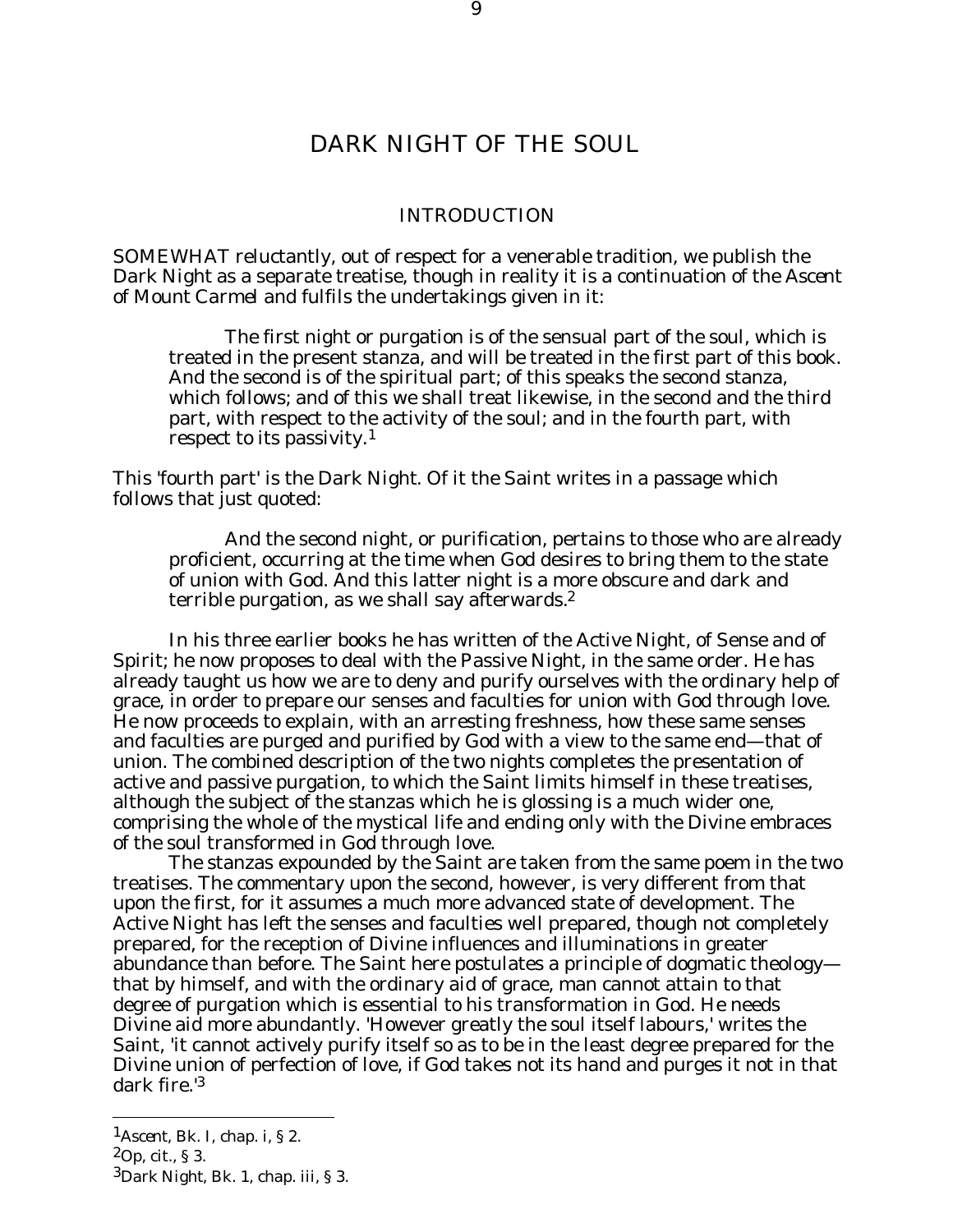The Passive Nights, in which it is God Who accomplishes the purgation, are based upon this incapacity. Souls 'begin to enter' this dark night

when God draws them forth from the state of beginners—which is the state of those that meditate on the spiritual road—and begins to set them in the state of progressives—which is that of those who are already contemplatives—to the end that, after passing through it, they may arrive at the state of the perfect, which is that of the Divine union of the soul with God.4

Before explaining the nature and effects of this Passive Night, the Saint touches, in passing, upon certain imperfections found in those who are about to enter it and which it removes by the process of purgation. Such travellers are still untried proficients, who have not yet acquired mature habits of spirituality and who therefore still conduct themselves as children. The imperfections are examined one by one, following the order of the seven deadly sins, in chapters (ii-viii) which once more reveal the author's skill as a director of souls. They are easy chapters to understand, and of great practical utility, comparable to those in the first book of the *Ascent* which deal with the active purgation of the desires of sense.

In Chapter viii, St. John of the Cross begins to describe the Passive Night of the senses, the principal aim of which is the purgation or stripping of the soul of its imperfections and the preparation of it for fruitive union. The Passive Night of Sense, we are told, is 'common' and 'comes to many,' whereas that of Spirit 'is the portion of very few.'5 The one is 'bitter and terrible' but 'the second bears no comparison with it,' for it is 'horrible and awful to the spirit.'6 A good deal of literature on the former Night existed in the time of St. John of the Cross and he therefore promises to be brief in his treatment of it. Of the latter, on the other hand, he will 'treat more fully . . . since very little has been said of this, either in speech or in writing, and very little is known of it, even by experience.'7

Having described this Passive Night of Sense in Chapter viii, he explains with great insight and discernment how it may be recognized whether any given aridity is a result of this Night or whether it comes from sins or imperfections, or from frailty or lukewarmness of spirit, or even from indisposition or 'humours' of the body. The Saint is particularly effective here, and we may once more compare this chapter with a similar one in the *Ascent* (II, xiii)—that in which he fixes the point where the soul may abandon discursive meditation and enter the contemplation which belongs to loving and simple faith.

Both these chapters have contributed to the reputation of St. John of the Cross as a consummate spiritual master. And this not only for the objective value of his observations, but because, even in spite of himself, he betrays the sublimity of his own mystical experiences. Once more, too, we may admire the crystalline transparency of his teaching and the precision of the phrases in which he clothes it. To judge by his language alone, one might suppose at times that he is speaking of mathematical, rather than of spiritual operations.

In Chapter x, the Saint describes the discipline which the soul in this Dark Night must impose upon itself; this, as might be logically deduced from the *Ascent*, consists in 'allowing the soul to remain in peace and quietness,' content 'with a

<sup>4</sup>*Op. cit.,* Bk. I, chap. i, § 1.

<sup>5</sup>*Dark Night*, Bk. 1, chap. viii, § 1.

<sup>6</sup>*Op. cit*., Bk. I, chap. viii, § 2.

<sup>7</sup>*Ibid.*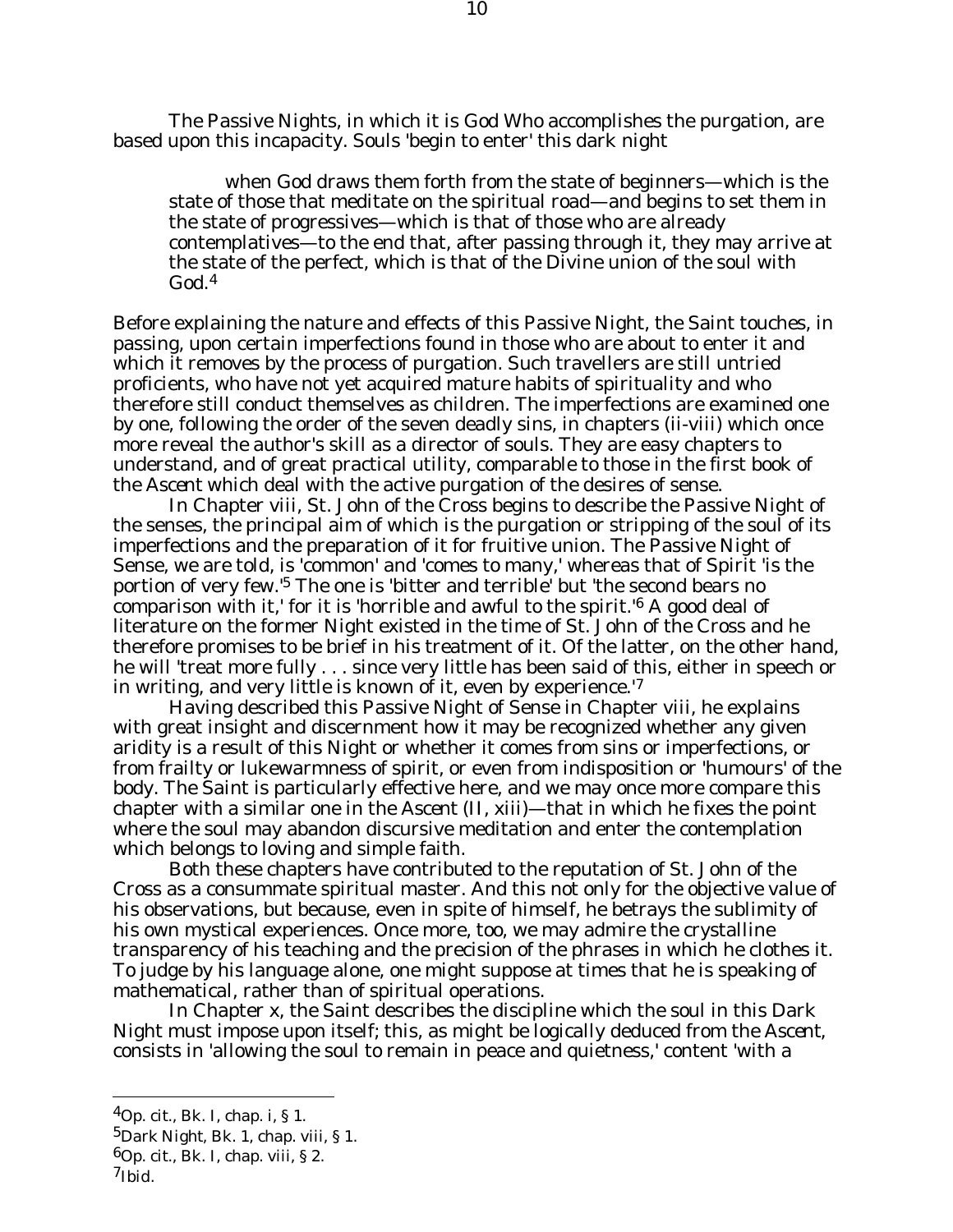peaceful and loving attentiveness toward God.'8 Before long it will experience enkindlings of love (Chapter xi), which will serve to purify its sins and imperfections and draw it gradually nearer to God; we have here, as it were, so many stages of the ascent of the Mount on whose summit the soul attains to transforming union. Chapters xii and xiii detail with great exactness the benefits that the soul receives from this aridity, while Chapter xiv briefly expounds the last line of the first stanza and brings to an end what the Saint desires to say with respect to the first Passive Night.

At only slightly greater length St. John of the Cross describes the Passive Night of the Spirit, which is at once more afflictive and more painful than those which have preceded it. This, nevertheless, is the Dark Night *par excellence*, of which the Saint speaks in these words: 'The night which we have called that of sense may and should be called a kind of correction and restraint of the desire rather than purgation. The reason is that all the imperfections and disorders of the sensual part have their strength and root in the spirit, where all habits, both good and bad, are brought into subjection, and thus, until these are purged, the rebellions and depravities of sense cannot be purged thoroughly.'9

Spiritual persons, we are told, do not enter the second night immediately after leaving the first; on the contrary, they generally pass a long time, even years, before doing so,10 for they still have many imperfections, both habitual and actual (Chapter ii). After a brief introduction (Chapter iii), the Saint describes with some fullness the nature of this spiritual purgation or dark contemplation referred to in the first stanza of his poem and the varieties of pain and affliction caused by it, whether in the soul or in its faculties (Chapters iv-viii). These chapters are brilliant beyond all description; in them we seem to reach the culminating point of their author's mystical experience; any excerpt from them would do them an injustice. It must suffice to say that St. John of the Cross seldom again touches those same heights of sublimity.

Chapter ix describes how, although these purgations seem to blind the spirit, they do so only to enlighten it again with a brighter and intenser light, which it is preparing itself to receive with greater abundance. The following chapter makes the comparison between spiritual purgation and the log of wood which gradually becomes transformed through being immersed in fire and at last takes on the fire's own properties. The force with which the familiar similitude is driven home impresses indelibly upon the mind the fundamental concept of this most sublime of all purgations. Marvellous, indeed, are its effects, from the first enkindlings and burnings of Divine love, which are greater beyond comparison than those produced by the Night of Sense, the one being as different from the other as is the body from the soul. 'For this (latter) is an enkindling of spiritual love in the soul, which, in the midst of these dark confines, feels itself to be keenly and sharply wounded in strong Divine love, and to have a certain realization and foretaste of God.'11 No less wonderful are the effects of the powerful Divine illumination which from time to time enfolds the soul in the splendours of glory. When the effects of the light that wounds and yet illumines are combined with those of the enkindlement that melts the soul with its heat, the delights experienced are so great as to be ineffable.

The second line of the first stanza of the poem is expounded in three admirable chapters (xi-xiii), while one short chapter (xiv) suffices for the three lines remaining. We then embark upon the second stanza, which describes the soul's

<sup>8</sup>*Dark Night*, Bk. I, chap. x, § 4.

<sup>9</sup>*Op. cit*., Bk. II, chap. iii, § 1.

<sup>10</sup>*Op. cit*., Bk. II, chap. i, § 1.

<sup>11</sup>*Dark Night*, Bk. II, chap. xi, § 1.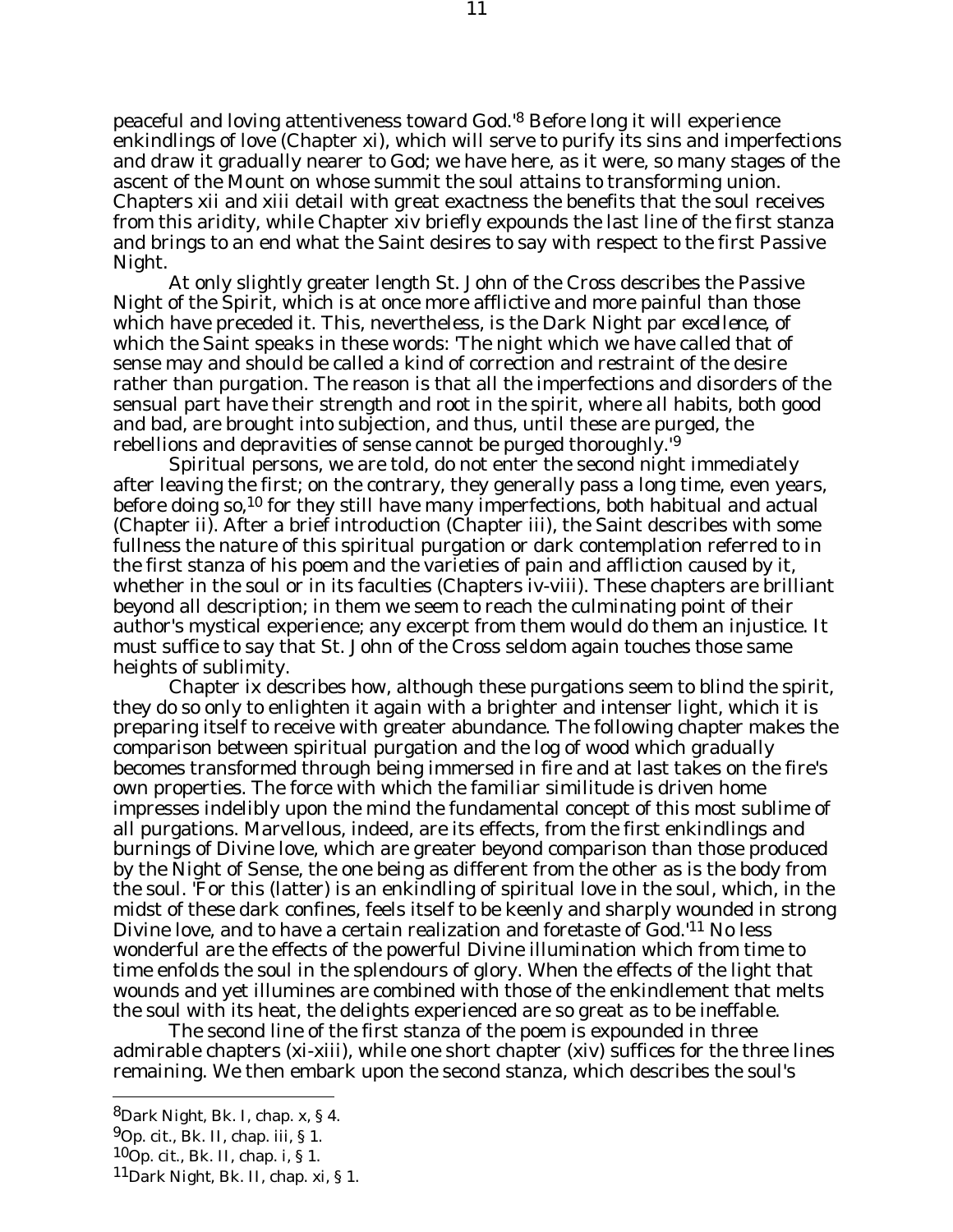security in the *Dark Night*—due, among other reasons, to its being freed 'not only from itself, but likewise from its other enemies, which are the world and the devil.'12

This contemplation is not only dark, but also secret (Chapter xvii), and in Chapter xviii is compared to the 'staircase' of the poem. This comparison suggests to the Saint an exposition (Chapters xviii, xix) of the ten steps or degrees of love which comprise St. Bernard's mystical ladder. Chapter xxi describes the soul's 'disguise,' from which the book passes on (Chapters xxii, xxiii) to extol the 'happy chance' which led it to journey 'in darkness and concealment' from its enemies, both without and within.

Chapter xxiv glosses the last line of the second stanza—'my house being now at rest.' Both the higher and the lower 'portions of the soul' are now tranquillized and prepared for the desired union with the Spouse, a union which is the subject that the Saint proposed to treat in his commentary on the five remaining stanzas. As far as we know, this commentary was never written. We have only the briefest outline of what was to have been covered in the third, in which, following the same effective metaphor of night, the Saint describes the excellent properties of the spiritual night of infused contemplation, through which the soul journeys with no other guide or support, either outward or inward, than the Divine love 'which burned in my heart.'

It is difficult to express adequately the sense of loss that one feels at the premature truncation of this eloquent treatise.13 We have already given our opinion<sup>14</sup> upon the commentaries thought to have been written on the final stanzas of the 'Dark Night.' Did we possess them, they would explain the birth of the light— 'dawn's first breathings in the heav'ns above'—which breaks through the black darkness of the Active and the Passive Nights; they would tell us, too, of the soul's further progress towards the Sun's full brightness. It is true, of course, that some part of this great gap is filled by St. John of the Cross himself in his other treatises, but it is small compensation for the incomplete state in which he left this edifice of such gigantic proportions that he should have given us other and smaller buildings of a somewhat similar kind. Admirable as are the *Spiritual Canticle* and the *Living Flame of Love*, they are not so completely knit into one whole as is this great double treatise. They lose both in flexibility and in substance through the closeness with which they follow the stanzas of which they are the exposition. In the *Ascent* and the *Dark Night*, on the other hand, we catch only the echoes of the poem, which are all but lost in the resonance of the philosopher's voice and the eloquent tones of the preacher. Nor have the other treatises the learning and the authority of these. Nowhere else does the genius of St. John of the Cross for infusing philosophy into his mystical dissertations find such an outlet as here. Nowhere else, again, is he quite so appealingly human; for, though he is human even in his loftiest and sublimest passages, this intermingling of philosophy with mystical theology makes him seem particularly so. These treatises are a wonderful illustration of the theological truth that grace, far from destroying nature, ennobles and dignifies it, and of the agreement always found between the natural and the supernatural between the principles of sound reason and the sublimest manifestations of Divine grace.

#### MANUSCRIPTS OF THE *DARK NIGHT*

<sup>12</sup>*Dark Night*, Bk. II, chap. xvi, § 2.

 $13$ [On this, see Sobrino, pp. 159-66.]

<sup>14</sup>Cf. pp. lviii-lxiii, *Ascent of Mount Carmel* (Image Books edition).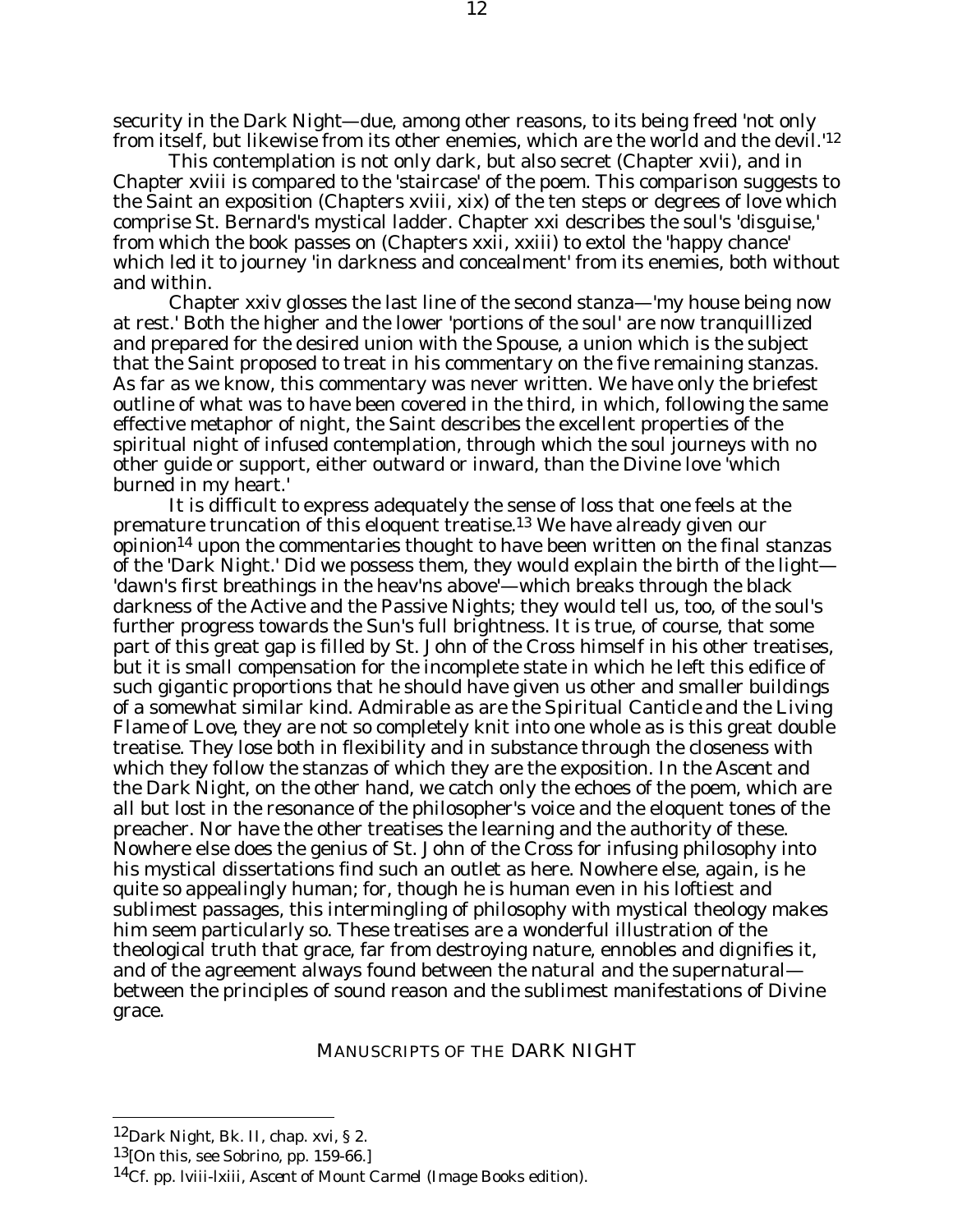The autograph of the *Dark Night*, like that of the *Ascent of Mount Carmel*, is unknown to us: the second seems to have disappeared in the same period as the first. There are extant, however, as many as twelve early copies of the *Dark Night*, some of which, though none of them is as palaeographically accurate as the best copy of the *Ascent*, are very reliable; there is no trace in them of conscious adulteration of the original or of any kind of modification to fit the sense of any passage into a preconceived theory. We definitely prefer one of these copies to the others but we nowhere follow it so literally as to incorporate in our text its evident discrepancies from its original.

*MS*. 3,446. An early MS. in the clear masculine hand of an Andalusian: MS. 3,446 in the National Library, Madrid. Like many others, this MS. was transferred to the library from the Convento de San Hermenegildo at the time of the religious persecutions in the early nineteenth century; it had been presented to the Archives of the Reform by the Fathers of Los Remedios, Seville—a Carmelite house founded by P. Grecián in 1574. It has no title and a fragment from the *Living Flame of Love* is bound up with it.

This MS. has only two omissions of any length; these form part respectively of Book II, Chapters xix and xxiii, dealing with the Passive Night of the Spirit. It has many copyist's errors. At the same time, its antiquity and origin, and the good faith of which it shows continual signs, give it, in our view, primacy over the other copies now to come under consideration. It must be made clear, nevertheless, that there is no extant copy of the *Dark Night* as trustworthy and as skilfully made as the Alcaudete MS. of the *Ascent*.

*MS. of the Carmelite Nuns of Toledo*. Written in three hands, all early. Save for a few slips of the copyist, it agrees with the foregoing; a few of its errors have been corrected. It bears no title, but has a long sub-title which is in effect a partial summary of the argument.

MS. of the Carmelite Nuns of Valladolid. This famous convent, which was one of St. Teresa's foundations, is very rich in Teresan autographs, and has also a number of important documents relating to St. John of the Cross, together with some copies of his works. That here described is written in a large, clear hand and probably dates from the end of the sixteenth century. It has a title similar to that of the last-named copy. With few exceptions it follows the other most important MSS.

*MS. Alba de Tormes*. What has been said of this in the introduction to the *Ascent* (Image Books edition, pp. 6-7) applies also to the *Dark Night*. It is complete, save for small omissions on the part of the amanuensis, the 'Argument' at the beginning of the poem, the verses themselves and a few lines from Book II, Chapter vii.

*MS*. 6,624. This copy is almost identical with the foregoing. It omits the 'Argument' and the poem itself but not the lines from Book II, Chapter vii.

*MS*. 8,795. This contains the *Dark Night*, *Spiritual Canticle*, *Living Flame* of Love, a number of poems by St. John of the Cross and the *Spiritual Colloquies between Christ and the soul His Bride.* It is written in various hands, all very early and some feminine. A note by P. Andrés de la Encarnación, on the reverse of the first folio, records that the copy was presented to the Archives of the Reform by the Discalced Carmelite nuns of Baeza. This convent was founded in 1589, two years before the Saint's death, and the copy may well date from about this period. On the second folio comes the poem 'I entered in—I knew not where.' On the reverse of the third folio begins a kind of preface to the *Dark Night*, opening with the words: 'Begin the stanzas by means of which a soul may occupy itself and become fervent in the love of God. It deals with the Dark Night and is divided into two books. The first treats of the purgation of sense, and the second of the spiritual purgation of man. It was written by P. Fr. Juan de la Cruz, Discalced Carmelite.' On the next folio, a so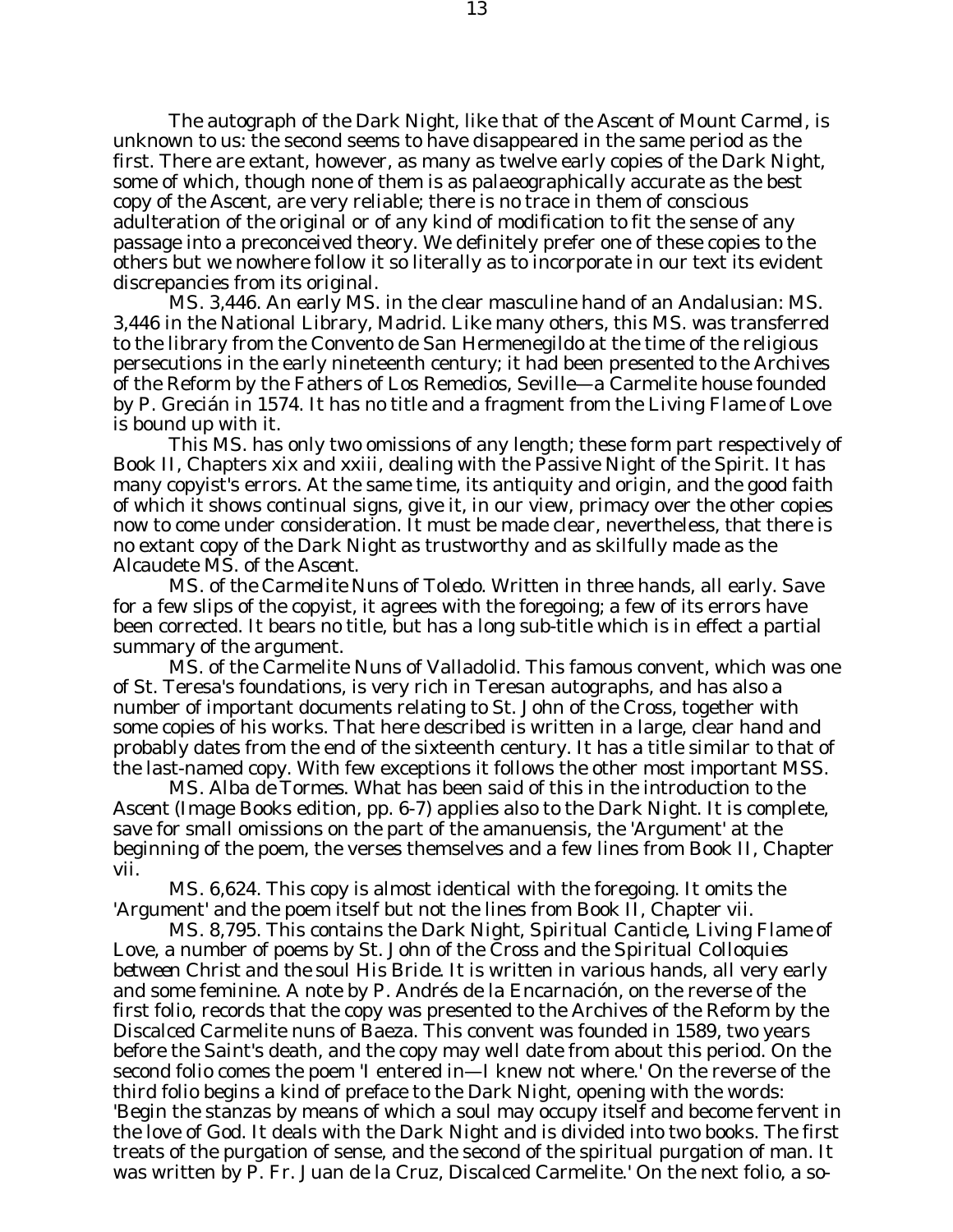called 'Preface: To the Reader' begins: 'As a beginning and an explanation of these two purgations of the Dark Night which are to be expounded hereafter, this chapter will show how narrow is the path that leads to eternal life and how completely detached and disencumbered must be those that are to enter thereby.' This fundamental idea is developed for the space of two folios. There follows a sonnet on the *Dark Night*, 15 and immediately afterwards comes the text of the treatise.

The copy contains many errors, but its only omission is that of the last chapter. There is no trace in it of any attempt to modify its original; indeed, the very nature and number of the copyist's errors are a testimony to his good faith.

MS. 12,658. A note by P. Andrés states that he acquired it in Madrid but has no more detailed recollection of its provenance. 'The *Dark Night*,' it adds, 'begins on folio 43; our holy father is described simply as ''the second friar of the new Reformation,"16 which is clear evidence of its antiquity.'

The Codex contains a number of opuscules, transcribed no doubt with a devotional aim by the copyist. Its epoch is probably the end of the sixteenth century; it is certainly earlier than the editions. There is no serious omission except that of six lines of the 'Argument.' The authors of the other works copied include St. Augustine, B. Juan de Ávila, P. Baltasar Álvarez and P. Tomás de Jesús.

The copies which remain to be described are all mutilated or abbreviated and can be disposed of briefly:

*MS*. 13,498. This copy omits less of the *Dark Night* than of the *Ascent* but few pages are without their omissions. In one place a meticulous pair of scissors has removed the lower half of a folio on which the Saint deals with spiritual luxury.

*MS. of the Carmelite Friars of Toledo*. Dates from early in the seventeenth century and has numerous omissions, especially in the chapters on the Passive Night of the Spirit. The date is given (in the same hand as that which copies the title) as 1618. This MS. also contains an opuscule by Suso and another entitled 'Brief compendium of the most eminent Christian perfection of P. Fr. Juan de la Cruz.'

*MS*. 18,160. The copyist has treated the *Dark Night* little better than the *Ascent*; except from the first ten and the last three chapters, he omits freely.

*MS*. 12,411. Entitled by its copyist 'Spiritual Compendium,' this MS. contains several short works of devotion, including one by Ruysbroeck. Of St. John of the Cross's works it copies the *Spiritual Canticle* as well as the *Dark Night*; the latter is headed: 'Song of one soul alone.' It also contains a number of poems, some of them by the Saint, and many passages from St. Teresa. It is in several hands, all of the seventeenth century. The copy of the *Dark Night* is most unsatisfactory; there are omissions and abbreviations everywhere.

*M.S. of the Carmelite Nuns of Pamplona*. This MS. also omits and abbreviates continually, especially in the chapters on the Passive Night of Sense, which are reduced to a mere skeleton.

<sup>15</sup>[It contains a series of paradoxical statements, after the style of those in *Ascent*, Bk. I, chap. xiii, and is of no great literary merit. P. Silverio reproduces it in Spanish on p. 302 (note) of his first volume.]

<sup>16</sup>The 'first friar' would be P. Antonio de Jesús, who was senior to St. John of the Cross in the Carmelite Order, though not in the Reform.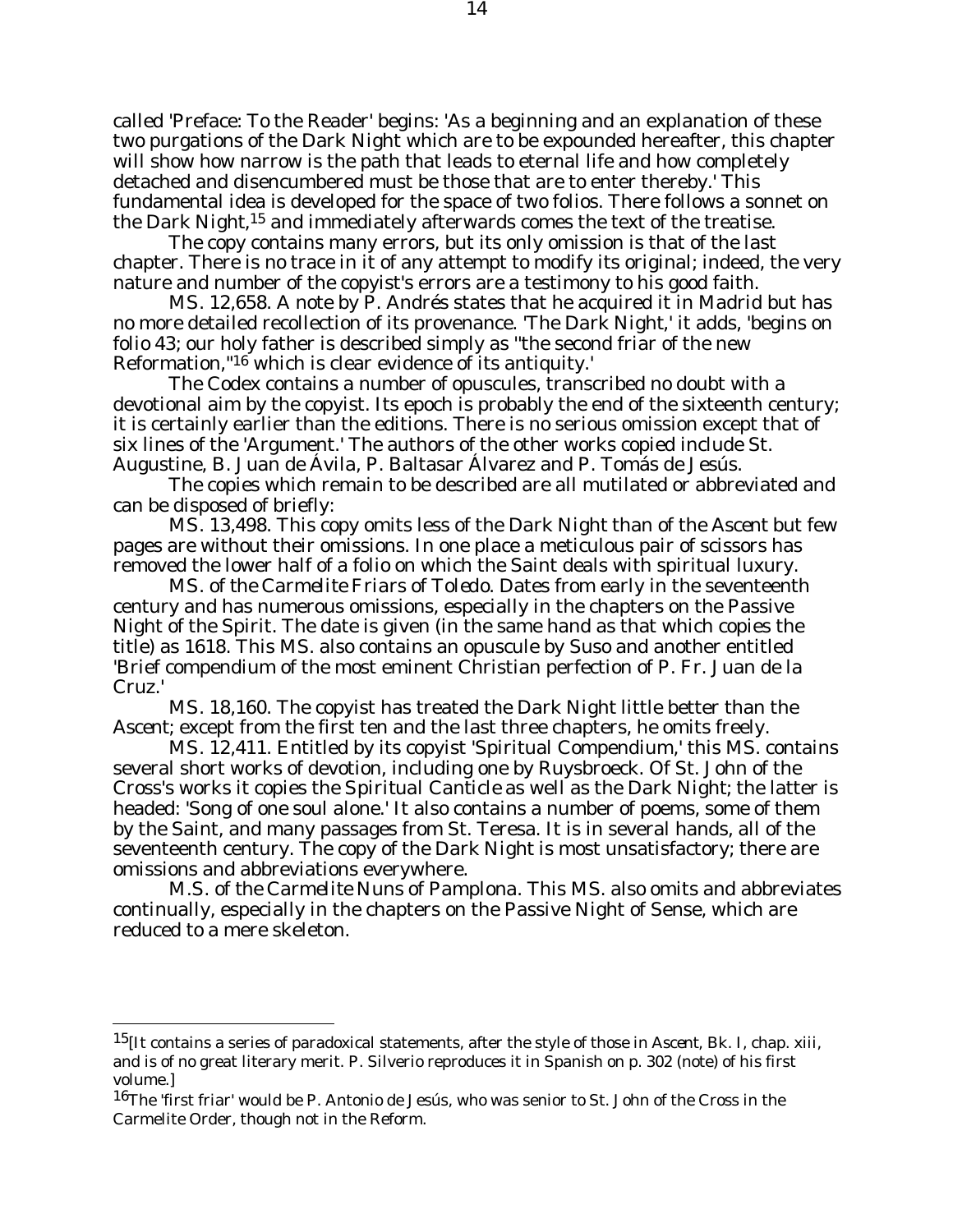*Editio princeps*. This is much more faithful to its original in the *Dark Night* than in the *Ascent*. Both the passages suppressed<sup>17</sup> and the interpolations<sup>18</sup> are relatively few and unimportant. Modifications of phraseology are more frequent and alterations are also made with the aim of correcting hyperbaton. In the first book about thirty lines are suppressed; in the second, about ninety. All changes which are of any importance have been shown in the notes.

*The present edition*. We have given preference, as a general rule, to MS. 3,446, subjecting it, however, to a rigorous comparison with the other copies. Mention has already been made in the introduction to the *Ascent* (Image Books edition, pp. lxiii-lxvi) of certain apparent anomalies and a certain lack of uniformity in the Saint's method of dividing his commentaries. This is nowhere more noticeable than in the *Dark Night*. Instead of dividing his treatise into books, each with its proper title, the Saint abandons this method and uses titles only occasionally. As this makes comprehension of his argument the more difficult, we have adopted the divisions which were introduced by P. Salablanca and have been copied by successive editors.

M. Baruzi (*Bulletin Hispanique*, 1922, Vol. xxiv, pp. 18-40) complains that this division weighs down the spiritual rhythm of the treatise and interrupts its movement. We do not agree. In any case, we greatly prefer the gain of clarity, even if the rhythm occasionally halts, to the other alternative—the constant halting of the understanding. We have, of course, indicated every place where the title is taken from the *editio princeps* and was not the work of the author.

The following abbreviations are adopted in the footnotes:

A = MS. of the Discalced Carmelite Friars of Alba. B = MS. 6,624 (National Library, Madrid).  $Bz = MS. 8,795 (N.L.M.).$  $C = MS. 13,498 (N.L.M.).$  $G = MS. 18,160 (N.L.M.).$  $H = MS. 3,446 (N.L.M.).$ M = MS. of the Discalced Carmelite Nuns of Toledo. Mtr. = MS. 12,658. P = MS. of the Discalced Carmelite Friars of Toledo. V = MS. of the Discalced Carmelite Nuns of Valladolid.  $E.p. =$  Editio princeps (1618).

MS. 12,411 and the MS. of the Discalced Carmelite nuns of Pamplona are cited without abbreviations.

<sup>&</sup>lt;sup>17</sup>The longest of these are one of ten lines in Bk. I, chap. iv, [in the original] and those of Bk. II, chaps. vii, viii, xii, xiii, which vary from eleven to twenty-three lines. Bk. II, chap. xxiii, has also considerable modifications.

<sup>&</sup>lt;sup>18</sup>The chief interpolation is in Bk. I, chap. x.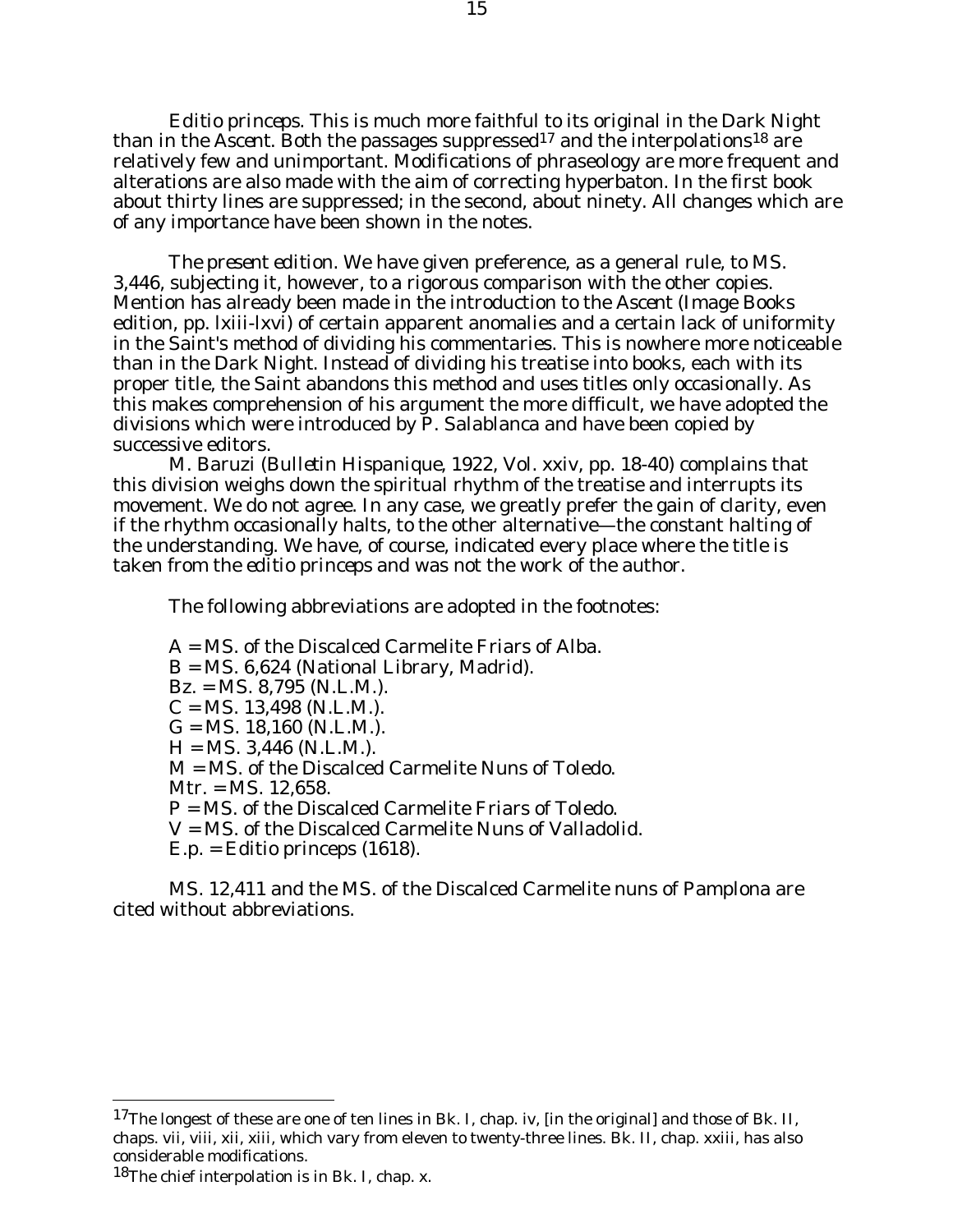# DARK NIGHT

*Exposition of the stanzas describing the method followed by the soul in its journey upon the spiritual road to the attainment of the perfect union of love with God, to the extent that is possible in this life. Likewise are described the properties belonging to the soul that has attained to the said perfection, according as they are contained in the same stanzas.*

#### PROLOGUE

IN this book are first set down all the stanzas which are to be expounded; afterwards, each of the stanzas is expounded separately, being set down before its exposition; and then each line is expounded separately and in turn, the line itself also being set down before the exposition. In the first two stanzas are expounded the effects of the two spiritual purgations: of the sensual part of man and of the spiritual part. In the other six are expounded various and wondrous effects of the spiritual illumination and union of love with God.

#### STANZAS OF THE SOUL

- **1. On a dark night, Kindled in love with yearnings—oh, happy chance!—**
- **I went forth without being observed, My house being now at rest.**
- **2. In darkness and secure, By the secret ladder, disguised—oh, happy chance!—**
- **In darkness and in concealment, My house being now at rest.**

**3. In the happy night, In secret, when none saw me, Nor I beheld aught, Without light or guide, save that which burned in my heart.**

**4. This light guided me More surely than the light of noonday To the place where he (well I knew who!) was awaiting me— A place where none appeared.**

- **5. Oh, night that guided me, Oh, night more lovely than the dawn,**
- **Oh, night that joined Beloved with lover, Lover transformed in the Beloved!**

**6. Upon my flowery breast, Kept wholly for himself alone, There he stayed sleeping, and I caressed him, And the fanning of the cedars made a breeze.**

**7. The breeze blew from the turret As I parted his locks; With his gentle hand he wounded my neck And caused all my senses to be suspended.**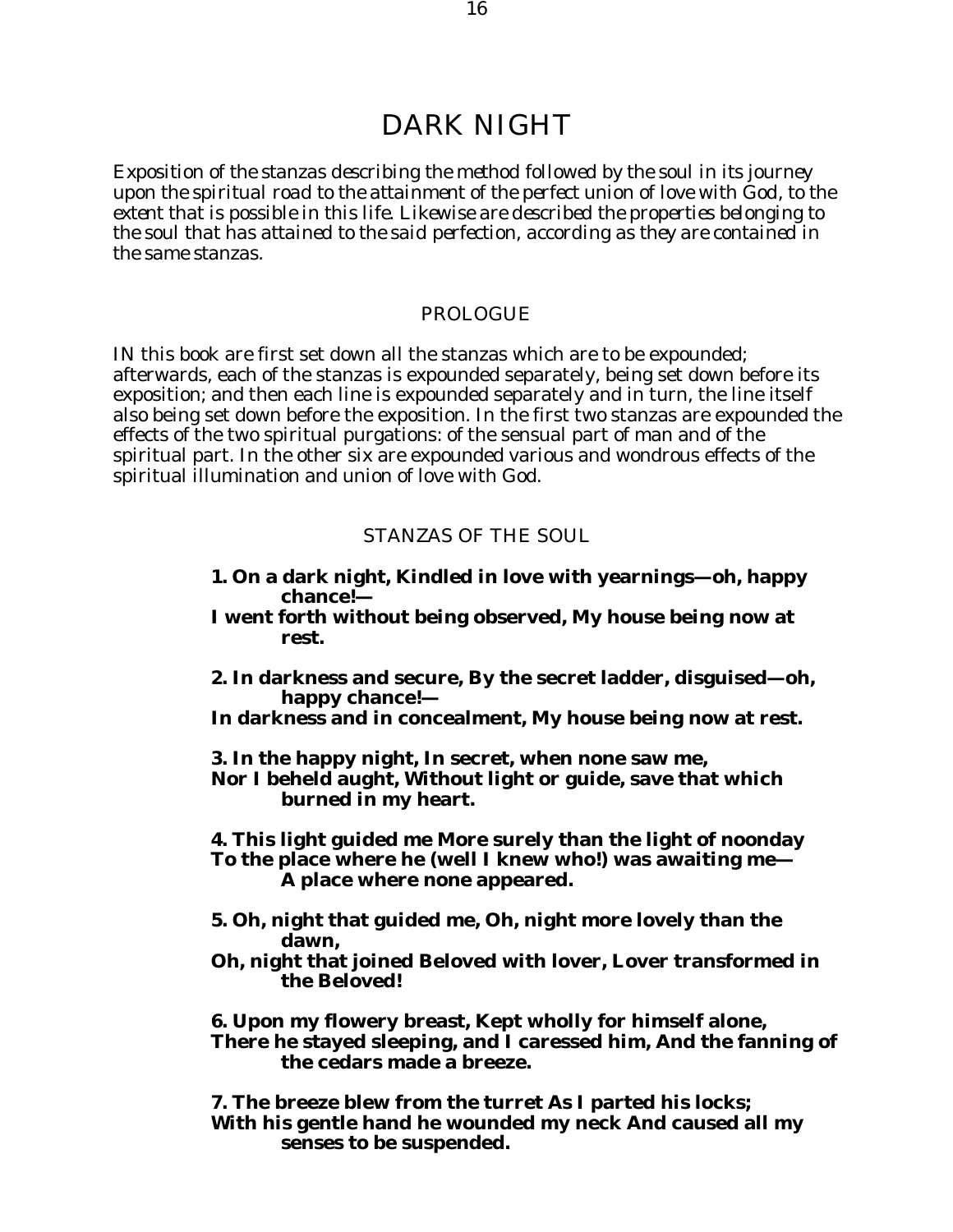#### **8. I remained, lost in oblivion; My face I reclined on the Beloved. All ceased and I abandoned myself, Leaving my cares forgotten among the lilies.**

Begins the exposition of the stanzas which treat of the way and manner which the soul follows upon the road of the union of love with God.

Before we enter upon the exposition of these stanzas, it is well to understand here that the soul that utters them is now in the state of perfection, which is the union of love with God, having already passed through severe trials and straits, by means of spiritual exercise in the narrow way of eternal life whereof Our Saviour speaks in the Gospel, along which way the soul ordinarily passes in order to reach this high and happy union with God. Since this road (as the Lord Himself says likewise) is so strait, and since there are so few that enter by it,  $19$  the soul considers it a great happiness and good chance to have passed along it to the said perfection of love, as it sings in this first stanza, calling this strait road with full propriety 'dark night,' as will be explained hereafter in the lines of the said stanza. The soul, then, rejoicing at having passed along this narrow road whence so many blessings have come to it, speaks after this manner.

### BOOK THE FIRST

#### *Which treats of the Night of Sense.*

#### STANZA THE FIRST

#### **On a dark night, Kindled in love with yearnings—oh, happy chance!— I went forth without being observed, My house being now at rest.**

#### EXPOSITION

IN this first stanza the soul relates the way and manner which it followed in going forth, as to its affection, from itself and from all things, and in dying to them all and to itself, by means of true mortification, in order to attain to living the sweet and delectable life of love with God; and it says that this going forth from itself and from all things was a 'dark night,' by which, as will be explained hereafter, is here understood purgative contemplation, which causes passively in the soul the negation of itself and of all things referred to above.

2. And this going forth it says here that it was able to accomplish in the strength and ardour which love for its Spouse gave to it for that purpose in the dark contemplation aforementioned. Herein it extols the great happiness which it found in journeying to God through this night with such signal success that none of the three enemies, which are world, devil and flesh (who are they that ever impede this road), could hinder it; inasmuch as the aforementioned night of purgative<sup>20</sup> contemplation lulled to sleep and mortified, in the house of its sensuality, all the

<sup>19</sup>St. Matthew vii, 14.

<sup>20</sup>[More exactly: 'purificative.']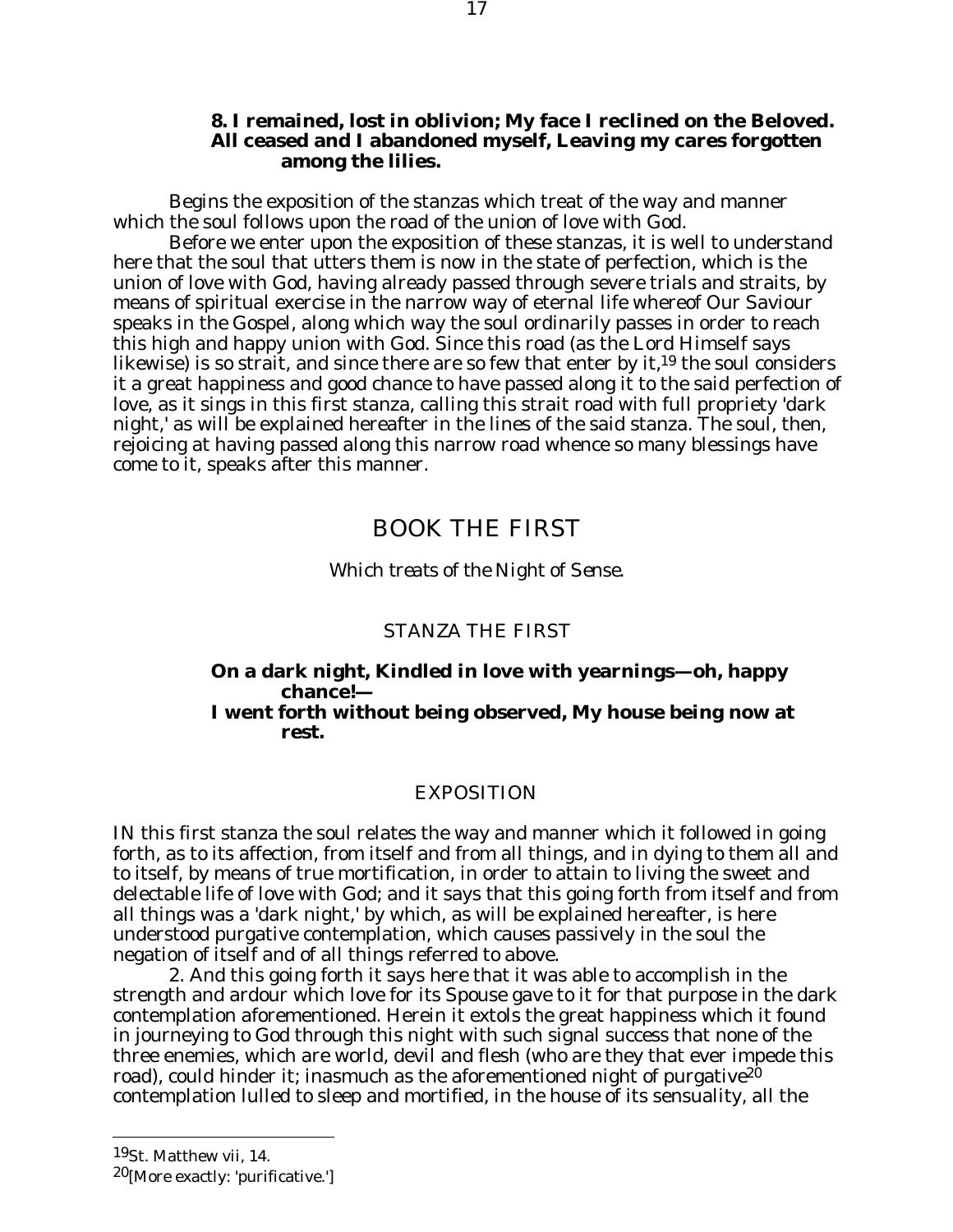passions and desires with respect to their mischievous desires and motions. The line, then, says:

#### **On a dark night**

#### CHAPTER I

#### *Sets down the first line and begins to treat of the imperfections of beginners.*

INTO this dark night souls begin to enter when God draws them forth from the state of beginners—which is the state of those that meditate on the spiritual road and begins to set them in the state of progressives—which is that of those who are already contemplatives—to the end that, after passing through it, they may arrive at the state of the perfect, which is that of the Divine union of the soul with God. Wherefore, to the end that we may the better understand and explain what night is this through which the soul passes, and for what cause God sets it therein, it will be well here to touch first of all upon certain characteristics of beginners (which, although we treat them with all possible brevity, will not fail to be of service likewise to the beginners themselves), in order that, realizing the weakness of the state wherein they are, they may take courage, and may desire that God will bring them into this night, wherein the soul is strengthened and confirmed in the virtues, and made ready for the inestimable delights of the love of God. And, although we may tarry here for a time, it will not be for longer than is necessary, so that we may go on to speak at once of this dark night.

2. It must be known, then, that the soul, after it has been definitely converted to the service of God, is, as a rule, spiritually nurtured and caressed by God, even as is the tender child by its loving mother, who warms it with the heat of her bosom and nurtures it with sweet milk and soft and pleasant food, and carries it and caresses it in her arms; but, as the child grows bigger, the mother gradually ceases caressing it, and, hiding her tender love, puts bitter aloes upon her sweet breast, sets down the child from her arms and makes it walk upon its feet, so that it may lose the habits of a child and betake itself to more important and substantial occupations. The loving mother is like the grace of God, for, as soon as the soul is regenerated by its new warmth and fervour for the service of God, He treats it in the same way; He makes it to find spiritual milk, sweet and delectable, in all the things of God, without any labour of its own, and also great pleasure in spiritual exercises, for here God is giving to it the breast of His tender love, even as to a tender child.

3. Therefore, such a soul finds its delight in spending long periods perchance whole nights—in prayer; penances are its pleasures; fasts its joys; and its consolations are to make use of the sacraments and to occupy itself in Divine things. In the which things spiritual persons (though taking part in them with great efficacy and persistence and using and treating them with great care) often find themselves, spiritually speaking, very weak and imperfect. For since they are moved to these things and to these spiritual exercises by the consolation and pleasure that they find in them, and since, too, they have not been prepared for them by the practice of earnest striving in the virtues, they have many faults and imperfections with respect to these spiritual actions of theirs; for, after all, any man's actions correspond to the habit of perfection attained by him. And, as these persons have not had the opportunity of acquiring the said habits of strength, they have necessarily to work like feebler children, feebly. In order that this may be seen more clearly, and likewise how much these beginners in the virtues lacks with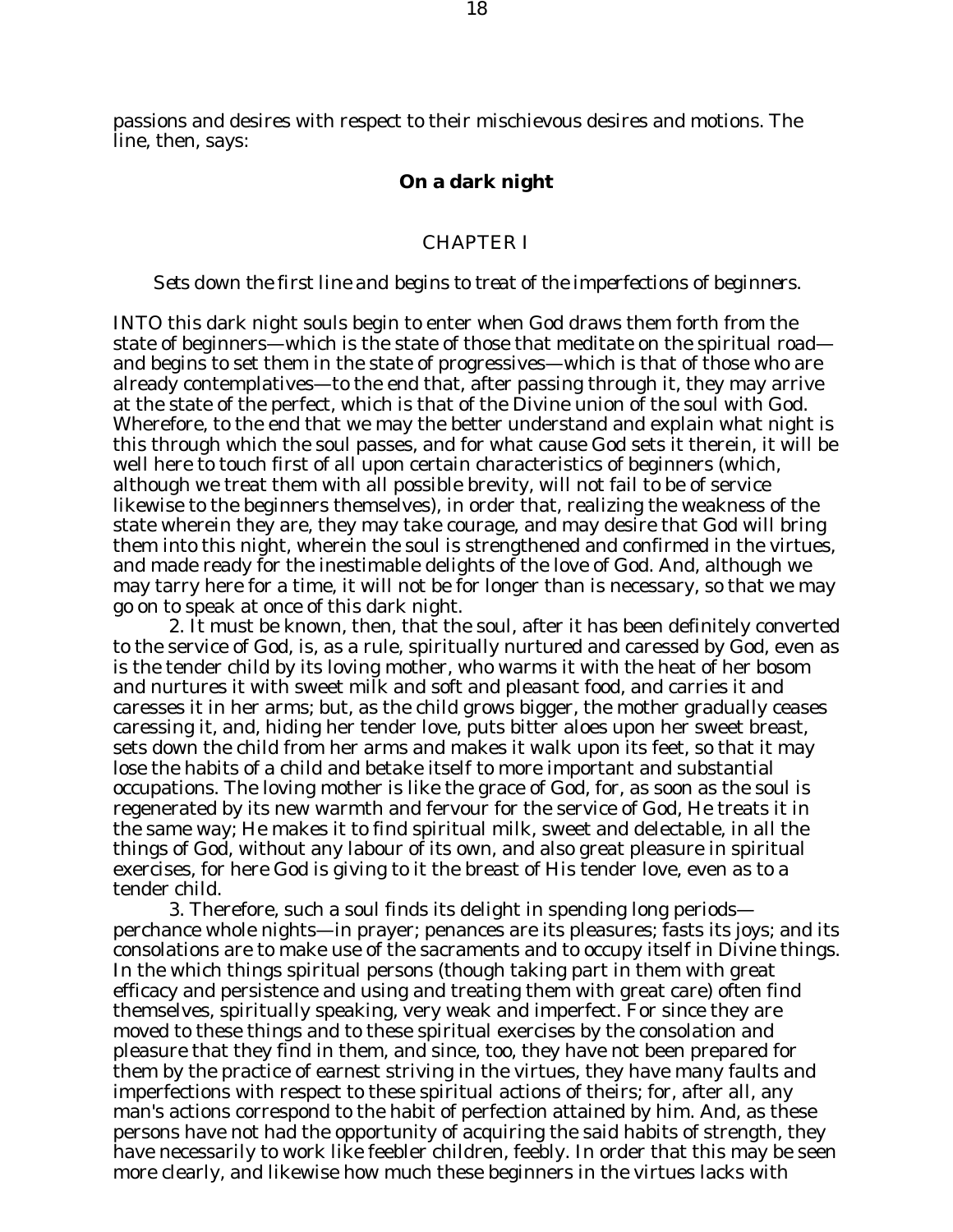respect to the works in which they so readily engage with the pleasure aforementioned, we shall describe it by reference to the seven capital sins, each in its turn, indicating some of the many imperfections which they have under each heading; wherein it will be clearly seen how like to children are these persons in all they do. And it will also be seen how many blessings the dark night of which we shall afterwards treat brings with it, since it cleanses the soul and purifies it from all these imperfections.

#### CHAPTER II

#### *Of certain spiritual imperfections which beginners have with respect to the habit of pride.*

AS these beginners feel themselves to be very fervent and diligent in spiritual things and devout exercises, from this prosperity (although it is true that holy things of their own nature cause humility) there often comes to them, through their imperfections, a certain kind of secret pride, whence they come to have some degree of satisfaction with their works and with themselves. And hence there comes to them likewise a certain desire, which is somewhat vain, and at times very vain, to speak of spiritual things in the presence of others, and sometimes even to teach such things rather than to learn them. They condemn others in their heart when they see that they have not the kind of devotion which they themselves desire; and sometimes they even say this in words, herein resembling the Pharisee, who boasted of himself, praising God for his own good works and despising the publican.21

2. In these persons the devil often increases the fervour that they have and the desire to perform these and other works more frequently, so that their pride and presumption may grow greater. For the devil knows quite well that all these works and virtues which they perform are not only valueless to them, but even become vices in them. And such a degree of evil are some of these persons wont to reach that they would have none appear good save themselves; and thus, in deed and word, whenever the opportunity occurs, they condemn them and slander them, beholding the mote in their brother's eye and not considering the beam which is in their own;<sup>22</sup> they strain at another's gnat and themselves swallow a camel.<sup>23</sup>

3. Sometimes, too, when their spiritual masters, such as confessors and superiors, do not approve of their spirit and behavior (for they are anxious that all they do shall be esteemed and praised), they consider that they do not understand them, or that, because they do not approve of this and comply with that, their confessors are themselves not spiritual. And so they immediately desire and contrive to find some one else who will fit in with their tastes; for as a rule they desire to speak of spiritual matters with those who they think will praise and esteem what they do, and they flee, as they would from death, from those who disabuse them in order to lead them into a safe road—sometimes they even harbour ill-will against them. Presuming thus,<sup>24</sup> they are wont to resolve much and accomplish very little. Sometimes they are anxious that others shall realize how spiritual and devout they are, to which end they occasionally give outward evidence thereof in movements, sighs and other ceremonies; and at times they are apt to fall

 $21$ St. Luke xviii, 11-12.

<sup>22</sup>St. Matthew vii, 3.

<sup>23</sup>St. Matthew xxiii, 24.

<sup>24</sup>[*Lit.*, 'Presuming.']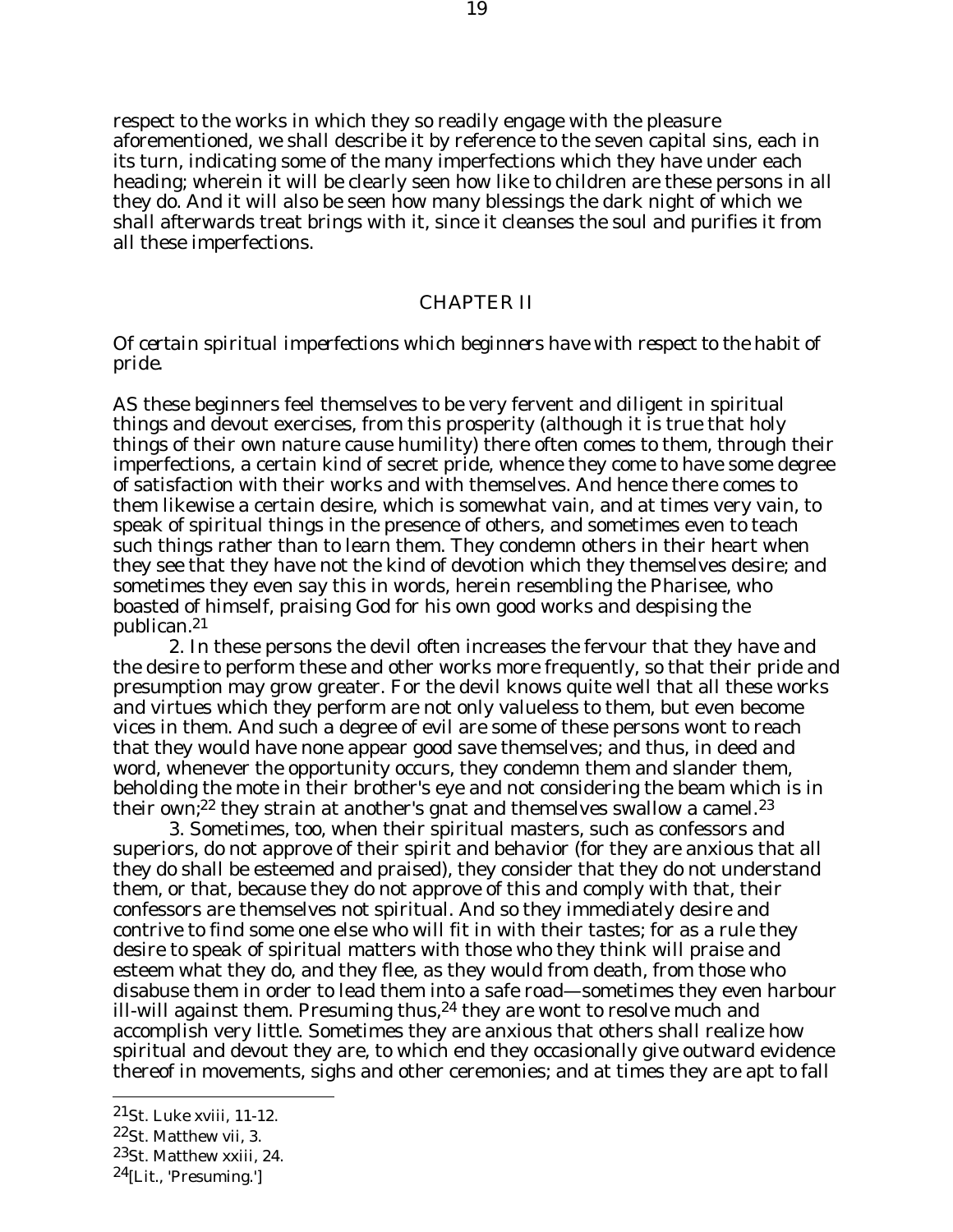into certain ecstasies, in public rather than in secret, wherein the devil aids them, and they are pleased that this should be noticed, and are often eager that it should be noticed more.25

4. Many such persons desire to be the favourites of their confessors and to become intimate with them, as a result of which there beset them continual occasions of envy and disquiet.<sup>26</sup> They are too much embarrassed to confess their sins nakedly, lest their confessors should think less of them, so they palliate them and make them appear less evil, and thus it is to excuse themselves rather than to accuse themselves that they go to confession. And sometimes they seek another confessor to tell the wrongs that they have done, so that their own confessor shall think they have done nothing wrong at all, but only good; and thus they always take pleasure in telling him what is good, and sometimes in such terms as make it appear to be greater than it is rather than less, desiring that he may think them to be good, when it would be greater humility in them, as we shall say, to depreciate it, and to desire that neither he nor anyone else should consider them of account.

5. Some of these beginners, too, make little of their faults, and at other times become over-sad when they see themselves fall into them, thinking themselves to have been saints already; and thus they become angry and impatient with themselves, which is another imperfection. Often they beseech God, with great yearnings, that He will take from them their imperfections and faults, but they do this that they may find themselves at peace, and may not be troubled by them, rather than for God's sake; not realizing that, if He should take their imperfections from them, they would probably become prouder and more presumptuous still. They dislike praising others and love to be praised themselves; sometimes they seek out such praise. Herein they are like the foolish virgins, who, when their lamps could not be lit, sought oil from others.27

6. From these imperfections some souls go on to develop28 many very grave ones, which do them great harm. But some have fewer and some more, and some, only the first motions thereof or little beyond these; and there are hardly any such beginners who, at the time of these signs of fervour,  $29$  fall not into some of these errors.30 But those who at this time are going on to perfection proceed very differently and with quite another temper of spirit; for they progress by means of humility and are greatly edified, not only thinking naught of their own affairs, but having very little satisfaction with themselves; they consider all others as far better, and usually have a holy envy of them, and an eagerness to serve God as they do. For the greater is their fervour, and the more numerous are the works that they perform, and the greater is the pleasure that they take in them, as they progress in humility, the more do they realize how much God deserves of them, and how little is all that they do for His sake; and thus, the more they do, the less are they satisfied. So much would they gladly do from charity and love for Him, that all they do seems to them naught; and so greatly are they importuned, occupied and absorbed by this loving anxiety that they never notice what others do or do not; or if they do notice it, they always believe, as I say, that all others are far better than they themselves. Wherefore, holding themselves as of little worth, they are anxious that others too should thus hold them, and should despise and depreciate that which they do. And further, if men should praise and esteem them, they can in no wise believe what

29[*Lit.*, 'these fervours.']

<sup>25</sup>[The original merely has: 'and are often eager.']

<sup>26</sup>[*Lit.*, 'a thousand envies and disquietudes.']

<sup>27</sup>St. Matthew xxv, 8. [*Lit.*, 'who, having their lamps dead, sought oil from without.']

<sup>28</sup>[*Lit.*, 'to have.']

<sup>30</sup>[*Lit.*, 'into something of this.']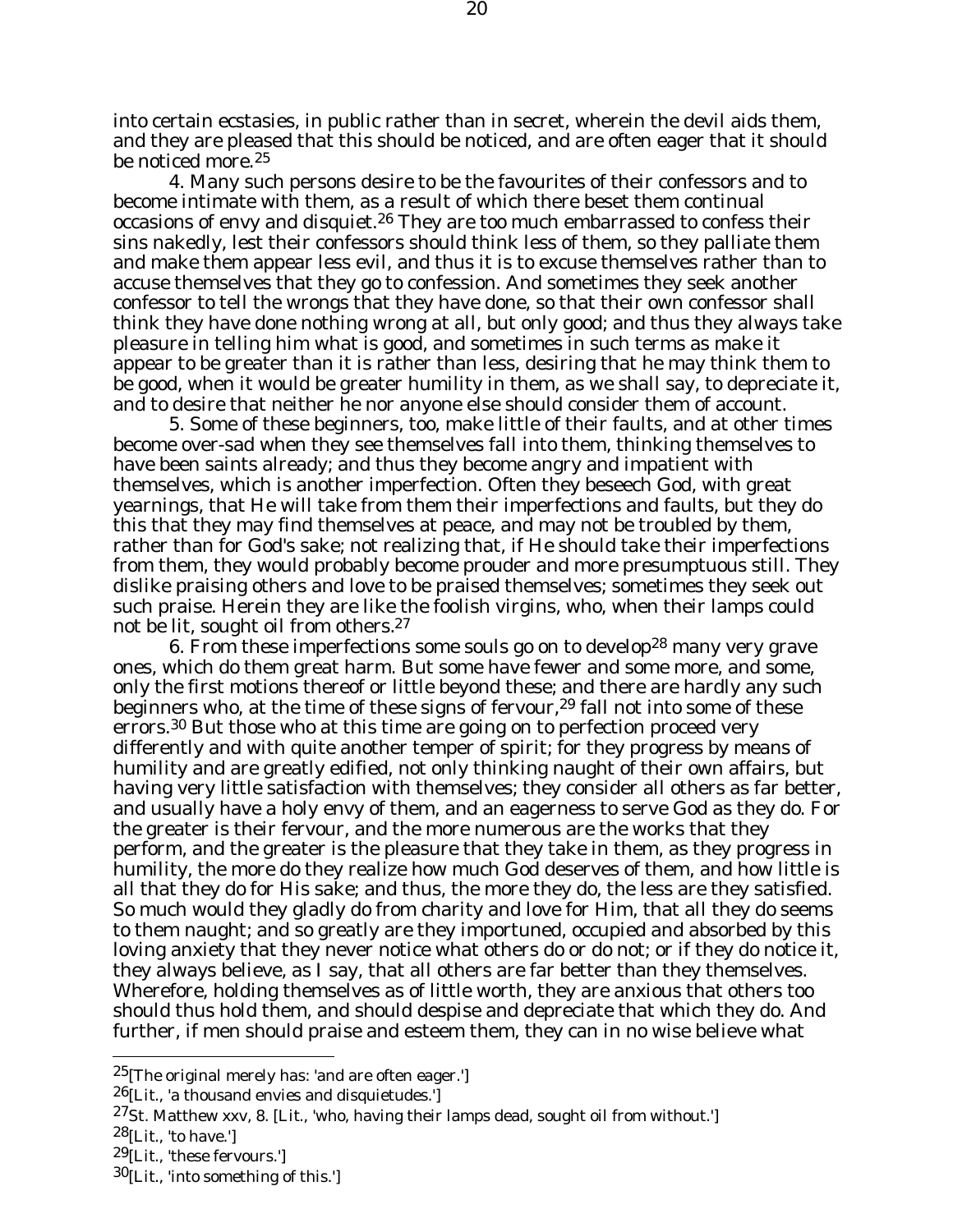they say; it seems to them strange that anyone should say these good things of them.

7. Together with great tranquillity and humbleness, these souls have a deep desire to be taught by anyone who can bring them profit; they are the complete opposite of those of whom we have spoken above, who would fain be always teaching, and who, when others seem to be teaching them, take the words from their mouths as if they knew them already. These souls, on the other hand, being far from desiring to be the masters of any, are very ready to travel and set out on another road than that which they are actually following, if they be so commanded, because they never think that they are right in anything whatsoever. They rejoice when others are praised; they grieve only because they serve not God like them. They have no desire to speak of the things that they do, because they think so little of them that they are ashamed to speak of them even to their spiritual masters, since they seem to them to be things that merit not being spoken of. They are more anxious to speak of their faults and sins, or that these should be recognized rather than their virtues; and thus they incline to talk of their souls with those who account their actions and their spirituality of little value. This is a characteristic of the spirit which is simple, pure, genuine and very pleasing to God. For as the wise Spirit of God dwells in these humble souls, He moves them and inclines them to keep His treasures secretly within and likewise to cast out from themselves all evil. God gives this grace to the humble, together with the other virtues, even as He denies it to the proud.

8. These souls will give their heart's blood to anyone that serves God, and will help others to serve Him as much as in them lies. The imperfections into which they see themselves fall they bear with humility, meekness of spirit and a loving fear of God, hoping in Him. But souls who in the beginning journey with this kind of perfection are, as I understand, and as has been said, a minority, and very few are those who we can be glad do not fall into the opposite errors. For this reason, as we shall afterwards say, God leads into the dark night those whom He desires to purify from all these imperfections so that He may bring them farther onward.

#### CHAPTER III

#### *Of some imperfections which some of these souls are apt to have, with respect to the second capital sin, which is avarice, in the spiritual sense.*

MANY of these beginners have also at times great spiritual avarice. They will be found to be discontented with the spirituality which God gives them; and they are very disconsolate and querulous because they find not in spiritual things the consolation that they would desire. Many can never have enough of listening to counsels and learning spiritual precepts, and of possessing and reading many books which treat of this matter, and they spend their time on all these things rather than on works of mortification and the perfecting of the inward poverty of spirit which should be theirs. Furthermore, they burden themselves with images and rosaries which are very curious; now they put down one, now take up another; now they change about, now change back again; now they want this kind of thing, now that, preferring one kind of cross to another, because it is more curious. And others you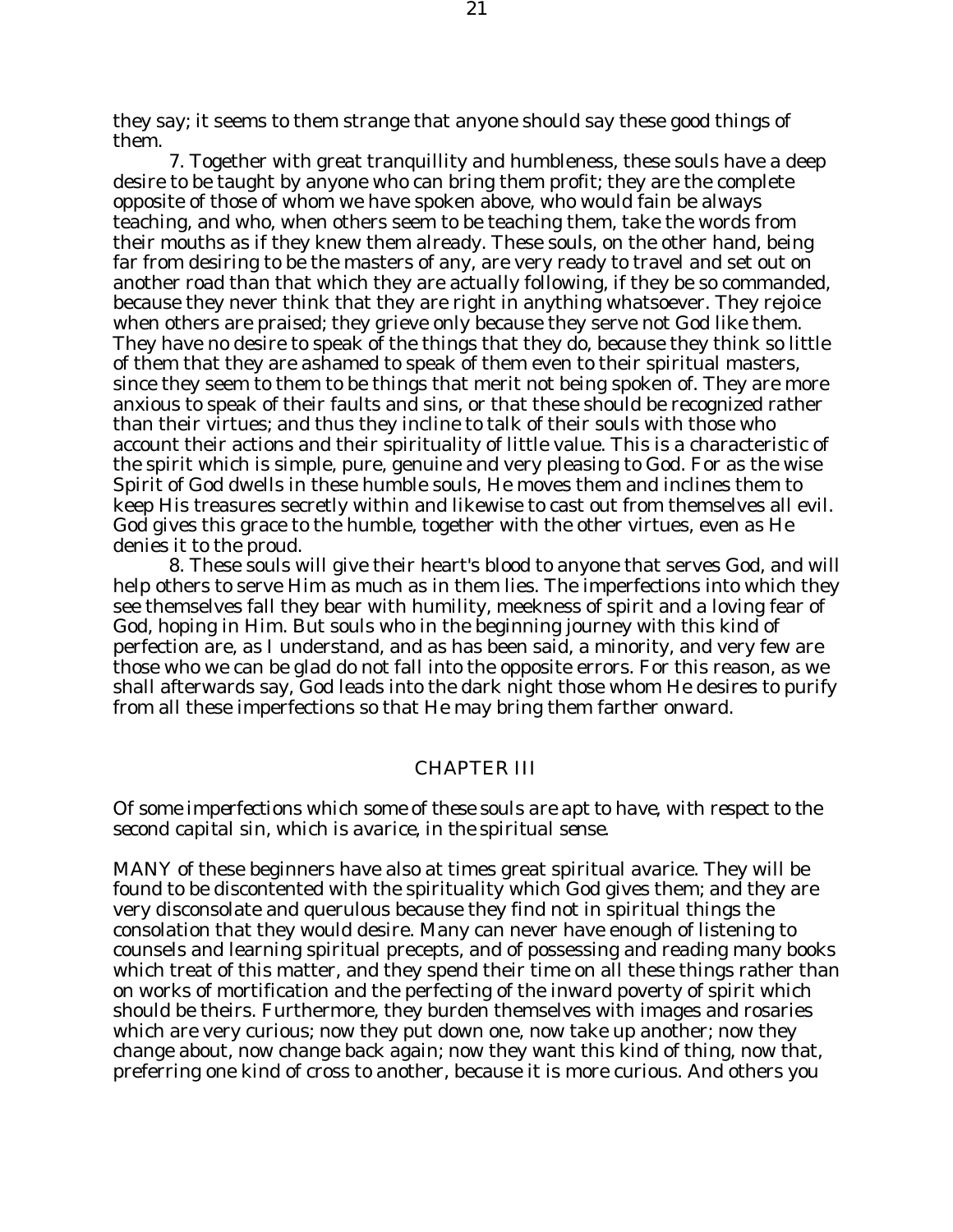will see adorned with agnusdeis<sup>31</sup> and relics and tokens,  $32$  like children with trinkets. Here I condemn the attachment of the heart, and the affection which they have for the nature, multitude and curiosity of these things, inasmuch as it is quite contrary to poverty of spirit which considers only the substance of devotion, makes use only of what suffices for that end and grows weary of this other kind of multiplicity and curiosity. For true devotion must issue from the heart, and consist in the truth and substances alone of what is represented by spiritual things; all the rest is affection and attachment proceeding from imperfection; and in order that one may pass to any kind of perfection it is necessary for such desires to be killed.

2. I knew a person who for more than ten years made use of a cross roughly formed from a branch<sup>33</sup> that had been blessed, fastened with a pin twisted round it; he had never ceased using it, and he always carried it about with him until I took it from him; and this was a person of no small sense and understanding. And I saw another who said his prayers using beads that were made of bones from the spine of a fish; his devotion was certainly no less precious on that account in the sight of God, for it is clear that these things carried no devotion in their workmanship or value. Those, then, who start from these beginnings and make good progress attach themselves to no visible instruments, nor do they burden themselves with such, nor desire to know more than is necessary in order that they may act well; for they set their eyes only on being right with God and on pleasing Him, and therein consists their covetousness. And thus with great generosity they give away all that they have, and delight to know that they have it not, for God's sake and for charity to their neighbour, no matter whether these be spiritual things or temporal. For, as I say, they set their eyes only upon the reality of interior perfection, which is to give pleasure to God and in naught to give pleasure to themselves.

3. But neither from these imperfections nor from those others can the soul be perfectly purified until God brings it into the passive purgation of that dark night whereof we shall speak presently. It befits the soul, however, to contrive to labour, in so far as it can, on its own account, to the end that it may purge and perfect itself, and thus may merit being taken by God into that Divine care wherein it becomes healed of all things that it was unable of itself to cure. Because, however greatly the soul itself labours, it cannot actively purify itself so as to be in the least degree prepared for the Divine union of perfection of love, if God takes not its hand and purges it not in that dark fire, in the way and manner that we have to describe.

#### CHAPTER IV

*Of other imperfections which these beginners are apt to have with respect to the third sin, which is luxury.*

MANY of these beginners have many other imperfections than those which I am describing with respect to each of the deadly sins, but these I set aside, in order to avoid prolixity, touching upon a few of the most important, which are, as it were,

<sup>31</sup>The *agnusdei* was a wax medal with a representation of the lamb stamped upon it, often blessed by the Pope; at the time of the Saint such medals were greatly sought after, as we know from various references in St. Teresa's letters.

<sup>32</sup>[The word *nómina*, translated 'token,' and normally meaning list, or 'roll,' refers to a relic on which were written the names of saints. In modern Spanish it can denote a medal or amulet used superstitiously.]

 $33$ [No doubt a branch of palm, olive or rosemary, blessed in church on Palm Sunday, like the English palm crosses of to-day. 'Palm Sunday' is in Spanish *Domingo de ramos:* 'Branch Sunday.']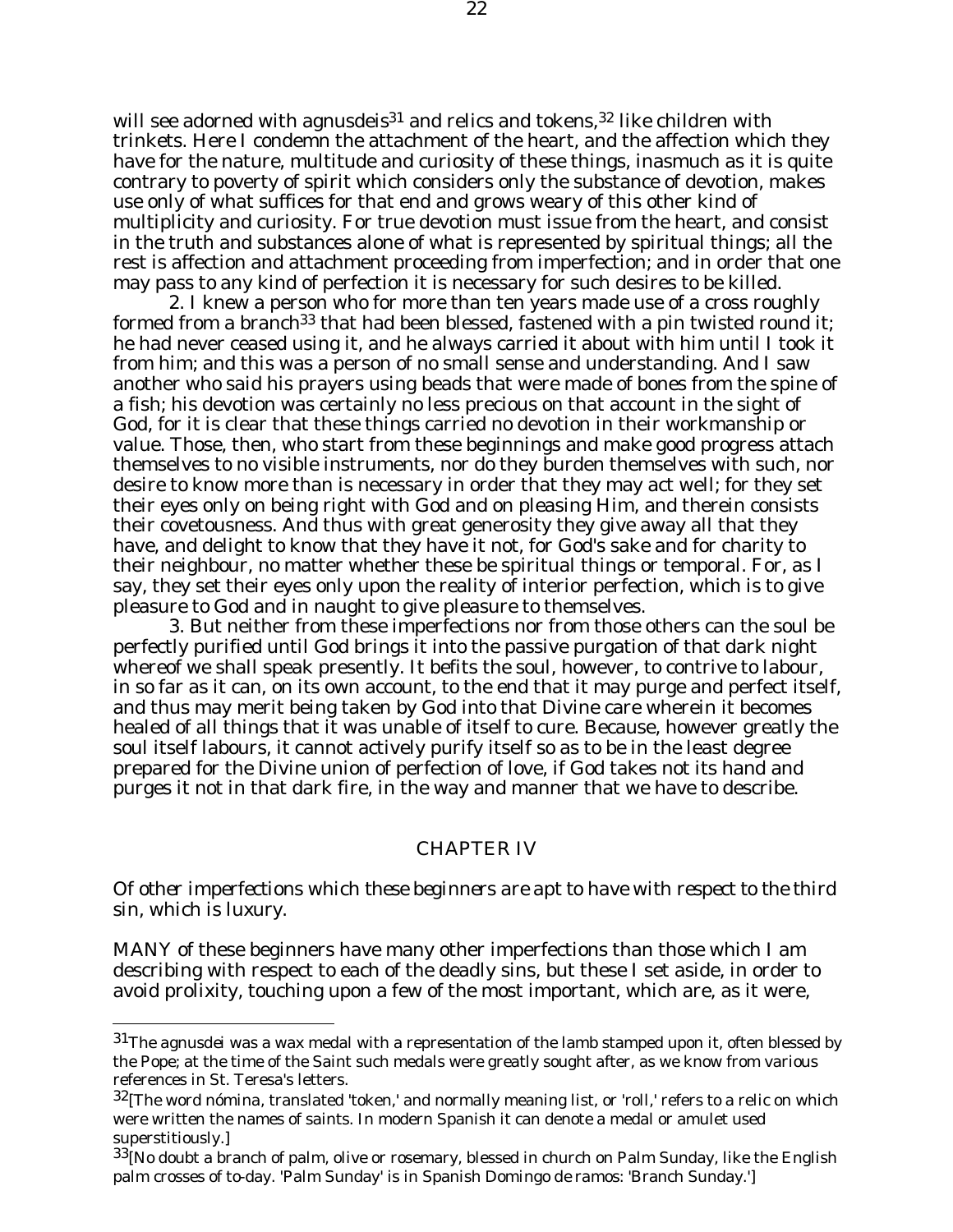the origin and cause of the rest. And thus, with respect to this sin of luxury (leaving apart the falling of spiritual persons into this sin, since my intent is to treat of the imperfections which have to be purged by the dark night), they have many imperfections which might be described as spiritual luxury, not because they are so, but because the imperfections proceed from spiritual things. For it often comes to pass that, in their very spiritual exercises, when they are powerless to prevent it, there arise and assert themselves in the sensual part of the soul impure acts and motions, and sometimes this happens even when the spirit is deep in prayer, or engaged in the Sacrament of Penance or in the Eucharist. These things are not, as I say, in their power; they proceed from one of three causes.

2. The first cause from which they often proceed is the pleasure which human nature takes in spiritual things. For when the spirit and the sense are pleased, every part of a man is moved by that pleasure  $34$  to delight according to its proportion and nature. For then the spirit, which is the higher part, is moved to pleasure35 and delight in God; and the sensual nature, which is the lower part, is moved to pleasure and delight of the senses, because it cannot possess and lay hold upon aught else, and it therefore lays hold upon that which comes nearest to itself, which is the impure and sensual. Thus it comes to pass that the soul is in deep prayer with God according to the spirit, and, on the other hand, according to sense it is passively conscious, not without great displeasure, of rebellions and motions and acts of the senses, which often happens in Communion, for when the soul receives joy and comfort in this act of love, because this Lord bestows it (since it is to that end that He gives Himself), the sensual nature takes that which is its own likewise, as we have said, after its manner. Now as, after all, these two parts are combined in one individual, they ordinarily both participate in that which one of them receives, each after its manner; for, as the philosopher says, everything that is received is in the recipient after the manner of the same recipient. And thus, in these beginnings, and even when the soul has made some progress, its sensual part, being imperfect, oftentimes receives the Spirit of God with the same imperfection. Now when this sensual part is renewed by the purgation of the dark night which we shall describe, it no longer has these weaknesses; for it is no longer this part that receives aught, but rather it is itself received into the Spirit. And thus it then has everything after the manner of the Spirit.

3. The second cause whence these rebellions sometimes proceed is the devil, who, in order to disquiet and disturb the soul, at times when it is at prayer or is striving to pray, contrives to stir up these motions of impurity in its nature; and if the soul gives heed to any of these, they cause it great harm. For through fear of these not only do persons become lax in prayer—which is the aim of the devil when he begins to strive with them—but some give up prayer altogether, because they think that these things attack them more during that exercise than apart from it, which is true, since the devil attacks them then more than at other times, so that they may give up spiritual exercises. And not only so, but he succeeds in portraying to them very vividly things that are most foul and impure, and at times are very closely related to certain spiritual things and persons that are of profit to their souls, in order to terrify them and make them fearful; so that those who are affected by this dare not even look at anything or meditate upon anything, because they immediately encounter this temptation. And upon those who are inclined to melancholy this acts with such effect that they become greatly to be pitied since they are suffering so sadly; for this trial reaches such a point in certain persons, when they have this evil humour, that they believe it to be clear that the devil is

<sup>34</sup>[*Lit.*, 'recreation.']

<sup>35</sup>[*Lit.*, 'recreation.']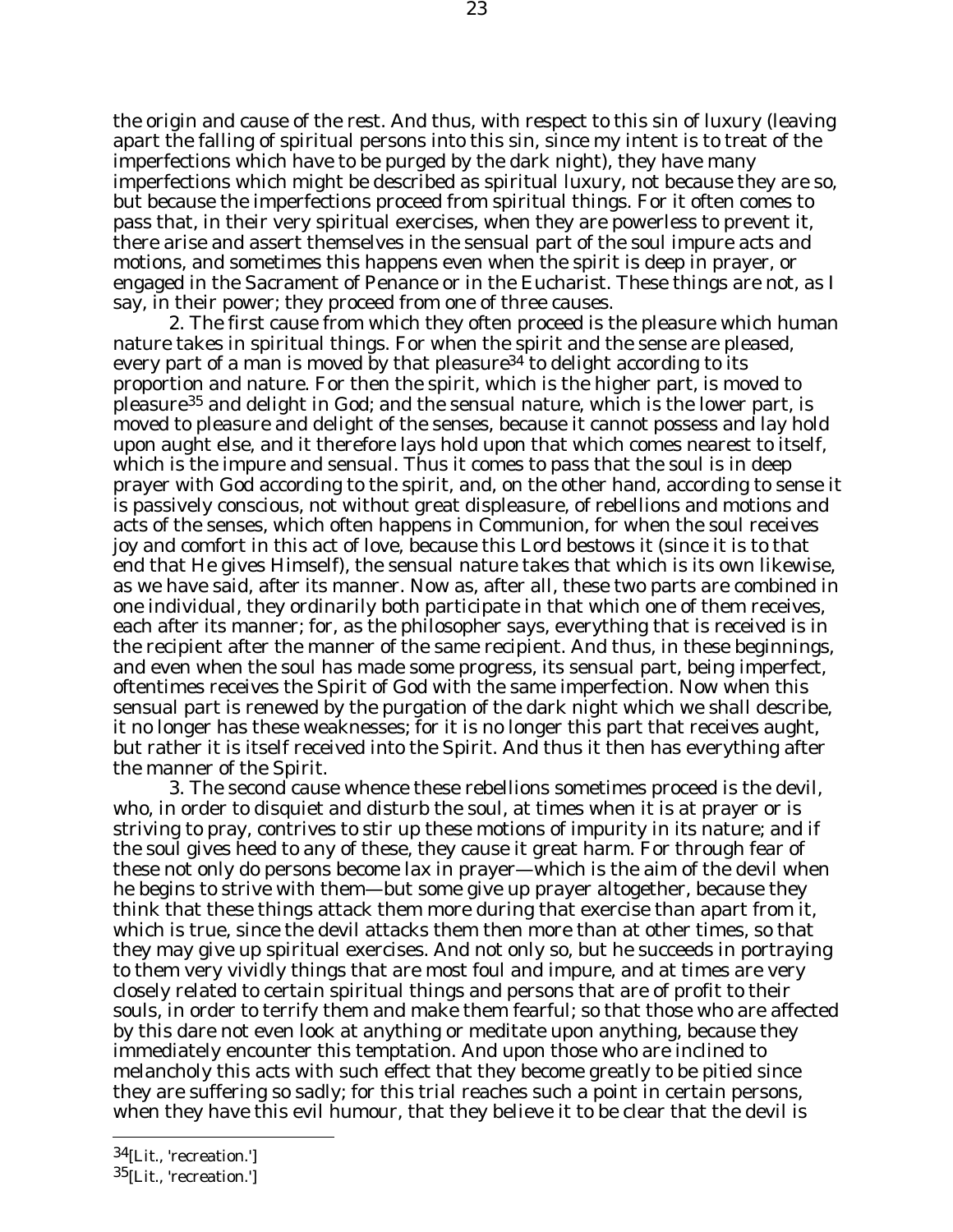ever present with them and that they have no power to prevent this, although some of these persons can prevent his attack by dint of great effort and labour. When these impurities attack such souls through the medium of melancholy, they are not as a rule freed from them until they have been cured of that kind of humour, unless the dark night has entered the soul, and rids them of all impurities, one after another.36

4. The third source whence these impure motions are apt to proceed in order to make war upon the soul is often the fear which such persons have conceived for these impure representations and motions. Something that they see or say or think brings them to their mind, and this makes them afraid, so that they suffer from them through no fault of their own.

5. There are also certain souls of so tender and frail a nature that, when there comes to them some spiritual consolation or some grace in prayer, the spirit of luxury is with them immediately, inebriating and delighting their sensual nature in such manner that it is as if they were plunged into the enjoyment and pleasure of this sin; and the enjoyment remains, together with the consolation, passively, and sometimes they are able to see that certain impure and unruly acts have taken place. The reason for this is that, since these natures are, as I say, frail and tender, their humours are stirred up and their blood is excited at the least disturbance. And hence come these motions; and the same thing happens to such souls when they are enkindled with anger or suffer any disturbance or grief.<sup>37</sup>

6. Sometimes, again, there arises within these spiritual persons, whether they be speaking or performing spiritual actions, a certain vigour and bravado, through their having regard to persons who are present, and before these persons they display a certain kind of vain gratification. This also arises from luxury of spirit, after the manner wherein we here understand it, which is accompanied as a rule by complacency in the will.

7. Some of these persons make friendships of a spiritual kind with others, which oftentimes arise from luxury and not from spirituality; this may be known to be the case when the remembrance of that friendship causes not the remembrance and love of God to grow, but occasions remorse of conscience. For, when the friendship is purely spiritual, the love of God grows with it; and the more the soul remembers it, the more it remembers the love of God, and the greater the desire it has for God; so that, as the one grows, the other grows also. For the spirit of God has this property, that it increases good by adding to it more good, inasmuch as there is likeness and conformity between them. But, when this love arises from the vice of sensuality aforementioned, it produces the contrary effects; for the more the one grows, the more the other decreases, and the remembrance of it likewise. If that sensual love grows, it will at once be observed that the soul's love of God is becoming colder, and that it is forgetting Him as it remembers that love; there comes to it, too, a certain remorse of conscience. And, on the other hand, if the love of God grows in the soul, that other love becomes cold and is forgotten; for, as the two are contrary to one another, not only does the one not aid the other, but the one which predominates quenches and confounds the other, and becomes strengthened in

<sup>36</sup>[*Lit.*, 'of everything.']

 $37$ All writers who comment upon this delicate matter go into lengthy and learned explanations of it, though in reality there is little that needs to be added to the Saint's clear and apt exposition. It will be remembered that St. Teresa once wrote to her brother Lorenzo, who suffered in this way: 'As to those stirrings of sense. . . . I am quite clear they are of no account, so the best thing is to make no account of them' (LL. 168). The most effective means of calming souls tormented by these favours is to commend them to a discreet and wise director whose counsel they may safely follow. The Illuminists committed the grossest errors in dealing with this matter.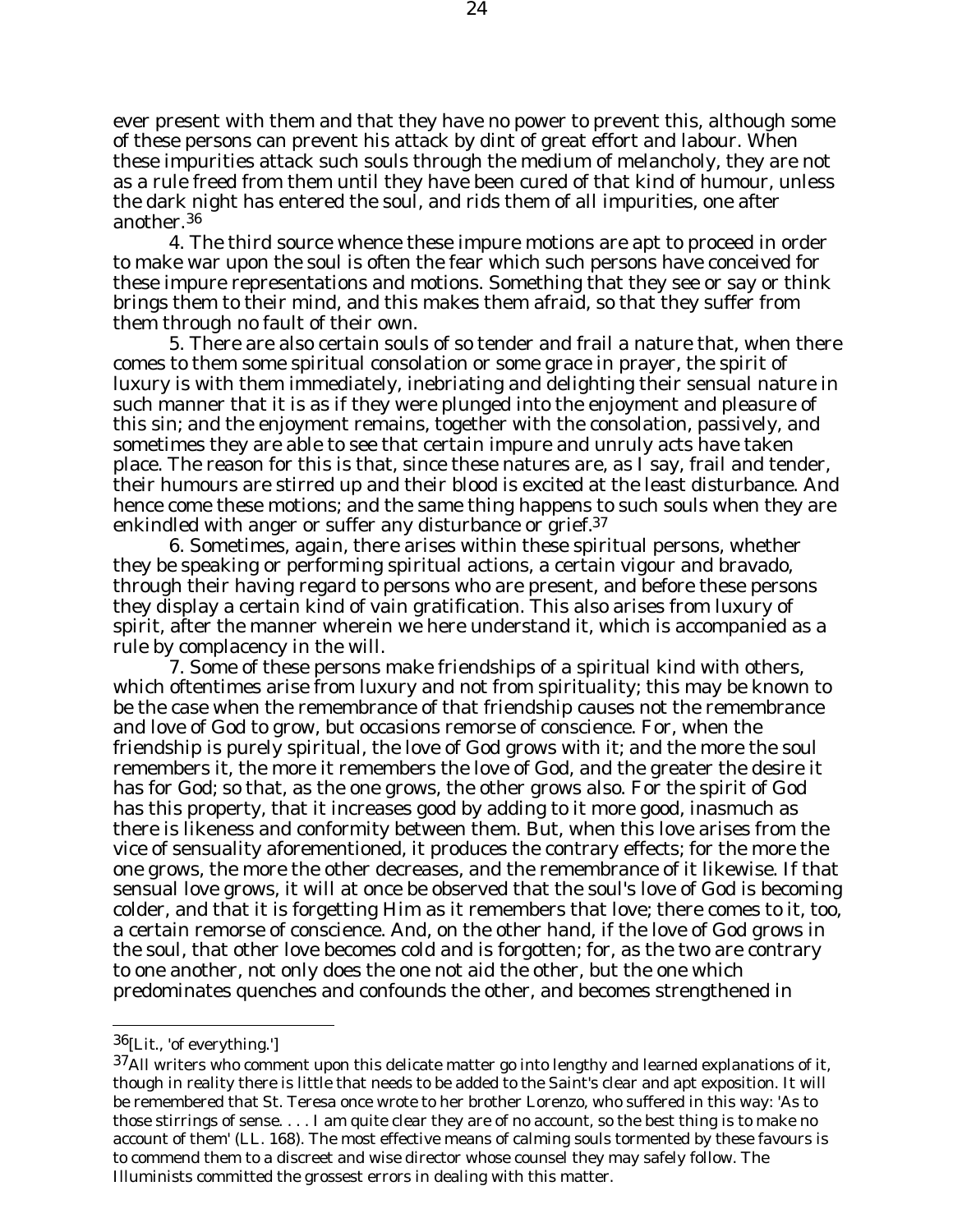itself, as the philosophers say. Wherefore Our Saviour said in the Gospel: 'That which is born of the flesh is flesh, and that which is born of the Spirit is spirit.<sup>'38</sup> That is to say, the love which is born of sensuality ends in sensuality, and that which is of the spirit ends in the spirit of God and causes it to grow. This is the difference that exists between these two kinds of love, whereby we may know them.

8. When the soul enters the dark night, it brings these kinds of love under control. It strengthens and purifies the one, namely that which is according to God; and the other it removes and brings to an end; and in the beginning it causes both to be lost sight of, as we shall say hereafter.

#### CHAPTER V

#### *Of the imperfections into which beginners fall with respect to the sin of wrath.*

BY reason of the concupiscence which many beginners have for spiritual consolations, their experience of these consolations is very commonly accompanied by many imperfections proceeding from the sin of wrath; for, when their delight and pleasure in spiritual things come to an end, they naturally become embittered, and bear that lack of sweetness which they have to suffer with a bad grace, which affects all that they do; and they very easily become irritated over the smallest matter sometimes, indeed, none can tolerate them. This frequently happens after they have been very pleasantly recollected in prayer according to sense; when their pleasure and delight therein come to an end, their nature is naturally vexed and disappointed, just as is the child when they take it from the breast of which it was enjoying the sweetness. There is no sin in this natural vexation, when it is not permitted to indulge itself, but only imperfection, which must be purged by the aridity and severity of the dark night.

2. There are other of these spiritual persons, again, who fall into another kind of spiritual wrath: this happens when they become irritated at the sins of others, and keep watch on those others with a sort of uneasy zeal. At times the impulse comes to them to reprove them angrily, and occasionally they go so far as to indulge it39 and set themselves up as masters of virtue. All this is contrary to spiritual meekness.

3. There are others who are vexed with themselves when they observe their own imperfectness, and display an impatience that is not humility; so impatient are they about this that they would fain be saints in a day. Many of these persons purpose to accomplish a great deal and make grand resolutions; yet, as they are not humble and have no misgivings about themselves, the more resolutions they make, the greater is their fall and the greater their annoyance, since they have not the patience to wait for that which God will give them when it pleases Him; this likewise is contrary to the spiritual meekness aforementioned, which cannot be wholly remedied save by the purgation of the dark night. Some souls, on the other hand, are so patient as regards the progress which they desire that God would gladly see them less so.

#### CHAPTER VI

*Of imperfections with respect to spiritual gluttony.*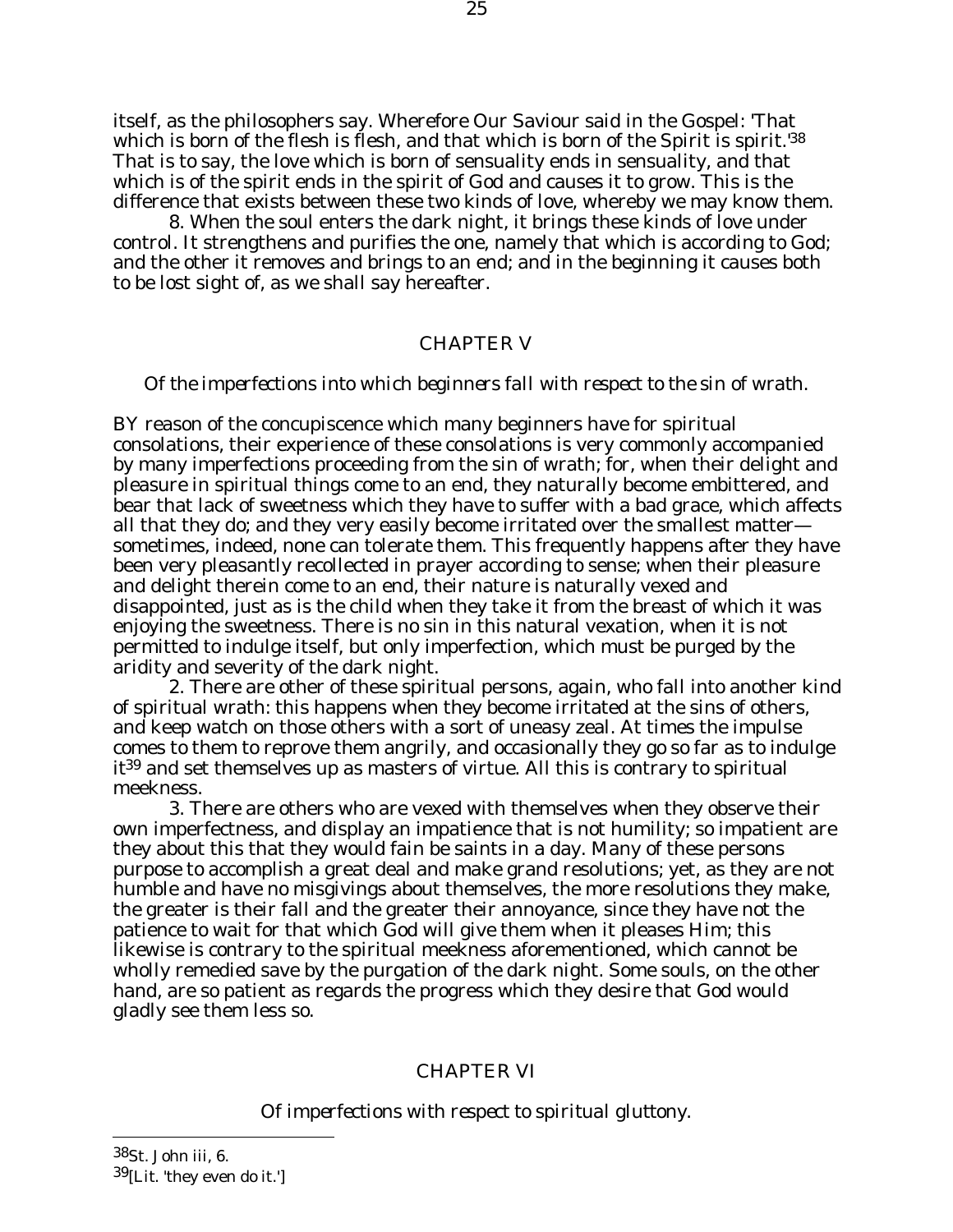WITH respect to the fourth sin, which is spiritual gluttony, there is much to be said, for there is scarce one of these beginners who, however satisfactory his progress, falls not into some of the many imperfections which come to these beginners with respect to this sin, on account of the sweetness which they find at first in spiritual exercises. For many of these, lured by the sweetness and pleasure which they find in such exercises, strive more after spiritual sweetness than after spiritual purity and discretion, which is that which God regards and accepts throughout the spiritual journey.40 Therefore, besides the imperfections into which the seeking for sweetness of this kind makes them fall, the gluttony which they now have makes them continually go to extremes, so that they pass beyond the limits of moderation within which the virtues are acquired and wherein they have their being. For some of these persons, attracted by the pleasure which they find therein, kill themselves with penances, and others weaken themselves with fasts, by performing more than their frailty can bear, without the order or advice of any, but rather endeavouring to avoid those whom they should obey in these matters; some, indeed, dare to do these things even though the contrary has been commanded them.

2. These persons are most imperfect and unreasonable; for they set bodily penance before subjection and obedience, which is penance according to reason and discretion, and therefore a sacrifice more acceptable and pleasing to God than any other. But such one-sided penance is no more than the penance of beasts, to which they are attracted, exactly like beasts, by the desire and pleasure which they find therein. Inasmuch as all extremes are vicious, and as in behaving thus such persons41 are working their own will, they grow in vice rather than in virtue; for, to say the least, they are acquiring spiritual gluttony and pride in this way, through not walking in obedience. And many of these the devil assails, stirring up this gluttony in them through the pleasures and desires which he increases within them, to such an extent that, since they can no longer help themselves, they either change or vary or add to that which is commanded them, as any obedience in this respect is so bitter to them. To such an evil pass have some persons come that, simply because it is through obedience that they engage in these exercises, they lose the desire and devotion to perform them, their only desire and pleasure being to do what they themselves are inclined to do, so that it would probably be more profitable for them not to engage in these exercises at all.

3. You will find that many of these persons are very insistent with their spiritual masters to be granted that which they desire, extracting it from them almost by force; if they be refused it they become as peevish as children and go about in great displeasure, thinking that they are not serving God when they are not allowed to do that which they would. For they go about clinging to their own will and pleasure, which they treat as though it came from God;42 and immediately their directors<sup>43</sup> take it from them, and try to subject them to the will of God, they become peevish, grow faint-hearted and fall away. These persons think that their own satisfaction and pleasure are the satisfaction and service of God.

4. There are others, again, who, because of this gluttony, know so little of their own unworthiness and misery and have thrust so far from them the loving fear and reverence which they owe to the greatness of God, that they hesitate not to insist continually that their confessors shall allow them to communicate often. And,

<sup>40</sup>[*Lit.*, 'spiritual road.']

<sup>41</sup>[*Lit.*, 'these persons.']

<sup>42</sup>[*Lit.*, 'and treat this as their God.']

 $^{43}$ [The Spanish is impersonal: 'immediately this is taken from them,' etc.]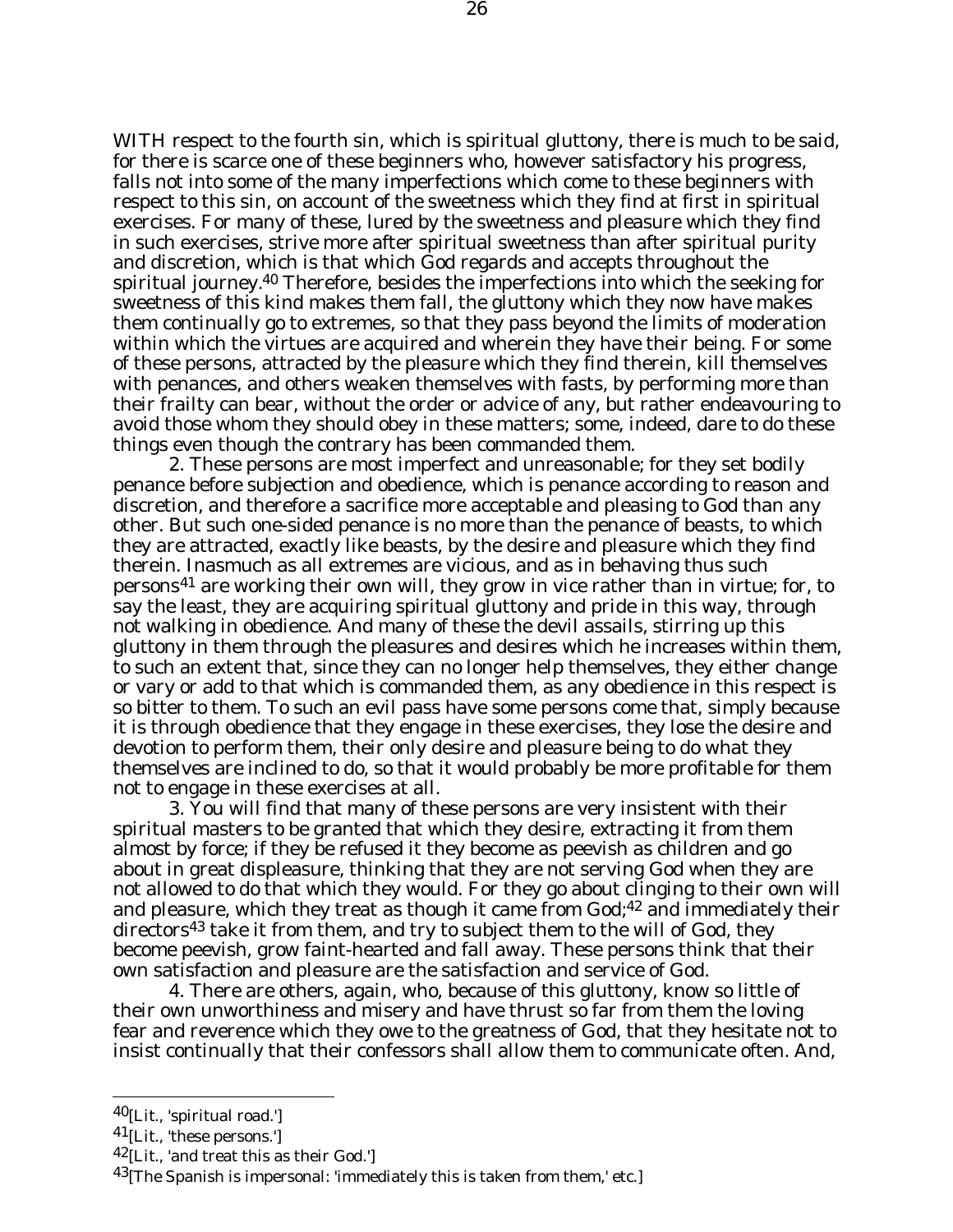what is worse, they frequently dare to communicate without the leave and consent<sup>44</sup> of the minister and steward of Christ, merely acting on their own opinion, and contriving to conceal the truth from him. And for this reason, because they desire to communicate continually, they make their confessions carelessly,45 being more eager to eat than to eat cleanly and perfectly, although it would be healthier and holier for them had they the contrary inclination and begged their confessors not to command them to approach the altar so frequently: between these two extremes, however, the better way is that of humble resignation. But the boldness referred to is46 a thing that does great harm, and men may fear to be punished for such temerity.

5. These persons, in communicating, strive with every nerve to obtain some kind of sensible sweetness and pleasure, instead of humbly doing reverence and giving praise within themselves to God. And in such wise do they devote themselves to this that, when they have received no pleasure or sweetness in the senses, they think that they have accomplished nothing at all. This is to judge God very unworthily; they have not realized that the least of the benefits which come from this Most Holy Sacrament is that which concerns the senses; and that the invisible part of the grace that it bestows is much greater; for, in order that they may look at it with the eyes of faith, God oftentimes withholds from them these other consolations and sweetnesses of sense. And thus they desire to feel and taste God as though He were comprehensible by them and accessible to them, not only in this, but likewise in other spiritual practices. All this is very great imperfection and completely opposed to the nature of God, since it is Impurity in faith.

6. These persons have the same defect as regards the practice of prayer, for they think that all the business of prayer consists in experiencing sensible pleasure and devotion and they strive to obtain this by great effort,  $47$  wearying and fatiguing their faculties and their heads; and when they have not found this pleasure they become greatly discouraged, thinking that they have accomplished nothing. Through these efforts they lose true devotion and spirituality, which consist in perseverance, together with patience and humility and mistrust of themselves, that they may please God alone. For this reason, when they have once failed to find pleasure in this or some other exercise, they have great disinclination and repugnance to return to it, and at times they abandon it. They are, in fact, as we have said, like children, who are not influenced by reason, and who act, not from rational motives, but from inclination.48 Such persons expend all their effort in seeking spiritual pleasure and consolation; they never tire therefore, of reading books; and they begin, now one meditation, now another, in their pursuit of this pleasure which they desire to experience in the things of God. But God, very justly, wisely and lovingly, denies it to them, for otherwise this spiritual gluttony and inordinate appetite would breed in numerable evils. It is, therefore, very fitting that they should enter into the dark night, whereof we shall speak, <sup>49</sup> that they may be purged from this childishness.

7. These persons who are thus inclined to such pleasures have another very great imperfection, which is that they are very weak and remiss in journeying upon

46[Lit, 'the other boldnesses are.']

 $47$ [*Lit.*, 'they strive to obtain this, as they say, by the strength of their arms.' The phrase is, of course, understood in the Spanish to be metaphorical, as the words 'as they say' clearly indicate.]

48[*Lit.*, 'who are not influenced, neither act by reason, but from pleasure.']

<sup>44</sup>[*Lit.*, 'and opinion.']

<sup>45</sup>[*Lit.*, 'anyhow.']

<sup>49</sup>[*Lit.*, 'which we shall give.']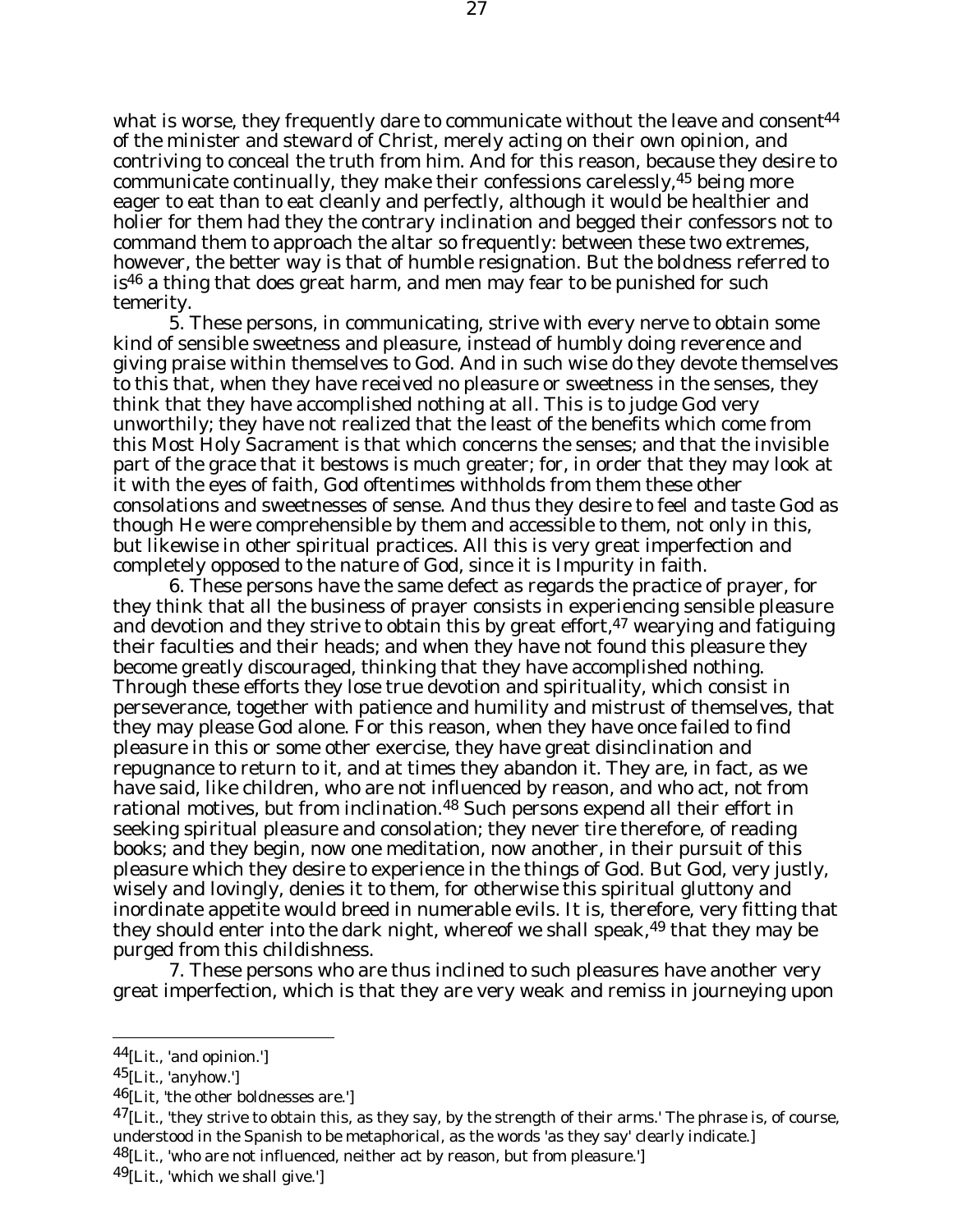the hard<sup>50</sup> road of the Cross; for the soul that is given to sweetness naturally has its face set against all self-denial, which is devoid of sweetness.51

8. These persons have many other imperfections which arise hence, of which in time the Lord heals them by means of temptations, aridities and other trials, all of which are part of the dark night. All these I will not treat further here, lest I become too lengthy; I will only say that spiritual temperance and sobriety lead to another and a very different temper, which is that of mortification, fear and submission in all things. It thus becomes clear that the perfection and worth of things consist not in the multitude and the pleasantness of one's actions, but in being able to deny oneself in them; this such persons must endeavour to compass, in so far as they may, until God is pleased to purify them indeed, by bringing them<sup>52</sup> into the dark night, to arrive at which I am hastening on with my account of these imperfections.

#### CHAPTER VII

#### *Of imperfections with respect to spiritual envy and sloth.*

WITH respect likewise to the other two vices, which are spiritual envy and sloth, these beginners fail not to have many imperfections. For, with respect to envy, many of them are wont to experience movements of displeasure at the spiritual good of others, which cause them a certain sensible grief at being outstripped upon this road, so that they would prefer not to hear others praised; for they become displeased at others' virtues and sometimes they cannot refrain from contradicting what is said in praise of them, depreciating it as far as they can; and their annoyance thereat grows<sup>53</sup> because the same is not said of them, for they would fain be preferred in everything. All this is clean contrary to charity, which, as Saint Paul says, rejoices in goodness.<sup>54</sup> And, if charity has any envy, it is a holy envy, comprising grief at not having the virtues of others, yet also joy because others have them, and delight when others outstrip us in the service of God, wherein we ourselves are so remiss.

2. With respect also to spiritual sloth, beginners are apt to be irked by the things that are most spiritual, from which they flee because these things are incompatible with sensible pleasure. For, as they are so much accustomed to sweetness in spiritual things, they are wearied by things in which they find no sweetness. If once they failed to find in prayer the satisfaction which their taste required (and after all it is well that God should take it from them to prove them), they would prefer not to return to it: sometimes they leave it; at other times they continue it unwillingly. And thus because of this sloth they abandon the way of perfection (which is the way of the negation of their will and pleasure for God's sake) for the pleasure and sweetness of their own will, which they aim at satisfying in this way rather than the will of God.

3. And many of these would have God will that which they themselves will, and are fretful at having to will that which He wills, and find it repugnant to accommodate their will to that of God. Hence it happens to them that oftentimes

<sup>50</sup>[*áspero:* harsh, rough, rugged.]

<sup>51</sup>[*Lit.*, 'against all the sweetlessness of self-denial.']

<sup>52</sup>[*Lit.*, 'causing them to enter.']

<sup>53</sup>[*Lit.*, 'and, as they say, their eye (*el ojo*) grows'—a colloquial phrase expressing annoyance.] 541 Corinthians xiii, 6. The Saint here cites the sense, not the letter, of the epistle.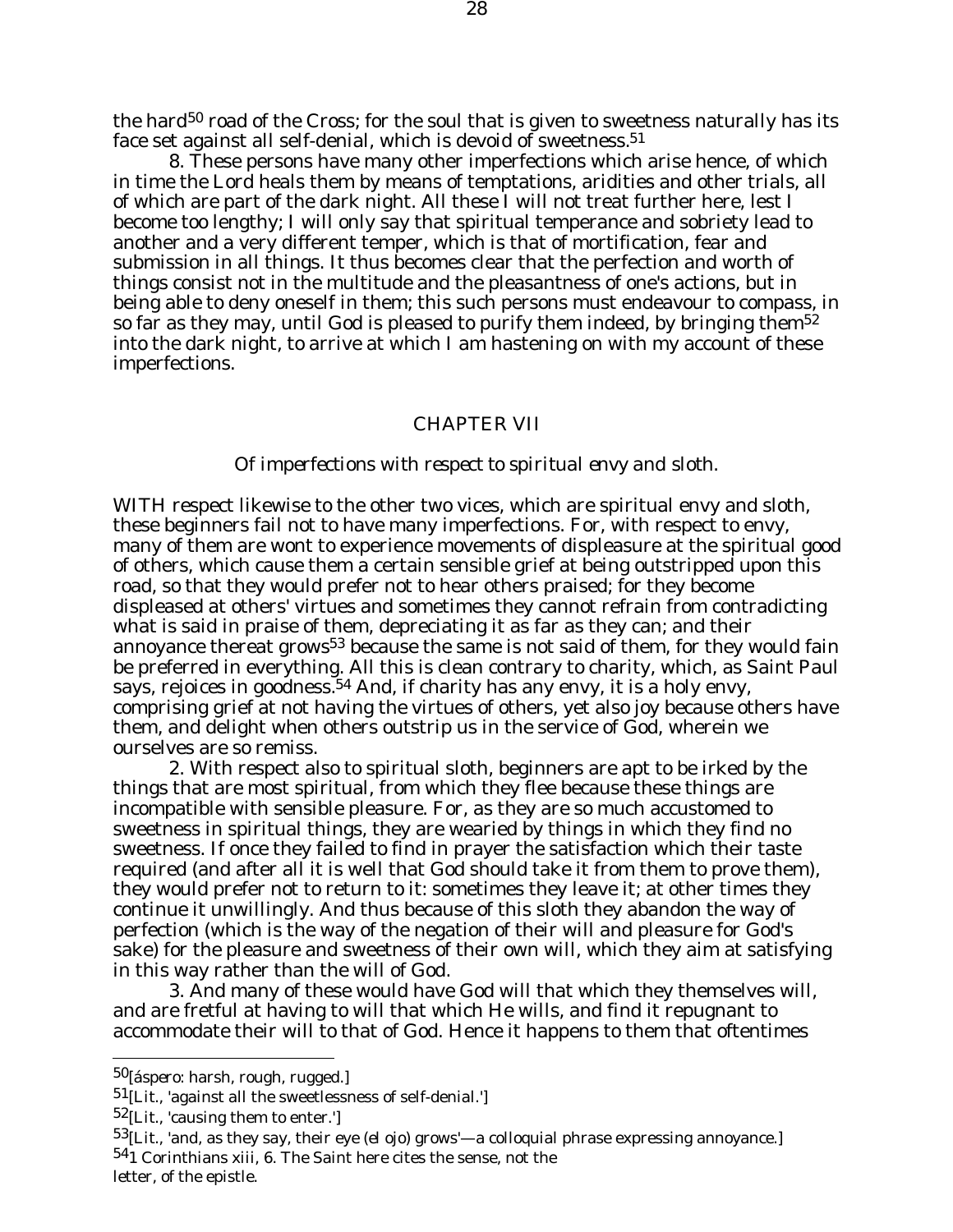they think that that wherein they find not their own will and pleasure is not the will of God; and that, on the other hand, when they themselves find satisfaction, God is satisfied. Thus they measure God by themselves and not themselves by God, acting quite contrarily to that which He Himself taught in the Gospel, saying: That he who should lose his will for His sake, the same should gain it; and he who should desire to gain it, the same should lose it.<sup>55</sup>

4. These persons likewise find it irksome when they are commanded to do that wherein they take no pleasure. Because they aim at spiritual sweetness and consolation, they are too weak to have the fortitude and bear the trials of perfection.56 They resemble those who are softly nurtured and who run fretfully away from everything that is hard, and take offense at the Cross, wherein consist the delights of the spirit. The more spiritual a thing is, the more irksome they find it, for, as they seek to go about spiritual matters with complete freedom and according to the inclination of their will, it causes them great sorrow and repugnance to enter upon the narrow way, which, says Christ, is the way of life.<sup>57</sup>

5. Let it suffice here to have described these imperfections, among the many to be found in the lives of those that are in this first state of beginners, so that it may be seen how greatly they need God to set them in the state of proficients. This He does by bringing them into the dark night whereof we now speak; wherein He weans them from the breasts of these sweetnesses and pleasures, gives them pure aridities and inward darkness, takes from them all these irrelevances and puerilities, and by very different means causes them to win the virtues. For, however assiduously the beginner practises the mortification in himself of all these actions and passions of his, he can never completely succeed—very far from it until God shall work it in him passively by means of the purgation of the said night. Of this I would fain speak in some way that may be profitable; may God, then, be pleased to give me His Divine light, because this is very needful in a night that is so dark and a matter that is so difficult to describe and to expound.

The line, then, is:

#### **In a dark night.**

#### CHAPTER VIII

#### *Wherein is expounded the first line of the first stanza, and a beginning is made of the explanation of this dark night.*

THIS night, which, as we say, is contemplation, produces in spiritual persons two kinds of darkness or purgation, corresponding to the two parts of man's nature namely, the sensual and the spiritual. And thus the one night or purgation will be sensual, wherein the soul is purged according to sense, which is subdued to the spirit; and the other is a night or purgation which is spiritual, wherein the soul is purged and stripped according to the spirit, and subdued and made ready for the union of love with God. The night of sense is common and comes to many: these are the beginners; and of this night we shall speak first. The night of the spirit is the portion of very few, and these are they that are already practised and proficient, of whom we shall treat hereafter.

<sup>55</sup>St. Matthew xvi, 25. 56[*Lit.*, 'they are very weak for the fortitude and trial of perfection.'] 57St. Matthew vii, 14.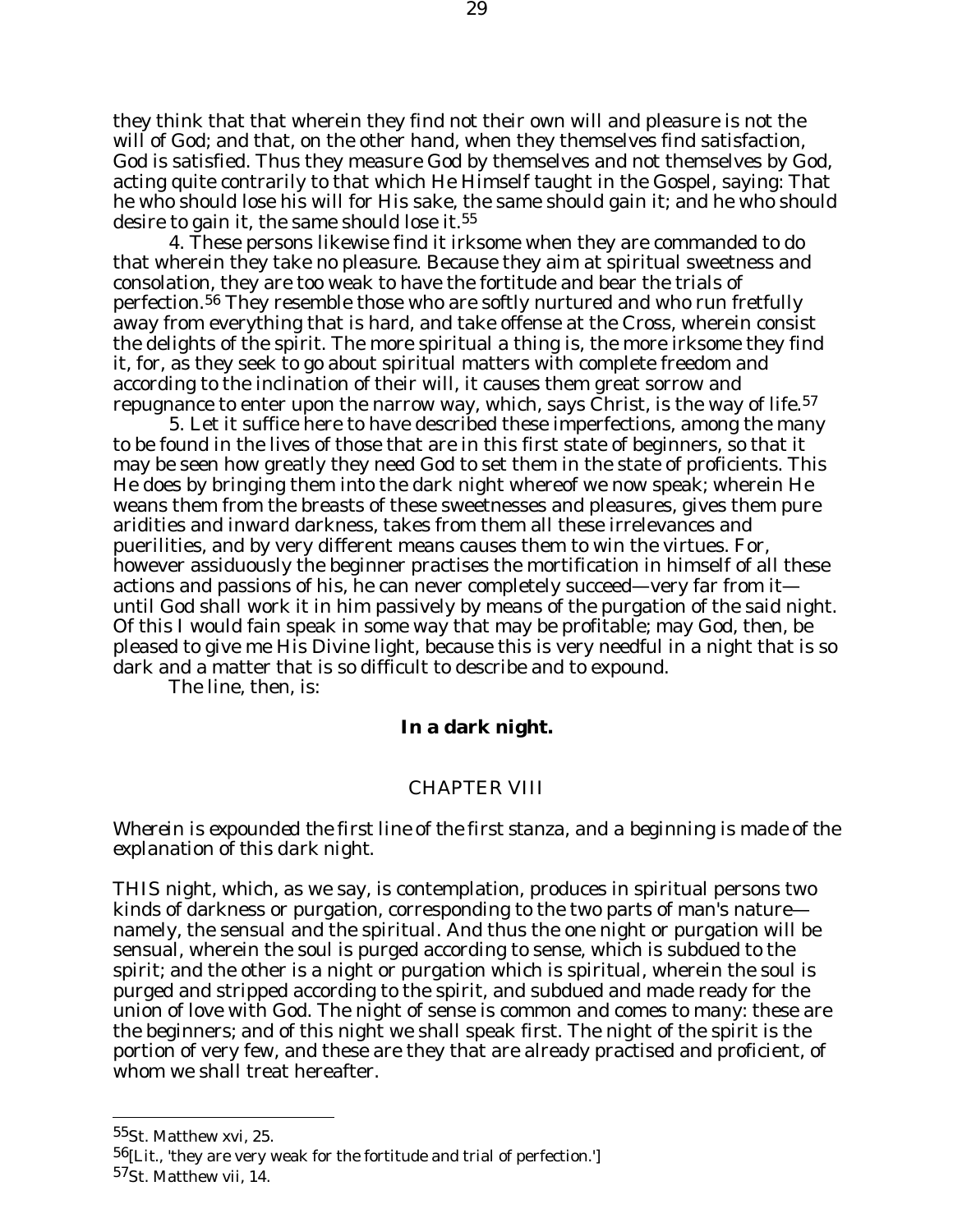2. The first purgation or night is bitter and terrible to sense, as we shall now show.58 The second bears no comparison with it, for it is horrible and awful to the spirit, as we shall show<sup>59</sup> presently. Since the night of sense is first in order and comes first, we shall first of all say something about it briefly, since more is written of it, as of a thing that is more common; and we shall pass on to treat more fully of the spiritual night, since very little has been said of this, either in speech<sup>60</sup> or in writing, and very little is known of it, even by experience.

3. Since, then, the conduct of these beginners upon the way of God is ignoble,61 and has much to do with their love of self and their own inclinations, as has been explained above, God desires to lead them farther. He seeks to bring them out of that ignoble kind of love to a higher degree of love for Him, to free them from the ignoble exercises of sense and meditation (wherewith, as we have said, they go seeking God so unworthily and in so many ways that are unbefitting), and to lead them to a kind of spiritual exercise wherein they can commune with Him more abundantly and are freed more completely from imperfections. For they have now had practice for some time in the way of virtue and have persevered in meditation and prayer, whereby, through the sweetness and pleasure that they have found therein, they have lost their love of the things of the world and have gained some degree of spiritual strength in God; this has enabled them to some extent to refrain from creature desires, so that for God's sake they are now able to suffer a light burden and a little aridity without turning back to a time<sup>62</sup> which they found more pleasant. When they are going about these spiritual exercises with the greatest delight and pleasure, and when they believe that the sun of Divine favour is shining most brightly upon them, God turns all this light of theirs into darkness, and shuts against them the door and the source of the sweet spiritual water which they were tasting in God whensoever and for as long as they desired. (For, as they were weak and tender, there was no door closed to them, as Saint John says in the Apocalypse, iii, 8). And thus He leaves them so completely in the dark that they know not whither to go with their sensible imagination and meditation; for they cannot advance a step in meditation, as they were wont to do afore time, their inward senses being submerged in this night, and left with such dryness that not only do they experience no pleasure and consolation in the spiritual things and good exercises wherein they were wont to find their delights and pleasures, but instead, on the contrary, they find insipidity and bitterness in the said things. For, as I have said, God now sees that they have grown a little, and are becoming strong enough to lay aside their swaddling clothes and be taken from the gentle breast; so He sets them down from His arms and teaches them to walk on their own feet; which they feel to be very strange, for everything seems to be going wrong with them.

4. To recollected persons this commonly happens sooner after their beginnings than to others, inasmuch as they are freer from occasions of backsliding, and their desires turn more quickly from the things of the world, which is necessary if they are to begin to enter this blessed night of sense. Ordinarily no great time passes after their beginnings before they begin to enter this night of sense; and the great majority of them do in fact enter it, for they will generally be seen to fall into these aridities.

5. With regard to this way of purgation of the senses, since it is so common, we might here adduce a great number of quotations from Divine Scripture, where

62[*Lit.*, 'to the better time.']

<sup>58</sup>[*Lit.*, 'say.']

<sup>59</sup>[*Lit.*, 'say.']

<sup>60</sup>[*plática:* the word is frequently used in Spanish to denote an informal sermon or address.]  $61$ [*Lit.*, 'low'; the same word recurs below and is similarly translated .]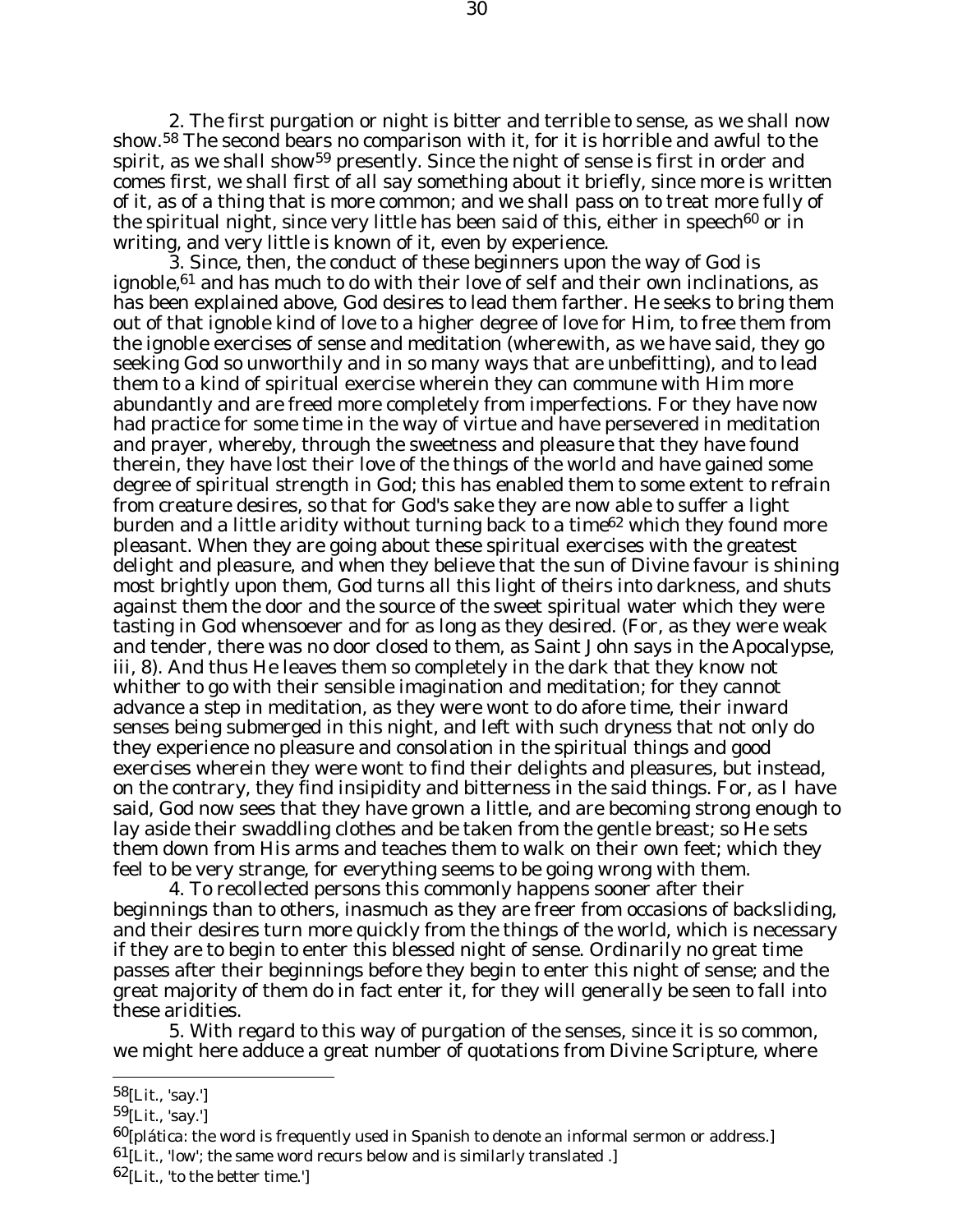many passages relating to it are continually found, particularly in the Psalms and the Prophets. However, I do not wish to spend time upon these, for he who knows not how to look for them there will find the common experience of this purgation to be sufficient.

#### CHAPTER IX

#### *Of the signs by which it will be known that the spiritual person is walking along the way of this night and purgation of sense.*

BUT since these aridities might frequently proceed, not from the night and purgation of the sensual desires aforementioned, but from sins and imperfections, or from weakness and lukewarmness, or from some bad humour or indisposition of the body, I shall here set down certain signs by which it may be known if such aridity proceeds from the aforementioned purgation, or if it arises from any of the aforementioned sins. For the making of this distinction I find that there are three principal signs.

2. The first is whether, when a soul finds no pleasure or consolation in the things of God, it also fails to find it in any thing created; for, as God sets the soul in this dark night to the end that He may quench and purge its sensual desire, He allows it not to find attraction or sweetness in anything whatsoever. In such a case it may be considered very probable<sup>63</sup> that this aridity and insipidity proceed not from recently committed sins or imperfections. For, if this were so, the soul would feel in its nature some inclination or desire to taste other things than those of God; since, whenever the desire is allowed indulgence in any imperfection, it immediately feels inclined thereto, whether little or much, in proportion to the pleasure and the love that it has put into it. Since, however, this lack of enjoyment in things above or below might proceed from some indisposition or melancholy humour, which oftentimes makes it impossible for the soul to take pleasure in anything, it becomes necessary to apply the second sign and condition.

3. The second sign whereby a man may believe himself to be experiencing the said purgation is that the memory is ordinarily centred upon God, with painful care and solicitude, thinking that it is not serving God, but is backsliding, because it finds itself without sweetness in the things of God. And in such a case it is evident that this lack of sweetness and this aridity come not from weakness and lukewarmness; for it is the nature of lukewarmness not to care greatly or to have any inward solicitude for the things of God. There is thus a great difference between aridity and lukewarmness, for lukewarmness consists in great weakness and remissness in the will and in the spirit, without solicitude as to serving God; whereas purgative aridity is ordinarily accompanied by solicitude, with care and grief as I say, because the soul is not serving God. And, although this may sometimes be increased by melancholy or some other humour (as it frequently is), it fails not for that reason to produce a purgative effect upon the desire, since the desire is deprived of all pleasure and has its care centred upon God alone. For, when mere humour is the cause, it spends itself in displeasure and ruin of the physical nature, and there are none of those desires to sense God which belong to purgative aridity. When the cause is aridity, it is true that the sensual part of the soul has fallen low, and is weak and feeble in its actions, by reason of the little pleasure which it finds in them; but the spirit, on the other hand, is ready and strong.

<sup>63</sup>[*Lit.*, 'And in this it is known very probably.']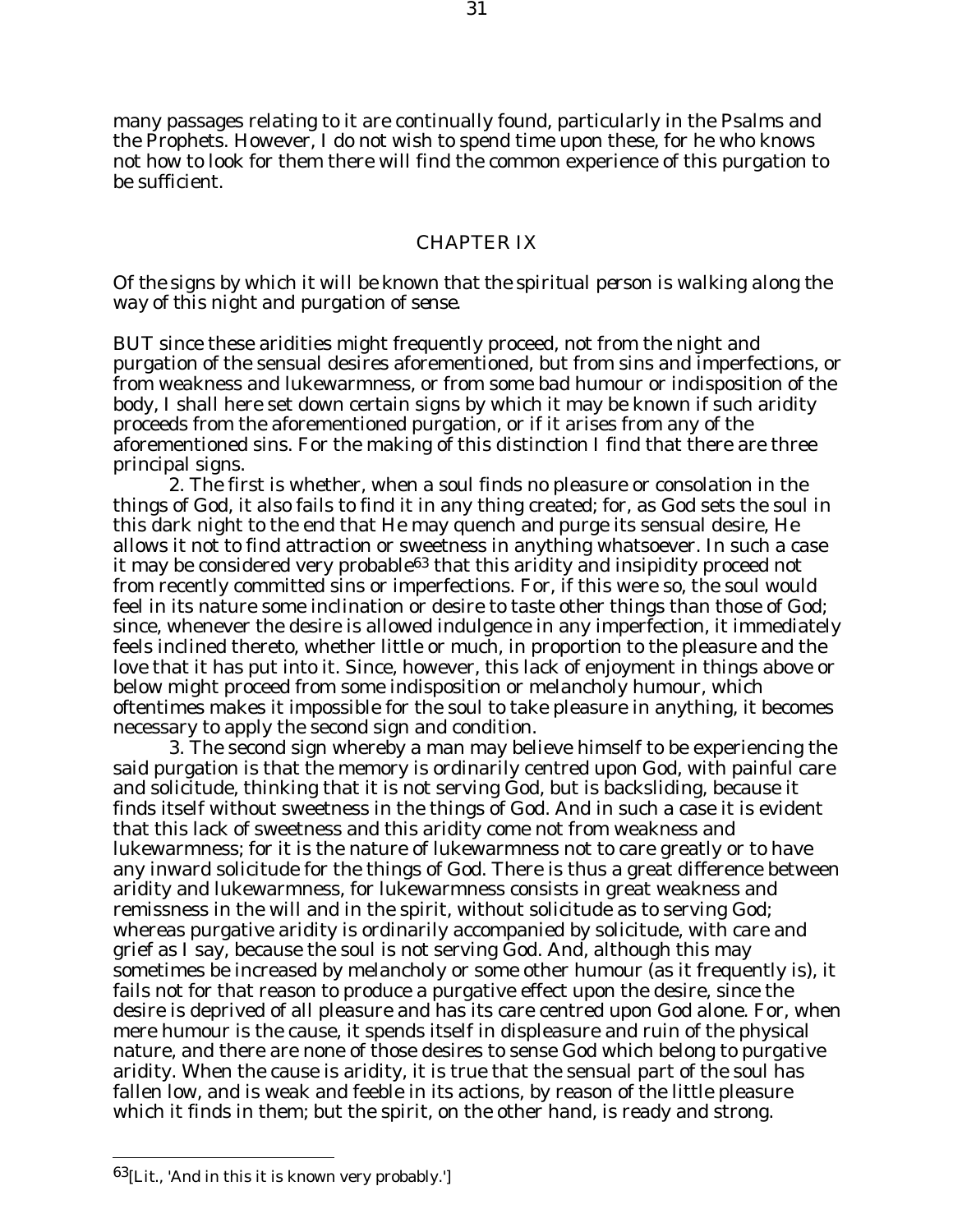4. For the cause of this aridity is that God transfers to the spirit the good things and the strength of the senses, which, since the soul's natural strength and senses are incapable of using them, remain barren, dry and empty. For the sensual part of a man has no capacity for that which is pure spirit, and thus, when it is the spirit that receives the pleasure, the flesh is left without savour and is too weak to perform any action. But the spirit, which all the time is being fed, goes forward in strength, and with more alertness and solicitude than before, in its anxiety not to fail God; and if it is not immediately conscious of spiritual sweetness and delight, but only of aridity and lack of sweetness, the reason for this is the strangeness of the exchange; for its palate has been accustomed to those other sensual pleasures upon which its eyes are still fixed, and, since the spiritual palate is not made ready or purged for such subtle pleasure, until it finds itself becoming prepared for it by means of this arid and dark night, it cannot experience spiritual pleasure and good, but only aridity and lack of sweetness, since it misses the pleasure which aforetime it enjoyed so readily.

5. These souls whom God is beginning to lead through these solitary places of the wilderness are like to the children of Israel, to whom in the wilderness God began to give food from Heaven, containing within itself all sweetness, and, as is there said, it turned to the savour which each one of them desired. But withal the children of Israel felt the lack of the pleasures and delights of the flesh and the onions which they had eaten aforetime in Egypt, the more so because their palate was accustomed to these and took delight in them, rather than in the delicate sweetness of the angelic manna; and they wept and sighed for the fleshpots even in the midst of the food of Heaven.64 To such depths does the vileness of our desires descend that it makes us to long for our own wretched food $65$  and to be nauseated by the indescribable $66$  blessings of Heaven.

6. But, as I say, when these aridities proceed from the way of the purgation of sensual desire, although at first the spirit feels no sweetness, for the reasons that we have just given, it feels that it is deriving strength and energy to act from the substance which this inward food gives it, the which food is the beginning of a contemplation that is dark and arid to the senses; which contemplation is secret and hidden from the very person that experiences it; and ordinarily, together with the aridity and emptiness which it causes in the senses, it gives the soul an inclination and desire to be alone and in quietness, without being able to think of any particular thing or having the desire to do so. If those souls to whom this comes to pass knew how to be quiet at this time, and troubled not about performing any kind of action, whether inward or outward, neither had any anxiety about doing anything, then they would delicately experience this inward refreshment in that ease and freedom from care. So delicate is this refreshment that ordinarily, if a man have desire or care to experience it, he experiences it not; for, as I say, it does its work when the soul is most at ease and freest from care; it is like the air which, if one would close one's hand upon it, escapes.

7. In this sense we may understand that which the Spouse said to the Bride in the Songs, namely: 'Withdraw thine eyes from me, for they make me to soar aloft.'67 For in such a way does God bring the soul into this state, and by so different a path does He lead it that, if it desires to work with its faculties, it hinders the work which God is doing in it rather than aids it; whereas aforetime it was quite the contrary. The reason is that, in this state of contemplation, which the soul enters

 $64$ Numbers xi, 5-6.

<sup>65</sup>[*Lit.*, 'makes us to desire our miseries.']

<sup>66</sup>[*Lit.*, 'incommunicable.']

<sup>67</sup>Canticles vi, 4 [A.V., vi, 5].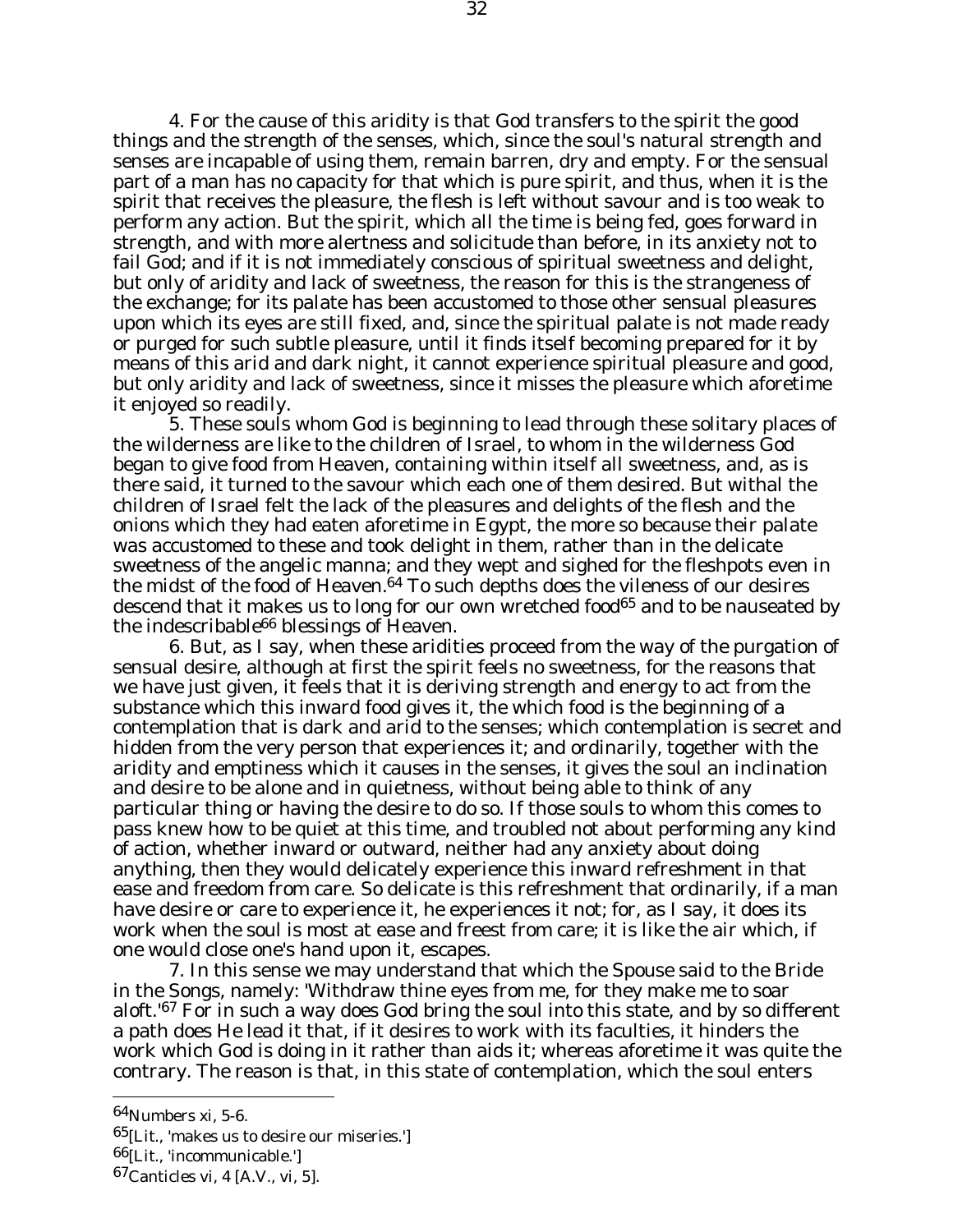when it forsakes meditation for the state of the proficient, it is God Who is now working in the soul; He binds its interior faculties, and allows it not to cling to the understanding, nor to have delight in the will, nor to reason with the memory. For anything that the soul can do of its own accord at this time serves only, as we have said, to hinder inward peace and the work which God is accomplishing in the spirit by means of that aridity of sense. And this peace, being spiritual and delicate, performs a work which is quiet and delicate, solitary, productive of peace and satisfaction<sup>68</sup> and far removed from all those earlier pleasures, which were very palpable and sensual. This is the peace which, says David, God speaks in the soul to the end that He may make it spiritual.69 And this leads us to the third point.

8. The third sign whereby this purgation of sense may be recognized is that the soul can no longer meditate or reflect in the imaginative sphere of sense as it was wont, however much it may of itself endeavour to do so. For God now begins to communicate Himself to it, no longer through sense, as He did aforetime, by means of reflections which joined and sundered its knowledge, but by pure spirit, into which consecutive reflections enter not; but He communicates Himself to it by an act of simple contemplation, to which neither the exterior nor the interior senses of the lower part of the soul can attain. From this time forward, therefore, imagination and fancy can find no support in any meditation, and can gain no foothold by means thereof.

9. With regard to this third sign, it is to be understood that this embarrassment and dissatisfaction of the faculties proceed not from indisposition, for, when this is the case, and the indisposition, which never lasts for long,  $70$  comes to an end, the soul is able once again, by taking some trouble about the matter, to do what it did before, and the faculties find their wonted support. But in the purgation of the desire this is not so: when once the soul begins to enter therein, its inability to reflect with the faculties grows ever greater. For, although it is true that at first, and with some persons, the process is not as continuous as this, so that occasionally they fail to abandon their pleasures and reflections of sense (for perchance by reason of their weakness it was not fitting to wean them from these immediately), yet this inability grows within them more and more and brings the workings of sense to an end, if indeed they are to make progress, for those who walk not in the way of contemplation act very differently. For this night of aridities is not usually continuous in their senses. At times they have these aridities; at others they have them not. At times they cannot meditate; at others they can. For God sets them in this night only to prove them and to humble them, and to reform their desires, so that they go not nurturing in themselves a sinful gluttony in spiritual things. He sets them not there in order to lead them in the way of the spirit, which is this contemplation; for not all those who walk of set purpose in the way of the spirit are brought by God to contemplation, nor even the half of them—why, He best knows. And this is why He never completely weans the senses of such persons from the breasts of meditations and reflections, but only for short periods and at certain seasons, as we have said.

#### CHAPTER X

*Of the way in which these souls are to conduct themselves in this dark night.*

<sup>68</sup>[*Lit.*, 'satisfactory and pacific.']

<sup>69</sup>Psalm lxxxiv, 9 [A.V., lxxxv, 8].

 $70$ [The stress here is evidently on the transience of the distempers whether they be moral or physical.]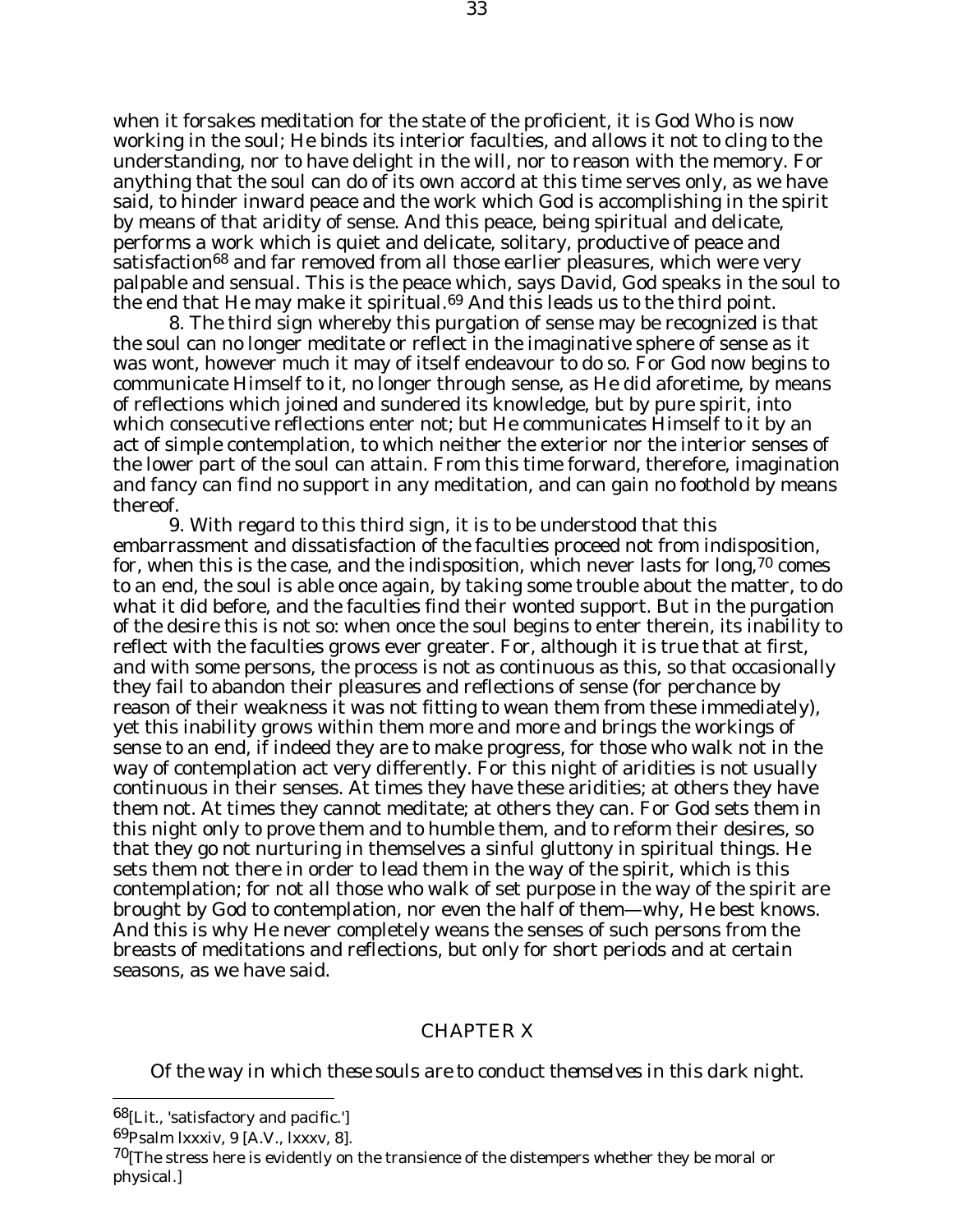DURING the time, then, of the aridities of this night of sense (wherein God effects the change of which we have spoken above, drawing forth the soul from the life of sense into that of the spirit—that is, from meditation to contemplation—wherein it no longer has any power to work or to reason with its faculties concerning the things of God, as has been said), spiritual persons suffer great trials, by reason not so much of the aridities which they suffer, as of the fear which they have of being lost on the road, thinking that all spiritual blessing is over for them and that God has abandoned them since they find no help or pleasure in good things. Then they grow weary, and endeavour (as they have been accustomed to do) to concentrate their faculties with some degree of pleasure upon some object of meditation, thinking that, when they are not doing this and yet are conscious of making an effort, they are doing nothing. This effort they make not without great inward repugnance and unwillingness on the part of their soul, which was taking pleasure in being in that quietness and ease, instead of working with its faculties. So they have abandoned the one pursuit,  $71$  yet draw no profit from the other; for, by seeking what is prompted by their own spirit,<sup>72</sup> they lose the spirit of tranquillity and peace which they had before. And thus they are like to one who abandons what he has done in order to do it over again, or to one who leaves a city only to re-enter it, or to one who is hunting and lets his prey go in order to hunt it once more. This is useless here, for the soul will gain nothing further by conducting itself in this way, as has been said.

2. These souls turn back at such a time if there is none who understands them; they abandon the road or lose courage; or, at the least, they are hindered from going farther by the great trouble which they take in advancing along the road of meditation and reasoning. Thus they fatigue and overwork their nature, imagining that they are failing through negligence or sin. But this trouble that they are taking is quite useless, for God is now leading them by another road, which is that of contemplation, and is very different from the first; for the one is of meditation and reasoning, and the other belongs neither to imagination nor yet to reasoning.

3. It is well for those who find themselves in this condition to take comfort, to persevere in patience and to be in no wise afflicted. Let them trust in God, Who abandons not those that seek Him with a simple and right heart, and will not fail to give them what is needful for the road, until He bring them into the clear and pure light of love. This last He will give them by means of that other dark night, that of the spirit, if they merit His bringing them thereto.

4. The way in which they are to conduct themselves in this night of sense is to devote themselves not at all to reasoning and meditation, since this is not the time for it, but to allow the soul to remain in peace and quietness, although it may seem clear to them that they are doing nothing and are wasting their time, and although it may appear to them that it is because of their weakness that they have no desire in that state to think of anything. The truth is that they will be doing quite sufficient if they have patience and persevere in prayer without making any effort.<sup>73</sup> What they must do is merely to leave the soul free and disencumbered and at rest from all knowledge and thought, troubling not themselves, in that state, about what they shall think or meditate upon, but contenting themselves with merely a peaceful and loving attentiveness toward God, and in being without anxiety, without the ability and without desired to have experience of Him or to perceive

<sup>71</sup>[*Lit.*, 'spoiling themselves in the one.']

<sup>72</sup>[*Lit.*, 'because they seek their spirit.']

<sup>73</sup>[*Lit.*, 'without doing anything themselves.']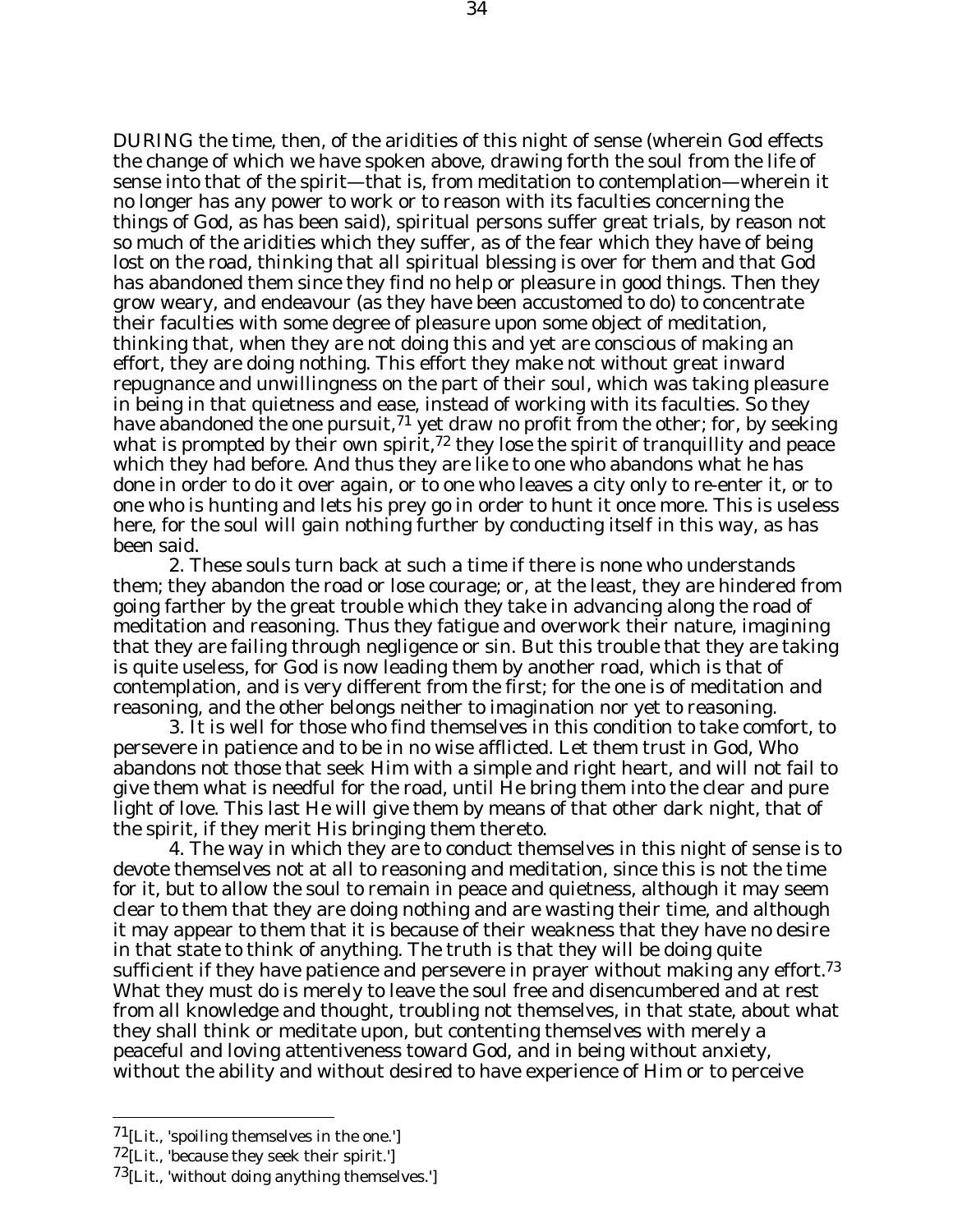Him. For all these yearnings disquiet and distract the soul from the peaceful quiet and sweet ease of contemplation which is here granted to it.

5. And although further scruples may come to them—that they are wasting their time, and that it would be well for them to do something else, because they can neither do nor think anything in prayer—let them suffer these scruples and remain in peace, as there is no question save of their being at ease and having freedom of spirit. For if such a soul should desire to make any effort of its own with its interior faculties, this means that it will hinder and lose the blessings which, by means of that peace and ease of the soul, God is instilling into it and impressing upon it. It is just as if some painter were painting or dyeing a face; if the sitter were to move because he desired to do something, he would prevent the painter from accomplishing anything and would disturb him in what he was doing. And thus, when the soul desires to remain in inward ease and peace, any operation and affection or attentions wherein it may then seek to indulge74 will distract it and disquiet it and make it conscious of aridity and emptiness of sense. For the more a soul endeavours to find support in affection and knowledge, the more will it feel the lack of these, which cannot now be supplied to it upon that road.

6. Wherefore it behoves such a soul to pay no heed if the operations of its faculties become lost to it; it is rather to desire that this should happen quickly. For, by not hindering the operation of infused contemplation that God is bestowing upon it, it can receive this with more peaceful abundance, and cause its spirit to be enkindled and to burn with the love which this dark and secret contemplation brings with it and sets firmly in the soul. For contemplation is naught else than a secret, peaceful and loving infusion from God, which, if it be permitted, enkindles the soul with the spirit of love, according as the soul declares in the next lines, namely:

### **Kindled in love with yearnings.**

#### CHAPTER XI

#### *Wherein are expounded the three lines of the stanza.*

THIS enkindling of love is not as a rule felt at the first, because it has not begun to take hold upon the soul, by reason of the impurity of human nature, or because the soul has not understood its own state, as we have said, and has therefore given it no peaceful abiding-place within itself. Yet sometimes, nevertheless, there soon begins to make itself felt a certain yearning toward God; and the more this increases, the more is the soul affectioned and enkindled in love toward God, without knowing or understanding how and whence this love and affection come to it, but from time to time seeing this flame and this enkindling grow so greatly within it that it desires God with yearning of love; even as David, when he was in this dark night, said of himself in these words,<sup>75</sup> namely: 'Because my heart was enkindled (that is to say, in love of contemplation), my reins also were changed': that is, my desires for sensual affections were changed, namely from the way of sense to the way of the spirit, which is the aridity and cessation from all these things whereof we are speaking. And I, he says, was dissolved in nothing and annihilated, and I knew not; for, as we have said, without knowing the way whereby it goes, the soul finds itself annihilated with respect to all things above and below which were accustomed to

<sup>74</sup>[*Lit.*, 'which it may then wish to have.']

<sup>75</sup>Psalm lxxii, 21 [A.V., lxxiii, 21-2].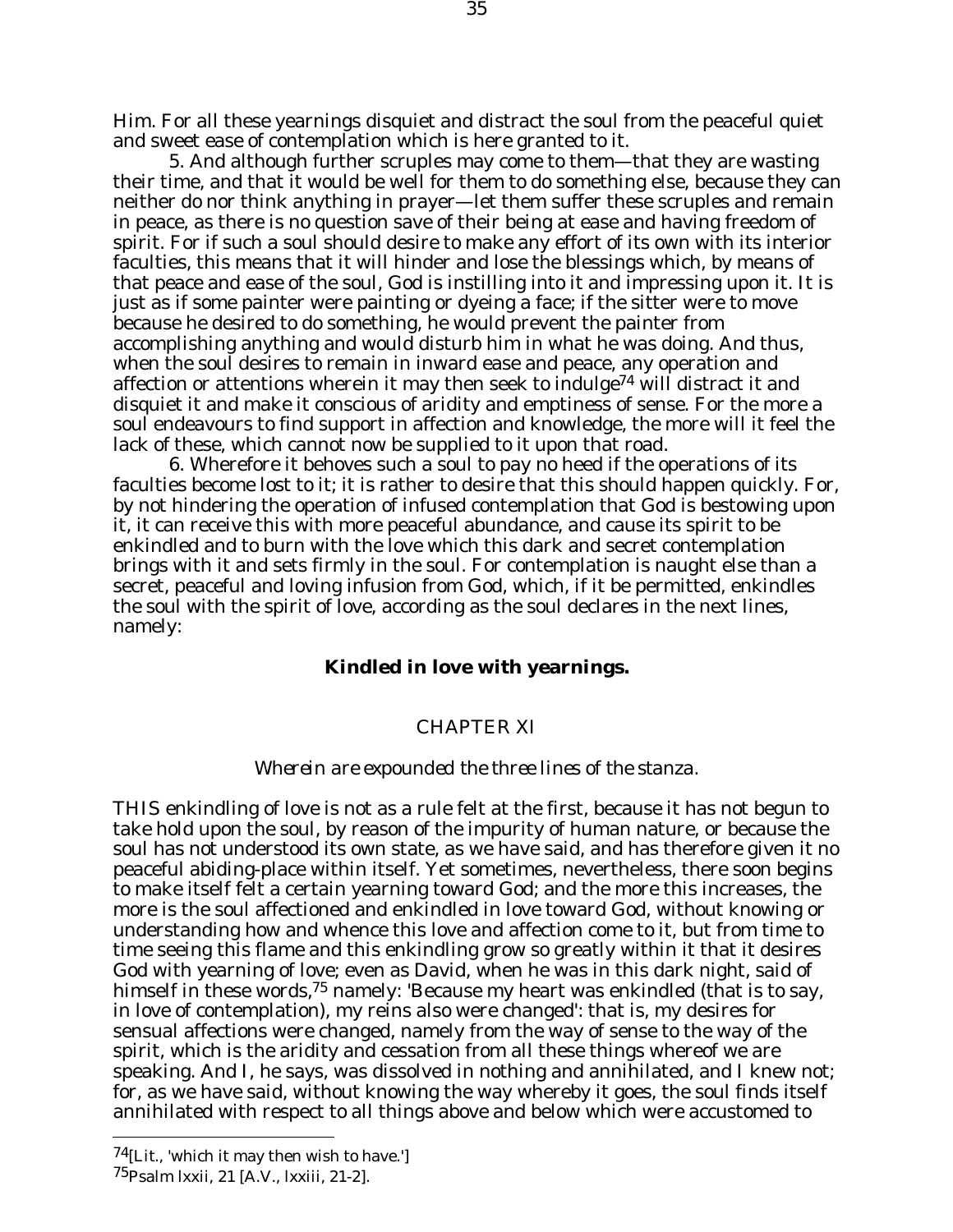please it; and it finds itself enamoured, without knowing how. And because at times the enkindling of love in the spirit grows greater, the yearnings for God become so great in the soul that the very bones seem to be dried up by this thirst, and the natural powers to be fading away, and their warmth and strength to be perishing through the intensity<sup>76</sup> of the thirst of love, for the soul feels that this thirst of love is a living thirst. This thirst David had and felt, when he said: 'My soul thirsted for the living God.'77 Which is as much as to say: A living thirst was that of my soul. Of this thirst, since it is living, we may say that it kills. But it is to be noted that the vehemence of this thirst is not continuous, but occasional although as a rule the soul is accustomed to feel it to a certain degree.

2. But it must be noted that, as I began to say just now, this love is not as a rule felt at first, but only the dryness and emptiness are felt whereof we are speaking. Then in place of this love which afterwards becomes gradually enkindled, what the soul experiences in the midst of these aridities and emptinesses of the faculties is an habitual care and solicitude with respect to God, together with grief and fear that it is not serving Him. But it is a sacrifice which is not a little pleasing to God that the soul should go about afflicted and solicitous for His love. This solicitude and care leads the soul into that secret contemplation, until, the senses (that is, the sensual part) having in course of time been in some degree purged of the natural affections and powers by means of the aridities which it causes within them, this Divine love begins to be enkindled in the spirit. Meanwhile, however, like one who has begun a cure, the soul knows only suffering in this dark and arid purgation of the desire; by this means it becomes healed of many imperfections, and exercises itself in many virtues in order to make itself meet for the said love, as we shall now say with respect to the line following:

#### **Oh, happy chance!**

3. When God leads the soul into this night of sense in order to purge the sense of its lower part and to subdue it, unite it and bring it into conformity with the spirit, by setting it in darkness and causing it to cease from meditation (as He afterwards does in order to purify the spirit to unite it with God, as we shall afterwards say), He brings it into the night of the spirit, and (although it appears not so to it) the soul gains so many benefits that it holds it to be a happy chance to have escaped from the bonds and restrictions of the senses of or its lower self, by means of this night aforesaid; and utters the present line, namely: Oh, happy chance! With respect to this, it behoves us here to note the benefits which the soul finds in this night, and because of which it considers it a happy chance to have passed through it; all of which benefits the soul includes in the next line, namely:

#### **I went forth without being observed.**

4. This going forth is understood of the subjection to its sensual part which the soul suffered when it sought God through operations so weak, so limited and so defective as are those of this lower part; for at every step it stumbled into numerous imperfections and ignorances, as we have noted above in writing of the seven capital sins. From all these it is freed when this night quenches within it all pleasures, whether from above or from below, and makes all meditation darkness to it, and grants it other innumerable blessings in the acquirement of the virtues, as we shall now show. For it will be a matter of great pleasure and great consolation, to one

<sup>76</sup>[*Lit.*, 'livingness': cf. the quotation below.]

<sup>77</sup>Psalm xli, 3 [A.V., xlii, 2].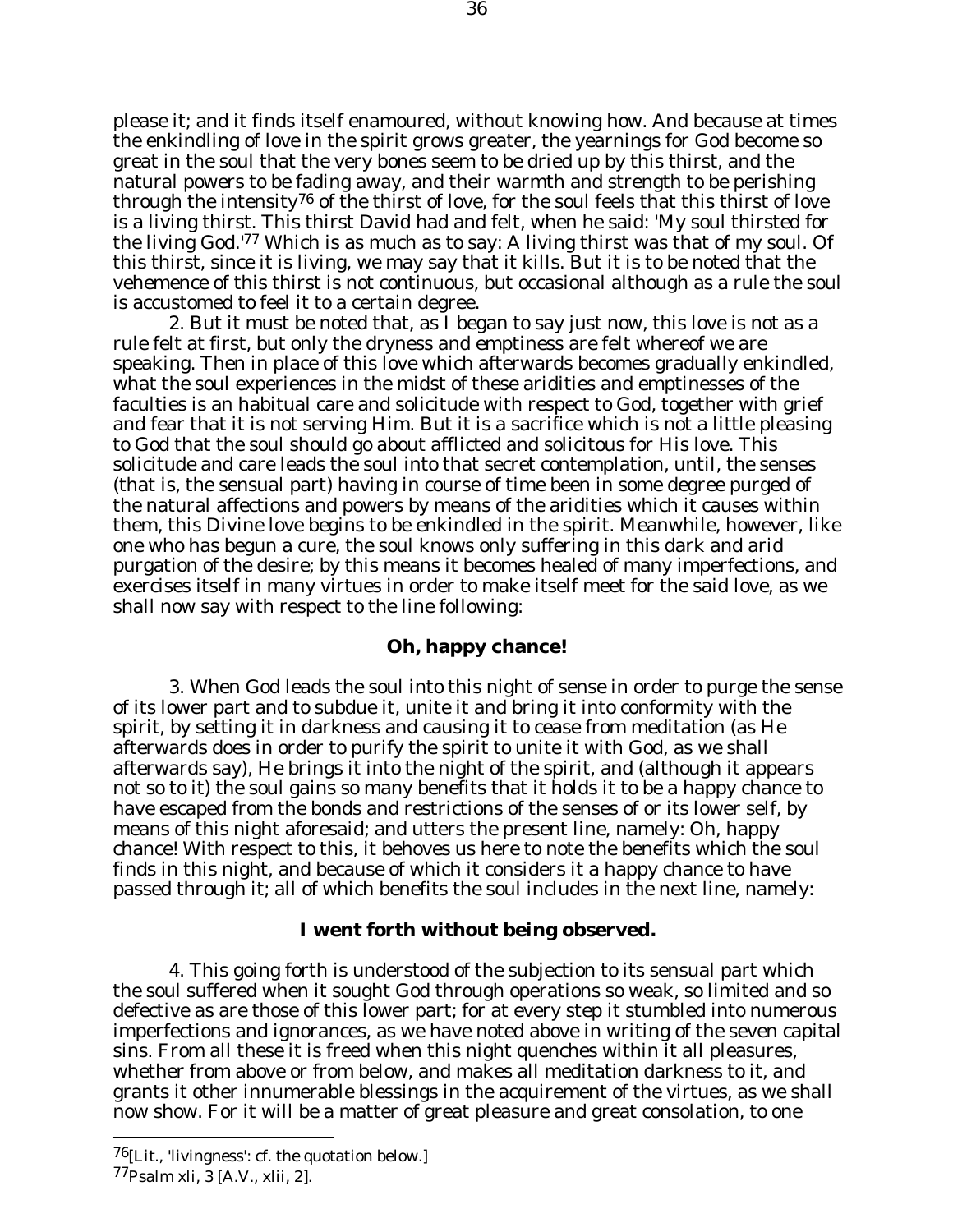that journeys on this road, to see how that which seems to the soul so severe and adverse, and so contrary to spiritual pleasure, works in it so many blessings. These, as we say, are gained when the soul goes forth, as regards its affection and operation, by means of this night, from all created things, and when it journeys to eternal things, which is great happiness and good fortune:78 first, because of the great blessing which is in the quenching of the desire and affection with respect to all things; secondly, because they are very few that endure and persevere in entering by this strait gate and by the narrow way which leads to life, as says Our Saviour.79 The strait gate is this night of sense, and the soul detaches itself from sense and strips itself thereof that it may enter by this gate, and establishes itself in faith, which is a stranger to all sense, so that afterwards it may journey by the narrow way, which is the other night—that of the spirit—and this the soul afterwards enters in order in journey to God in pure faith, which is the means whereby the soul is united to God. By this road, since it is so narrow, dark and terrible (though there is no comparison between this night of sense and that other, in its darkness and trials, as we shall say later), they are far fewer that journey, but its benefits are far greater without comparison than those of this present night. Of these benefits we shall now begin to say something, with such brevity as is possible, in order that we may pass to the other night.

# CHAPTER XII

#### *Of the benefits which this night causes in the soul.*

THIS night and purgation of the desire, a happy one for the soul, works in it so many blessings and benefits (although to the soul, as we have said, it rather seems that blessings are being taken away from it) that, even as Abraham made a great feast when he weaned his son Isaac,80 even so is there joy in Heaven because God is now taking this soul from its swaddling clothes, setting it down from His arms, making it to walk upon its feet, and likewise taking from it the milk of the breast and the soft and sweet food proper to children, and making it to eat bread with crust, and to begin to enjoy the food of robust persons. This food, in these aridities and this darkness of sense, is now given to the spirit, which is dry and emptied of all the sweetness of sense. And this food is the infused contemplation whereof we have spoken.

2. This is the first and principal benefit caused by this arid and dark night of contemplation: the knowledge of oneself and of one's misery. For, besides the fact that all the favours which God grants to the soul are habitually granted to them enwrapped in this knowledge, these aridities and this emptiness of the faculties, compared with the abundance which the soul experienced aforetime and the difficulty which it finds in good works, make it recognize its own lowliness and misery, which in the time of its prosperity it was unable to see. Of this there is a good illustration in the Book of Exodus, where God, wishing to humble the children of Israel and desiring that they should know themselves, commanded them to take away and strip off the festal garments and adornments wherewith they were accustomed to adorn themselves in the Wilderness, saying: 'Now from henceforth strip yourselves of festal ornaments and put on everyday working dress, that ye

78[*Lit.*, 'and chance': the same word as in the verse-line above.]

79St. Matthew vii, 14.

<sup>80</sup>Genesis xxi, 8.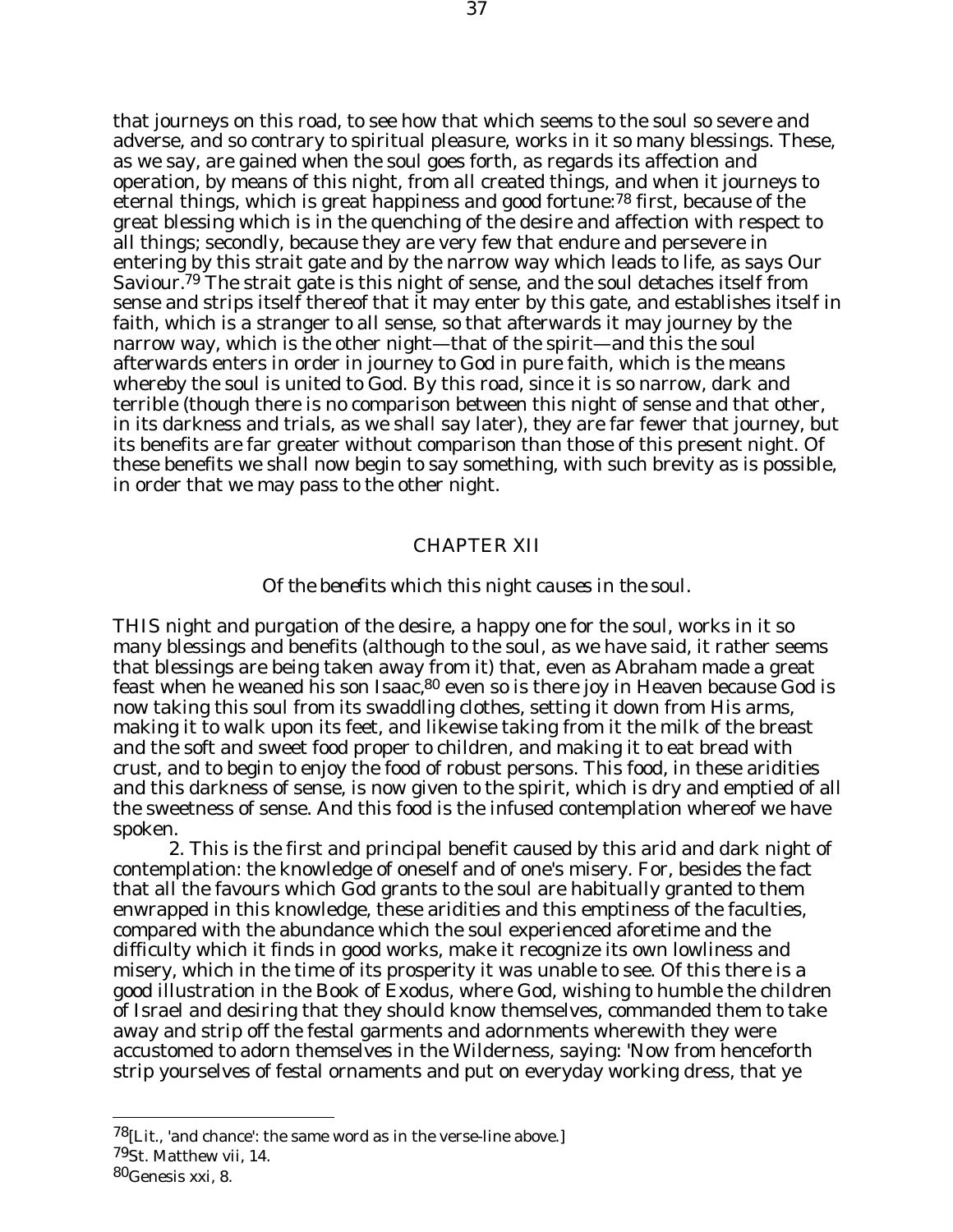may know what treatment ye deserve.'81 This is as though He had said: Inasmuch as the attire that ye wear, being proper to festival and rejoicing, causes you to feel less humble concerning yourselves than ye should, put off from you this attire, in order that henceforth, seeing yourselves clothed with vileness, ye may know that ye merit no more, and may know who ye are. Wherefore the soul knows the truth that it knew not at first, concerning its own misery; for, at the time when it was clad as for a festival and found in God much pleasure, consolation and support, it was somewhat more satisfied and contented, since it thought itself to some extent to be serving God. It is true that such souls may not have this idea explicitly in their minds; but some suggestion of it at least is implanted in them by the satisfaction which they find in their pleasant experiences. But, now that the soul has put on its other and working attire—that of aridity and abandonment—and now that its first lights have turned into darkness, it possesses these lights more truly in this virtue of self-knowledge, which is so excellent and so necessary, considering itself now as nothing and experiencing no satisfaction in itself; for it sees that it does nothing of itself neither can do anything. And the smallness of this self-satisfaction, together with the soul's affliction at not serving God, is considered and esteemed by God as greater than all the consolations which the soul formerly experienced and the works which it wrought, however great they were, inasmuch as they were the occasion of many imperfections and ignorances. And from this attire of aridity proceed, as from their fount and source of self-knowledge, not only the things which we have described already, but also the benefits which we shall now describe and many more which will have to be omitted.

3. In the first place, the soul learns to commune with God with more respect and more courtesy, such as a soul must ever observe in converse with the Most High. These it knew not in its prosperous times of comfort and consolation, for that comforting favour which it experienced made its craving for God somewhat bolder than was fitting, and discourteous and ill-considered. Even so did it happen to Moses, when he perceived that God was speaking to him; blinded by that pleasure and desire, without further consideration, he would have made bold to go to Him if God had not commanded him to stay and put off his shoes. By this incident we are shown the respect and discretion in detachment of desire wherewith a man is to commune with God. When Moses had obeyed in this matter, he became so discreet and so attentive that the Scripture says that not only did he not make bold to draw near to God, but that he dared not even look at Him. For, having taken off the shoes of his desires and pleasures, he became very conscious of his wretchedness in the sight of God, as befitted one about to hear the word of God. Even so likewise the preparation which God granted to Job in order that he might speak with Him consisted not in those delights and glories which Job himself reports that he was wont to have in his God, but in leaving him naked upon a dung-hill,<sup>82</sup> abandoned and even persecuted by his friends, filled with anguish and bitterness, and the earth covered with worms. And then the Most High God, He that lifts up the poor man from the dunghill, was pleased to come down and speak with him there face to face, revealing to him the depths and heights<sup>83</sup> of His wisdom, in a way that He had never done in the time of his prosperity.

4. And here we must note another excellent benefit which there is in this night and aridity of the desire of sense, since we have had occasion to speak of it. It is that, in this dark night of the desire (to the end that the words of the Prophet

<sup>81</sup>Exodus xxxiii, 5.

<sup>82</sup>[Job ii, 7-8].

<sup>83</sup>[*Lit.*, 'the deep heights.']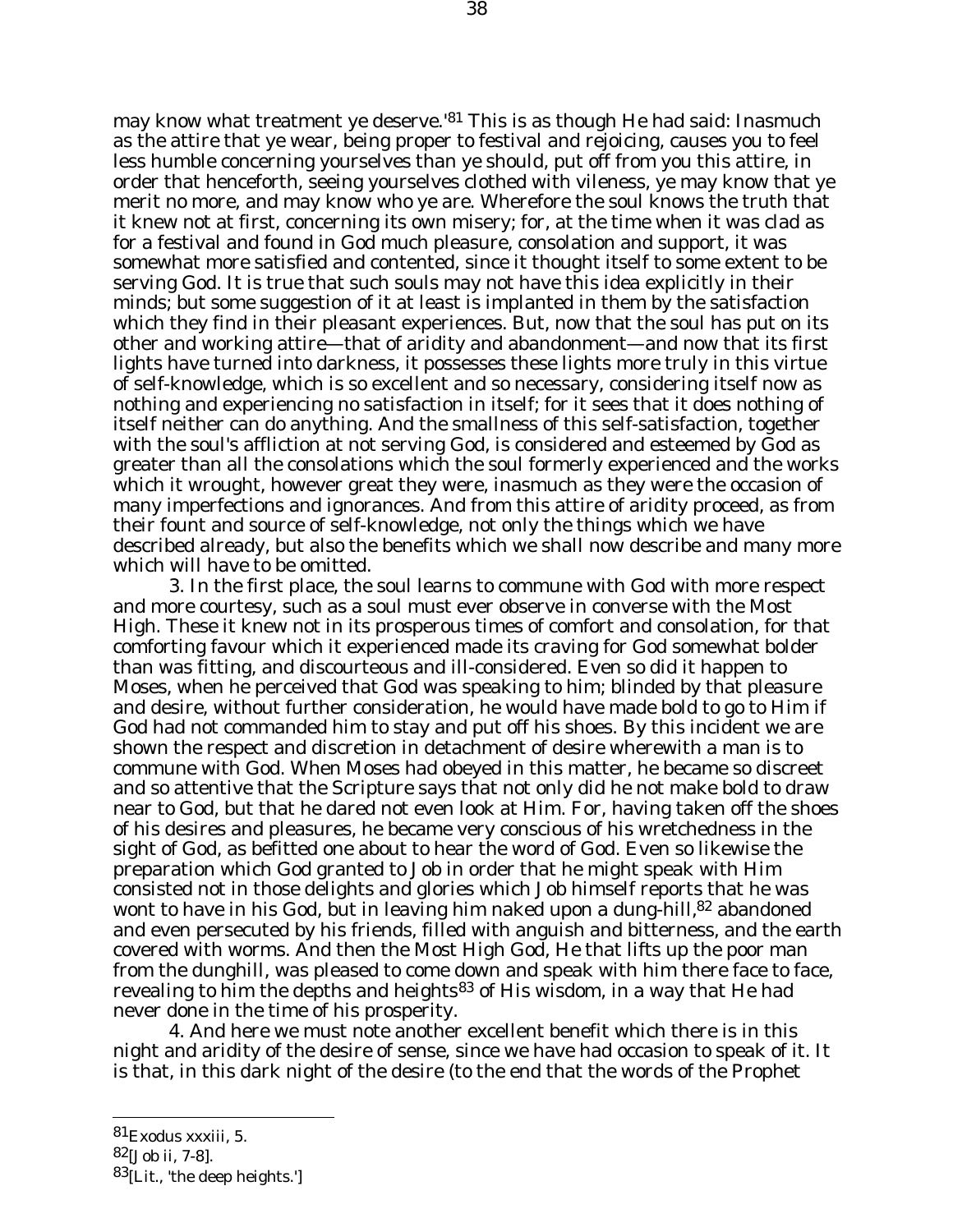may be fulfilled, namely: 'Thy light shall shine in the darkness'84), God will enlighten the soul, giving it knowledge, not only of its lowliness and wretchedness, as we have said, but likewise of the greatness and excellence of God. For, as well as quenching the desires and pleasures and attachments of sense, He cleanses and frees the understanding that it may understand the truth; for pleasure of sense and desire, even though it be for spiritual things, darkens and obstructs the spirit, and furthermore that straitness and aridity of sense enlightens and quickens the understanding, as says Isaias.<sup>85</sup> Vexation makes us to understand how the soul that is empty and disencumbered, as is necessary for His Divine influence, is instructed supernaturally by God in His Divine wisdom, through this dark and arid night of contemplation, $86$  as we have said; and this instruction God gave not in those first sweetnesses and joys.

5. This is very well explained by the same prophet Isaias, where he says: 'Whom shall God teach His knowledge, and whom shall He make to understand the hearing?' To those, He says, that are weaned from the milk and drawn away from the breasts.87 Here it is shown that the first milk of spiritual sweetness is no preparation for this Divine influence, neither is there preparation in attachment to the breast of delectable meditations, belonging to the faculties of sense, which gave the soul pleasure; such preparation consists rather in the lack of the one and withdrawal from the other. Inasmuch as, in order to listen to God, the soul needs to stand upright and to be detached, with regard to affection and sense, even as the Prophet says concerning himself, in these words: I will stand upon my watch (this is that detachment of desire) and I will make firm my step (that is, I will not meditate with sense), in order to contemplate (that is, in order to understand that which may come to me from God).88 So we have now arrived at this, that from this arid night there first of all comes self-knowledge, whence, as from a foundation, rises this other knowledge of God. For which cause Saint Augustine said to God: 'Let me know myself, Lord, and I shall know Thee.'89 For, as the philosophers say, one extreme can be well known by another.

6. And in order to prove more completely how efficacious is this night of sense, with its aridity and its desolation, in bringing the soul that light which, as we say, it receives there from God, we shall quote that passage of David, wherein he clearly describes the great power which is in this night for bringing the soul this lofty knowledge of God. He says, then, thus: 'In the desert land, waterless, dry and pathless, I appeared before Thee, that I might see Thy virtue and Thy glory.'90 It is a wondrous thing that David should say here that the means and the preparation for his knowledge of the glory of God were not the spiritual delights and the many pleasures which he had experienced, but the aridities and detachments of his sensual nature, which is here to be understood by the dry and desert land. No less wondrous is it that he should describe as the road to his perception and vision of the virtue of God, not the Divine meditations and conceptions of which he had often made use, but his being unable to form any conception of God or to walk by meditation produced by imaginary consideration, which is here to be understood by the pathless land. So that the means to a knowledge of God and of oneself is this

- 87Isaias xxviii, 9.
- 88Habacuc ii, 1.
- 89St. Augustine: *Soliloq.,* Cap. ii.

<sup>84</sup>Isaias lviii, 10.

<sup>85</sup>Isaias xxviii, 19. [The author omits the actual text.]

<sup>86</sup>To translate this passage at all, we must read the *Dios cómo* of P. Silverio (p. 403, 1. 20), which is also found in P. Gerardo and elsewhere, as *cómo Dios*.

<sup>90</sup>Psalm lxii, 3 [A.V., lxiii, 1-2].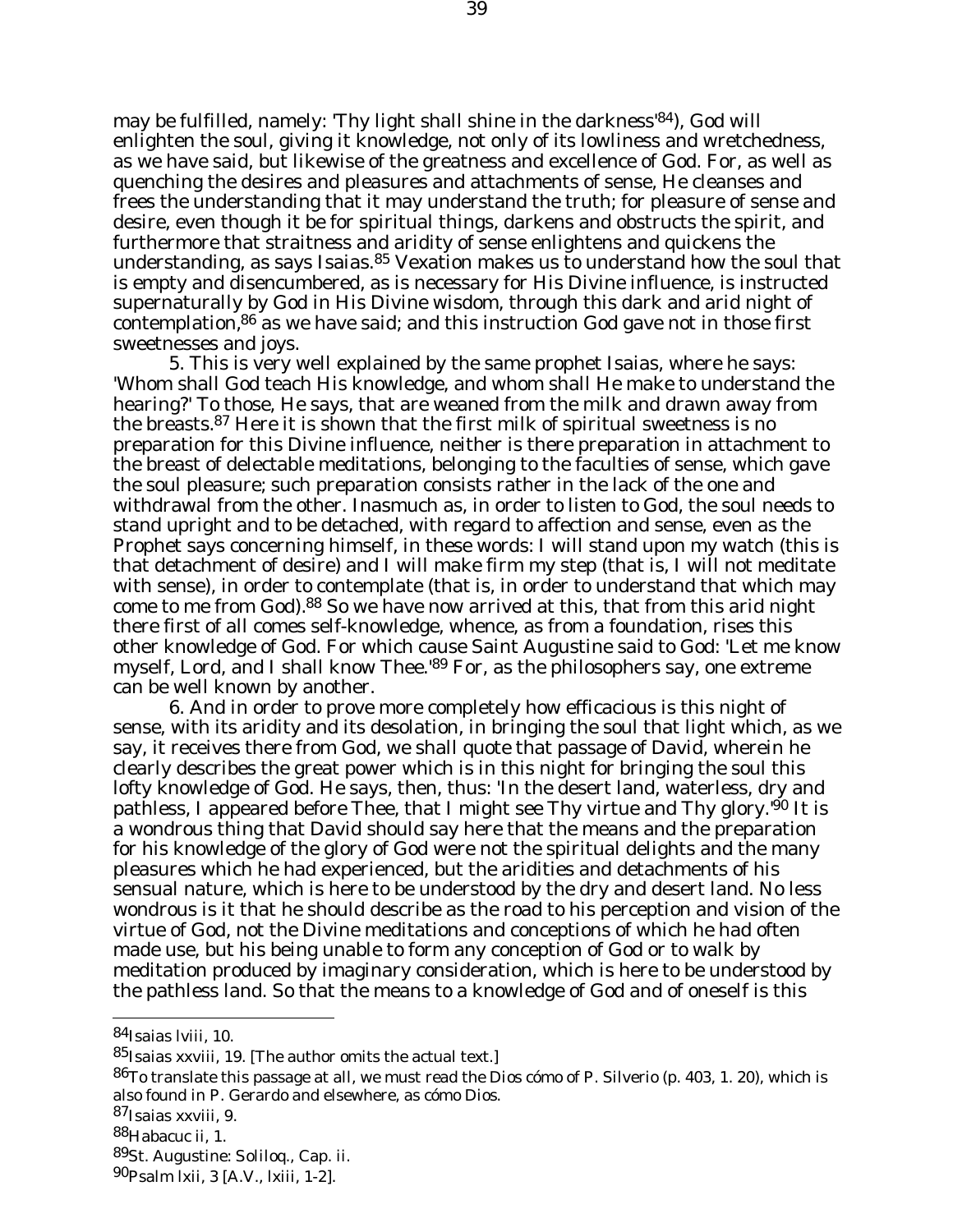dark night with its aridities and voids, although it leads not to a knowledge of Him of the same plenitude and abundance that comes from the other night of the spirit, since this is only, as it were, the beginning of that other.

7. Likewise, from the aridities and voids of this night of the desire, the soul draws spiritual humility, which is the contrary virtue to the first capital sin, which, as we said, is spiritual pride. Through this humility, which is acquired by the said knowledge of self, the soul is purged from all those imperfections whereinto it fell with respect to that sin of pride, in the time of its prosperity. For it sees itself so dry and miserable that the idea never even occurs to it that it is making better progress than others, or outstripping them, as it believed itself to be doing before. On the contrary, it recognizes that others are making better progress than itself.

8. And hence arises the love of its neighbours, for it esteems them, and judges them not as it was wont to do aforetime, when it saw that itself had great fervour and others not so. It is aware only of its own wretchedness, which it keeps before its eyes to such an extent that it never forgets it, nor takes occasion to set its eyes on anyone else. This was described wonderfully by David, when he was in this night, in these words: 'I was dumb and was humbled and kept silence from good things and my sorrow was renewed.'91 This he says because it seemed to him that the good that was in his soul had so completely departed that not only did he neither speak nor find any language concerning it, but with respect to the good of others he was likewise dumb because of his grief at the knowledge of his misery.

9. In this condition, again, souls become submissive and obedient upon the spiritual road, for, when they see their own misery, not only do they hear what is taught them, but they even desire that anyone soever may set them on the way and tell them what they ought to do. The affective presumption which they sometimes had in their prosperity is taken from them; and finally, there are swept away from them on this road all the other imperfections which we noted above with respect to this first sin, which is spiritual pride.

#### CHAPTER XIII

#### *Of other benefits which this night of sense causes in the soul.*

WITH respect to the soul's imperfections of spiritual avarice, because of which it coveted this and that spiritual thing and found no satisfaction in this and that exercise by reason of its covetousness for the desire and pleasure which it found therein, this arid and dark night has now greatly reformed it. For, as it finds not the pleasure and sweetness which it was wont to find, but rather finds affliction and lack of sweetness, it has such moderate recourse to them that it might possibly now lose, through defective use, what aforetime it lost through excess; although as a rule God gives to those whom He leads into this night humility and readiness, albeit with lack of sweetness, so that what is commanded them they may do for God's sake alone; and thus they no longer seek profit in many things because they find no pleasure in them.

2. With respect to spiritual luxury, it is likewise clearly seen that, through this aridity and lack of sensible sweetness which the soul finds in spiritual things, it is freed from those impurities which we there noted; for we said that, as a rule, they proceeded from the pleasure which overflowed from spirit into sense.

3. But with regard to the imperfections from which the soul frees itself in this dark night with respect to the fourth sin, which is spiritual gluttony, they may be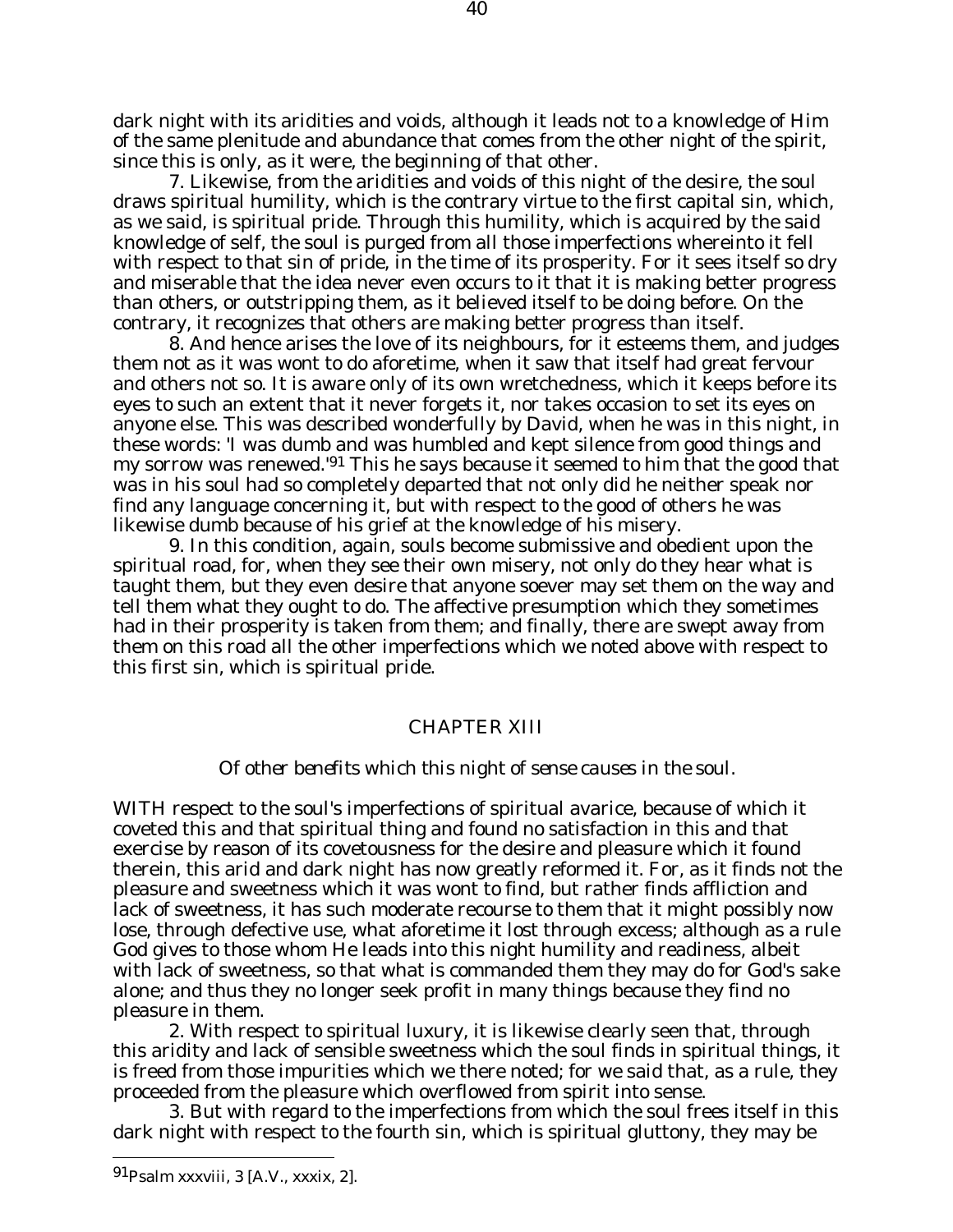found above, though they have not all been described there, because they are innumerable; and thus I will not detail them here, for I would fain make an end of this night in order to pass to the next, concerning which we shall have to pronounce grave words and instructions. Let it suffice for the understanding of the innumerable benefits which, over and above those mentioned, the soul gains in this night with respect to this sin of spiritual gluttony, to say that it frees itself from all those imperfections which have there been described, and from many other and greater evils, and vile abominations which are not written above, into which fell many of whom we have had experience, because they had not reformed their desire as concerning this inordinate love of spiritual sweetness. For in this arid and dark night wherein He sets the soul, God has restrained its concupiscence and curbed its desire so that the soul cannot feed upon any pleasure or sweetness of sense, whether from above or from below; and this He continues to do after such manner that the soul is subjected, reformed and repressed with respect to concupiscence and desire. It loses the strength of its passions and concupiscence and it becomes sterile, because it no longer consults its likings. Just as, when none is accustomed to take milk from the breast, the courses of the milk are dried up, so the desires of the soul are dried up. And besides these things there follow admirable benefits from this spiritual sobriety, for, when desire and concupiscence are quenched, the soul lives in spiritual tranquillity and peace; for, where desire and concupiscence reign not, there is no disturbance, but peace and consolation of God.

4. From this there arises another and a second benefit, which is that the soul habitually has remembrance of God, with fear and dread of backsliding upon the spiritual road, as has been said. This is a great benefit, and not one of the least that results from this aridity and purgation of the desire, for the soul is purified and cleansed of the imperfections that were clinging to it because of the desires and affections, which of their own accord deaden and darken the soul.

5. There is another very great benefit for the soul in this night, which is that it practices several virtues together, as, for example, patience and longsuffering, which are often called upon in these times of emptiness and aridity, when the soul endures and perseveres in its spiritual exercises without consolation and without pleasure. It practises the charity of God, since it is not now moved by the pleasure of attraction and sweetness which it finds in its work, but only by God. It likewise practises here the virtue of fortitude, because, in these difficulties and insipidities which it finds in its work, it brings strength out of weakness and thus becomes strong. All the virtues, in short—the theological and also the cardinal and moral both in body and in spirit, are practised by the soul in these times of aridity.

6. And that in this night the soul obtains these four benefits which we have here described (namely, delight of peace, habitual remembrance and thought of God, cleanness and purity of soul and the practice of the virtues which we have just described), David tells us, having experienced it himself when he was in this night, in these words: 'My soul refused consolations, I had remembrance of God, I found consolation and was exercised and my spirit failed.'92 And he then says: 'And I meditated by night with my heart and was exercised, and I swept and purified my spirit'—that is to say, from all the affections.<sup>93</sup>

7. With respect to the imperfections of the other three spiritual sins which we have described above, which are wrath, envy and sloth, the soul is purged hereof likewise in this aridity of the desire and acquires the virtues opposed to them; for, softened and humbled by these aridities and hardships and other temptations and trials wherein God exercises it during this night, it becomes meek with respect to

<sup>92</sup>Psalm lxxvi, 4 [A.V., lxxvii, 3-4].

<sup>93</sup>Psalm lxxvi, 7 [A.V., lxxvii, 6].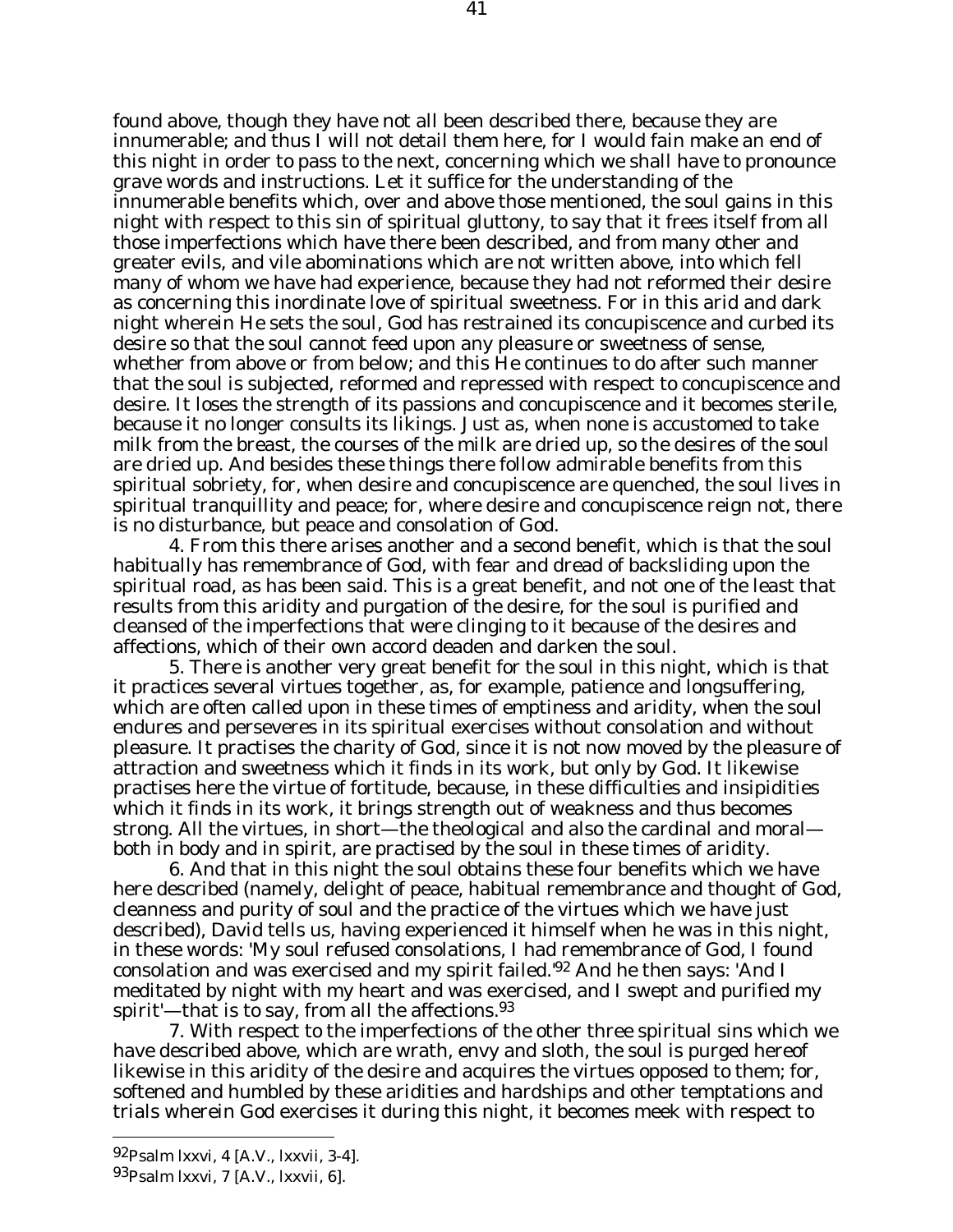God, and to itself, and likewise with respect to its neighbour. So that it is no longer disturbed and angry with itself because of its own faults, nor with its neighbour because of his, neither is it displeased with God, nor does it utter unseemly complaints because He does not quickly make it holy.

8. Then, as to envy, the soul has charity toward others in this respect also; for, if it has any envy, this is no longer a vice as it was before, when it was grieved because others were preferred to it and given greater advantage. Its grief now comes from seeing how great is its own misery, and its envy (if it has any) is a virtuous envy, since it desires to imitate others, which is great virtue.

9. Neither are the sloth and the irksomeness which it now experiences concerning spiritual things vicious as they were before. For in the past these sins proceeded from the spiritual pleasures which the soul sometimes experienced and sought after when it found them not. But this new weariness proceeds not from this insuffficiency of pleasure, because God has taken from the soul pleasure in all things in this purgation of the desire.

10. Besides these benefits which have been mentioned, the soul attains innumerable others by means of this arid contemplation. For often, in the midst of these times of aridity and hardship, God communicates to the soul, when it is least expecting it, the purest spiritual sweetness and love, together with a spiritual knowledge which is sometimes very delicate, each manifestation of which is of greater benefit and worth than those which the soul enjoyed aforetime; although in its beginnings the soul thinks that this is not so, for the spiritual influence now granted to it is very delicate and cannot be perceived by sense.

11. Finally, inasmuch as the soul is now purged from the affections and desires of sense, it obtains liberty of spirit, whereby in ever greater degree it gains the twelve fruits of the Holy Spirit. Here, too, it is wondrously delivered from the hands of its three enemies—devil, world and flesh; for, its pleasure and delight of sense being quenched with respect to all things, neither the devil nor the world nor sensuality has any arms or any strength wherewith to make war upon the spirit.

12. These times of aridity, then, cause the soul to journey in all purity in the love of God, since it is no longer influenced in its actions by the pleasure and sweetness of the actions themselves, as perchance it was when it experienced sweetness, but only by a desire to please God. It becomes neither presumptuous nor self-satisfied, as perchance it was wont to become in the time of its prosperity, but fearful and timid with regard to itself, finding in itself no satisfaction whatsoever; and herein consists that holy fear which preserves and increases the virtues. This aridity, too, quenches natural energy and concupiscence, as has also been said. Save for the pleasure, indeed, which at certain times God Himself infuses into it, it is a wonder if it finds pleasure and consolation of sense, through its own diligence, in any spiritual exercise or action, as has already been said.

13. There grows within souls that experience this arid night concern for God and yearnings to serve Him, for in proportion as the breasts of sensuality, wherewith it sustained and nourished the desires that it pursued, are drying up, there remains nothing in that aridity and detachment save the yearning to serve God, which is a thing very pleasing to God. For, as David says, an afflicted spirit is a sacrifice to God.94

14. When the soul, then, knows that, in this arid purgation through which it has passed, it has derived and attained so many and such precious benefits as those which have here been described, it tarries not in crying, as in the stanza of which we are expounding the lines, 'Oh, happy chance!—I went forth without being observed.' That is, 'I went forth' from the bonds and subjection of the desires of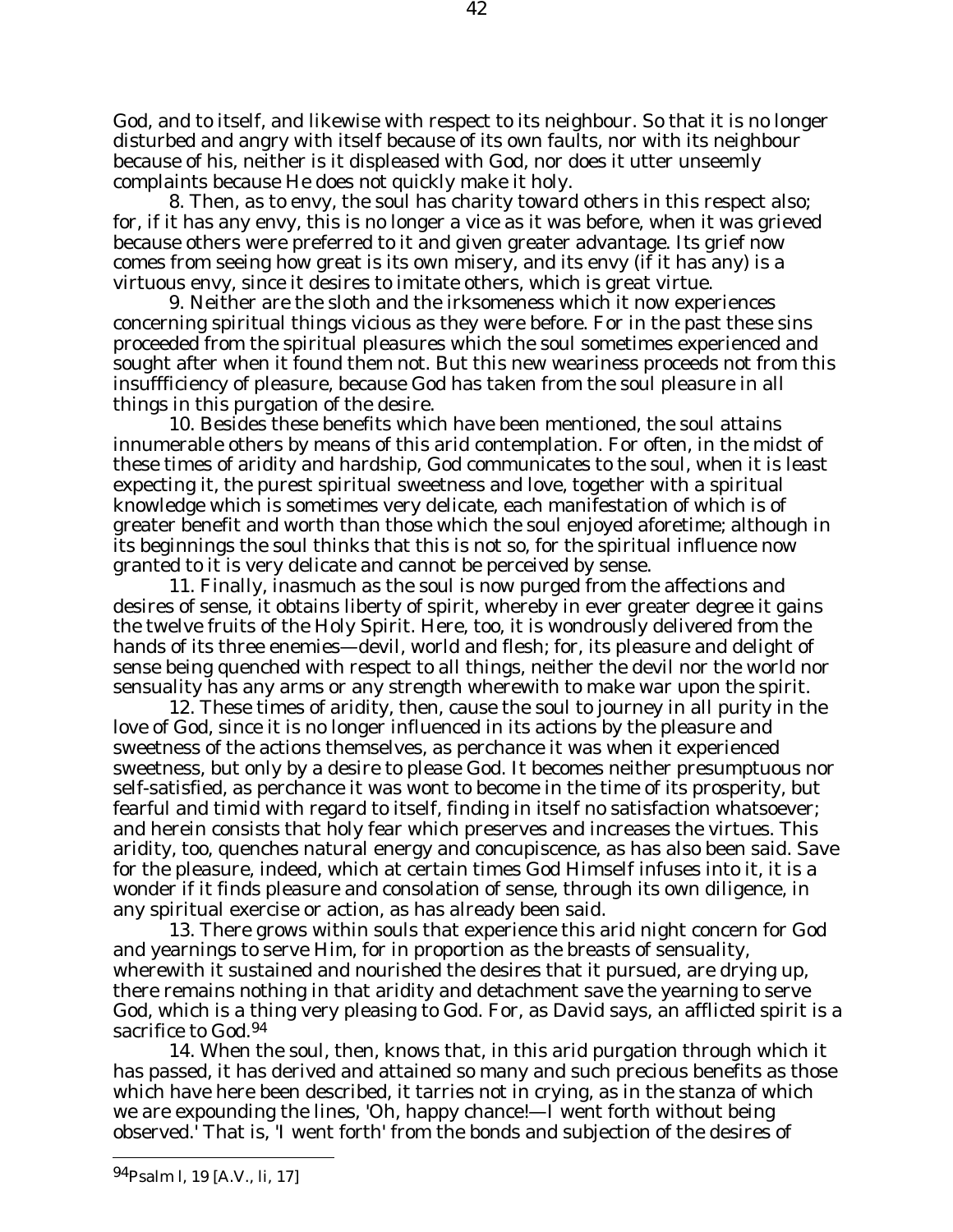sense and the affections, 'without being observed'—that is to say, without the three enemies aforementioned being able to keep me from it. These enemies, as we have said, bind the soul as with bonds, in its desires and pleasures, and prevent it from going forth from itself to the liberty of the love of God; and without these desires and pleasures they cannot give battle to the soul, as has been said.

15. When, therefore, the four passions of the soul—which are joy, grief, hope and fear—are calmed through continual mortification; when the natural desires have been lulled to sleep, in the sensual nature of the soul, by means of habitual times of aridity; and when the harmony of the senses and the interior faculties causes a suspension of labour and a cessation from the work of meditation, as we have said (which is the dwelling and the household of the lower part of the soul), these enemies cannot obstruct this spiritual liberty, and the house remains at rest and quiet, as says the following line:

#### **My house being now at rest.**

#### CHAPTER XIV

#### *Expounds this last line of the first stanza.*

WHEN this house of sensuality was now at rest—that is, was mortified—its passions being quenched and its desires put to rest and lulled to sleep by means of this blessed night of the purgation of sense, the soul went forth, to set out upon the road and way of the spirit, which is that of progressives and proficients, and which, by another name, is called the way of illumination or of infused contemplation, wherein God Himself feeds and refreshes the soul, without meditation, or the soul's active help. Such, as we have said, is the night and purgation of sense in the soul. In those who have afterwards to enter the other and more formidable night of the spirit, in order to pass to the Divine union of love of God (for not all pass habitually thereto, but only the smallest number), it is wont to be accompanied by formidable trials and temptations of sense, which last for a long time, albeit longer in some than in others. For to some the angel of Satan presents himself—namely, the spirit of fornication—that he may buffet their senses with abominable and violent temptations, and trouble their spirits with vile considerations and representations which are most visible to the imagination, which things at times are a greater affliction to them than death.

2. At other times in this night there is added to these things the spirit of blasphemy, which roams abroad, setting in the path of all the conceptions and thoughts of the soul intolerable blasphemies. These it sometimes suggests to the imagination with such violence that the soul almost utters them, which is a grave torment to it.

3. At other times another abominable spirit, which Isaias calls *Spiritus vertiginis*, 95 is allowed to molest them, not in order that they may fall, but that it may try them. This spirit darkens their senses in such a way that it fills them with numerous scruples and perplexities, so confusing that, as they judge, they can never, by any means, be satisfied concerning them, neither can they find any help for their judgment in counsel or thought. This is one of the severest goads and horrors of this night, very closely akin to that which passes in the night of the spirit.

4. As a rule these storms and trials are sent by God in this night and purgation of sense to those whom afterwards He purposes to lead into the other

 $95$ [The 'spirit of giddiness' of D.V., and 'perverse spirit' of A.V., Isaias xix, 14.]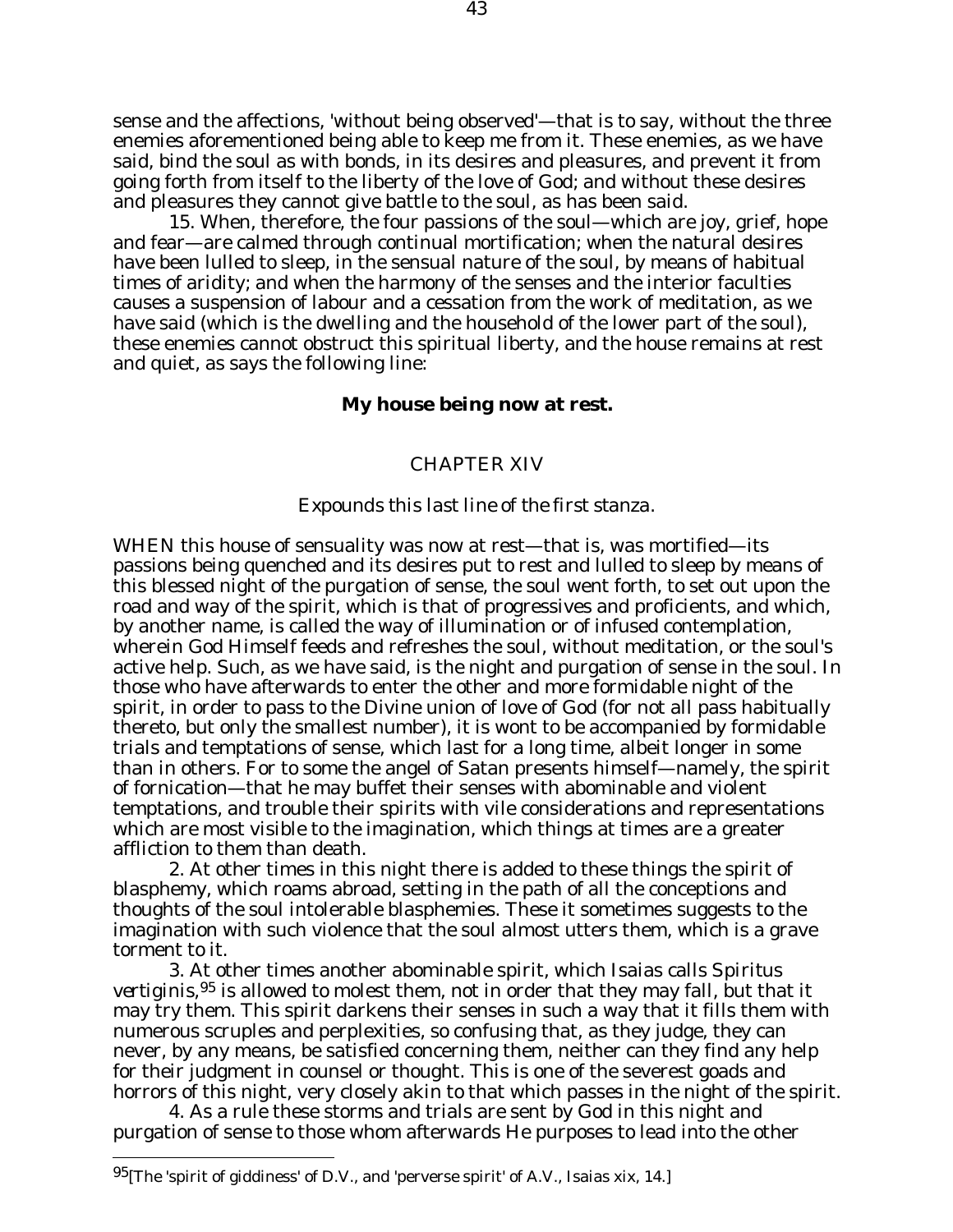night (though not all reach it), to the end that, when they have been chastened and buffeted, they may in this way continually exercise and prepare themselves, and continually accustom their senses and faculties to the union of wisdom which is to be bestowed upon them in that other night. For, if the soul be not tempted, exercised and proved with trials and temptations, it cannot quicken its sense of Wisdom. For this reason it is said in Ecclesiasticus: 'He that has not been tempted, what does he know? And he that has not been proved, what are the things that he recognizes?'96 To this truth Jeremias bears good witness, saying: 'Thou didst chastise me, Lord, and I was instructed.'97 And the most proper form of this chastisement, for one who will enter into Wisdom, is that of the interior trials which we are here describing, inasmuch as it is these which most effectively purge sense of all favours and consolations to which it was affected, with natural weakness, and by which the soul is truly humiliated in preparation for the exaltation which it is to experience.

5. For how long a time the soul will be held in this fasting and penance of sense, cannot be said with any certainty; for all do not experience it after one manner, neither do all encounter the same temptations. For this is meted out by the will of God, in conformity with the greater or the smaller degree of imperfection which each soul has to purge away. In conformity, likewise, with the degree of love of union to which God is pleased to raise it, He will humble it with greater or less intensity or in greater or less time. Those who have the disposition and greater strength to suffer, He purges with greater intensity and more quickly. But those who are very weak are kept for a long time in this night, and these He purges very gently and with slight temptations. Habitually, too, He gives them refreshments of sense so that they may not fall away, and only after a long time do they attain to purity of perfection in this life, some of them never attaining to it at all. Such are neither properly in the night nor properly out of it; for, although they make no progress, yet, in order that they may continue in humility and self-knowledge, God exercises them for certain periods and at certain times<sup>98</sup> in those temptations and aridities; and at other times and seasons He assists them with consolations, lest they should grow faint and return to seek the consolations of the world. Other souls, which are weaker, God Himself accompanies, now appearing to them, now moving farther away, that He may exercise them in His love; for without such turnings away they would not learn to reach God.

6. But the souls which are to pass on to that happy and high estate, the union of love, are wont as a rule to remain for a long time in these aridities and temptations, however quickly God may lead them, as has been seen by experience. It is time, then, to begin to treat of the second night.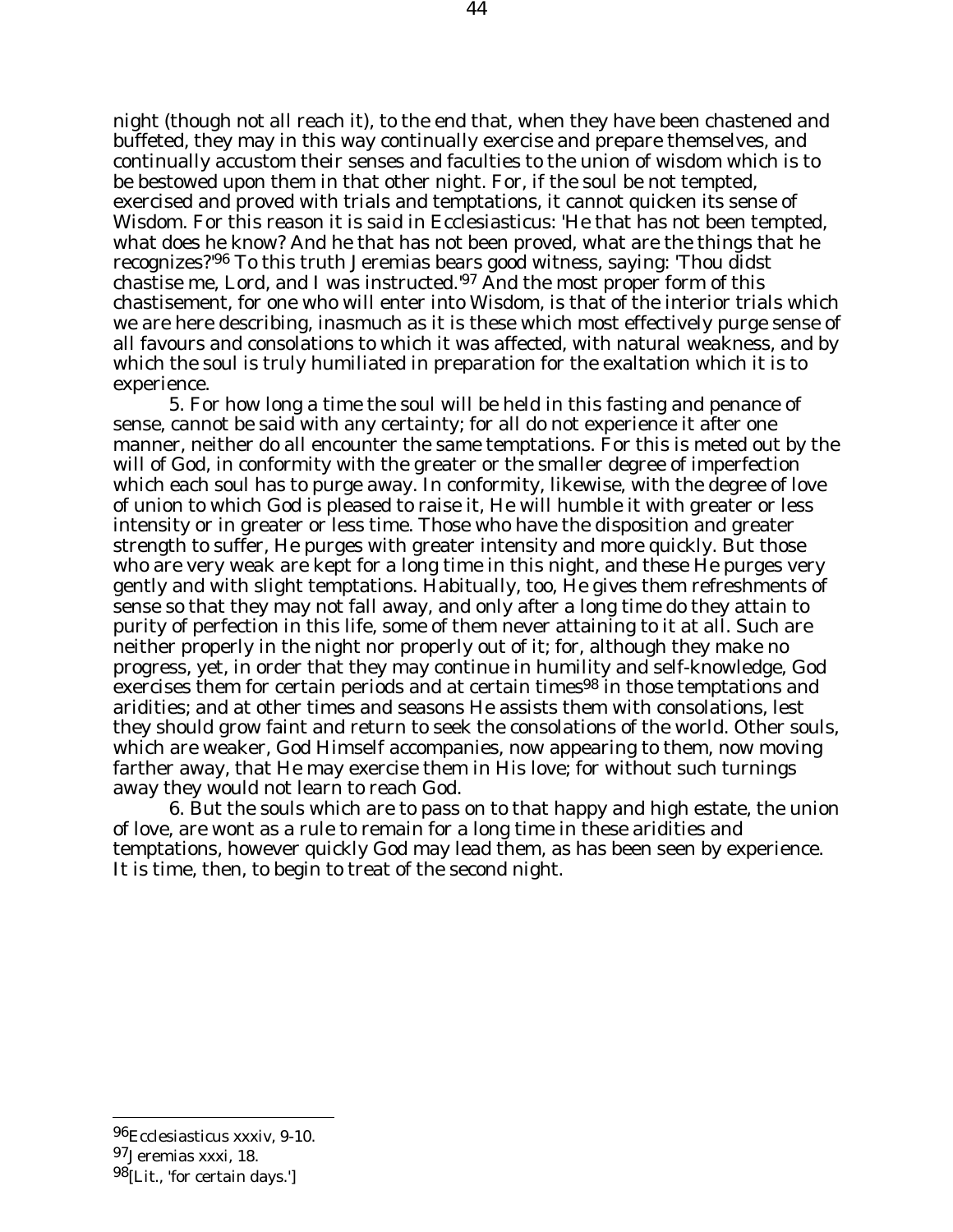# BOOK THE SECOND

### Of the Dark Night of the Spirit.

### CHAPTER I

#### *Which begins to treat of the dark nights of the spirit and says at what time it begins.*

THE soul which God is about to lead onward is not led by His Majesty into this night of the spirit as soon as it goes forth from the aridities and trials of the first purgation and night of sense; rather it is wont to pass a long time, even years, after leaving the state of beginners, in exercising itself in that of proficients. In this latter state it is like to one that has come forth from a rigorous imprisonment;<sup>99</sup> it goes about the things of God with much greater freedom and satisfaction of the soul, and with more abundant and inward delight than it did at the beginning before it entered the said night. For its imagination and faculties are no longer bound, as they were before, by meditation and anxiety of spirit, since it now very readily finds in its spirit the most serene and loving contemplation and spiritual sweetness without the labour of meditation; although, as the purgation of the soul is not complete (for the principal part thereof, which is that of the spirit, is wanting, without which, owing to the communication that exists between the one part and the other,100 since the subject is one only, the purgation of sense, however violent it may have been, is not yet complete and perfect), it is never without certain occasional necessities, aridities, darknesses and perils which are sometimes much more intense than those of the past, for they are as tokens and heralds of the coming night of the spirit, and are not of as long duration as will be the night which is to come. For, having passed through a period, or periods, or days of this night and tempest, the soul soon returns to its wonted serenity; and after this manner God purges certain souls which are not to rise to so high a degree of love as are others, bringing them at times, and for short periods, into this night of contemplation and purgation of the spirit, causing night to come upon them and then dawn, and this frequently, so that the words of David may be fulfilled, that He sends His crystal that is, His contemplation—like morsels,<sup>101</sup> although these morsels of dark contemplation are never as intense as is that terrible night of contemplation which we are to describe, into which, of set purpose, God brings the soul that He may lead it to Divine union.

2. This sweetness, then, and this interior pleasure which we are describing, and which these progressives find and experience in their spirits so easily and so abundantly, is communicated to them in much greater abundance than aforetime, overflowing into their senses more than was usual previously to this purgation of sense; for, inasmuch as the sense is now purer, it can more easily feel the pleasures of the spirit after its manner. As, however, this sensual part of the soul is weak and incapable of experiencing the strong things of the spirit, it follows that these proficients, by reason of this spiritual communication which is made to their sensual part endure therein many frailties and sufferings and weaknesses of the

<sup>99</sup>[*Lit.*, 'from a narrow prison.']

<sup>100</sup>[i.e., between sense and spirit.]

 $101$ Psalm cxlvii, 17 [D.V. and A.V.].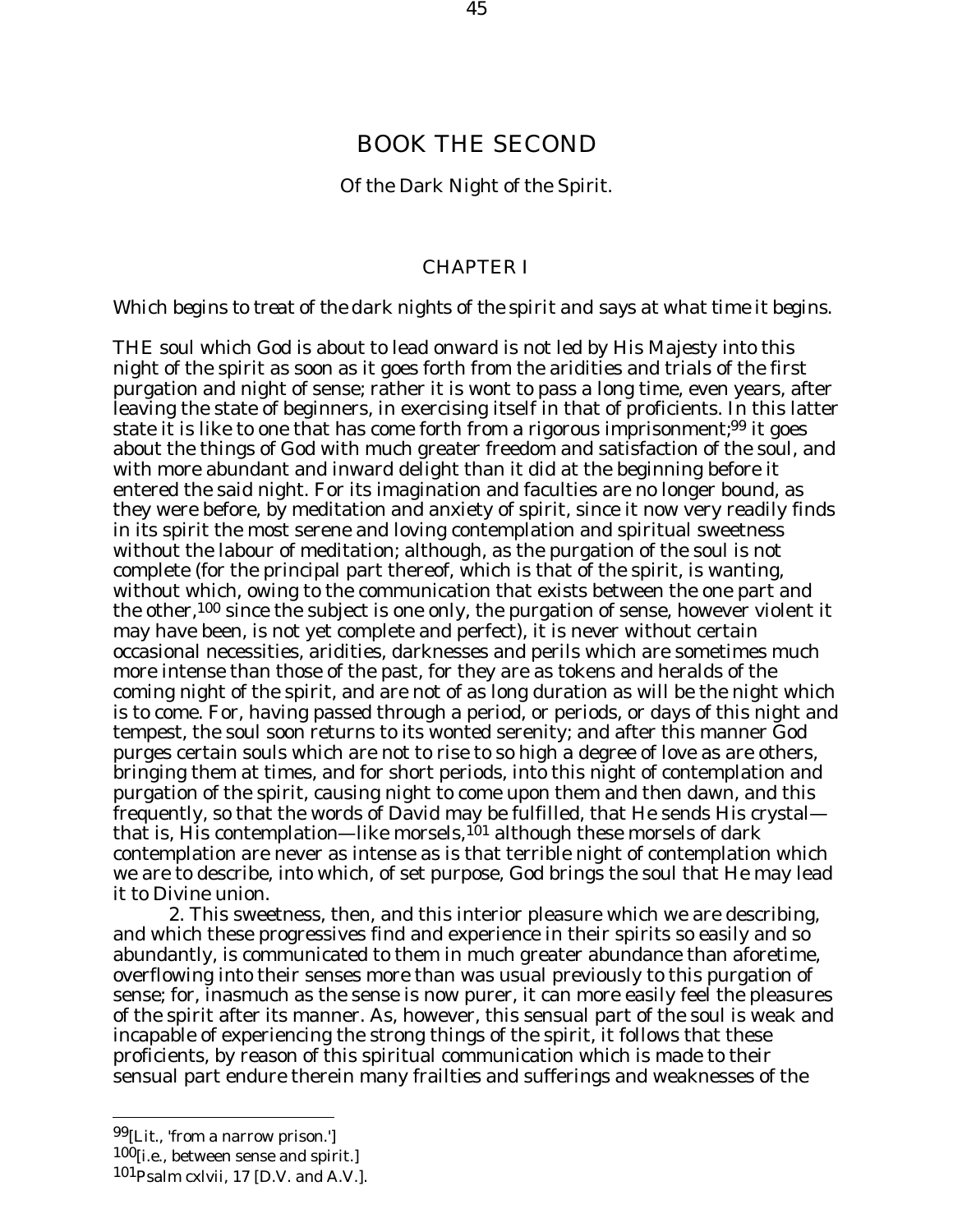stomach, and in consequence are fatigued in spirit. For, as the Wise Man says: 'The corruptible body presseth down the soul.'102 Hence comes it that the communications that are granted to these souls cannot be very strong or very intense or very spiritual, as is required for Divine union with God, by reason of the weakness and corruption of the sensual nature which has a part in them. Hence arise the raptures and trances and dislocations of the bones which always happen when the communications are not purely spiritual—that is, are not given to the spirit alone, as are those of the perfect who are purified by the second night of the spirit, and in whom these raptures and torments of the body no longer exist, since they are enjoying liberty of spirit, and their senses are now neither clouded nor transported.

3. And in order that the necessity for such souls to enter this night of the spirit may be understood, we will here note certain imperfections and perils which belong to these proficients.

#### CHAPTER II

#### *Describes other imperfections*103 *which belong to these proficients.*

THESE proficients have two kinds of imperfection: the one kind is habitual; the other actual. The habitual imperfections are the imperfect habits and affections which have remained all the time in the spirit, and are like roots, to which the purgation of sense has been unable to penetrate. The difference between the purgation of these and that of this other kind is the difference between the root and the branch, or between the removing of a stain which is fresh and one which is old and of long standing. For, as we said, the purgation of sense is only the entrance and beginning of contemplation leading to the purgation of the spirit, which, as we have likewise said, serves rather to accommodate sense to spirit than to unite spirit with God. But there still remain in the spirit the stains of the old man, although the spirit thinks not that this is so, neither can it perceive them; if these stains be not removed with the soap and strong lye of the purgation of this night, the spirit will be unable to come to the purity of Divine union.

2. These souls have likewise the *hebetudo mentis*<sup>104</sup> and the natural roughness which every man contracts through sin, and the distraction and outward clinging of the spirit, which must be enlightened, refined and recollected by the afflictions and perils of that night. These habitual imperfections belong to all those who have not passed beyond this state of the proficient; they cannot coexist, as we say, with the perfect state of union through love.

3. To actual imperfections all are not liable in the same way. Some, whose spiritual good is so superficial and so readily affected by sense, fall into greater difficulties and dangers, which we described at the beginning of this treatise. For, as they find so many and such abundant spiritual communications and apprehensions, both in sense and in spirit wherein they oftentimes see imaginary and spiritual visions (for all these things, together with other delectable feelings, come to many souls in this state, wherein the devil and their own fancy very commonly practise deceptions on them), and, as the devil is apt to take such pleasure in impressing upon the soul and suggesting to it the said apprehensions and feelings, he fascinates and deludes it with great ease unless it takes the precaution of resigning

<sup>102</sup>Wisdom ix, 15.

<sup>103</sup>[*Lit.*, 'Continues with other imperfections.']

 $104$ [i.e., 'deadening of the mind.']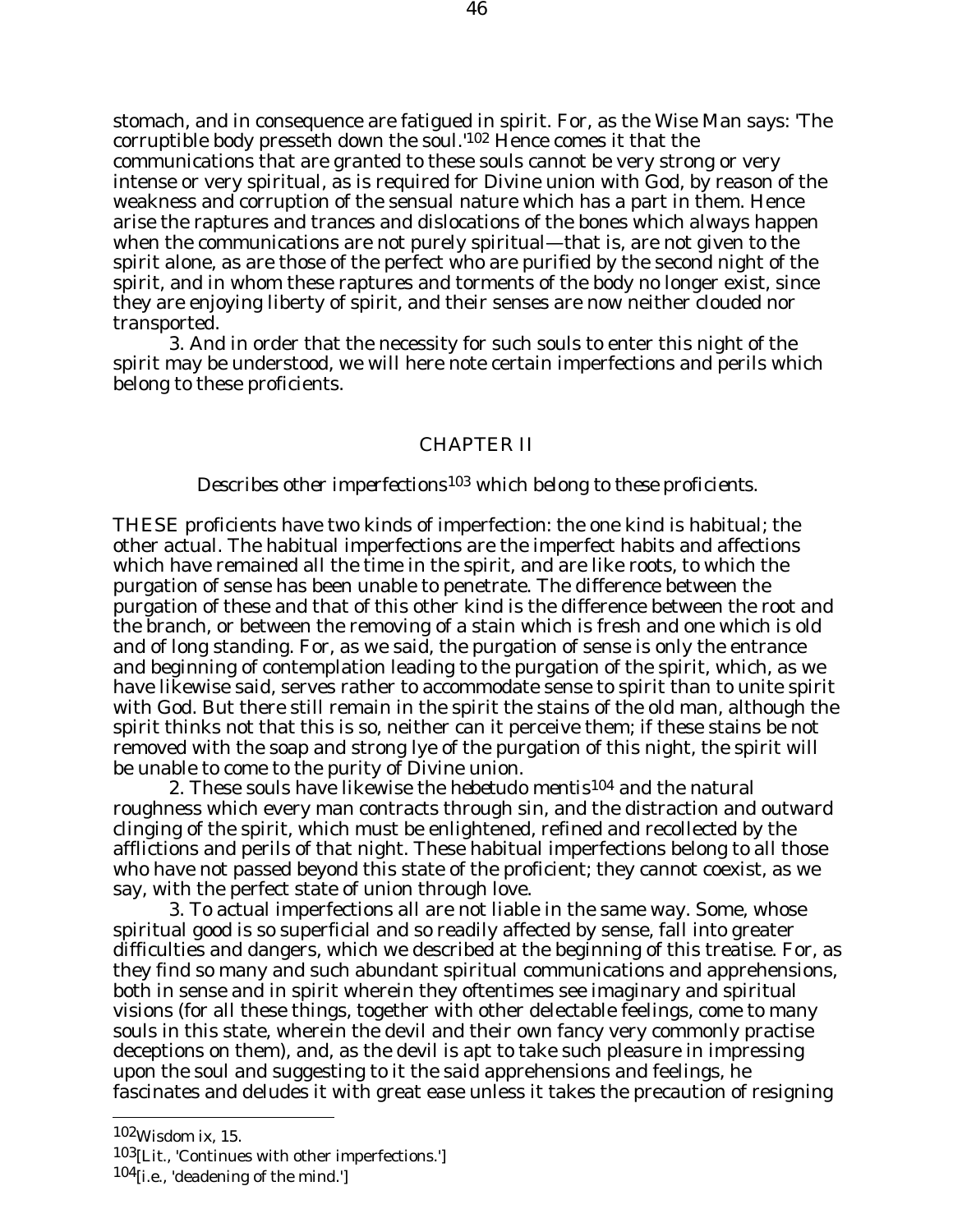itself to God, and of protecting itself strongly, by means of faith, from all these visions and feelings. For in this state the devil causes many to believe in vain visions and false prophecies; and strives to make them presume that God and the saints are speaking with them; and they often trust their own fancy. And the devil is also accustomed, in this state, to fill them with presumption and pride, so that they become attracted by vanity and arrogance, and allow themselves to be seen engaging in outward acts which appear holy, such as raptures and other manifestations. Thus they become bold with God, and lose holy fear, which is the key and the custodian of all the virtues; and in some of these souls so many are the falsehoods and deceits which tend to multiply, and so inveterate do they grow, that it is very doubtful if such souls will return to the pure road of virtue and true spirituality. Into these miseries they fall because they are beginning to give themselves over to spiritual feelings and apprehensions with too great security, when they were beginning to make some progress upon the way.

4. There is much more that I might say of these imperfections and of how they are the more incurable because such souls consider them to be more spiritual than the others, but I will leave this subject. I shall only add, in order to prove how necessary, for him that would go farther, is the night of the spirit, which is purgation, that none of these proficients, however strenuously he may have laboured, is free, at best, from many of those natural affections and imperfect habits, purification from which, we said, is necessary if a soul is to pass to Divine union.

5. And over and above this (as we have said already), inasmuch as the lower part of the soul still has a share in these spiritual communications, they cannot be as intense, as pure and as strong as is needful for the aforesaid union; wherefore, in order to come to this union, the soul must needs enter into the second night of the spirit, wherein it must strip sense and spirit perfectly from all these apprehensions and from all sweetness, and be made to walk in dark and pure faith, which is the proper and adequate means whereby the soul is united with God, according as Osee says, in these words: 'I will betroth thee—that is, I will unite thee—with Me through faith.'105

### CHAPTER III

### *Annotation for that which follows.*

THESE souls, then, have now become proficients, because of the time which they have spent in feeding the senses with sweet communications, so that their sensual part, being thus attracted and delighted by spiritual pleasure, which came to it from the spirit, may be united with the spirit and made one with it; each part after its own manner eating of one and the same spiritual food and from one and the same dish, as one person and with one sole intent, so that thus they may in a certain way be united and brought into agreement, and, thus united, may be prepared for the endurance of the stern and severe purgation of the spirit which awaits them. In this purgation these two parts of the soul, the spiritual and the sensual, must be completely purged, since the one is never truly purged without the other, the purgation of sense becoming effective when that of the spirit has fairly begun. Wherefore the night which we have called that of sense may and should be called a kind of correction and restraint of the desire rather than purgation. The reason is that all the imperfections and disorders of the sensual part have their strength and

105Osee ii, 20.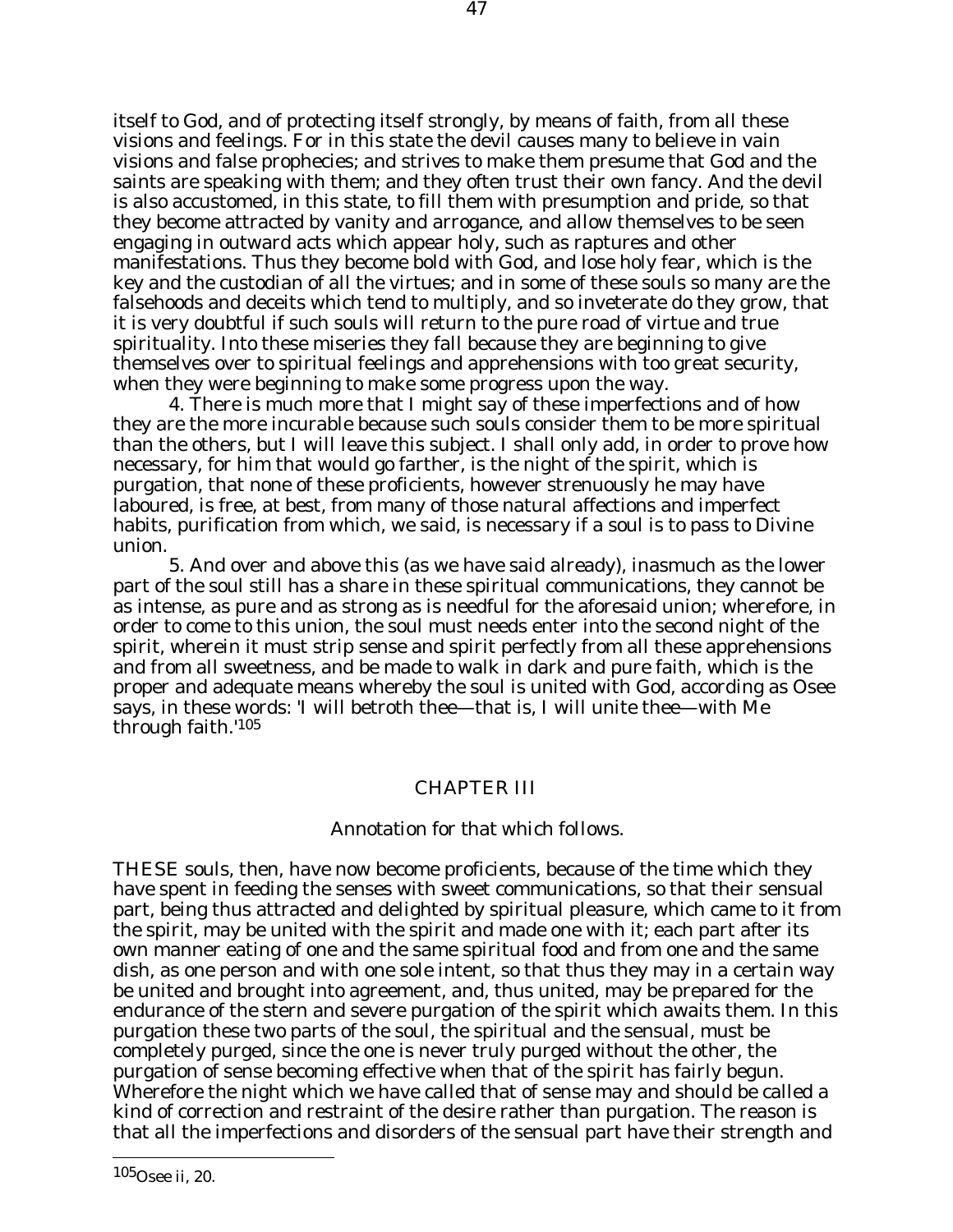root in the spirit, where all habits, both good and bad, are brought into subjection, and thus, until these are purged, the rebellions and depravities of sense cannot be purged thoroughly.

2. Wherefore, in this night following, both parts of the soul are purged together, and it is for this end that it is well to have passed through the corrections of the first night, and the period of tranquillity which proceeds from it, in order that, sense being united with spirit, both may be purged after a certain manner and may then suffer with greater fortitude. For very great fortitude is needful for so violent and severe a purgation, since, if the weakness of the lower part has not first been corrected and fortitude has not been gained from God through the sweet and delectable communion which the soul has afterwards enjoyed with Him, its nature will not have the strength or the disposition to bear it.

3. Therefore, since these proficients are still at a very low stage of progress, and follow their own nature closely in the intercourse and dealings which they have with God, because the gold of their spirit is not yet purified and refined, they still think of God as little children, and speak of God as little children, and feel and experience God as little children, even as Saint Paul says, <sup>106</sup> because they have not reached perfection, which is the union of the soul with God. In the state of union, however, they will work great things in the spirit, even as grown men, and their works and faculties will then be Divine rather than human, as will afterwards be said. To this end God is pleased to strip them of this old man and clothe them with the new man, who is created according to God, as the Apostle says,  $107$  in the newness of sense. He strips their faculties, affections and feelings, both spiritual and sensual, both outward and inward, leaving the understanding dark, the will dry, the memory empty and the affections in the deepest affliction, bitterness and constraint, taking from the soul the pleasure and experience of spiritual blessings which it had aforetime, in order to make of this privation one of the principles which are requisite in the spirit so that there may be introduced into it and united with it the spiritual form of the spirit, which is the union of love. All this the Lord works in the soul by means of a pure and dark contemplation, as the soul explains in the first stanza. This, although we originally interpreted it with reference to the first night of sense, is principally understood by the soul of this second night of the spirit, since this is the principal part of the purification of the soul. And thus we shall set it down and expound it here again in this sense.

### CHAPTER IV

*Sets down the first stanza and the exposition thereof.*

# **On a dark night, Kindled in love with yearnings—oh, happy chance!— I went forth without being observed, My house being now at rest.**

# EXPOSITION

INTERPRETING this stanza now with reference to purgation, contemplation or detachment or poverty of spirit, which here are almost one and the same thing, we

<sup>106</sup>1 Corinthians xiii, 11.

<sup>107</sup>[Ephesians iv, 24.]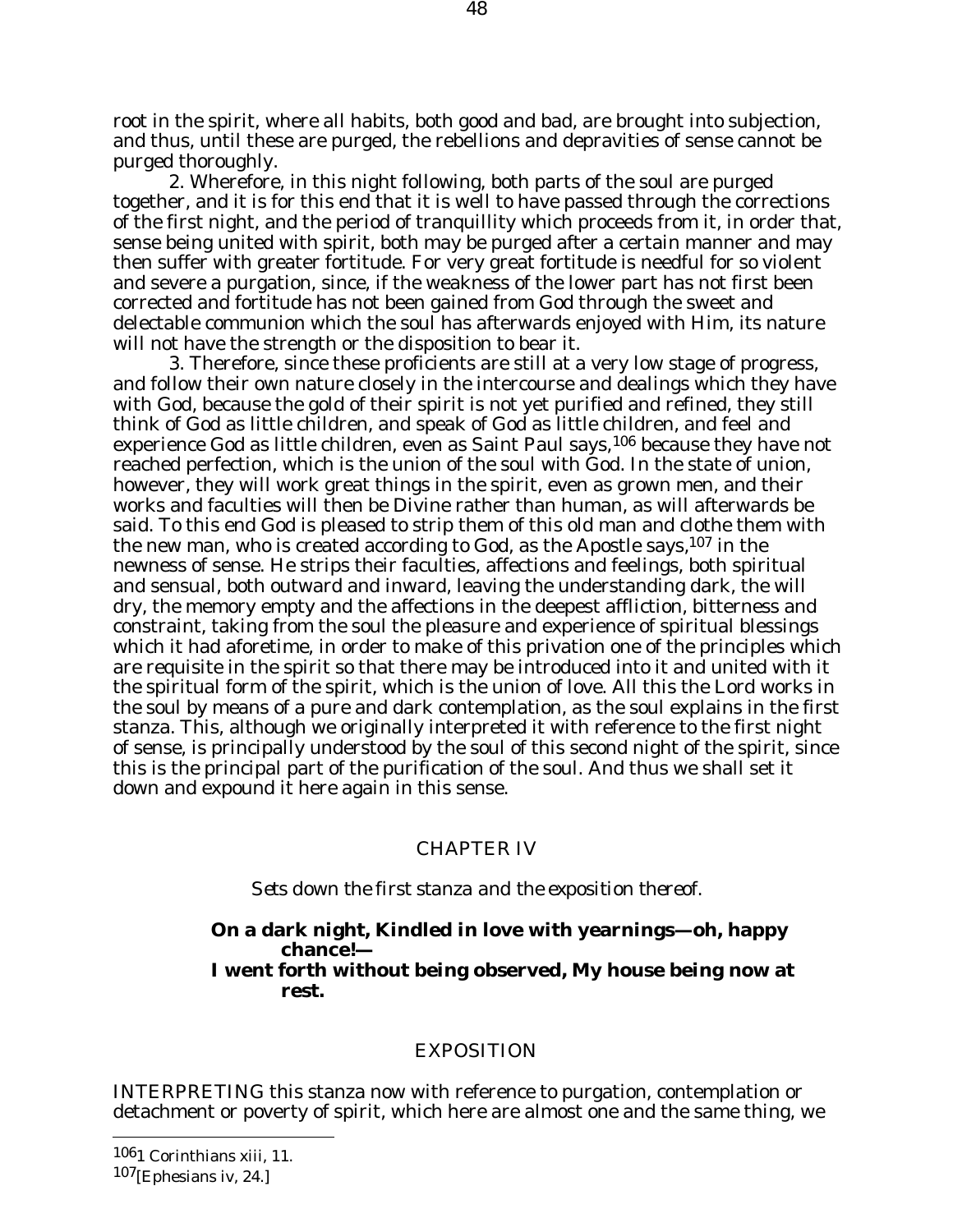can expound it after this manner and make the soul speak thus: In poverty, and without protection or support in all the apprehensions of my soul—that is, in the darkness of my understanding and the constraint of my will, in affliction and anguish with respect to memory, remaining in the dark in pure faith, which is dark night for the said natural faculties, the will alone being touched by grief and afflictions and yearnings for the love of God—I went forth from myself—that is, from my low manner of understanding, from my weak mode of loving and from my poor and limited manner of experiencing God, without being hindered therein by sensuality or the devil.

2. This was a great happiness and a good chance for me; for, when the faculties had been perfectly annihilated and calmed, together with the passions, desires and affections of my soul, wherewith I had experienced and tasted God after a lowly manner, I went forth from my own human dealings and operations to the operations and dealings of God. That is to say, my understanding went forth from itself, turning from the human and natural to the Divine; for, when it is united with God by means of this purgation, its understanding no longer comes through its natural light and vigour, but through the Divine Wisdom wherewith it has become united. And my will went forth from itself, becoming Divine; for, being united with Divine love, it no longer loves with its natural strength after a lowly manner, but with strength and purity from the Holy Spirit; and thus the will, which is now near to God, acts not after a human manner, and similarly the memory has become transformed into eternal apprehensions of glory. And finally, by means of this night and purgation of the old man, all the energies and affections of the soul are wholly renewed into a Divine temper and Divine delight.

There follows the line:

#### **On a dark night.**

#### CHAPTER V

### *Sets down the first line and begins to explain how this dark contemplation is not only night for the soul but is also grief and torment.*

THIS dark night is an inflowing of God into the soul, which purges it from its ignorances and imperfections, habitual natural and spiritual, and which is called by contemplatives infused contemplation, or mystical theology. Herein God secretly teaches the soul and instructs it in perfection of love without its doing anything, or understanding of what manner is this infused contemplation. Inasmuch as it is the loving wisdom of God, God produces striking effects in the soul for, by purging and illumining it, He prepares it for the union of love with God. Wherefore the same loving wisdom that purges the blessed spirits and enlightens them is that which here purges the soul and illumines it.

2. But the question arises: Why is the Divine light (which as we say, illumines and purges the soul from its ignorances) here called by the soul a dark night? To this the answer is that for two reasons this Divine wisdom is not only night and darkness for the soul, but is likewise affliction and torment. The first is because of the height of Divine Wisdom, which transcends the talent of the soul, and in this way is darkness to it; the second, because of its vileness and impurity, in which respect it is painful and afflictive to it, and is also dark.

3. In order to prove the first point, we must here assume a certain doctrine of the philosopher, which says that, the clearer and more manifest are Divine things in themselves the darker and more hidden are they to the soul naturally; just as, the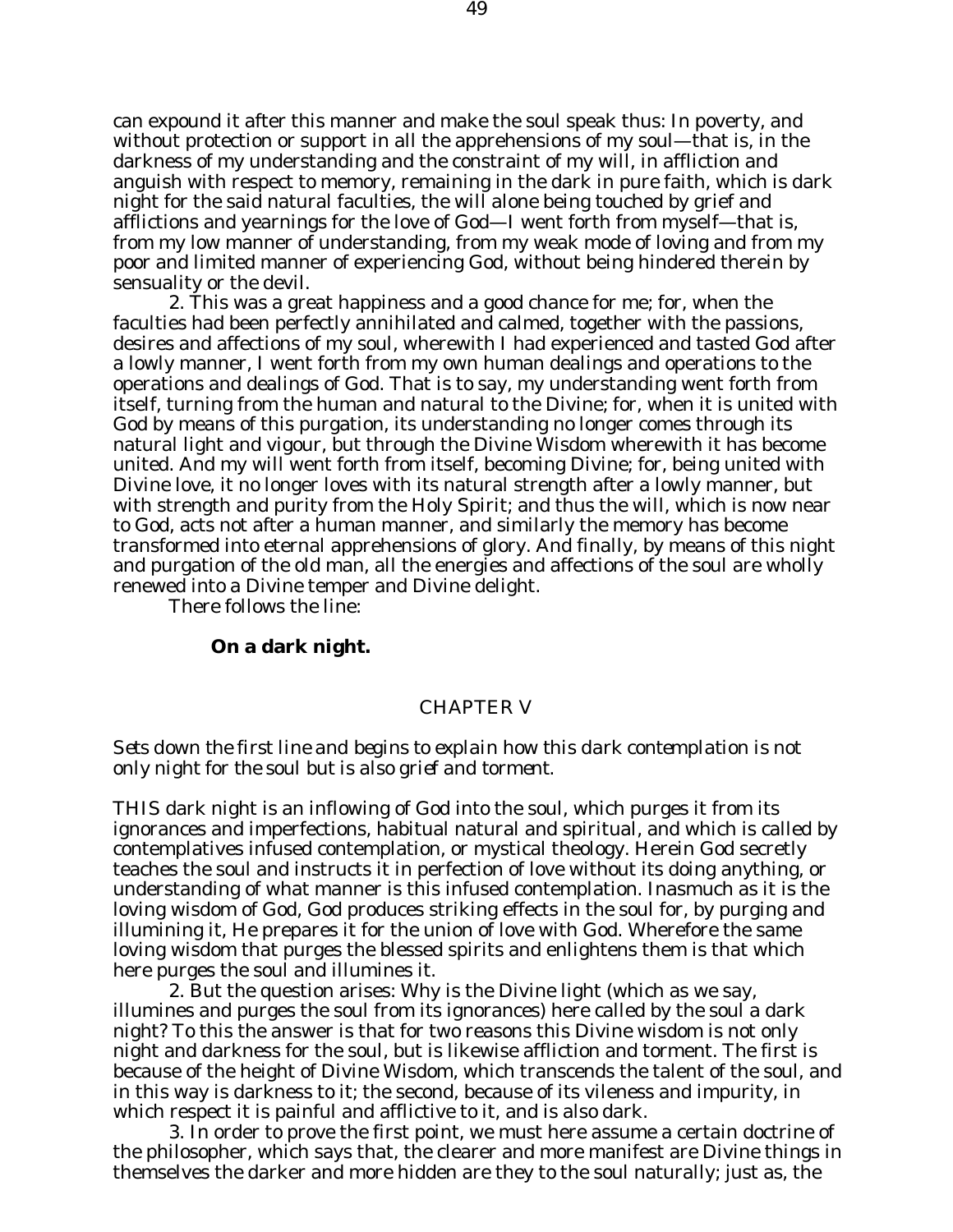clearer is the light, the more it blinds and darkens the pupil of the owl, and, the more directly we look at the sun, the greater is the darkness which it causes in our visual faculty, overcoming and overwhelming it through its own weakness. In the same way, when this Divine light of contemplation assails the soul which is not yet wholly enlightened, it causes spiritual darkness in it; for not only does it overcome it, but likewise it overwhelms it and darkens the act of its natural intelligence. For this reason Saint Dionysius and other mystical theologians call this infused contemplation a ray of darkness—that is to say, for the soul that is not enlightened and purged—for the natural strength of the intellect is transcended and overwhelmed by its great supernatural light. Wherefore David likewise said: That near to God and round about Him are darkness and cloud;108 not that this is so in fact, but that it is so to our weak understanding, which is blinded and darkened by so vast a light, to which it cannot attain.<sup>109</sup> For this cause the same David then explained himself, saying: 'Through the great splendour of His presence passed clouds'110—that is, between God and our understanding. And it is for this cause that, when God sends it out from Himself to the soul that is not yet transformed, this illumining ray of His secret wisdom causes thick darkness in the understanding.

4. And it is clear that this dark contemplation is in these its beginnings painful likewise to the soul; for, as this Divine infused contemplation has many excellences that are extremely good, and the soul that receives them, not being purged, has many miseries that are likewise extremely bad, hence it follows that, as two contraries cannot coexist in one subject—the soul—it must of necessity have pain and suffering, since it is the subject wherein these two contraries war against each other, working the one against the other, by reason of the purgation of the imperfections of the soul which comes to pass through this contemplation. This we shall prove inductively in the manner following.

5. In the first place, because the light and wisdom of this contemplation is most bright and pure, and the soul which it assails is dark and impure, it follows that the soul suffers great pain when it receives it in itself, just as, when the eyes are dimmed by humours, and become impure and weak, the assault made upon them by a bright light causes them pain. And when the soul suffers the direct assault of this Divine light, its pain, which results from its impurity, is immense; because, when this pure light assails the soul, in order to expel its impurity, the soul feels itself to be so impure and miserable that it believes God to be against it, and thinks that it has set itself up against God. This causes it sore grief and pain, because it now believes that God has cast it away: this was one of the greatest trials which Job felt when God sent him this experience, and he said: 'Why hast Thou set me contrary to Thee, so that I am grievous and burdensome to myself?'111 For, by means of this pure light, the soul now sees its impurity clearly (although darkly), and knows clearly that it is unworthy of God or of any creature. And what gives it most pain is that it thinks that it will never be worthy and that its good things are all over for it. This is caused by the profound immersion of its spirit in the knowledge and realization of its evils and miseries; for this Divine and dark light now reveals them all to the eye, that it may see clearly how in its own strength it can never have aught else. In this sense we may understand that passage from

<sup>108</sup>Psalm xcvi, 2 [A.V., xcvii, 2].

<sup>109</sup>[*Lit.*, 'not attaining.']

<sup>110</sup>Psalm xvii, 13 [A.V., xviii, 12].

<sup>111</sup>Job vii, 20.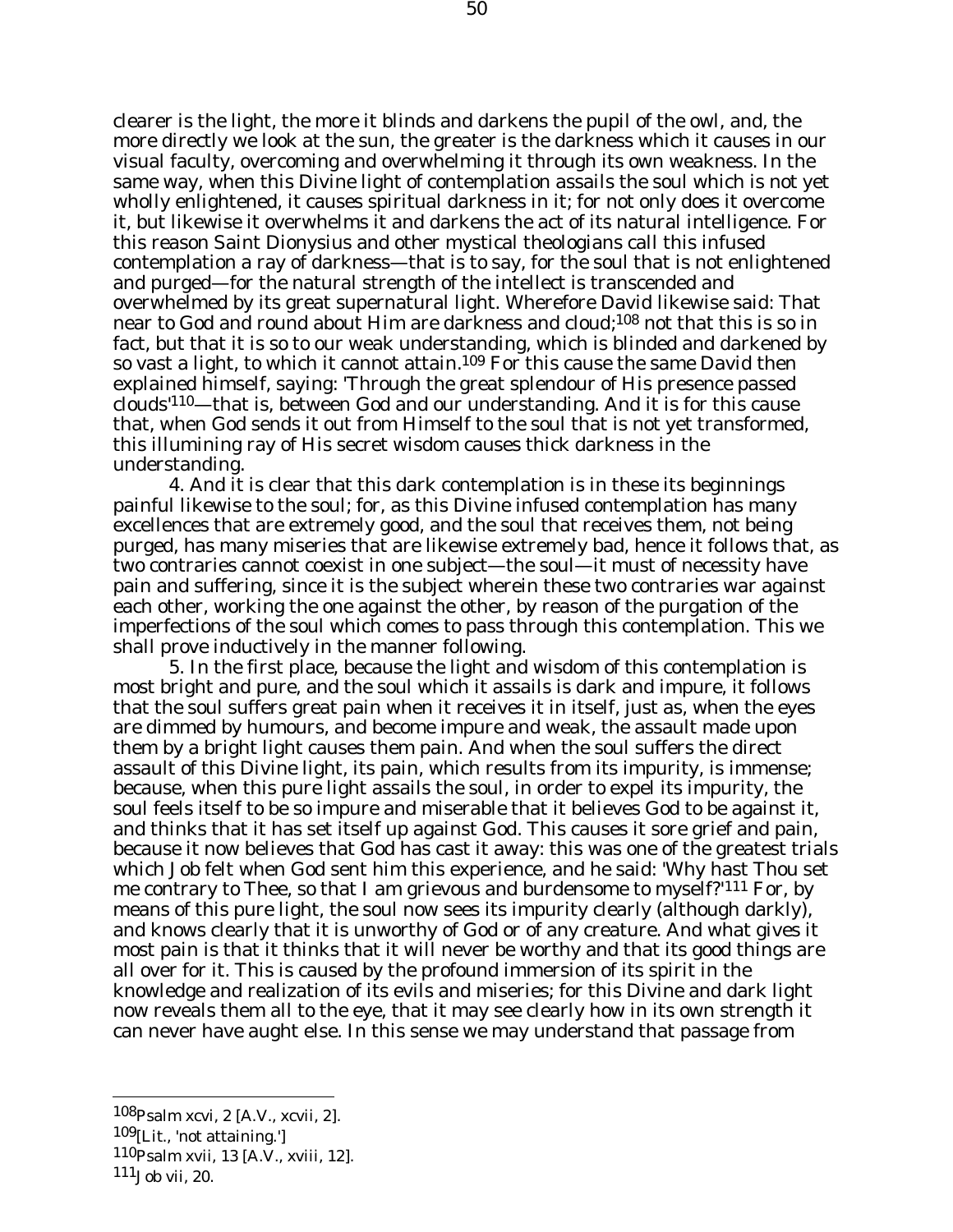David, which says: 'For iniquity Thou hast corrected man and hast made his soul to be undone and consumed: he wastes away as the spider.'112

6. The second way in which the soul suffers pain is by reason of its weakness, natural, moral and spiritual; for, when this Divine contemplation assails the soul with a certain force, in order to strengthen it and subdue it, it suffers such pain in its weakness that it nearly swoons away. This is especially so at certain times when it is assailed with somewhat greater force; for sense and spirit, as if beneath some immense and dark load, are in such great pain and agony that the soul would find advantage and relief in death. This had been experienced by the prophet Job, when he said: 'I desire not that He should have intercourse with me in great strength, lest He oppress me with the weight of His greatness.'113

7. Beneath the power of this oppression and weight the soul feels itself so far from being favoured that it thinks, and correctly so, that even that wherein it was wont to find some help has vanished with everything else, and that there is none who has pity upon it. To this effect Job says likewise: 'Have pity upon me, have pity upon me, at least ye my friends, because the hand of the Lord has touched me.'114 A thing of great wonder and pity is it that the soul's weakness and impurity should now be so great that, though the hand of God is of itself so light and gentle, the soul should now feel it to be so heavy and so contrary,  $115$  though it neither weighs it down nor rests upon it, but only touches it, and that mercifully, since He does this in order to grant the soul favours and not to chastise it.

#### CHAPTER VI

#### *Of other kinds of pain that the soul suffers in this night.*

THE third kind of suffering and pain that the soul endures in this state results from the fact that two other extremes meet here in one, namely, the Divine and the human. The Divine is this purgative contemplation, and the human is the subject that is, the soul. The Divine assails the soul in order to renew it and thus to make it Divine; and, stripping it of the habitual affections and attachments of the old man, to which it is very closely united, knit together and conformed, destroys and consumes its spiritual substance, and absorbs it in deep and profound darkness. As a result of this, the soul feels itself to be perishing and melting away, in the presence and sight of its miseries, in a cruel spiritual death, even as if it had been swallowed by a beast and felt itself being devoured in the darkness of its belly, suffering such anguish as was endured by Jonas in the belly of that beast of the sea.116 For in this sepulchre of dark death it must needs abide until the spiritual resurrection which it hopes for.

2. A description of this suffering and pain, although in truth it transcends all description, is given by David, when he says: 'The lamentations of death compassed me about; the pains of hell surrounded me; I cried in my tribulation.'117 But what the sorrowful soul feels most in this condition is its clear perception, as it thinks, that God has abandoned it, and, in His abhorrence of it, has flung it into darkness; it is a grave and piteous grief for it to believe that God has forsaken it. It is this that

<sup>112</sup>Psalm xxxviii, 12 [A.V., xxxix, 11].

 $113$ Job xxiii, 6.

<sup>114</sup>Job xix, 21.

 $115$ [There is a reference here to Job vii, 20: cf. § 5, above.]

<sup>116</sup>Jonas ii, 1.

<sup>117</sup>Psalm xvii, 5-7 [A.V., xviii, 4-5].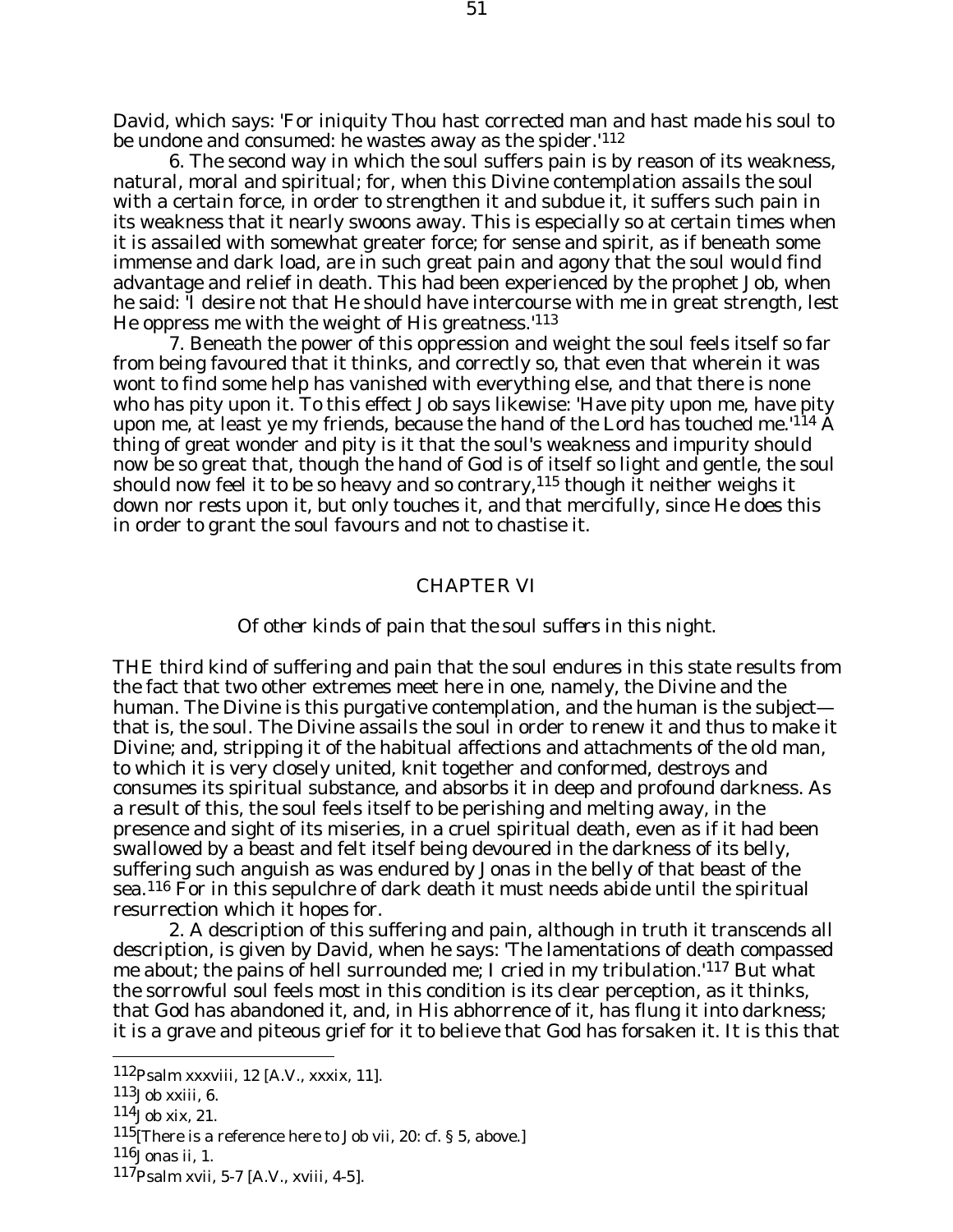David also felt so much in a like case, saying: 'After the manner wherein the wounded are dead in the sepulchres,' being now cast off by Thy hand, so that Thou rememberest them no more, even so have they set me in the deepest and lowest lake, in the dark places and in the shadow of death, and Thy fury is confirmed upon me and all Thy waves Thou hast brought in upon me.'118 For indeed, when this purgative contemplation is most severe, the soul feels very keenly the shadow of death and the lamentations of death and the pains of hell, which consist in its feeling itself to be without God, and chastised and cast out, and unworthy of Him; and it feels that He is wroth with it. All this is felt by the soul in this condition yea, and more, for it believes that it is so with it for ever.

3. It feels, too, that all creatures have forsaken it, and that it is contemned by them, particularly by its friends. Wherefore David presently continues, saying: 'Thou hast put far from me my friends and acquaintances; they have counted me an abomination.'119 To all this will Jonas testify, as one who likewise experienced it in the belly of the beast, both bodily and spiritually. 'Thou hast cast me forth (he says) into the deep, into the heart of the sea, and the flood hath compassed me; all its billows and waves have passed over me. And I said, "I am cast away out of the sight of Thine eyes, but I shall once again see Thy holy temple" (which he says, because God purifies the soul in this state that it may see His temple); the waters compassed me, even to the soul, the deep hath closed me round about, the ocean hath covered my head, I went down to the lowest parts of the mountains; the bars of the earth have shut me up for ever.<sup>'120</sup> By these bars are here understood, in this sense, imperfections of the soul, which have impeded it from enjoying this delectable contemplation.

4. The fourth kind of pain is caused in the soul by another excellence of this dark contemplation, which is its majesty and greatness, from which arises in the soul a consciousness of the other extreme which is in itself—namely, that of the deepest poverty and wretchedness: this is one of the chiefest pains that it suffers in this purgation. For it feels within itself a profound emptiness and impoverishment of three kinds of good, which are ordained for the pleasure of the soul which are the temporal, the natural and the spiritual; and finds itself set in the midst of the evils contrary to these, namely, miseries of imperfection, aridity and emptiness of the apprehensions of the faculties and abandonment of the spirit in darkness. Inasmuch as God here purges the soul according to the substance of its sense and spirit, and according to the interior and exterior faculties, the soul must needs be in all its parts reduced to a state of emptiness, poverty and abandonment and must be left dry and empty and in darkness. For the sensual part is purified in aridity, the faculties are purified in the emptiness of their perceptions and the spirit is purified in thick darkness.

5. All this God brings to pass by means of this dark contemplation; wherein the soul not only suffers this emptiness and the suspension of these natural supports and perceptions, which is a most afflictive suffering (as if a man were suspended or held in the air so that he could not breathe), but likewise He is purging the soul, annihilating it, emptying it or consuming in it (even as fire consumes the mouldiness and the rust of metal) all the affections and imperfect habits which it has contracted in its whole life. Since these are deeply rooted in the substance of the soul, it is wont to suffer great undoings and inward torment, besides the said poverty and emptiness, natural and spiritual, so that there may here be fulfilled that passage from Ezechiel which says: 'Heap together the bones

<sup>118</sup>Psalm lxxxvii, 6-8 [A.V., lxxxviii, 5-7].

<sup>119</sup>Psalm lxxxvii, 9 [A.V., lxxxviii, 8].

<sup>120</sup>Jonas ii, 4-7 [A.V., ii, 3-6].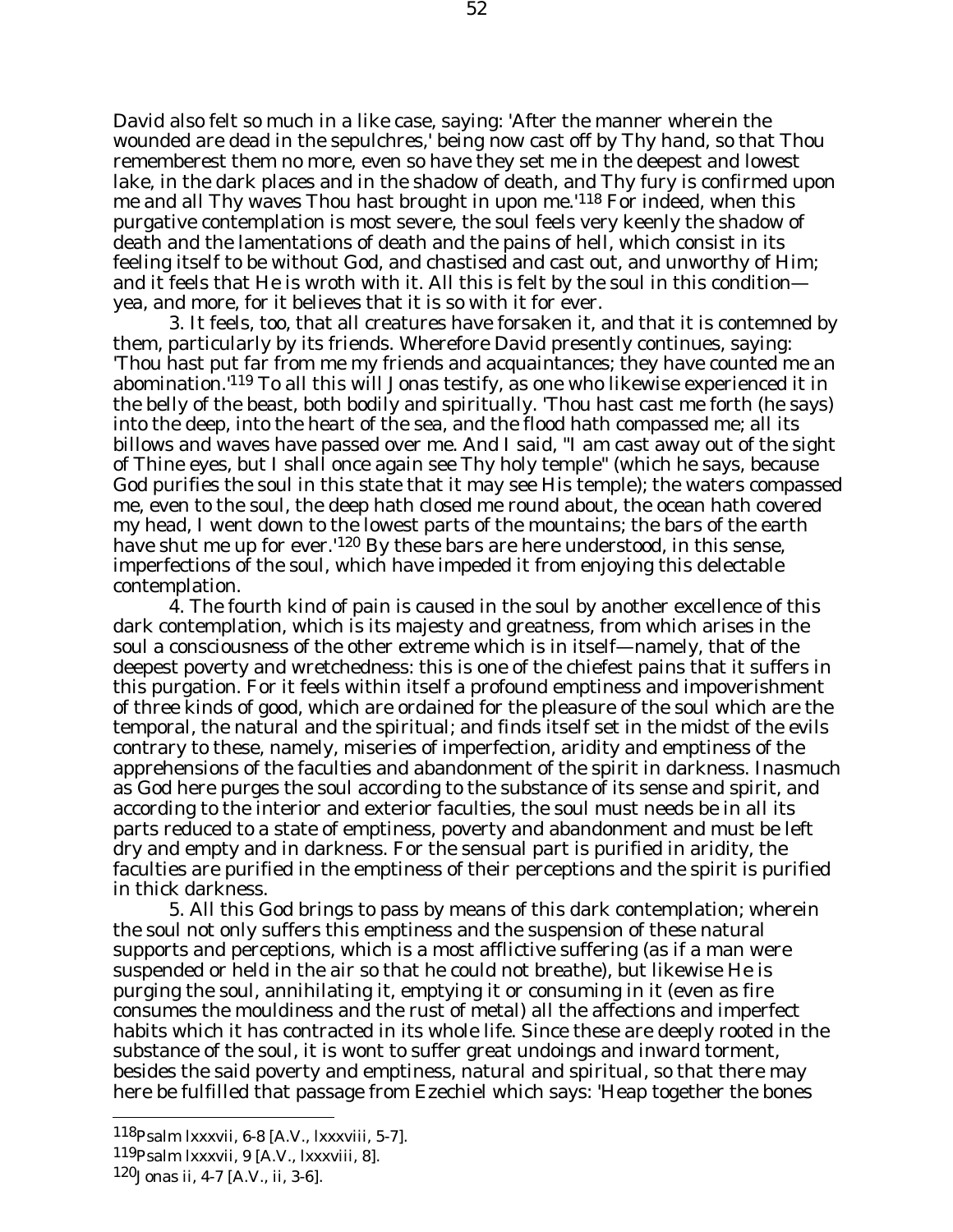and I will burn them in the fire; the flesh shall be consumed and the whole composition shall be burned and the bones shall be destroyed.'121 Herein is understood the pain which is suffered in the emptiness and poverty of the substance of the soul both in sense and in spirit. And concerning this he then says: 'Set it also empty upon the coals, that its metal may become hot and molten, and its uncleanness may be destroyed within it, and its rust may be consumed.'122 Herein is described the grave suffering which the soul here endures in the purgation of the fire of this contemplation, for the Prophet says here that, in order for the rust of the affections which are within the soul to be purified and destroyed, it is needful that, in a certain manner, the soul itself should be annihilated and destroyed, since these passions and imperfections have become natural to it.

6. Wherefore, because the soul is purified in this furnace like gold in a crucible, as says the Wise Man,  $123$  it is conscious of this complete undoing of itself in its very substance, together with the direst poverty, wherein it is, as it were, nearing its end, as may be seen by that which David says of himself in this respect, in these words: 'Save me, Lord (he cries to God), for the waters have come in even unto my soul; I am made fast in the mire of the deep and there is no place where I can stand; I am come into the depth of the sea and a tempest hath overwhelmed me; I have laboured crying, my throat has become hoarse, mine eyes have failed whilst I hope in my God.'124 Here God greatly humbles the soul in order that He may afterwards greatly exalt it; and if He ordained not that, when these feelings arise within the soul, they should speedily be stilled, it would die in a very short space; but there are only occasional periods when it is conscious of their greatest intensity. At times, however, they are so keen that the soul seems to be seeing hell and perdition opened. Of such are they that in truth go down alive into hell, being purged here on earth in the same manner as there, since this purgation is that which would have to be accomplished there. And thus the soul that passes through this either enters not that place<sup>125</sup> at all, or tarries there but for a very short time; for one hour of purgation here is more profitable than are many there.

### CHAPTER VII

### *Continues the same matter and considers other afflictions end constraints of the will.*

THE afflictions and constraints of the will are now very great likewise, and of such a kind that they sometimes transpierce the soul with a sudden remembrance of the evils in the midst of which it finds itself, and with the uncertainty of finding a remedy for them. And to this is added the remembrance of times of prosperity now past; for as a rule souls that enter this night have had many consolations from God, and have rendered Him many services, and it causes them the greater grief to see that they are far removed from that happiness and unable to enter into it. This was also described by Job, who had had experience of it, in these words: 'I, who was wont to be wealthy and rich, am suddenly undone and broken to pieces; He hath taken me by my neck; He hath broken me and set me up for His mark to wound me; He hath compassed me round about with His lances; He hath wounded all my loins; He hath not spared; He hath poured out my bowels on the earth; He hath broken me

<sup>121</sup>Ezechiel xxiv, 10.

<sup>122</sup>Ezechiel xxiv, 11.

<sup>123</sup>Wisdom iii, 6.

<sup>124</sup>Psalm lxviii, 2-4 [A.V., lxix, 1-3].

 $125$ [i.e., purgatory.]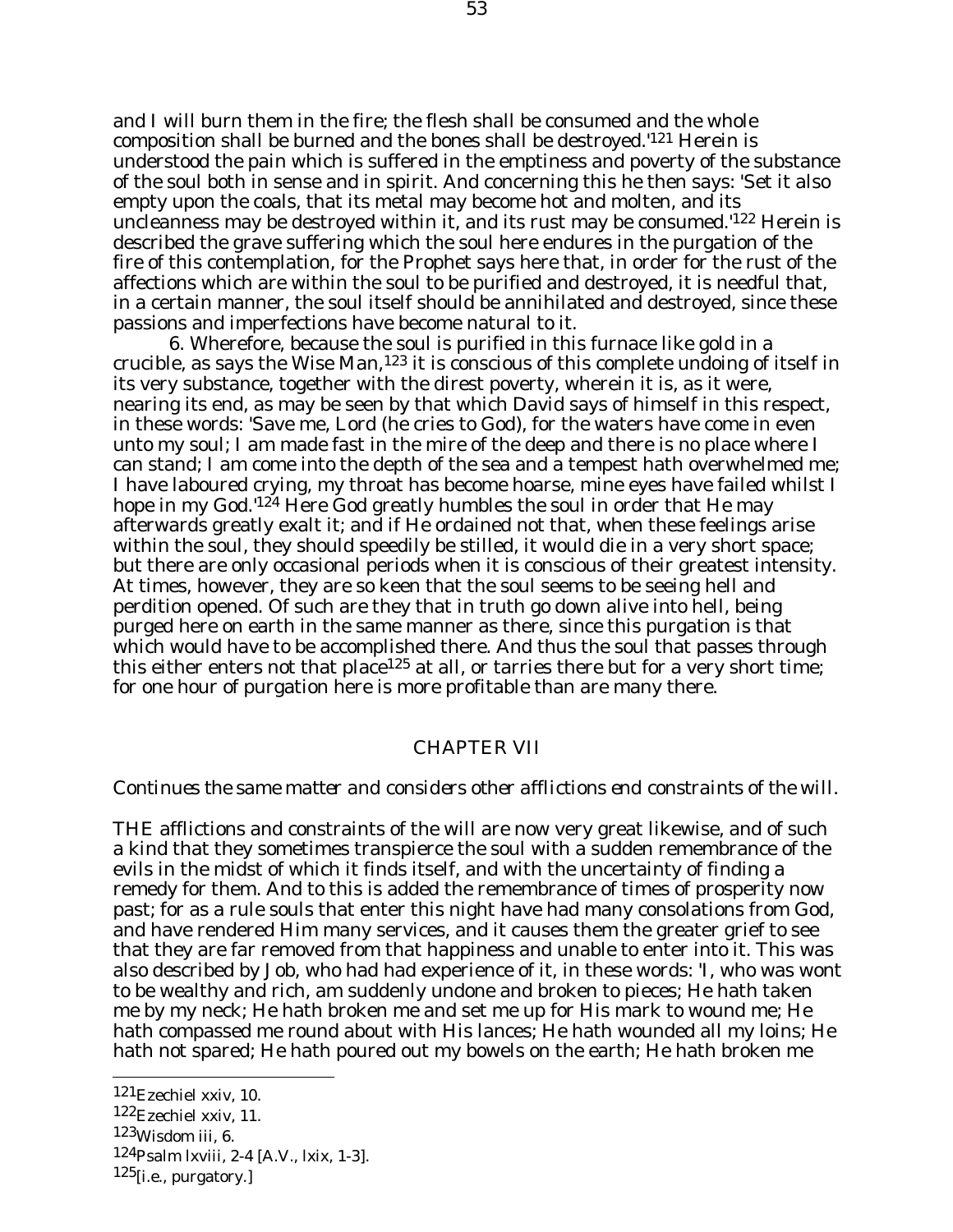with wound upon wound; He hath assailed me as a strong giant; I have sewed sackcloth upon my skin and have covered my flesh with ashes; my face is become swollen with weeping and mine eyes are blinded.'126

2. So many and so grievous are the afflictions of this night, and so many passages of Scripture are there which could be cited to this purpose, that time and strength would fail us to write of them, for all that can be said thereof is certainly less than the truth. From the passages already quoted some idea may be gained of them. And, that we may bring the exposition of this line to a close and explain more fully what is worked in the soul by this night, I shall tell what Jeremias felt about it, which, since there is so much of it, he describes and bewails in many words after this manner: 'I am the man that see my poverty in the rod of His indignation; He hath threatened me and brought me into darkness and not into light. So far hath He turned against me and hath converted His hand upon me all the day! My skin and my flesh hath He made old; He hath broken my bones; He hath made a fence around me and compassed me with gall and trial; He hath set me in dark places, as those that are dead for ever. He hath made a fence around me and against me, that I may not go out; He hath made my captivity heavy. Yea, and when I have cried and have entreated, He hath shut out my prayer. He hath enclosed my paths and ways out with square stones; He hath thwarted my steps. He hath set ambushes for me; He hath become to me a lion in a secret place. He hath turned aside my steps and broken me in pieces, He hath made me desolate; He hath bent His bow and set me as a mark for His arrow. He hath shot into my reins the daughters of His quiver. I have become a derision to all the people, and laughter and scorn for them all the day. He hath filled me with bitterness and hath made me drunken with wormwood. He hath broken my teeth by number; He hath fed me with ashes. My soul is cast out from peace; I have forgotten good things. And I said: "Mine end is frustrated and cut short, together with my desire and my hope from the Lord. Remember my poverty and my excess, the wormwood and the gall. I shall be mindful with remembrance and my soul shall be undone within me in pains."'127

3. All these complaints Jeremias makes about these pains and trials, and by means of them he most vividly depicts the sufferings of the soul in this spiritual night and purgation. Wherefore the soul that God sets in this tempestuous and horrible night is deserving of great compassion. For, although it experiences much happiness by reason of the great blessings that must arise on this account within it, when, as Job says, God raises up profound blessings in the soul out of darkness, and brings up to light the shadow of death,<sup>128</sup> so that, as David says, His light comes to be as was His darkness;129 yet notwithstanding, by reason of the dreadful pain which the soul is suffering, and of the great uncertainty which it has concerning the remedy for it, since it believes, as this prophet says here, that its evil will never end, and it thinks, as David says likewise, that God set it in dark places like those that are dead,130 and for this reason brought its spirit within it into anguish and troubled its heart,131 it suffers great pain and grief, since there is added to all this (because of the solitude and abandonment caused in it by this dark night) the fact that it finds no consolation or support in any instruction nor in a spiritual master. For, although in many ways its director may show it good reason for being comforted because of the blessings which are contained in these afflictions, it cannot

 $126$ Job xvi, 13-17 [A.V., xvi, 12-16].

<sup>127</sup>Lamentations iii, 1-20.

<sup>128</sup>Job xii, 22.

 $129$ Psalm cxxxviii, 12 [A.V., cxxxix, 12].

<sup>130</sup>[*Lit.*, 'like to the dead of the world (*or* of the age).']

<sup>131</sup>Psalm cxlii, 3 [A.V., cxliii, 3-4].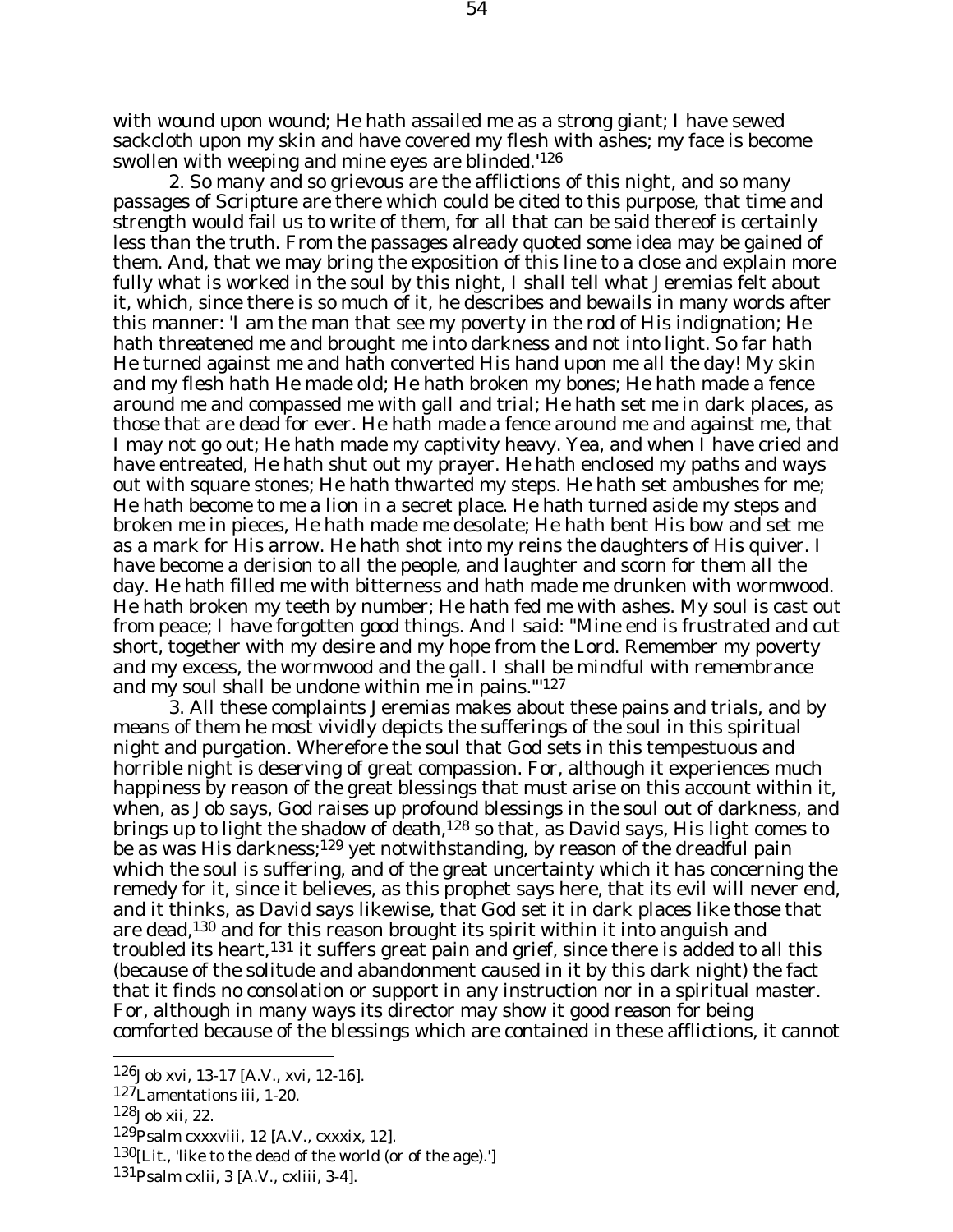believe him. For it is so greatly absorbed and immersed in the realization of those evils wherein it sees its own miseries so clearly, that it thinks that, as its director observes not that which it sees and feels, he is speaking in this manner because he understands it not; and so, instead of comfort, it rather receives fresh affliction, since it believes that its director's advice contains no remedy for its troubles. And, in truth, this is so; for, until the Lord shall have completely purged it after the manner that He wills, no means or remedy is of any service or profit for the relief of its affliction; the more so because the soul is as powerless in this case as one who has been imprisoned in a dark dungeon, and is bound hand and foot, and can neither move nor see, nor feel any favour whether from above or from below, until the spirit is humbled, softened and purified, and grows so keen and delicate and pure that it can become one with the Spirit of God, according to the degree of union of love which His mercy is pleased to grant it; in proportion to this the purgation is of greater or less severity and of greater or less duration.

4. But, if it is to be really effectual, it will last for some years, however severe it be; since the purgative process allows intervals of relief wherein, by the dispensation of God, this dark contemplation ceases to assail the soul in the form and manner of purgation, and assails it after an illuminative and a loving manner, wherein the soul, like one that has gone forth from this dungeon and imprisonment, and is brought into the recreation of spaciousness and liberty, feels and experiences great sweetness of peace and loving friendship with God, together with a ready abundance of spiritual communication. This is to the soul a sign of the health which is being wrought within it by the said purgation and a foretaste of the abundance for which it hopes. Occasionally this is so great that the soul believes its trials to be at last over. For spiritual things in the soul, when they are most purely spiritual, have this characteristic that, if trials come to it, the soul believes that it will never escape from them, and that all its blessings are now over, as has been seen in the passages quoted; and, if spiritual blessings come, the soul believes in the same way that its troubles are now over, and that blessings will never fail it. This was so with David, when he found himself in the midst of them, as he confesses in these words: 'I said in my abundance: "I shall never be moved."'132

5. This happens because the actual possession by the spirit of one of two contrary things itself makes impossible the actual possession and realization of the other contrary thing; this is not so, however, in the sensual part of the soul, because its apprehension is weak. But, as the spirit is not yet completely purged and cleansed from the affections that it has contracted from its lower part, while changing not in so far as it is spirit, it can be moved to further afflictions in so far as these affections sway it. In this way, as we see, David was afterwards moved, and experienced many ills and afflictions, although in the time of his abundance he had thought and said that he would never be moved. Just so is it with the soul in this condition, when it sees itself moved by that abundance of spiritual blessings, and, being unable to see the root of the imperfection and impurity which still remain within it, thinks that its trials are over.

6. This thought, however, comes to the soul but seldom, for, until spiritual purification is complete and perfected, the sweet communication is very rarely so abundant as to conceal from the soul the root which remains hidden, in such a way that the soul can cease to feel that there is something that it lacks within itself or that it has still to do. Thus it cannot completely enjoy that relief, but feels as if one of its enemies were within it, and although this enemy is, as it were, hushed and asleep, it fears that he will come to life again and attack it.133 And this is what

 $132$ Psalm xxix, 7 [A.V., xxx, 6].

<sup>133</sup>[*Lit.*, 'and play his tricks upon it.']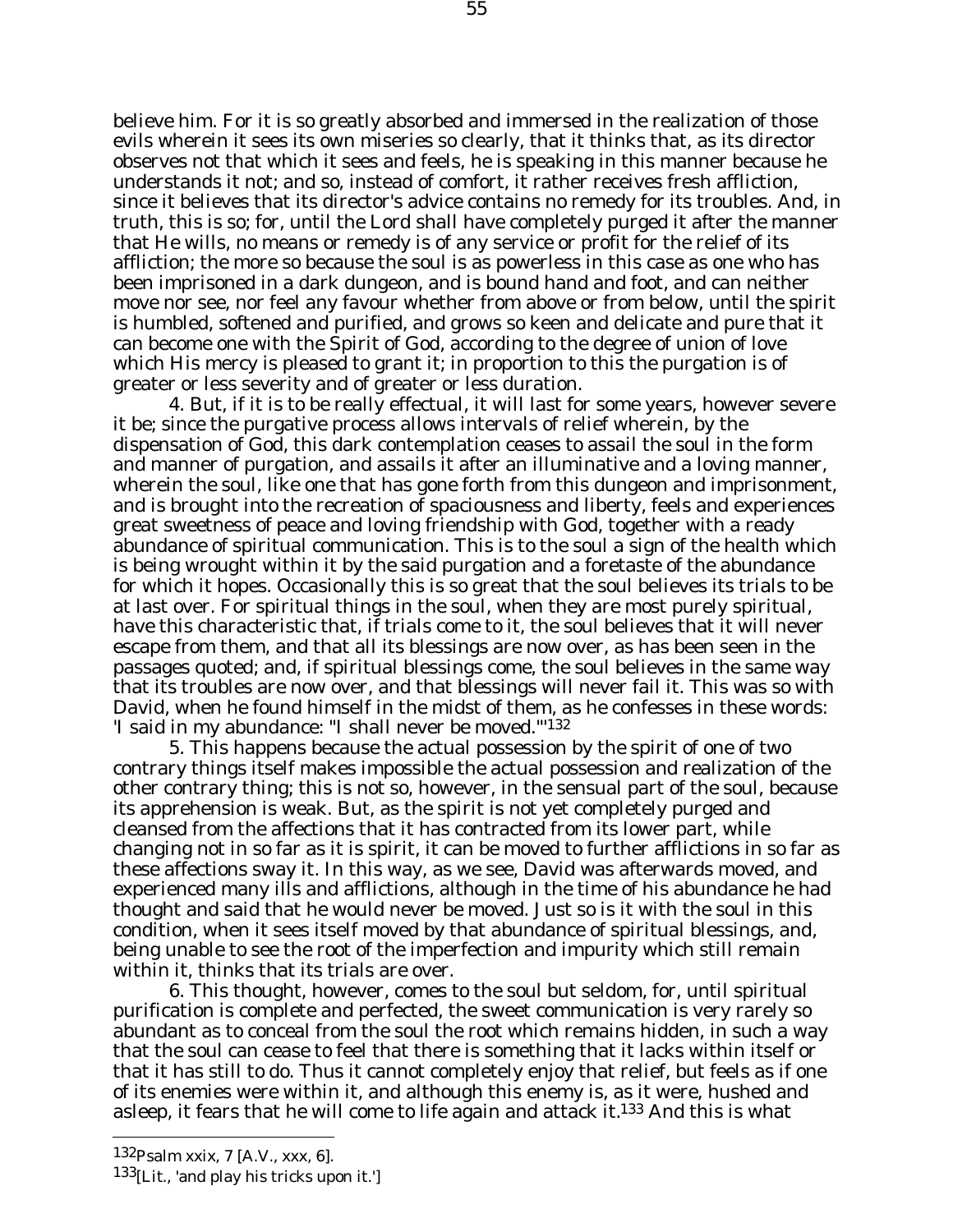indeed happens, for, when the soul is most secure and least alert, it is dragged down and immersed again in another and a worse degree of affliction which is severer and darker and more grievous than that which is past; and this new affliction will continue for a further period of time, perhaps longer than the first. And the soul once more comes to believe that all its blessings are over for ever. Although it had thought during its first trial that there were no more afflictions which it could suffer, and yet, after the trial was over, it enjoyed great blessings, this experience is not sufficient to take away its belief, during this second degree of trial, that all is now over for it and that it will never again be happy as in the past. For, as I say, this belief, of which the soul is so sure, is caused in it by the actual apprehension of the spirit, which annihilates within it all that is contrary to it.

7. This is the reason why those who lie in purgatory suffer great misgivings as to whether they will ever go forth from it and whether their pains will ever be over. For, although they have the habit of the three theological virtues—faith, hope and charity—the present realization which they have of their afflictions and of their deprivation of God allows them not to enjoy the present blessing and consolation of these virtues. For, although they are able to realize that they have a great love for God, this is no consolation to them, since they cannot think that God loves them or that they are worthy that He should do so; rather, as they see that they are deprived of Him, and left in their own miseries, they think that there is that in themselves which provides a very good reason why they should with perfect justice be abhorred and cast out by God for ever.134 And thus although the soul in this purgation is conscious that it has a great love for God and would give a thousand lives for Him (which is the truth, for in these trials such souls love their God very earnestly), yet this is no relief to it, but rather brings it greater affliction. For it loves Him so much that it cares about naught beside; when, therefore, it sees itself to be so wretched that it cannot believe that God loves it, nor that there is or will ever be reason why He should do so, but rather that there is reason why it should be abhorred, not only by Him, but by all creatures for ever, it is grieved to see in itself

Uncertainty as to their salvation, it is said, might arise from ignorance of the sentence passed upon them by the Judge or from the deadening of their faculties by the torments which they are suffering. Belarmino refutes these and other suppositions with great force and effect. St. John of the Cross seems to be referring to the last named when he writes of the realization of their afflictions and their deprivation of God not allowing them to enjoy the blessings of the theological virtues. It is not surprising if the Saint, not having examined very closely this question, of which he would have read treatments in various authors, thought of it principally as an apt illustration of the purifying and refining effects of passive purgation; and an apt illustration it certainly is.

<sup>134</sup>B. Bz., C, H. Mtr. all have this long passage on the suffering of the soul in Purgatory. It would be rash, therefore, to deny that St. John of the Cross is its author, [or to suppose, as P. Gerardo did, that he deleted it during a revision of his works]. An admirably constructed synthesis of these questions will be found in B. Belarmino, *De Purgatorio*, Bk. II, chaps. iv, v. He asks if souls in Purgatory are sure of their salvation. This was denied by Luther, and by a number of Catholic writers, who held that, among the afflictions of these souls, the greatest is this very uncertainty, some maintain that, though they have in fact such certainty, they are unaware of it. Belarmino quotes among other authorities Denis the Carthusian *De quattuor novissimis*, Gerson (Lect. I *De Vita Spirituali*) and John of Rochester (against Luther's 32nd article); these writers claim that, as sin which is venial is only so through the Divine mercy, it may with perfect justice be rewarded by eternal punishment, and thus souls that have committed venial sin cannot be confident of their salvation. He also shows, however, that the common opinion of theologians is that the souls in Purgatory are sure of their salvation, and considers various degrees of certainty, adding very truly that, while these souls experience no fear, they experience hope, since they have not yet the Beatific vision.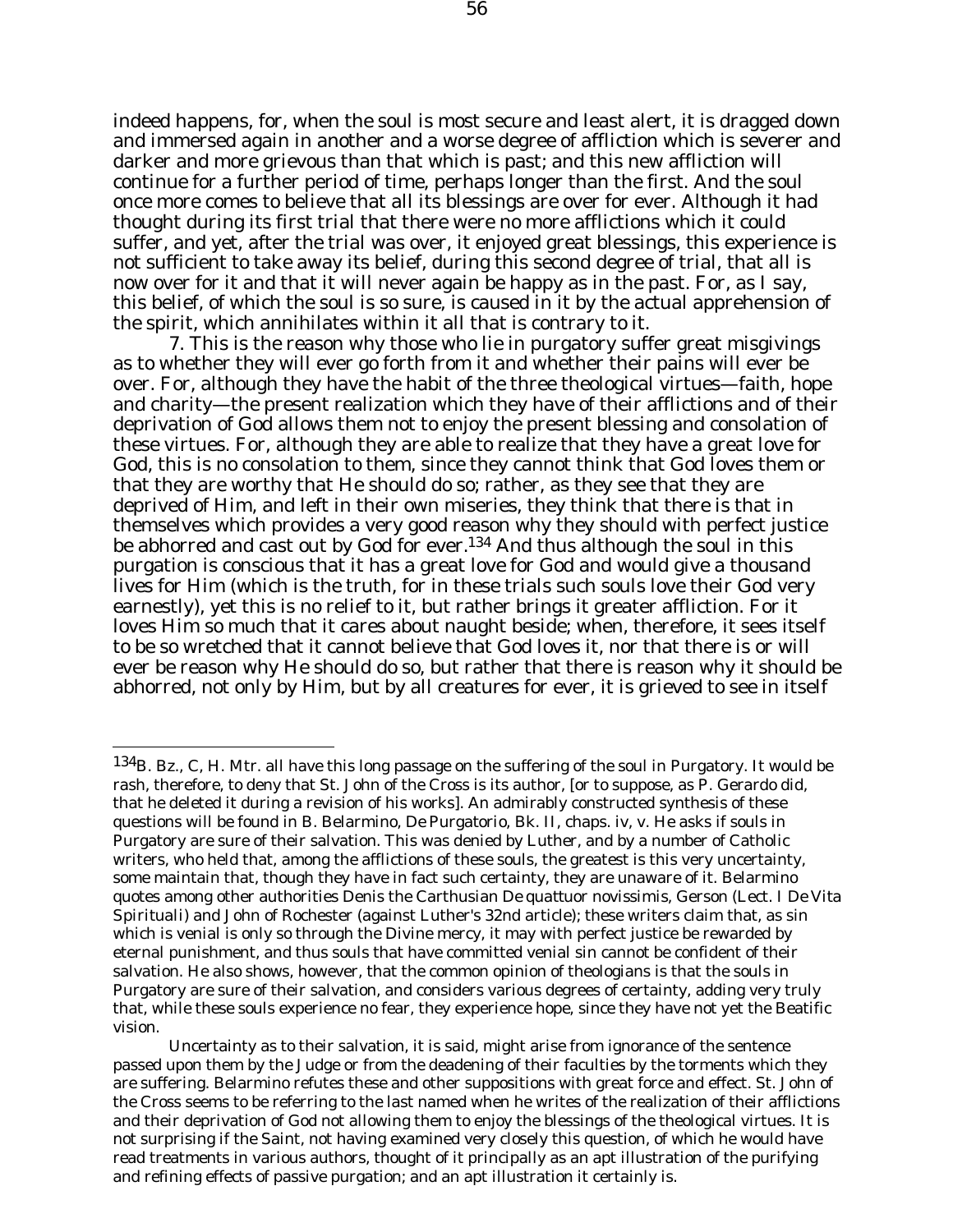reasons for deserving to be cast out by Him for Whom it has such great love and desire.

#### CHAPTER VIII

#### *Of other pains which afflict the soul in this state.*

BUT there is another thing here that afflicts and distresses the soul greatly, which is that, as this dark night has hindered its faculties and affections in this way, it is unable to raise its affection or its mind to God, neither can it pray to Him, thinking, as Jeremias thought concerning himself, that God has set a cloud before it through which its prayer cannot pass.<sup>135</sup> For it is this that is meant by that which is said in the passage referred to, namely: 'He hath shut and enclosed my paths with square stones.'136 And if it sometimes prays it does so with such lack of strength and of sweetness that it thinks that God neither hears it nor pays heed to it, as this Prophet likewise declares in the same passage, saying: 'When I cry and entreat, He hath shut out my prayer.<sup>'137</sup> In truth this is no time for the soul to speak with God; it should rather put its mouth in the dust, as Jeremias says, so that perchance there may come to it some present hope,<sup>138</sup> and it may endure its purgation with patience. It is God Who is passively working here in the soul; wherefore the soul can do nothing. Hence it can neither pray nor pay attention when it is present at the Divine offices,<sup>139</sup> much less can it attend to other things and affairs which are temporal. Not only so, but it has likewise such distractions and times of such profound forgetfulness of the memory that frequent periods pass by without its knowing what it has been doing or thinking, or what it is that it is doing or is going to do, neither can it pay attention, although it desire to do so, to anything that occupies it.

2. Inasmuch as not only is the understanding here purged of its light, and the will of its affections, but the memory is also purged of meditation and knowledge, it is well that it be likewise annihilated with respect to all these things, so that that which David says of himself in this purgation may by fulfilled, namely: 'I was annihilated and I knew not.'140 This unknowing refers to these follies and forgetfulnesses of the memory, which distractions and forgetfulnesses are caused by the interior recollection wherein this contemplation absorbs the soul. For, in order that the soul may be divinely prepared and tempered with its faculties for the Divine union of love, it would be well for it to be first of all absorbed, with all its faculties, in this Divine and dark spiritual light of contemplation, and thus to be withdrawn from all the affections and apprehensions of the creatures, which condition ordinarily continues in proportion to its intensity. And thus, the simpler and the purer is this Divine light in its assault upon the soul, the more does it darken it, void it and annihilate it according to its particular apprehensions and affections, with regard both to things above and to things below; and similarly, the less simple and pure is it in this assault, the less deprivation it causes it and the less dark is it. Now this is a thing that seems incredible, to say that, the brighter and purer is supernatural and Divine light, the more it darkens the soul, and that,

139[*Lit.*, 'at the Divine things.']

<sup>135</sup>Lamentations iii, 44.

<sup>136</sup>[Lamentations iii, 9.]

<sup>137</sup>Lamentations iii, 9.

<sup>138</sup>Lamentations iii, 28.

<sup>140</sup>Psalm lxxii, 22 [A.V., lxxiii, 22].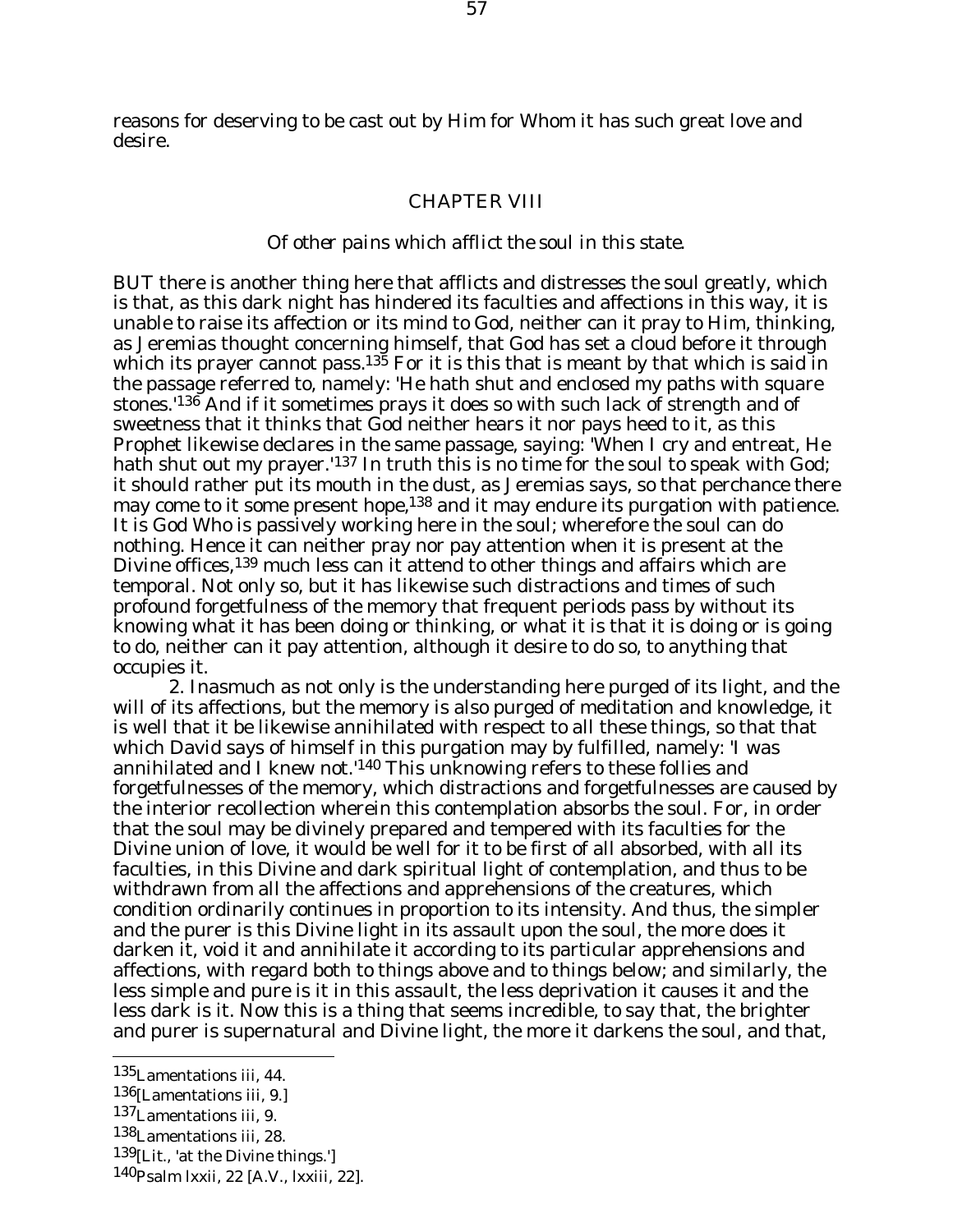the less bright and pure is it, the less dark it is to the soul. Yet this may readily be understood if we consider what has been proved above by the dictum of the philosopher—namely, that the brighter and the more manifest in themselves are supernatural things the darker are they to our understanding.

3. And, to the end that this may be understood the more clearly, we shall here set down a similitude referring to common and natural light. We observe that a ray of sunlight which enters through the window is the less clearly visible according as it is the purer and freer from specks, and the more of such specks and motes there are in the air, the brighter is the light to the eye. The reason is that it is not the light itself that is seen; the light is but the means whereby the other things that it strikes are seen, and then it is also seen itself, through its reflection in them; were it not for this, neither it nor they would have been seen. Thus if the ray of sunlight entered through the window of one room and passed out through another on the other side, traversing the room, and if it met nothing on the way, or if there were no specks in the air for it to strike, the room would have no more light than before, neither would the ray of light be visible. In fact, if we consider it carefully, there is more darkness where the ray is, since it absorbs and obscures any other light, and yet it is itself invisible, because, as we have said, there are no visible objects which it can strike.

4. Now this is precisely what this Divine ray of contemplation does in the soul. Assailing it with its Divine light, it transcends the natural power of the soul, and herein it darkens it and deprives it of all natural affections and apprehensions which it apprehended aforetime by means of natural light; and thus it leaves it not only dark, but likewise empty, according to its faculties and desires, both spiritual and natural. And, by thus leaving it empty and in darkness, it purges and illumines it with Divine spiritual light, although the soul thinks not that it has this light, but believes itself to be in darkness, even as we have said of the ray of light, which although it be in the midst of the room, yet, if it be pure and meet nothing on its path, is not visible. With regard, however, to this spiritual light by which the soul is assailed, when it has something to strike—that is, when something spiritual presents itself to be understood, however small a speck it be and whether of perfection or imperfection, or whether it be a judgment of the falsehood or the truth of a thing—it then sees and understands much more clearly than before it was in these dark places. And exactly in the same way it discerns the spiritual light which it has in order that it may readily discern the imperfection which is presented to it; even as, when the ray of which we have spoken, within the room, is dark and not itself visible, if one introduce a hand or any other thing into its path, the hand is then seen and it is realized that that sunlight is present.

5. Wherefore, since this spiritual light is so simple, pure and general, not appropriated or restricted to any particular thing that can be understood, whether natural or Divine (since with respect to all these apprehensions the faculties of the soul are empty and annihilated), it follows that with great comprehensiveness and readiness the soul discerns and penetrates whatsoever thing presents itself to it, whether it come from above or from below; for which cause the Apostle said: That the spiritual man searches all things, even the deep things of God.141 For by this general and simple wisdom is understood that which the Holy Spirit says through the Wise Man, namely: That it reaches wheresoever it wills by reason of its purity;142 that is to say, because it is not restricted to any particular object of the intellect or affection. And this is the characteristic of the spirit that is purged and annihilated with respect to all particular affections and objects of the

<sup>141</sup>1 Corinthians ii, 10. [*Lit.*, 'penetrates all things.'] 142Wisdom vii, 24.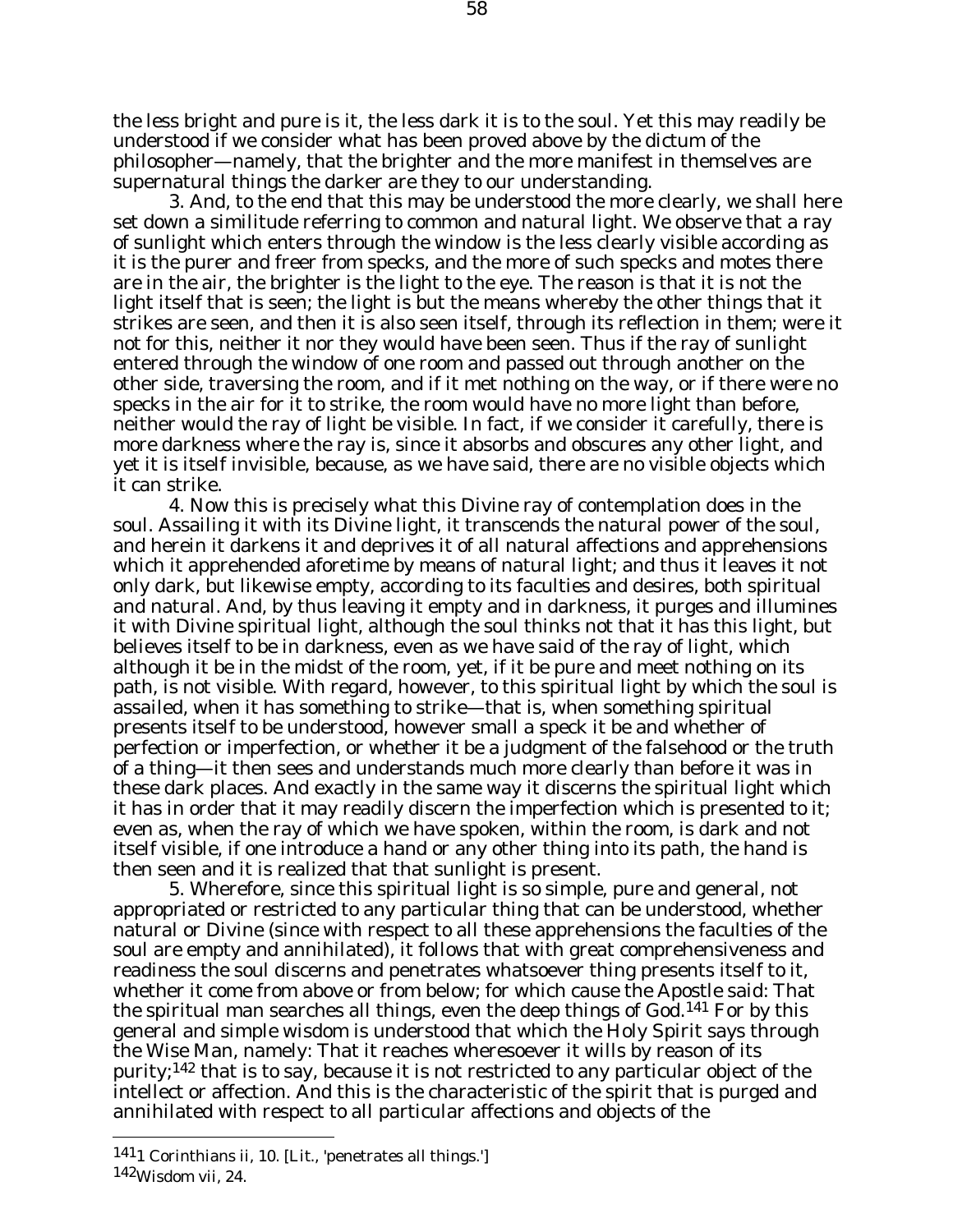understanding, that in this state wherein it has pleasure in nothing and understands nothing in particular, but dwells in its emptiness, darkness and obscurity, it is fully prepared to embrace everything to the end that those words of Saint Paul may be fulfilled in it: *Nihil habentes, et omnia possidentes*. 143 For such poverty of spirit as this would deserve such happiness.

### CHAPTER IX

## *How, although this night brings darkness to the spirit, it does so in order to illumine it and give it light.*

IT now remains to be said that, although this happy night brings darkness to the spirit, it does so only to give it light in everything; and that, although it humbles it and makes it miserable, it does so only to exalt it and to raise it up; and, although it impoverishes it and empties it of all natural affection and attachment, it does so only that it may enable it to stretch forward, divinely, and thus to have fruition and experience of all things, both above and below, yet to preserve its unrestricted liberty of spirit in them all. For just as the elements, in order that they may have a part in all natural entities and compounds, must have no particular colour, odour or taste, so as to be able to combine with all tastes odours and colours, just so must the spirit be simple, pure and detached from all kinds of natural affection, whether actual or habitual, to the end that it may be able freely to share in the breadth of spirit of the Divine Wisdom, wherein, through its purity, it has experience of all the sweetness of all things in a certain pre-eminently excellent way.144 And without this purgation it will be wholly unable to feel or experience the satisfaction of all this abundance of spiritual sweetness. For one single affection remaining in the spirit, or one particular thing to which, actually or habitually, it clings, suffices to hinder it from feeling or experiencing or communicating the delicacy and intimate sweetness of the spirit of love, which contains within itself all sweetness to a most eminent  $degree$ .<sup>145</sup>

2. For, even as the children of Israel, solely because they retained one single affection and remembrance—namely, with respect to the fleshpots and the meals which they had tasted in Egypt<sup>146</sup>—could not relish the delicate bread of angels, in the desert, which was the manna, which, as the Divine Scripture says, held sweetness for every taste and turned to the taste that each one desired;<sup>147</sup> even so the spirit cannot succeed in enjoying the delights of the spirit of liberty, according to the desire of the will, if it be still affectioned to any desire, whether actual or habitual, or to particular objects of understanding, or to any other apprehension. The reason for this is that the affections, feelings and apprehensions of the perfect spirit, being Divine, are of another kind and of a very different order from those that are natural. They are pre-eminent, so that, in order both actually and habitually to possess the one, it is needful to expel and annihilate the other, as with two contrary things, which cannot exist together in one person. Therefore it is most fitting and necessary, if the soul is to pass to these great things, that this dark night of contemplation should first of all annihilate and undo it in its meannesses, bringing it into darkness, aridity, affliction and emptiness; for the light which is to be given

<sup>143</sup>2 Corinthians vi, 10.

<sup>144</sup>[*Lit.*, 'with a certain eminence of excellence.']

<sup>145</sup>[*Lit.*, '. . . sweetness, with great eminence.']

<sup>146</sup>Exodus xvi, 3.

<sup>147</sup>Wisdom xvi, 21.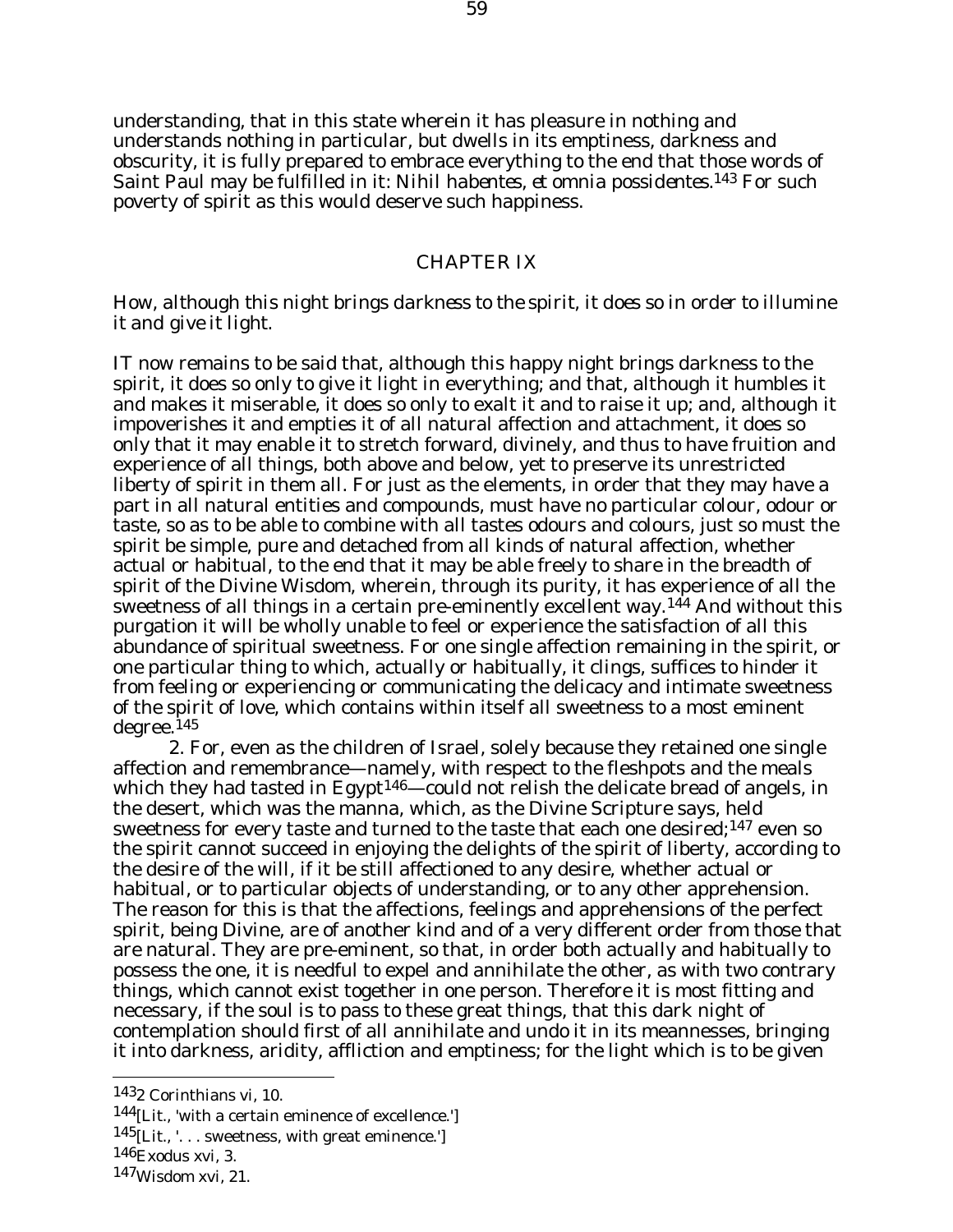to it is a Divine light of the highest kind, which transcends all natural light, and which by nature can find no place in the understanding.

3. And thus it is fitting that, if the understanding is to be united with that light and become Divine in the state of perfection, it should first of all be purged and annihilated as to its natural light, and, by means of this dark contemplation, be brought actually into darkness. This darkness should continue for as long as is needful in order to expel and annihilate the habit which the soul has long since formed in its manner of understanding, and the Divine light and illumination will then take its place. And thus, inasmuch as that power of understanding which it had aforetime is natural, it follows that the darkness which it here suffers is profound and horrible and most painful, for this darkness, being felt in the deepest substance of the spirit, seems to be substantial darkness. Similarly, since the affection of love which is to be given to it in the Divine union of love is Divine, and therefore very spiritual, subtle and delicate, and very intimate, transcending every affection and feeling of the will, and every desire thereof, it is fitting that, in order that the will may be able to attain to this Divine affection and most lofty delight, and to feel it and experience it through the union of love, since it is not, in the way of nature, perceptible to the will, it be first of all purged and annihilated in all its affections and feelings, and left in a condition of aridity and constraint, proportionate to the habit of natural affections which it had before, with respect both to Divine things and to human. Thus, being exhausted, withered and thoroughly tried in the fire of this dark contemplation, and having driven away every kind<sup>148</sup> of evil spirit (as with the heart of the fish which Tobias set on the  $coals<sup>149</sup>$ , it may have a simple and pure disposition, and its palate may be purged and healthy, so that it may feel the rare and sublime touches of Divine love, wherein it will see itself divinely transformed, and all the contrarieties, whether actual or habitual, which it had aforetime, will be expelled, as we are saying.

4. Moreover, in order to attain the said union to which this dark night is disposing and leading it, the soul must be filled and endowed with a certain glorious magnificence in its communion with God, which includes within itself innumerable blessings springing from delights which exceed all the abundance that the soul can naturally possess. For by nature the soul is so weak and impure that it cannot receive all this. As Isaias says: 'Eye hath not seen, nor ear heard, neither hath it entered into the heart of man, that which God hath prepared, etc.'150 It is meet, then, that the soul be first of all brought into emptiness and poverty of spirit and purged from all help, consolation and natural apprehension with respect to all things, both above and below. In this way, being empty, it is able indeed to be poor in spirit and freed from the old man, in order to live that new and blessed life which is attained by means of this night, and which is the state of union with God.

5. And because the soul is to attain to the possession of a sense, and of a Divine knowledge, which is very generous and full of sweetness, with respect to things Divine and human, which fall not within the common experience and natural knowledge of the soul (because it looks on them with eyes as different from those of the past as spirit is different from sense and the Divine from the human), the spirit must be straitened151 and inured to hardships as regards its common and natural experience, and be brought by means of this purgative contemplation into great anguish and affliction, and the memory must be borne far from all agreeable and

<sup>148</sup>[*Lit.*, 'from every kind.' But see Tobias viii, 2. The 'deprived' of e.p. gives the best reading of this phrase, but the general sense is clear from the Scriptural reference.]

<sup>149</sup>Tobias viii, 2.

 $150$ Isaias lxiv, 4 [1 Corinthians ii, 9].

<sup>151</sup>[*Lit.*, 'be made thin.']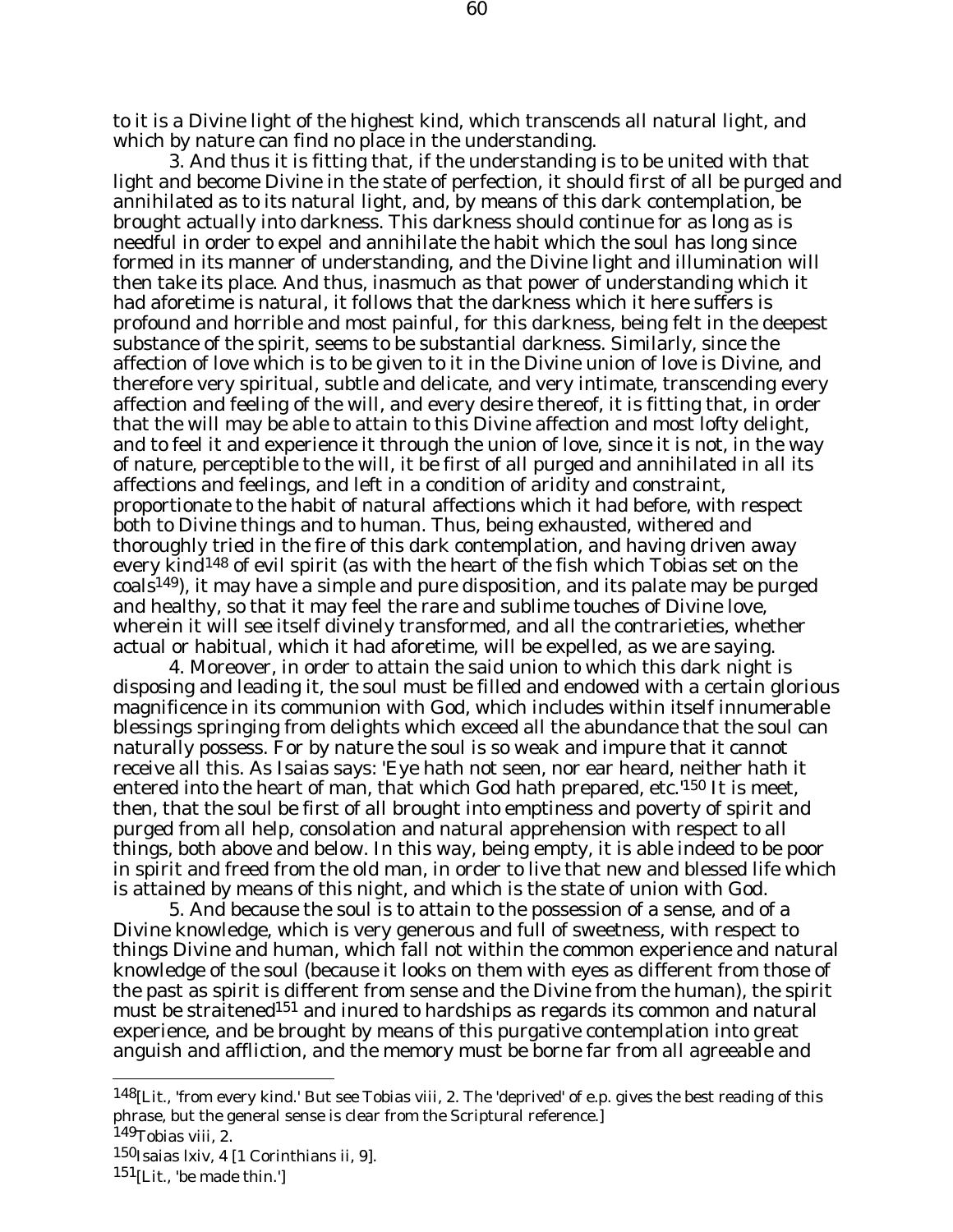peaceful knowledge, and have an intimated sense and feeling that it is making a pilgrimage and being a stranger to all things, so that it seems to it that all things are strange and of a different kind from that which they were wont to be. For this night is gradually drawing the spirit away from its ordinary and common experience of things and bringing it nearer the Divine sense, which is a stranger and an alien to all human ways. It seems now to the soul that it is going forth from its very self, with much affliction. At other times it wonders if it is under a charm or a spell, and it goes about marvelling at the things that it sees and hears, which seem to it very strange and rare, though they are the same that it was accustomed to experience aforetime. The reason of this is that the soul is now becoming alien and remote from common sense and knowledge of things, in order that, being annihilated in this respect, it may be informed with the Divine—which belongs rather to the next life than to this.

6. The soul suffers all these afflictive purgations of the spirit to the end that it may be begotten anew in spiritual life by means of this Divine inflowing, and in these pangs may bring forth the spirit of salvation, that the saying of Isaias may be fulfilled: 'In Thy sight, O Lord, we have conceived, and we have been as in the pangs of labour, and we have brought forth the spirit of salvation.'152 Moreover, since by means of this contemplative night the soul is prepared for the attainment of inward peace and tranquillity, which is of such a kind and so delectable that, as the Scripture says, it passes all understanding,  $153$  it behoves the soul to abandon all its former peace. This was in reality no peace at all, since it was involved in imperfections; but to the soul aforementioned it appeared to be so, because it was following its own inclinations, which were for peace. It seemed, indeed, to be a twofold peace—that is, the soul believed that it had already acquired the peace of sense and that of spirit, for it found itself to be full of the spiritual abundance of this peace of sense and of spirit—as I say, it is still imperfect. First of all, then, it must be purged of that former peace and disquieted concerning it and withdrawn from it.154 Even so was Jeremias when, in the passage which we quoted from him, he felt and lamented155 thus, in order to express the calamities of this night that is past, saying: 'My soul is withdrawn and removed from peace.'<sup>156</sup>

7. This is a painful disturbance, involving many misgivings, imaginings, and strivings which the soul has within itself, wherein, with the apprehension and realization of the miseries it which it sees itself, it fancies that it is lost and that its blessings have gone for ever. Wherefore the spirit experiences pain and sighing so deep that they cause it vehement spiritual groans and cries, to which at times it gives vocal expression; when it has the necessary strength and power it dissolves into tears, although this relief comes but seldom. David describes this very aptly, in a Psalm, as one who has had experience of it, where he says: 'I was exceedingly afflicted and humbled; I roared with the groaning of my heart.'157 This roaring implies great pain; for at times, with the sudden and acute remembrance of these miseries wherein the soul sees itself, pain and affliction rise up and surround it, and I know not how the affections of the soul could be described<sup>158</sup> save in the similitude

<sup>152</sup>Isaias xxvi, 17-18.

<sup>153</sup>[Philippians iv, 7.]

<sup>154</sup>[We have here split up a parenthesis of about seventy words.]

<sup>155</sup>[*Lit.*, 'and wept.']

<sup>156</sup>Lamentations iii, 17.

<sup>157</sup>Psalm xxxvii, 9 [A.V., xxxviii, 8].

<sup>158</sup>[*Lit.*, '. . . sees itself, it arises and is surrounded with pain and affliction the affections of the soul, that I know not how it could be described.' A confused, ungrammatical sentence, of which, however, the general meaning is not doubtful.]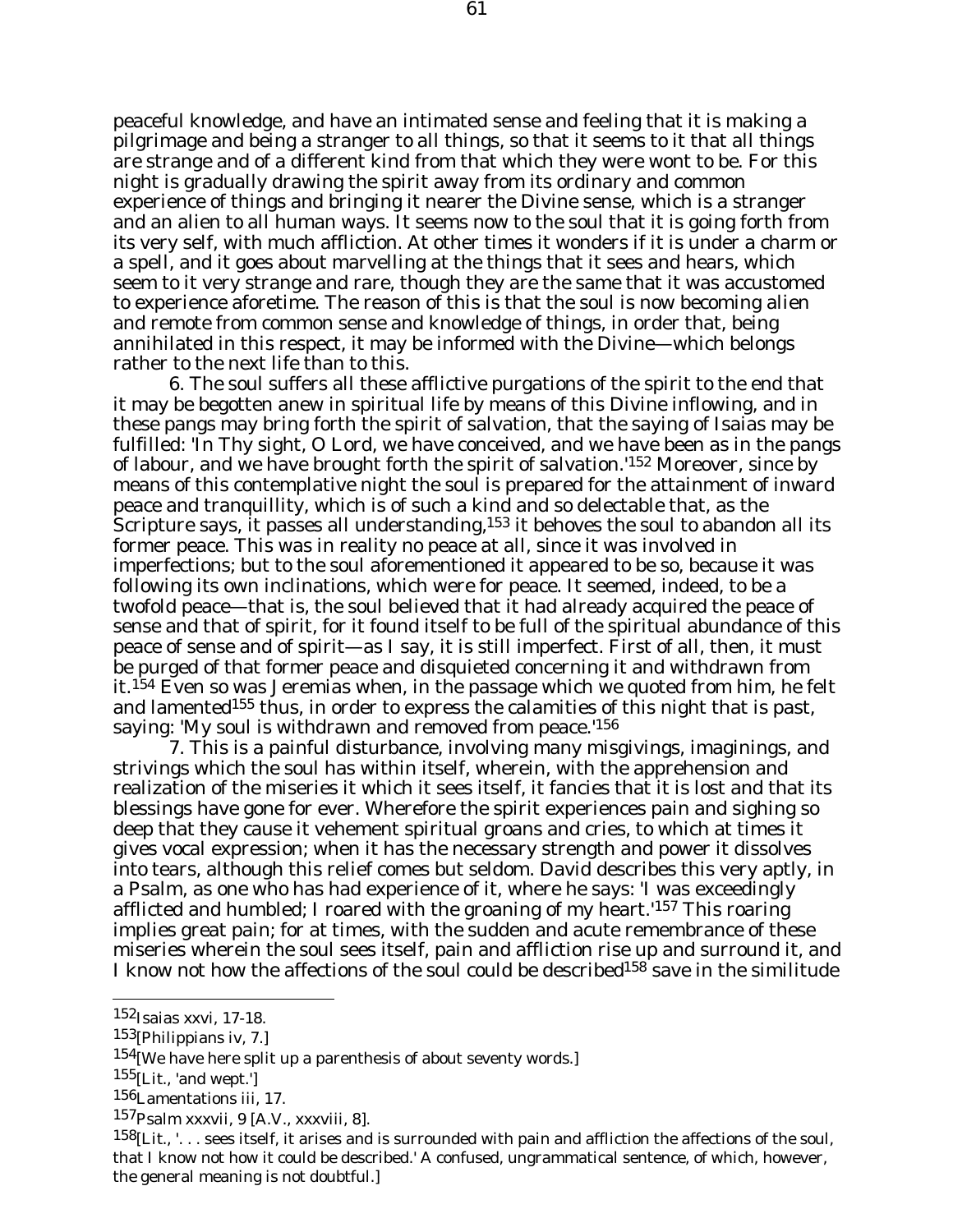of holy Job, when he was in the same trials, and uttered these words: 'Even as the overflowing of the waters, even so is my roaring.'159 For just as at times the waters make such inundations that they overwhelm and fill everything, so at times this roaring and this affliction of the soul grow to such an extent that they overwhelm it and penetrate it completely, filling it with spiritual pain and anguish in all its deep affections and energies, to an extent surpassing all possibility of exaggeration.

8. Such is the work wrought in the soul by this night that hides the hopes of the light of day. With regard to this the prophet Job says likewise: 'In the night my mouth is pierced with sorrows and they that feed upon me sleep not.<sup>'160</sup> Now here by the mouth is understood the will, which is transpierced with these pains that tear the soul to pieces, neither ceasing nor sleeping, for the doubts and misgivings which transpierce the soul in this way never cease.

9. Deep is this warfare and this striving, for the peace which the soul hopes for will be very deep; and the spiritual pain is intimate and delicate, for the love which it will possess will likewise be very intimate and refined. The more intimate and the more perfect the finished work is to be and to remain, the more intimate, perfect and pure must be the labour; the firmer the edifice, the harder the labour. Wherefore, as Job says, the soul is fading within itself, and its vitals are being consumed without any hope.161 Similarly, because in the state of perfection toward which it journeys by means of this purgative night the soul will attain to the possession and fruition of innumerable blessings, of gifts and virtues, both according to the substance of the soul and likewise according to its faculties, it must needs see and feel itself withdrawn from them all and deprived of them all and be empty and poor without them; and it must needs believe itself to be so far from them that it cannot persuade itself that it will ever reach them, but rather it must be convinced that all its good things are over. The words of Jeremias have a similar meaning in that passage already quoted, where he says: 'I have forgotten good things.'162

10. But let us now see the reason why this light of contemplation, which is so sweet and blessed to the soul that there is naught more desirable (for, as has been said above, it is the same wherewith the soul must be united and wherein it must find all the good things in the state of perfection that it desires), produces, when it assails the soul, these beginnings which are so painful and these effects which are so disagreeable, as we have here said.

1l. This question is easy for us to answer, by explaining, as we have already done in part, that the cause of this is that, in contemplation and the Divine inflowing, there is naught that of itself can cause affliction, but that they rather cause great sweetness and delight, as we shall say hereafter. The cause is rather the weakness and imperfection from which the soul then suffers, and the dispositions which it has in itself and which make it unfit for the reception of them. Wherefore, when the said Divine light assails the soul, it must needs cause it to suffer after the manner aforesaid.

### CHAPTER X

*Explains this purgation fully by a comparison.*

<sup>159</sup>Job iii, 24.

 $160$ Job xxx, 17.

 $161$  Job xxx, 16.

<sup>162</sup>Lamentations iii, 17.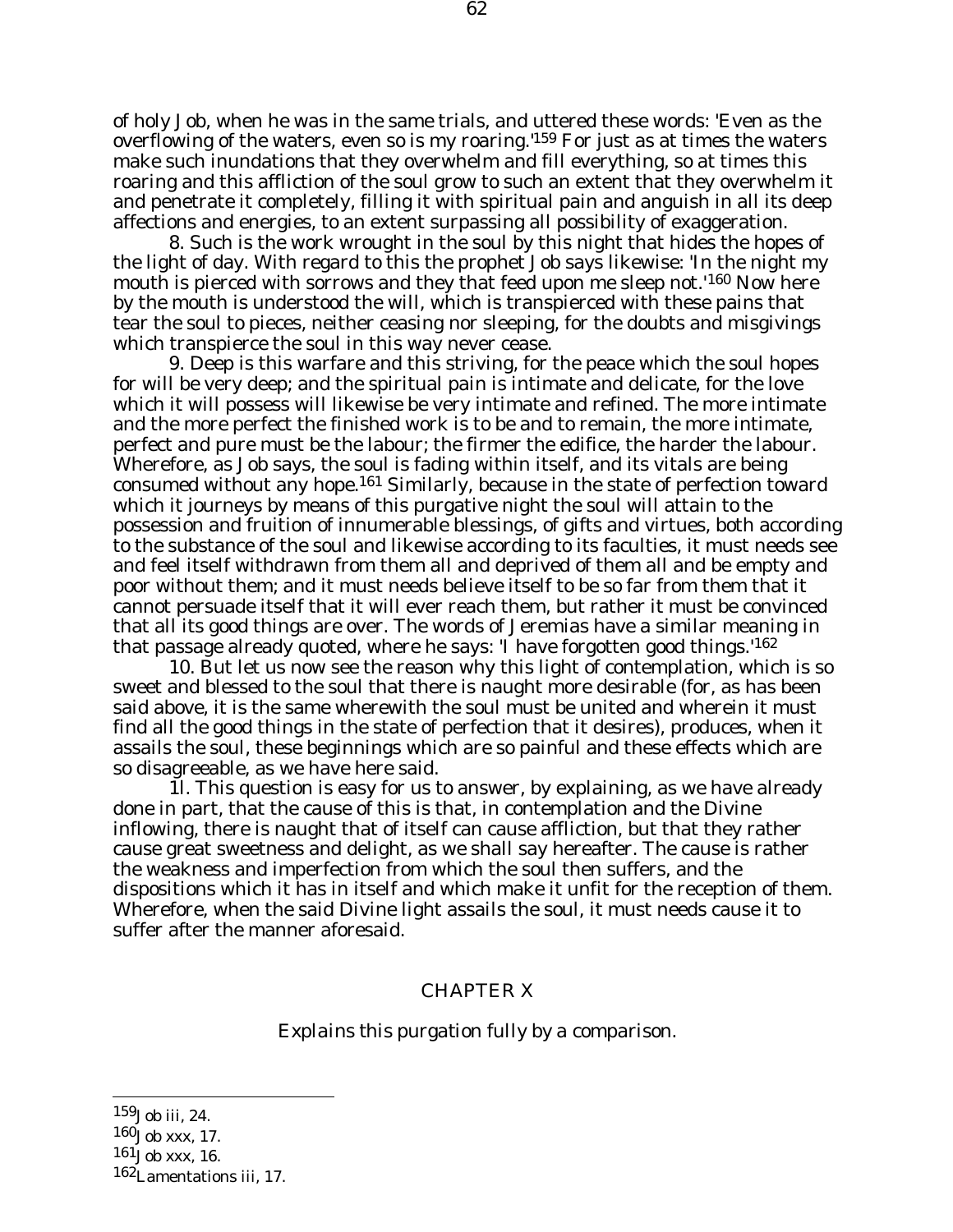FOR the greater clearness of what has been said, and of what has still to be said, it is well to observe at this point that this purgative and loving knowledge or Divine light whereof we here speak acts upon the soul which it is purging and preparing for perfect union with it in the same way as fire acts upon a log of wood in order to transform it into itself; for material fire, acting upon wood, first of all begins to dry it, by driving out its moisture and causing it to shed the water which it contains within itself. Then it begins to make it black, dark and unsightly, and even to give forth a bad odour, and, as it dries it little by little, it brings out and drives away all the dark and unsightly accidents which are contrary to the nature of fire. And, finally, it begins to kindle it externally and give it heat, and at last transforms it into itself and makes it as beautiful as fire. In this respect, the wood has neither passivity nor activity of its own, save for its weight, which is greater, and its substance, which is denser, than that of fire, for it has in itself the properties and activities of fire. Thus it is dry and it dries; it is hot and heats; it is bright and gives brightness; and it is much less heavy than before. All these properties and effects are caused in it by the fire.

2. In this same way we have to philosophize with respect to this Divine fire of contemplative love, which, before it unites and transforms the soul in itself, first purges it of all its contrary accidents. It drives out its unsightliness, and makes it black and dark, so that it seems worse than before and more unsightly and abominable than it was wont to be. For this Divine purgation is removing all the evil and vicious humours which the soul has never perceived because they have been so deeply rooted and grounded in it; it has never realized, in fact, that it has had so much evil within itself. But now that they are to be driven forth and annihilated, these humours reveal themselves, and become visible to the soul because it is so brightly illumined by this dark light of Divine contemplation (although it is no worse than before, either in itself or in relation to God); and, as it sees in itself that which it saw not before, it is clear to it that not only is it unfit to be seen by God, but deserves His abhorrence, and that He does indeed abhor it. By this comparison we can now understand many things concerning what we are saying and purpose to say.

3. First, we can understand how the very light and the loving wisdom which are to be united with the soul and to transform it are the same that at the beginning purge and prepare it: even as the very fire which transforms the log of wood into itself, and makes it part of itself, is that which at the first was preparing it for that same purpose.

4. Secondly, we shall be able to see how these afflictions are not felt by the soul as coming from the said Wisdom, since, as the Wise Man says, all good things together come to the soul with her.163 They are felt as coming from the weakness and imperfection which belong to the soul; without such purgation, the soul cannot receive its Divine light, sweetness and delight, even as the log of wood, when the fire acts upon it, cannot immediately be transformed until it be made ready; wherefore the soul is greatly afflicted. This statement is fully supported by the Preacher, where he describes all that he suffered in order that he might attain to union with wisdom and to the fruition of it, saying thus: 'My soul hath wrestled with her and my bowels were moved in acquiring her; therefore it shall possess a good possession.'164

5. Thirdly, we can learn here incidentally in what manner souls are afflicted in purgatory. For the fire would have no power over them, even though they came into contact with it, if they had no imperfections for which to suffers. These are the

<sup>164</sup>Ecclesiasticus li, 28-9 [A.V., li, 19-21].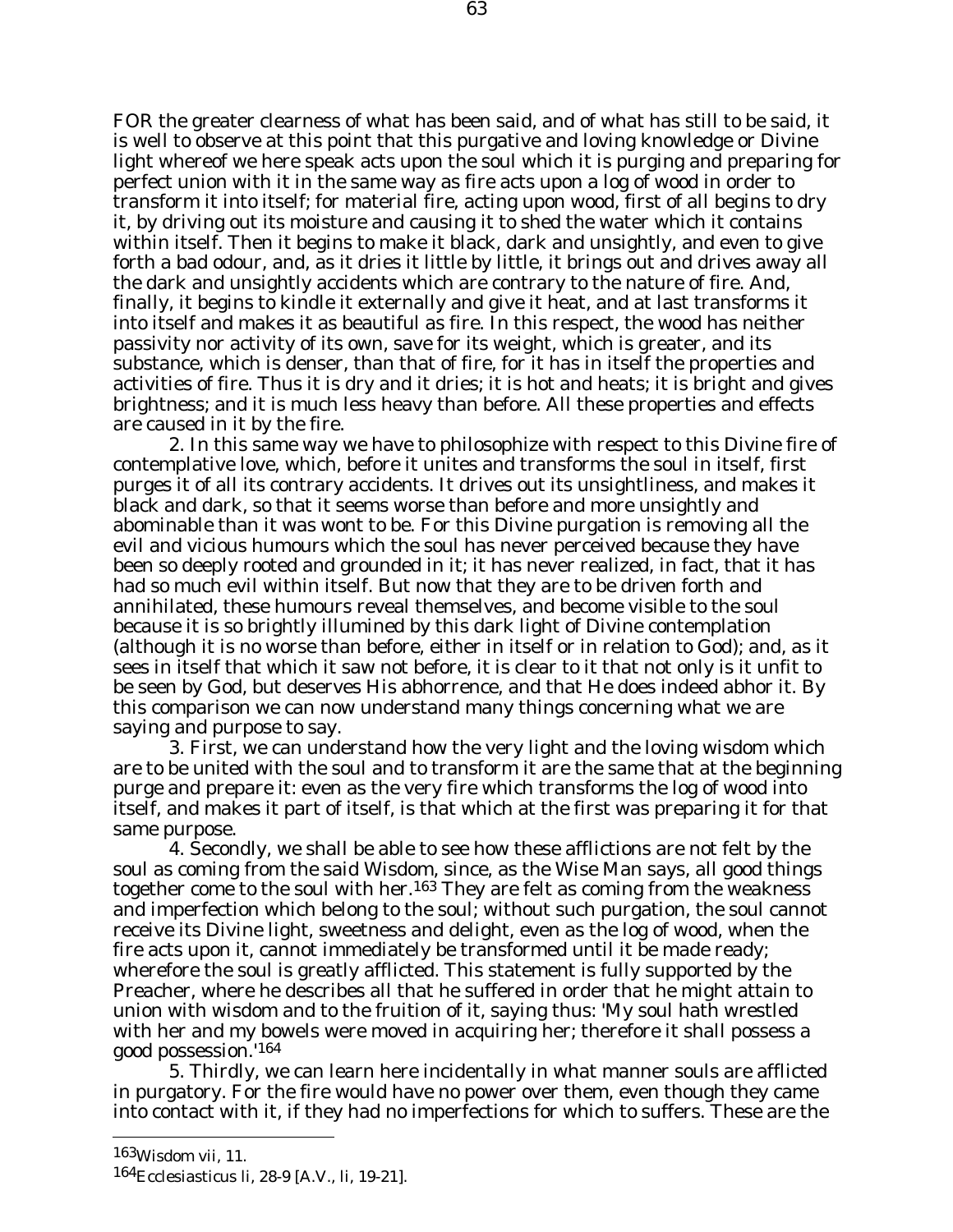material upon which the fire of purgatory seizes; when that material is consumed there is naught else that can burn. So here, when the imperfections are consumed, the affliction of the soul ceases and its fruition remains.

6. The fourth thing that we shall learn here is the manner wherein the soul, as it becomes purged and purified by means of this fire of love, becomes ever more enkindled in love, just as the wood grows hotter in proportion as it becomes the better prepared by the fire. This enkindling of love, however, is not always felt by the soul, but only at times when contemplation assails it less vehemently, for then it has occasion to see, and even to enjoy, the work which is being wrought in it, and which is then revealed to it. For it seems that the worker takes his hand from the work, and draws the iron out of the furnace, in order that something of the work which is being done may be seen; and then there is occasion for the soul to observe in itself the good which it saw not while the work was going on. In the same way, when the flame ceases to attack the wood, it is possible to see how much of it has been enkindled.

7. Fifthly, we shall also learn from this comparison what has been said above—namely, how true it is that after each of these periods of relief the soul suffers once again, more intensely and keenly than before. For, after that revelation just referred to has been made, and after the more outward imperfections of the soul have been purified, the fire of love once again attacks that which has yet to be consumed and purified more inwardly. The suffering of the soul now becomes more intimate, subtle and spiritual, in proportion as the fire refines away the finer,  $165$ more intimate and more spiritual imperfections, and those which are most deeply rooted in its inmost parts. And it is here just as with the wood, upon which the fire, when it begins to penetrate it more deeply, acts with more force and vehemence<sup>166</sup> in preparing its most inward part to possess it.

8. Sixthly, we shall likewise learn here the reason why it seems to the soul that all its good is over, and that it is full of evil, since naught comes to it at this time but bitterness; it is like the burning wood, which is touched by no air nor by aught else than by consuming fire. But, when there occur other periods of relief like the first, the rejoicing of the soul will be more interior because the purification has been more interior also.

9. Seventhly, we shall learn that, although the soul has the most ample joy at these periods (so much so that, as we said, it sometimes thinks that its trials can never return again, although it is certain that they will return quickly), it cannot fail to realize, if it is aware (and at times it is made aware) of a root of imperfection which remains, that its joy is incomplete, because a new assault seems to be threatening it;167 when this is so, the trial returns quickly. Finally, that which still remains to be purged and enlightened most inwardly cannot well be concealed from the soul in view of its experience of its former purification;168 even as also in the wood it is the most inward part that remains longest unkindled,<sup>169</sup> and the difference between it and that which has already been purged is clearly perceptible; and, when this purification once more assails it most inwardly, it is no wonder if it seems to the soul once more that all its good is gone, and that it never expects to

<sup>165</sup>[*Lit.*, 'more delicate.']

<sup>166</sup>[*Lit.*, 'fury.']

 $167$ [The sudden change of metaphor is the author's. The 'assault' is, of course, the renewed growth of the 'root.']

<sup>&</sup>lt;sup>168</sup>[*Lit.*, '... from the soul, with regard to that which has already been purified.']

<sup>&</sup>lt;sup>169</sup>[*Lit.,* 'not enlightened': the word is the same as that used just above.]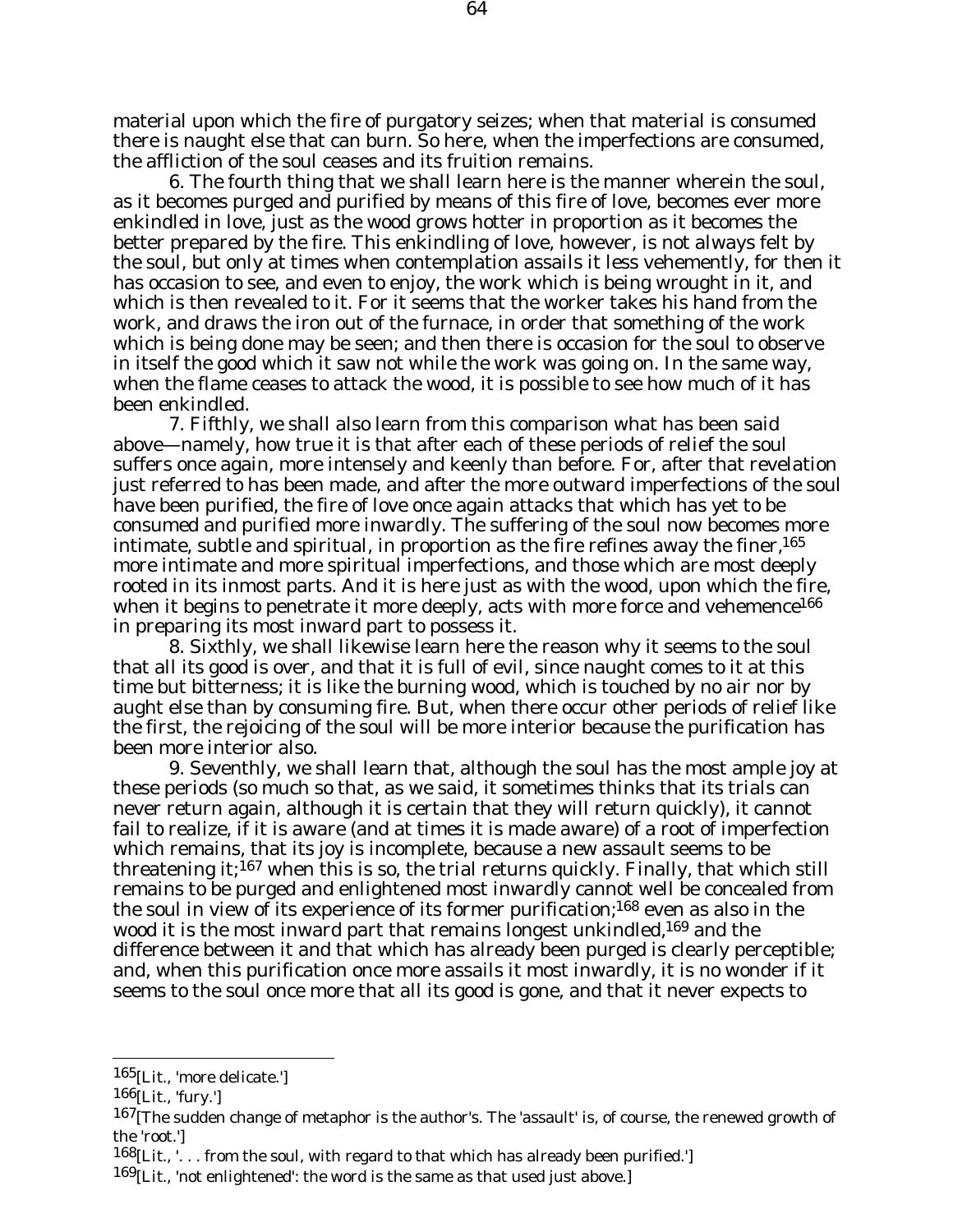experience it again, for, now that it has been plunged into these most inward sufferings, all good coming from without is over.  $170$ 

10. Keeping this comparison, then, before our eyes, together with what has already been said upon the first line of the first stanza concerning this dark night and its terrible properties, it will be well to leave these sad experiences of the soul and to begin to speak of the fruit of its tears and their blessed properties, whereof the soul begins to sing from this second line:

# **Kindled in love171 with yearnings,**

# CHAPTER XI

*Begins to explain the second line of the first stanza. Describes how, as the fruit of these rigorous constraints, the soul finds itself with the vehement passion of Divine love.*

IN this line the soul describes the fire of love which, as we have said, like the material fire acting upon the wood, begins to take hold upon the soul in this night of painful contemplation. This enkindling now described, although in a certain way it resembles that which we described above as coming to pass in the sensual part of the soul, is in some ways as different from that other as is the soul from the body, or the spiritual part from the sensual. For this present kind is an enkindling of spiritual love in the soul, which, in the midst of these dark confines, feels itself to be keenly and sharply wounded in strong Divine love, and to have a certain realization and foretaste of God, although it understands nothing definitely, for, as we say, the understanding is in darkness.

2. The spirit feels itself here to be deeply and passionately in love, for this spiritual enkindling produces the passion of love. And, inasmuch as this love is infused, it is passive rather than active, and thus it begets in the soul a strong passion of love. This love has in it something of union with God, and thus to some degree partakes of its properties, which are actions of God rather than of the soul, these being subdued within it passively. What the soul does here is to give its consent; the warmth and strength and temper and passion of love—or enkindling, as the soul here calls it—belong172 only to the love of God, which enters increasingly into union with it. This love finds in the soul more occasion and preparation to unite itself with it and to wound it, according as all the soul's desires are the more recollected,173 and are the more withdrawn from and disabled for the enjoyment of aught either in Heaven or in earth.

3. This takes place to a great extent, as has already been said, in this dark purgation, for God has so weaned all the inclinations and caused them to be so recollected174 that they cannot find pleasure in anything they may wish. All this is done by God to the end that, when He withdraws them and recollects them in Himself, the soul may have more strength and fitness to receive this strong union of love of God, which He is now beginning to give it through this purgative way, wherein the soul must love with great strength and with all its desires and powers both of spirit and of sense; which could not be if they were dispersed in the

<sup>170</sup>[The word translated 'over' is rendered 'gone' just above.]

<sup>171</sup>[*Lit.*, 'in loves'; and so throughout the exposition of this line.]

<sup>172</sup>[*Lit.*, 'cling,' 'adhere.']

<sup>173</sup>[*Lit.*, 'shut up.']

<sup>174</sup>[Here, and below, the original has *recogidos*, the word normally translated 'recollected']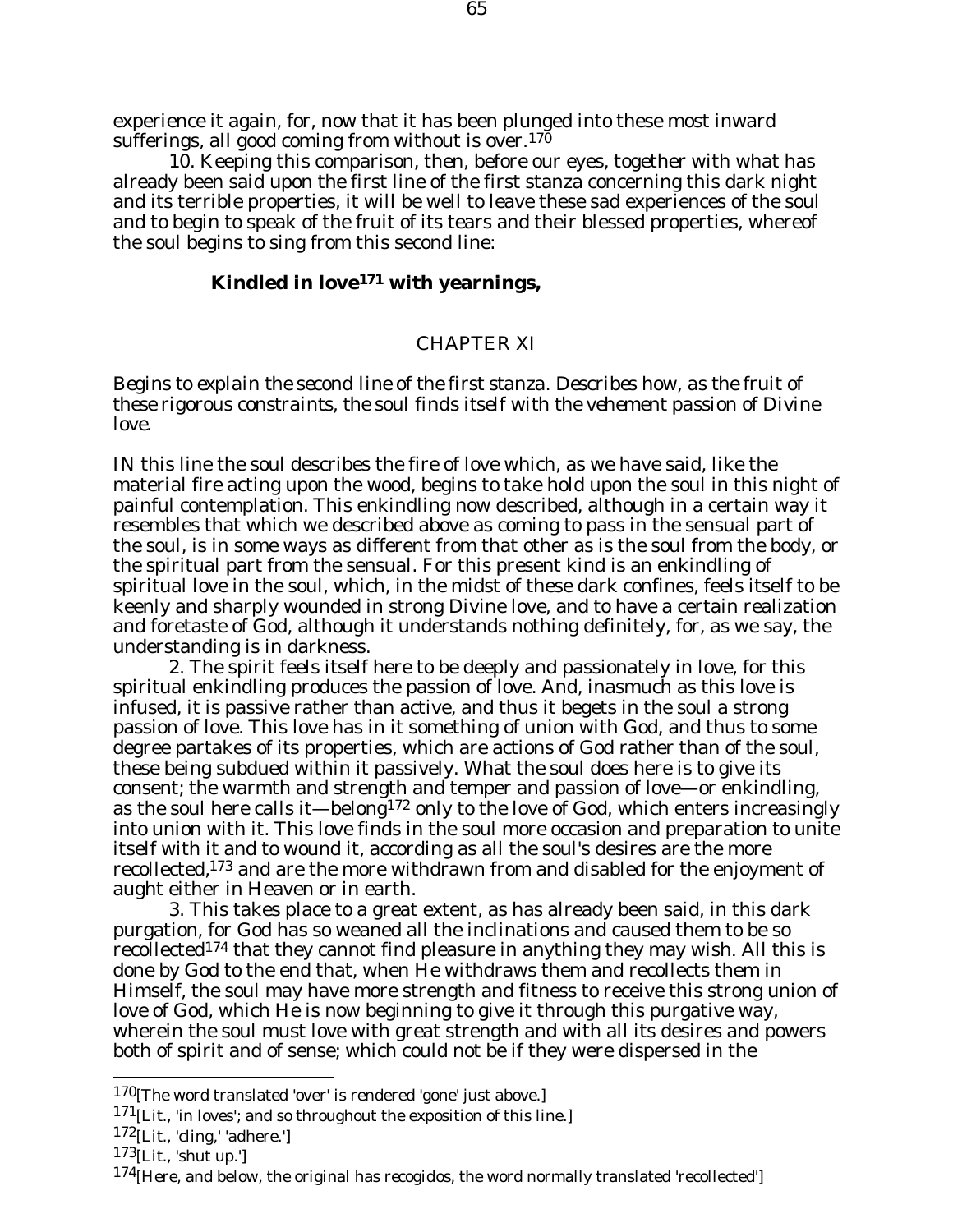enjoyment of aught else. For this reason David said to God, to the end that he might receive the strength of the love of this union with God: 'I will keep my strength for Thee;<sup>'175</sup> that is, I will keep the entire capacity and all the desires and energies of my faculties, nor will I employ their operation or pleasure in aught else than Thyself.

4. In this way it can be realized in some measure how great and how strong may be this enkindling of love in the spirit, wherein God keeps in recollection all the energies, faculties and desires of the soul, both of spirit and of sense, so that all this harmony may employ its energies and virtues in this love, and may thus attain to a true fulfilment of the first commandment, which sets aside nothing pertaining to man nor excludes from this love anything that is his, but says: 'Thou shalt love thy God with all thy heart and with all thy mind, with all thy soul and with all thy strength.'176

5. When all the desires and energies of the soul, then, have been recollected in this enkindling of love, and when the soul itself has been touched and wounded in them all, and has been inspired with passion, what shall we understand the movements and digressions of all these energies and desires to be, if they find themselves enkindled and wounded with strong love and without the possession and satisfaction thereof, in darkness and doubt? They will doubtless be suffering hunger, like the dogs of which David speaks as running about the city<sup>177</sup>; finding no satisfaction in this love, they keep howling and groaning. For the touch of this love and Divine fire dries up the spirit and enkindles its desires, in order to satisfy its thirst for this Divine love, so much so that it turns upon itself a thousand times and desires God in a thousand ways and manners, with the eagerness and desire of the appetite. This is very well explained by David in a psalm, where he says: 'My soul thirsted for Thee: in how many manners does my soul long for Thee!' $178$ —that is, in desires. And another version reads: 'My soul thirsted for Thee, my soul is lost (or perishes) for Thee.'

6. It is for this reason that the soul says in this line that it was 'kindled in love with yearnings.<sup>'179</sup> For in all the things and thoughts that it revolves within itself, and in all the affairs and matters that present themselves to it, it loves in many ways, and also desires and suffers in the desire in many ways, at all times and in all places, finding rest in naught, and feeling this yearning in its enkindled wound, even as the prophet Job declares, saying: 'As the hart180 desireth the shadow, and as the hireling desireth the end of his work, so I also had vain months and numbered to myself wearisome and laborious nights. If I lie down to sleep, I shall say: "When shall I arise?" And then I shall await the evening and shall be full of sorrows even until the darkness of night.'181 Everything becomes cramping to this soul: it cannot live<sup>182</sup> within itself; it cannot live either in Heaven or on earth; and it is filled with griefs until the darkness comes to which Job here refers, speaking spiritually and in the sense of our interpretation. What the soul here endures is afflictions and suffering without the consolation of a certain hope of any light and

181Job vii, 2-4.

<sup>175</sup>Psalm lviii, 10 [A V., lix, 9].

<sup>176</sup>Deuteronomy vi, 5.

<sup>177</sup>Psalm lviii, 15-16 [A.V., lix, 14-15].

<sup>178</sup>Psalm lxii, 2 [A.V., lxiii, 1].

 $179$ [*Lit.*, as in the verses, 'in loves.']

<sup>180</sup>[For *cievro*, hart, read *siervo*, servant, and we have the correct quotation from Scripture. The change, however, was evidently made by the Saint knowingly. In P. Gerardo's edition, the Latin text, with *cervus*, precedes the Spanish translation, with *ciervo*.]

<sup>182</sup>[*No cabe: Lit.*, 'it cannot be contained,' 'there is no room for it.']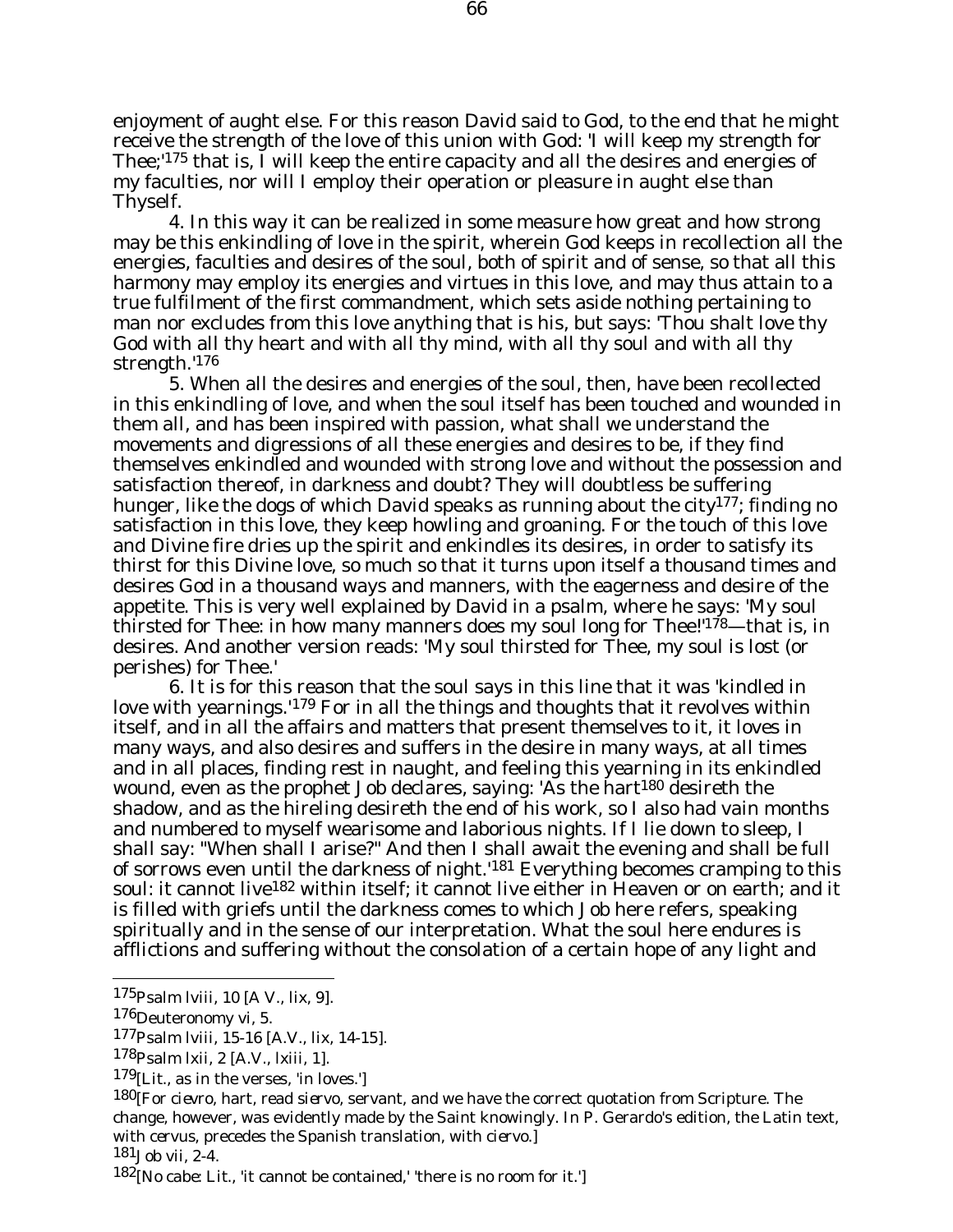spiritual good. Wherefore the yearning and the grief of this soul in this enkindling of love are greater because it is multiplied in two ways: first, by the spiritual darkness wherein it finds itself, which afflicts it with its doubts and misgivings; and then by the love of God, which enkindles and stimulates it, and, with its loving wound, causes it a wondrous fear. These two kinds of suffering at such a season are well described by Isaias, where he says: 'My soul desired Thee in the night'183—that is, in misery.

7. This is one kind of suffering which proceeds from this dark night; but, he goes on to say, with my spirit, in my bowels, until the morning, I will watch for Thee. And this is the second way of grieving in desire and yearning which comes from love in the bowels of the spirit, which are the spiritual affections. But in the midst of these dark and loving afflictions the soul feels within itself a certain companionship and strength, which bears it company and so greatly strengthens it that, if this burden of grievous darkness be taken away, it often feels itself to be alone, empty and weak. The cause of this is that, as the strength and efficacy of the soul were derived and communicated passively from the dark fire of love which assailed it, it follows that, when that fire ceases to assail it, the darkness and power and heat of love cease in the soul.

### CHAPTER XII

### *Shows how this horrible night is purgatory, and how in it the Divine wisdom illumines men on earth with the same illumination that purges and illumines the angels in Heaven.*

FROM what has been said we shall be able to see how this dark night of loving fire, as it purges in the darkness, so also in the darkness enkindles the soul. We shall likewise be able to see that, even as spirits are purged in the next life with dark material fire, so in this life they are purged and cleansed with the dark spiritual fire of love. The difference is that in the next life they are cleansed with fire, while here below they are cleansed and illumined with love only. It was this love that David entreated, when he said: *Cor mundum crea in me, Deus*, etc.184 For cleanness of heart is nothing less than the love and grace of God. For the clean of heart are called by our Saviour 'blessed'; which is as if He had called them 'enkindled with love',185 since blessedness is given by nothing less than love.

2. And Jeremias well shows how the soul is purged when it is illumined with this fire of loving wisdom (for God never grants mystical wisdom without love, since love itself infuses it), where he says: 'He hath sent fire into my bones, and hath taught me.'186 And David says that the wisdom of God is silver tried in fire187—that is, in purgative fire of love. For this dark contemplation infuses into the soul love and wisdom jointly, to each one according to his capacity and need, enlightening the soul and purging it, in the words of the Wise Man, from its ignorances, as he said was done to himself.

3. From this we shall also infer that the very wisdom of God which purges these souls and illumines them purges the angels from their ignorances, giving them knowledge, enlightening them as to that which they knew not, and flowing

<sup>183</sup>Isaias xxvi, 9.

<sup>184</sup>Psalm l, 12 [A.V., li, 10].

<sup>185</sup>[*Lit.*, 'enamoured.']

<sup>186</sup>Lamentations i, 13.

<sup>187</sup>Psalm xi, 7 [A.V., xii, 6].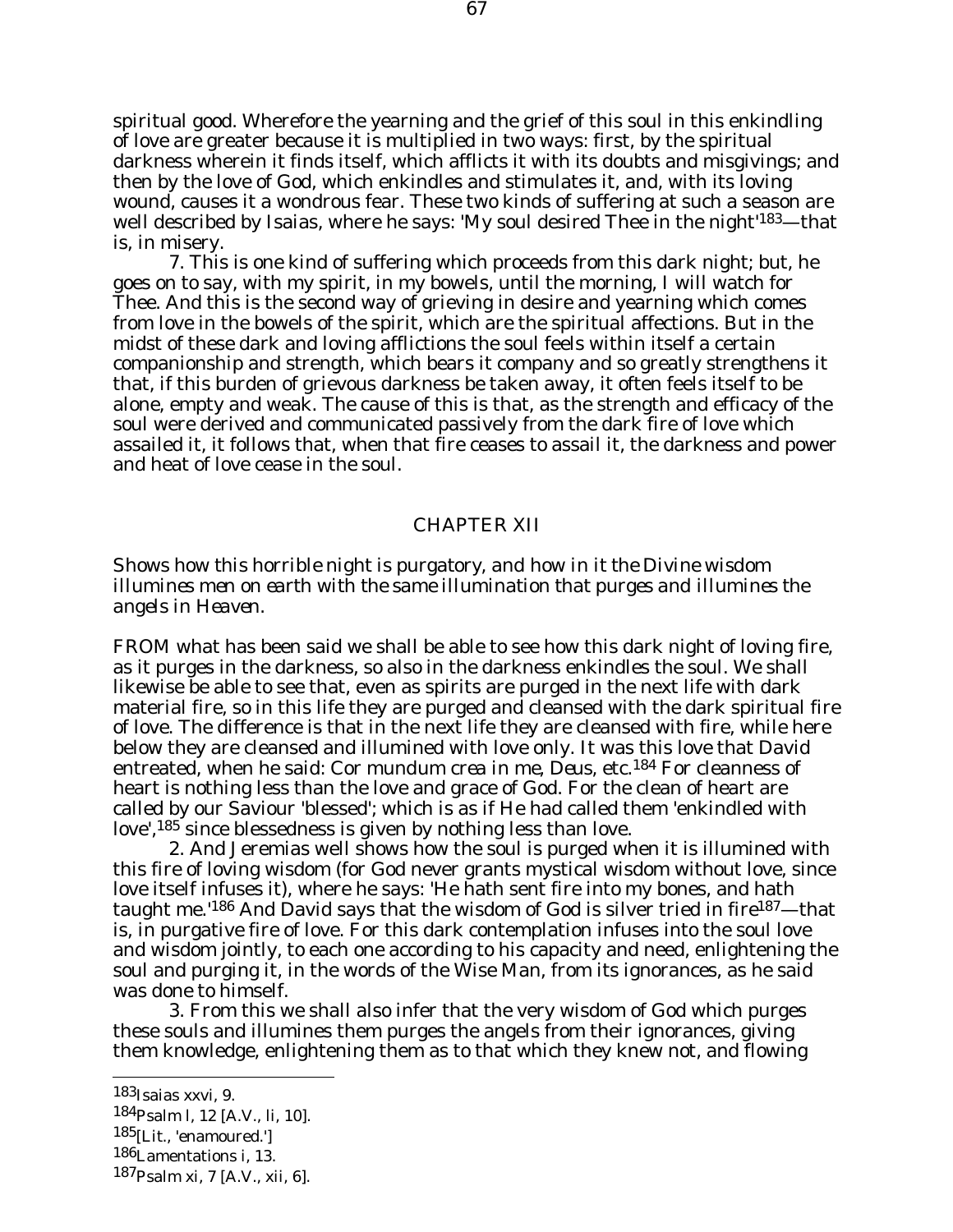down from God through the first hierarchies even to the last, and thence to men.<sup>188</sup> All the works, therefore, which are done by the angels, and all their inspirations, are said in the Scriptures, with truth and propriety, to be the work of God and of themselves; for ordinarily these inspirations come through the angels, and they receive them likewise one from another without any delay—as quickly as a ray of sunshine is communicated through many windows arranged in order. For although it is true that the sun's ray itself passes through them all, still each one passes it on and infuses it into the next, in a modified form, according to the nature of the glass, and with rather more or rather less power and brightness, according as it is nearer to the sun or farther from it.

4. Hence it follows that, the nearer to God are the higher spirits and the lower, the more completely are they purged and enlightened with more general purification; and that the lowest of them will receive this illumination very much less powerfully and more remotely. Hence it follows that man, who is the lowest of all those to whom this loving contemplation flows down continually from God, will, when God desires to give it him, receive it perforce after his own manner in a very limited way and with great pain. For, when the light of God illumines an angel, it enlightens him and enkindles<sup>189</sup> him in love, since, being pure spirit, he is prepared for that infusion. But, when it illumines man, who is impure and weak, it illumines him, as has been said above, according to his nature. It plunges him into darkness and causes him affliction and distress, as does the sun to the eye that is weak;<sup>190</sup> it enkindles him with passionate yet afflictive love, until he be spiritualized and refined by this same fire of love; and it purifies him until he can receive with sweetness the union of this loving infusion after the manner of the angels, being now purged, as by the help of the Lord we shall explain later. But meanwhile he receives this contemplation and loving knowledge in the constraint and yearning of love of which we are here speaking.

5. This enkindling and yearning of love are not always perceived by the soul. For in the beginning, when this spiritual purgation commences, all this Divine fire is used in drying up and making ready the wood (which is the soul) rather than in giving it heat. But, as time goes on, the fire begins to give heat to the soul, and the soul then very commonly feels this enkindling and heat of love. Further, as the understanding is being more and more purged by means of this darkness, it sometimes comes to pass that this mystical and loving theology, as well as enkindling the will, strikes and illumines the other faculty also—that of the understanding—with a certain Divine light and knowledge, so delectably and delicately that it aids the will to conceive a marvellous fervour, and, without any action of its own, there burns in it this Divine fire of love, in living flames, so that it now appears to the soul a living fire by reason of the living understanding which is given to it. It is of this that David speaks in a Psalm, saying: 'My heart grew hot within me, and, as I meditated, a certain fire was enkindled.'191

6. This enkindling of love, which accompanies the union of these two faculties, the understanding and the will, which are here united, is for the soul a thing of great richness and delight; for it is a certain touch of the Divinity and is already the beginning192 of the perfection of the union of love for which it hopes. Now the soul attains not to this touch of so sublime a sense and love of God, save

<sup>188</sup>The Schoolmen frequently assert that the lower angels are purged and illumined by the higher. Cf. St. Thomas, *Summa*, I, q. 106, a. 1, ad. 1.

<sup>189</sup>[*Lit.*, 'and softens.']

<sup>190</sup>[More literally, 'is sick.']

 $191$ Psalm xxxviii, 4 [A.V., xxxix, 3].

<sup>192</sup>[*Lit.*, 'the beginnings.']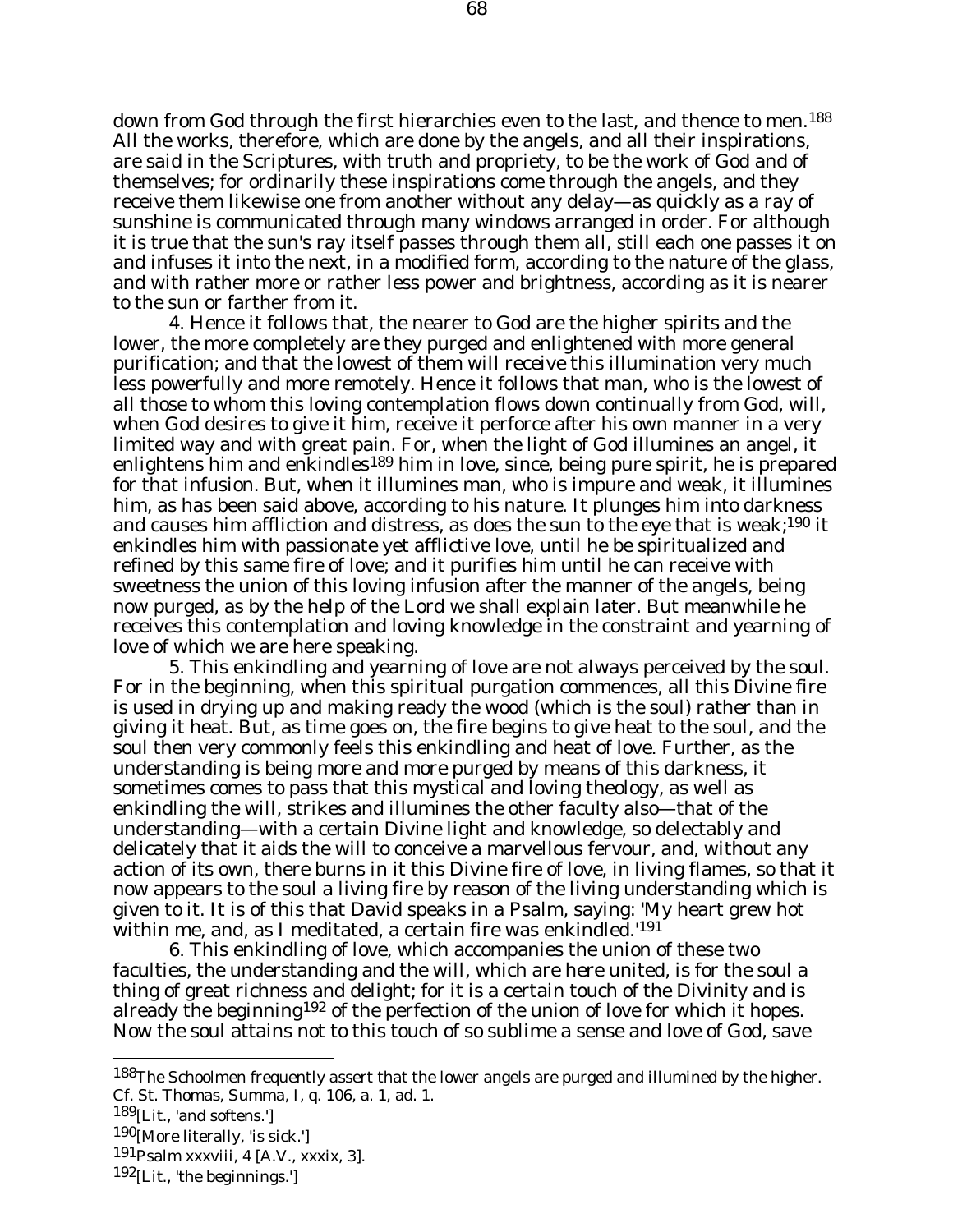when it has passed through many trials and a great part of its purgation. But for other touches which are much lower than these, and which are of ordinary occurrence, so much purgation is not needful.

7. From what we have said it may here be inferred how in these spiritual blessings, which are passively infused by God into the soul, the will may very well love even though the understanding understand not; and similarly the understanding may understand and the will love not. For, since this dark night of contemplation consists of Divine light and love, just as fire contains light and heat, it is not unbefitting that, when this loving light is communicated, it should strike the will at times more effectively by enkindling it with love and leaving the understanding in darkness instead of striking it with light; and, at other times, by enlightening it with light, and giving it understanding, but leaving the will in aridity (as it is also true that the heat of the fire can be received without the light being seen, and also the light of it can be seen without the reception of heat); and this is wrought by the Lord, Who infuses as He wills.<sup>193</sup>

### CHAPTER XIII

### *Of other delectable effects which are wrought in the soul by this dark night of contemplation.*

THIS type of enkindling will explain to us certain of the delectable effects which this dark night of contemplation works in the soul. For at certain times, as we have just said, the soul becomes enlightened in the midst of all this darkness, and the light shines in the darkness;<sup>194</sup> this mystical intelligence flows down into the understanding and the will remains in dryness—I mean, without actual union of love, with a serenity and simplicity which are so delicate and delectable to the sense of the soul that no name can be given to them. Thus the presence of God is felt, now after one manner, now after another.

2. Sometimes, too, as has been said, it wounds the will at the same time, and enkindles love sublimely, tenderly and strongly; for we have already said that at certain times these two faculties, the understanding and the will, are united, when, the more they see, the more perfect and delicate is the purgation of the understanding. But, before this state is reached, it is more usual for the touch of the enkindling of love to be felt in the will than for the touch of intelligence to be felt in the understanding.

3. But one question arises here, which is this: Why, since these two faculties are being purged together, are the enkindling and the love of purgative contemplation at first more commonly felt in the will than the intelligence thereof is felt in the understanding? To this it may be answered that this passive love does not now directly strike the will, for the will is free, and this enkindling of love is a passion of love rather than the free act of the will; for this heat of love strikes the substance of the soul and thus moves the affections passively. And so this is called passion of love rather than a free act of the will, an act of the will being so called

<sup>193</sup>The Saint here treats a question often debated by philosophers and mystics—that of love and knowledge. Cf. also *Spiritual Canticle*, Stanza XVII, and *Living Flame*, Stanza III. Philosophers generally maintain that it is impossible to love without knowledge, and equally so to love more of an object than what is known of it. Mystics have, however, their own solutions of the philosophers' difficulty and the speculative Spanish mystics have much to say on the matter. (Cf., for example, the Médula Mistica, Trat. V, Chap. iv, and the Escuela de Oración, Trat. XII, Duda v.) 194St. John i, 5.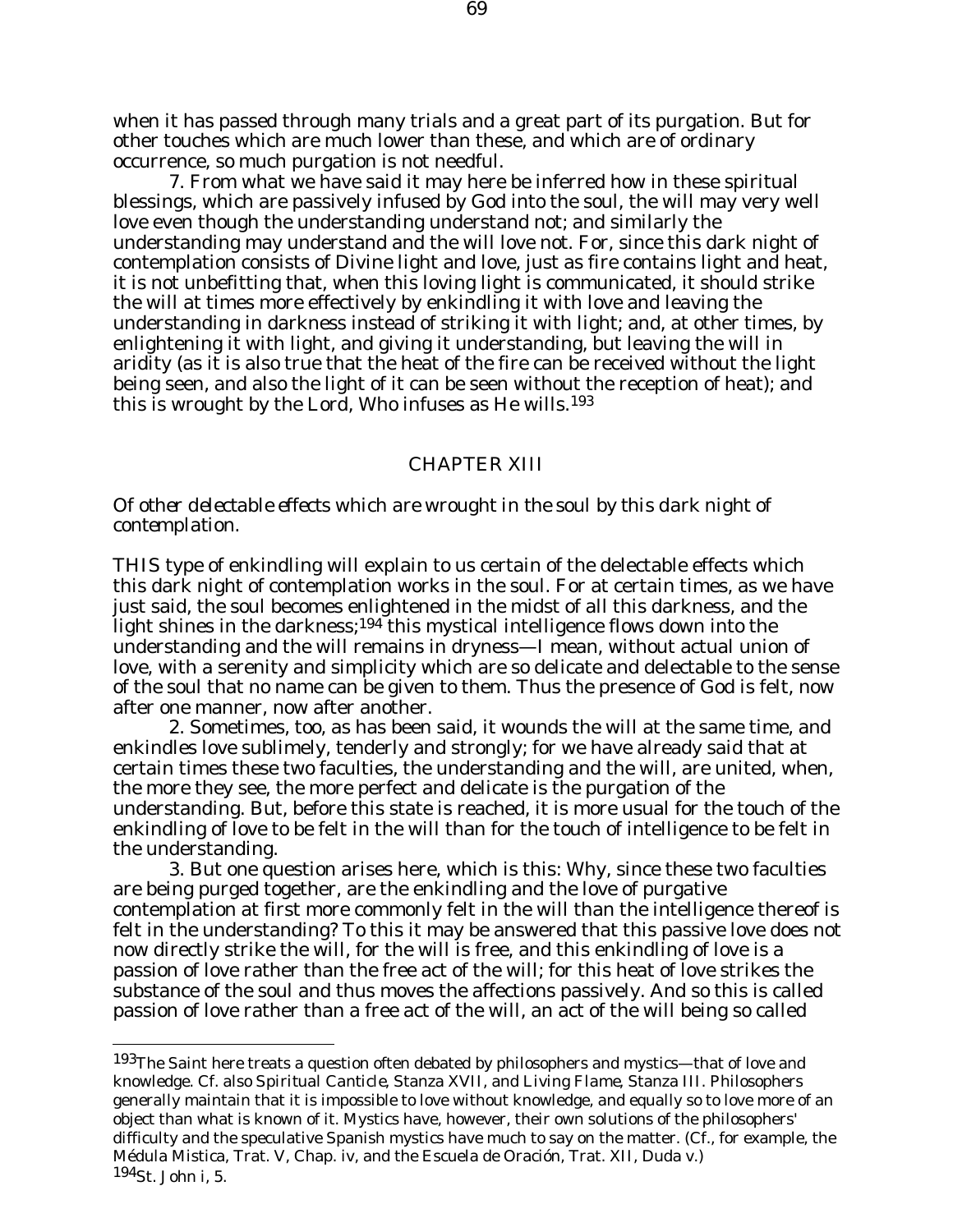only in so far as it is free. But these passions and affections subdue the will, and therefore it is said that, if the soul conceives passion with a certain affection, the will conceives passion; and this is indeed so, for in this manner the will is taken captive and loses its liberty, according as the impetus and power of its passion carry it away. And therefore we can say that this enkindling of love is in the will—that is, it enkindles the desire of the will; and thus, as we say, this is called passion of love rather than the free work of the will. And, because the receptive passion of the understanding can receive intelligence only in a detached and passive way (and this is impossible without its having been purged), therefore until this happens the soul feels the touch of intelligence less frequently than that of the passion of love. For it is not necessary to this end that the will should be so completely purged with respect to the passions, since these very passions help it to feel impassioned love.

4. This enkindling and thirst of love, which in this case belongs to the spirit, is very different from that other which we described in writing of the night of sense. For, though the sense has also its part here, since it fails not to participate in the labour of the spirit, yet the source and the keenness of the thirst of love is felt in the superior part of the soul—that is, in the spirit. It feels, and understands what it feels and its lack of what it desires, in such a way that all its affliction of sense, although greater without comparison than in the first night of sense, is as naught to it, because it recognizes within itself the lack of a great good which can in no way be measured.

5. But here we must note that although, at the beginning, when this spiritual night commences, this enkindling of love is not felt, because this fire of love has not begun to take a hold, God gives the soul, in place of it, an estimative love of Himself so great that, as we have said, the greatest sufferings and trials of which it is conscious in this night are the anguished thoughts that it195 has lost God and the fears that He has abandoned it. And thus we may always say that from the very beginning of this night the soul is touched with yearnings of love, which is now that of estimation,196 and now again, that of enkindling. And it is evident that the greatest suffering which it feels in these trials is this misgiving; for, if it could be certified at that time that all is not lost and over, but that what is happening to it is for the best—as it is—and that God is not wroth, it would care naught for all these afflictions, but would rejoice to know that God is making use of them for His good pleasure. For the love of estimation which it has for God is so great, even though it may not realize this and may be in darkness, that it would be glad, not only to suffer in this way, but even to die many times over in order to give Him satisfaction. But when once the flame has enkindled the soul, it is wont to conceive, together with the estimation that it already has for God, such power and energy, and such yearning for Him, when He communicates to it the heat of love, that, with great boldness, it disregards everything and ceases to pay respect to anything, such are the power and the inebriation of love and desire. It regards not what it does, for it would do strange and unusual things in whatever way and manner may present themselves, if thereby its soul might find Him Whom it loves.

6. It was for this reason that Mary Magdalene, though as greatly concerned for her own appearance as she was aforetime, took no heed of the multitude of men who were at the feast, whether they were of little or of great importance; neither did she consider that it was not seemly, and that it looked ill, to go and weep and shed tears among the guests provided that, without delaying an hour or waiting for

<sup>195</sup>[*Lit.*, 'the yearning to think of it.']

<sup>196</sup>[The word translated 'estimation' might also be rendered 'reverent love.' The 'love of estimation,' which has its seat in the understanding, is contrasted with the 'enkindling' or the 'love of desire,' which has its seat in the will. So elsewhere in this paragraph.]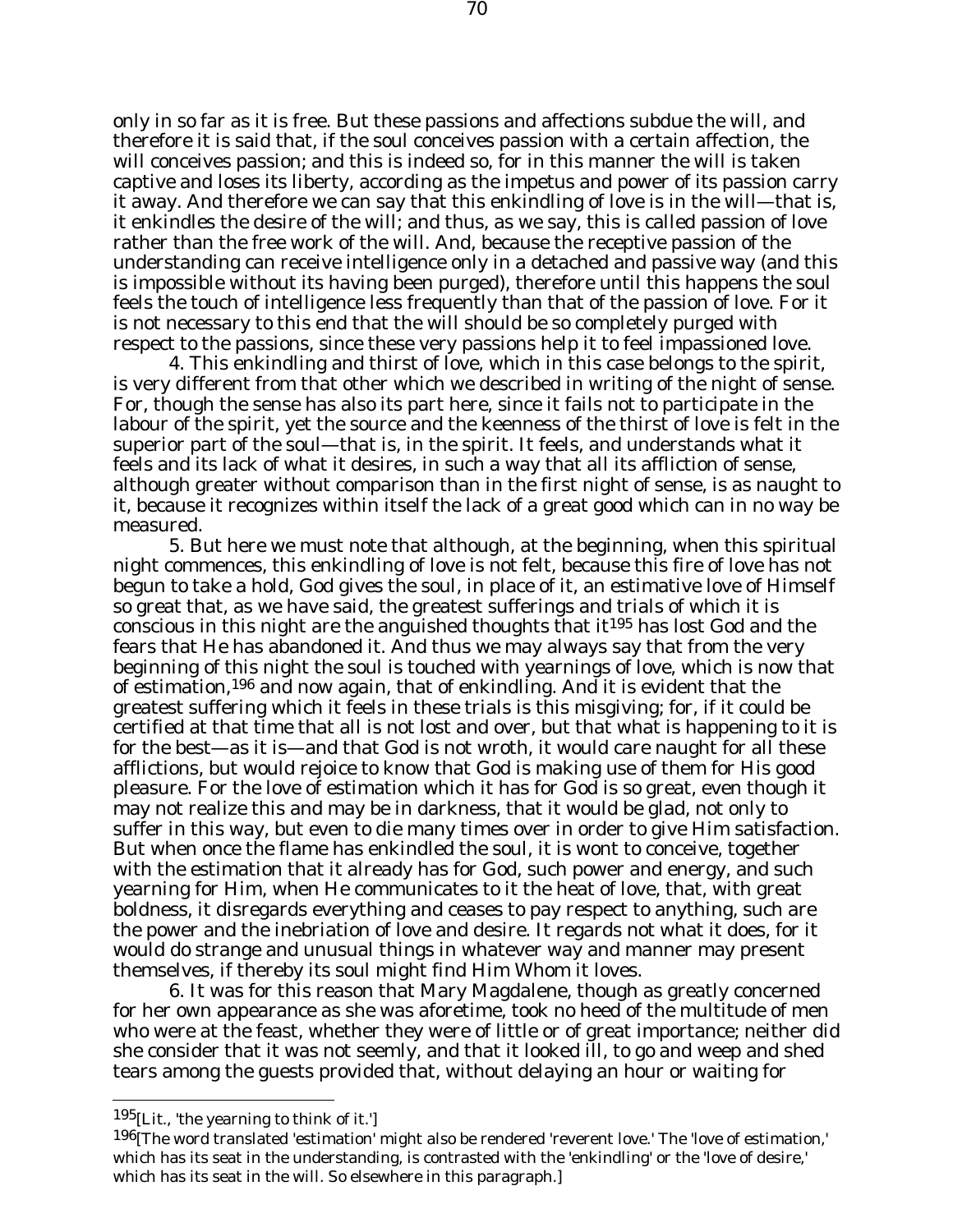another time and season, she could reach Him for love of Whom her soul was already wounded and enkindled. And such is the inebriating power and the boldness of love, that, though she knew her Beloved to be enclosed in the sepulchre by the great sealed stone, and surrounded by soldiers who were guarding Him lest His disciples should steal Him away,<sup>197</sup> she allowed none of these things to impede her, but went before daybreak with the ointments to anoint Him.

7. And finally, this inebriating power and yearning of love caused her to ask one whom she believed to be a gardener and to have stolen Him away from the sepulchre, to tell her, if he had taken Him, where he had laid Him, that she might take Him away;198 considering not that such a question, according to independent judgment and reason, was foolish; for it was evident that, if the other had stolen Him, he would not say so, still less would he allow Him to be taken away. It is a characteristic of the power and vehemence of love that all things seem possible to it, and it believes all men to be of the same mind as itself. For it thinks that there is naught wherein one may be employed, or which one may seek, save that which it seeks itself and that which it loves; and it believes that there is naught else to be desired, and naught wherein it may be employed, save that one thing, which is pursued by all. For this reason, when the Bride went out to seek her Beloved, through streets and squares,199 thinking that all others were doing the same, she begged them that, if they found Him, they would speak to Him and say that she was pining for love of Him.<sup>200</sup> Such was the power of the love of this Mary that she thought that, if the gardener would tell her where he had hidden Him, she would go and take Him away, however difficult it might be made for her.

8. Of this manner, then, are the yearnings of love whereof this soul becomes conscious when it has made some progress in this spiritual purgation. For it rises up by night (that is, in this purgative darkness) according to the affections of the will. And with the yearnings and vehemence of the lioness or the she-bear going to seek her cubs when they have been taken away from her and she finds them not, does this wounded soul go forth to seek its God. For, being in darkness, it feels itself to be without Him and to be dying of love for Him. And this is that impatient love wherein the soul cannot long subsist without gaining its desire or dying. Such was Rachel's desire for children when she said to Jacob: 'Give me children, else shall I die.'201

9. But we have now to see how it is that the soul which feels itself so miserable and so unworthy of God, here in this purgative darkness, has nevertheless strength, and is sufficiently bold and daring, to journey towards union with God. The reason is that, as love continually gives it strength wherewith it may love indeed, and as the property of love is to desire to be united, joined and made equal and like to the object of its love, that it may perfect itself in love's good things, hence it comes to pass that, when this soul is not perfected in love, through not having as yet attained to union, the hunger and thirst that it has for that which it lacks (which is union) and the strength set by love in the will which has caused it to become impassioned, make it bold and daring by reason of the enkindling of its will, although in its understanding, which is still dark and unenlightened, it feels itself to be unworthy and knows itself to be miserable.

10. I will not here omit to mention the reason why this Divine light, which is always light to the soul, illumines it not as soon as it strikes it, as it does

<sup>197</sup>St. John xx, 1 [St. Matthew xxvii, 62-6].

<sup>198</sup>St. John xx, 15.

<sup>199</sup>[*Lit.*, 'outskirts,' 'suburbs.']

<sup>200</sup>Canticles v, 8.

<sup>201</sup>Genesis xxx, 1.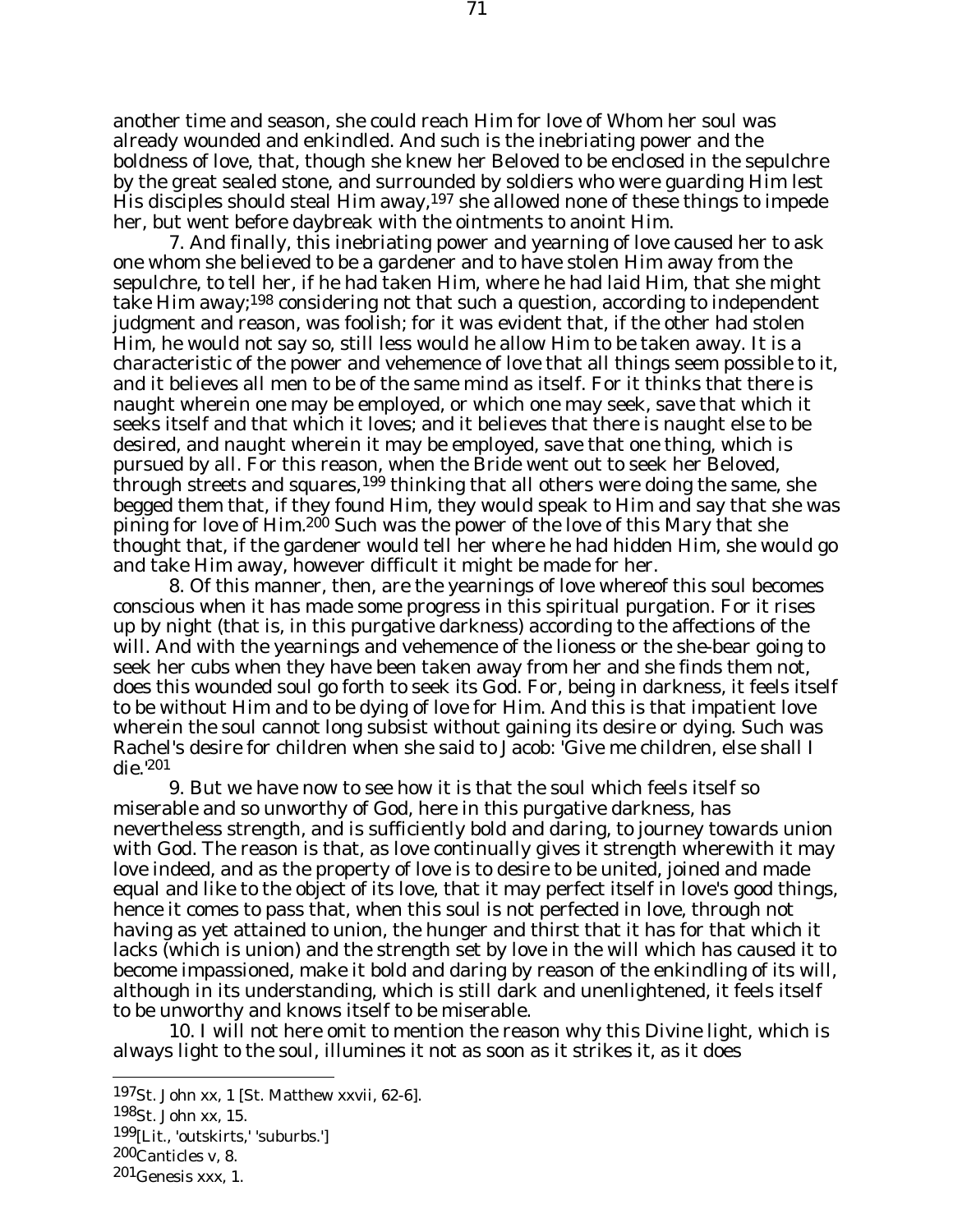afterwards, but causes it the darkness and the trials of which we have spoken. Something has already been said concerning this, but the question must now be answered directly. The darkness and the other evils of which the soul is conscious when this Divine light strikes it are not darkness or evils caused by this light, but pertain to the soul itself, and the light illumines it so that it may see them. Wherefore it does indeed receive light from this Divine light; but the soul cannot see at first, by its aid, anything beyond what is nearest to it, or rather, beyond what is within it—namely, its darknesses or its miseries, which it now sees through the mercy of God, and saw not aforetime, because this supernatural light illumined it not. And this is the reason why at first it is conscious of nothing beyond darkness and evil; after it has been purged, however, by means of the knowledge and realization of these, it will have eyes to see, by the guidance of this light, the blessings of the Divine light; and, once all these darknesses and imperfections have been driven out from the soul, it seems that the benefits and the great blessings which the soul is gaining in this blessed night of contemplation become clearer.

11. From what has been said, it is clear that God grants the soul in this state the favour of purging it and healing it with this strong lye of bitter purgation, according to its spiritual and its sensual part, of all the imperfect habits and affections which it had within itself with respect to temporal things and to natural, sensual and spiritual things, its inward faculties being darkened, and voided of all these, its spiritual and sensual affections being constrained and dried up, and its natural energies being attenuated and weakened with respect to all this (a condition which it could never attain of itself, as we shall shortly say). In this way God makes it to die to all that is not naturally God, so that, once it is stripped and denuded of its former skin, He may begin to clothe it anew. And thus its youth is renewed like the eagle's and it is clothed with the new man, which, as the Apostle says, is created according to God.202 This is naught else but His illumination of the understanding with supernatural light, so that it is no more a human understanding but becomes Divine through union with the Divine. In the same way the will is informed with Divine love, so that it is a will that is now no less than Divine, nor does it love otherwise than divinely, for it is made and united in one with the Divine will and love. So, too, is it with the memory; and likewise the affections and desires are all changed and converted divinely, according to God. And thus this soul will now be a soul of heaven, heavenly, and more Divine than human. All this, as we have been saying, and because of what we have said, God continues to do and to work in the soul by means of this night, illumining and enkindling it divinely with yearnings for God alone and for naught else whatsoever. For which cause the soul then very justly and reasonably adds the third line to the song, which says:

# **. . . oh, happy chance!— I went forth without being observed.**

# CHAPTER XIV

*Wherein are set down and explained the last three lines of the first stanza.*

THIS happy chance was the reason for which the soul speaks, in the next lines, as follows:

<sup>202</sup>Ephesians iv, 4.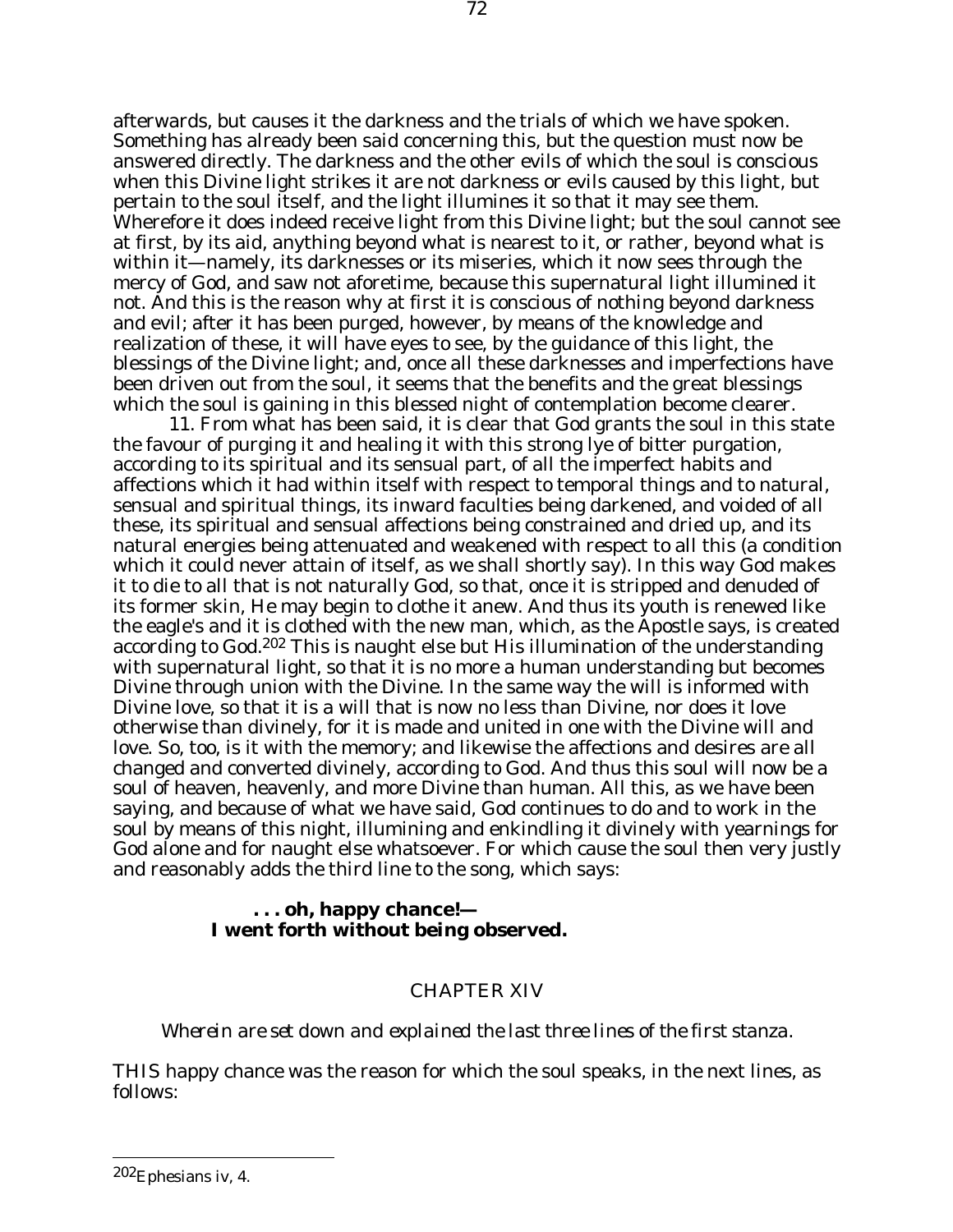# **I went forth without being observed, My house being now at rest.**

It takes the metaphor from one who, in order the better to accomplish something, leaves his house by night and in the dark, when those that are in the house are now at rest, so that none may hinder him. For this soul had to go forth to perform a deed so heroic and so rare—namely to become united with its Divine Beloved—and it had to leave its house, because the Beloved is not found save alone and without, in solitude. It was for this reason that the Bride desired to find Him alone, saying: 'Who would give Thee to me, my brother, that I might find Thee alone, without, and that my love might be communicated to Thee.' $203$  It is needful for the enamoured soul, in order to attain to its desired end, to do likewise, going forth at night, when all the domestics in its house are sleeping and at rest—that is, when the low operations, passions and desires of the soul (who are the people of the household) are, because it is night, sleeping and at rest. When these are awake, they invariably hinder the soul from seeking its good, since they are opposed to its going forth in freedom. These are they of whom Our Saviour speaks in the Gospel, saying that they are the enemies of man.204 And thus it would be meet that their operations and motions should be put to sleep in this night, to the end that they may not hinder the soul from attaining the supernatural blessings of the union of love of God, for, while these are alive and active, this cannot be. For all their work and their natural motions hinder, rather than aid, the soul's reception of the spiritual blessings of the union of love, inasmuch as all natural ability is impotent with respect to the supernatural blessings that God, by means of His own infusion, bestows upon the soul passively, secretly and in silence. And thus it is needful that all the faculties should receive this infusion, and that, in order to receive it, they should remain passive, and not interpose their own base acts and vile inclinations.

2. It was a happy chance for this soul that on this night God should put to sleep all the domestics in its house—that is, all the faculties, passions, affections and desires which live in the soul, both sensually and spiritually. For thus it went forth 'without being observed'—that is, without being hindered by these affections, etc., for they were put to sleep and mortified in this night, in the darkness of which they were left, that they might not notice or feel anything after their own low and natural manner, and might thus be unable to hinder the soul from going forth from itself and from the house of its sensuality. And thus only could the soul attain to the spiritual union of perfect love of God.

3. Oh, how happy a chance is this for the soul which can free itself from the house of its sensuality! None can understand it, unless, as it seems to me, it be the soul that has experienced it. For such a soul will see clearly how wretched was the servitude in which it lay and to how many miseries it was subject when it was at the mercy of its faculties and desires, and will know how the life of the spirit is true liberty and wealth, bringing with it inestimable blessings. Some of these we shall point out, as we proceed, in the following stanzas, wherein it will be seen more clearly what good reason the soul has to sing of the happy chance of its passage from this dreadful night which has been described above.

## CHAPTER XV

*Sets down the second stanza and its exposition.*

<sup>203</sup>Canticles viii, 1. 204St. Matthew x, 36.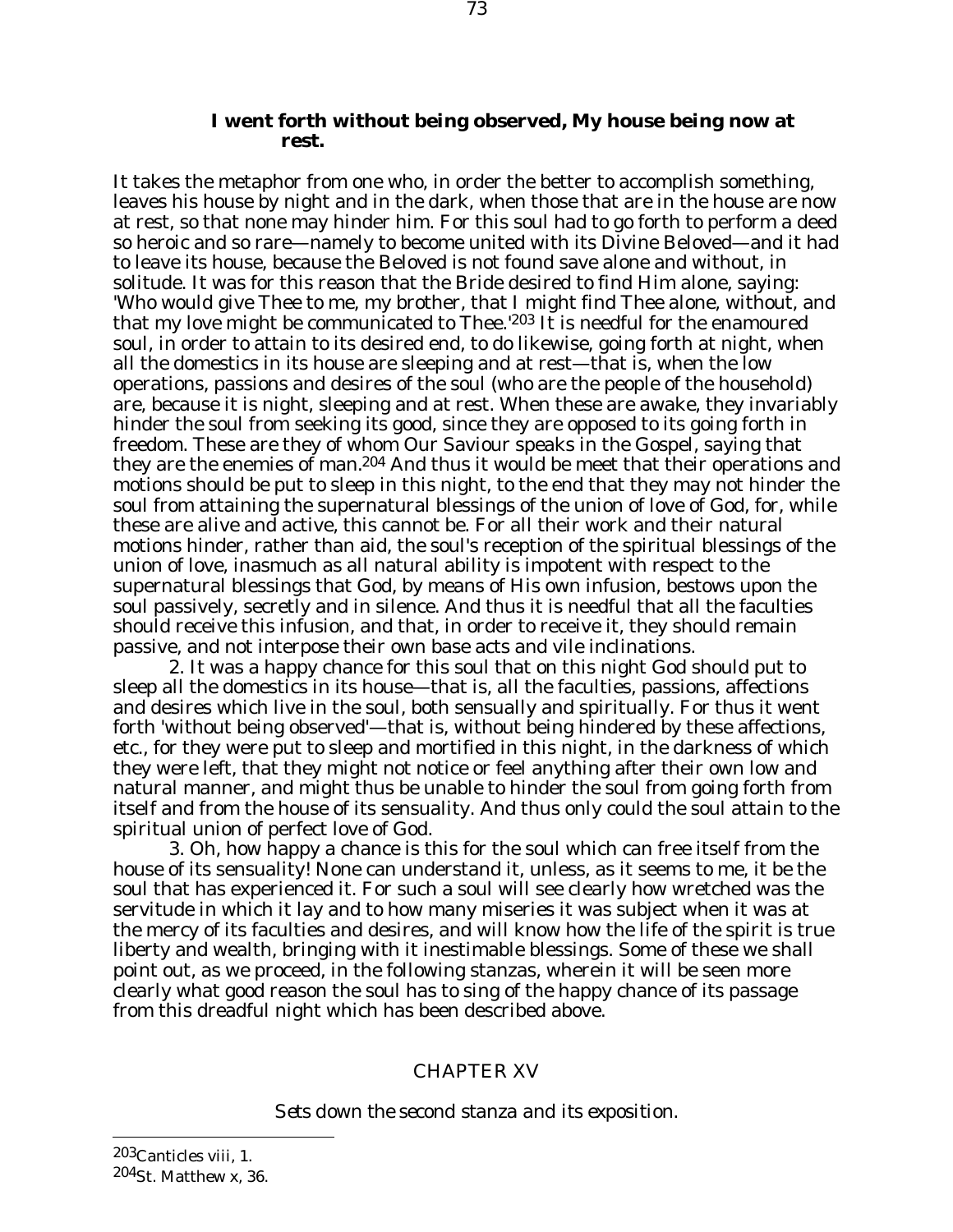#### **In darkness and secure, By the secret ladder, disguised—oh, happy chance! In darkness and concealment, My house being now at rest.**

IN this stanza the soul still continues to sing of certain properties of the darkness of this night, reiterating how great is the happiness which came to it through them. It speaks of them in replying to a certain tacit objection, saying that it is not to be supposed that, because in this night and darkness it has passed through so many tempests of afflictions, doubts, fears and horrors, as has been said, it has for that reason run any risk of being lost. On the contrary, it says, in the darkness of this night it has gained itself. For in the night it has freed itself and escaped subtly from its enemies, who were continually hindering its progress. For in the darkness of the night it changed its garments and disguised itself with three liveries and colours which we shall describe hereafter; and went forth by a very secret ladder, which none in the house knew, the which ladder, as we shall observe likewise in the proper place, is living faith. By this ladder the soul went forth in such complete hiding and concealment, in order the better to execute its purpose, that it could not fail to be in great security; above all since in this purgative night the desires, affections and passions of the soul are put to sleep, mortified and quenched, which are they that, when they were awake and alive, consented not to this.

The first line, then, runs thus:205

# **In darkness and secure.**

## CHAPTER XVI

## *Explains how, though in darkness, the soul walks securely.*

THE darkness which the soul here describes relates, as we have said, to the desires and faculties, sensual, interior and spiritual, for all these are darkened in this night as to their natural light, so that, being purged in this respect, they may be illumined with respect to the supernatural. For the spiritual and the sensual desires are put to sleep and mortified, so that they can experience<sup>206</sup> nothing, either Divine or human; the affections of the soul are oppressed and constrained, so that they can neither move nor find support in anything; the imagination is bound and can make no useful reflection; the memory is gone; the understanding is in darkness, unable to understand anything; and hence the will likewise is arid and constrained and all the faculties are void and useless; and in addition to all this a thick and heavy cloud is upon the soul, keeping it in affliction, and, as it were, far away from  $God.^{207}$  It is in this kind of 'darkness' that the soul says here it travelled 'securely.'

<sup>205</sup>[*Lit.*, 'The line, then, continues, and says thus.' In fact, however, the author is returning to the first line of the stanza.]

<sup>206</sup>[*Lit.*, 'taste.']

<sup>207</sup>Some have considered this description exaggerated, but it must be borne in mind that all souls are not tested alike and the Saint is writing of those whom God has willed to raise to such sanctity that they drain the cup of bitterness to the dregs. We have already seen (Bk. I, chap. xiv, § 5) that 'all do not experience (this) after one manner . . . for (it) is meted out by the will of God, in conformity with the greater or the smaller degree of imperfection which each soul has to purge away, (and) in conformity, likewise, with the degree of love of union to which God is pleased to raise it' (Bk. I, chap xiv, above).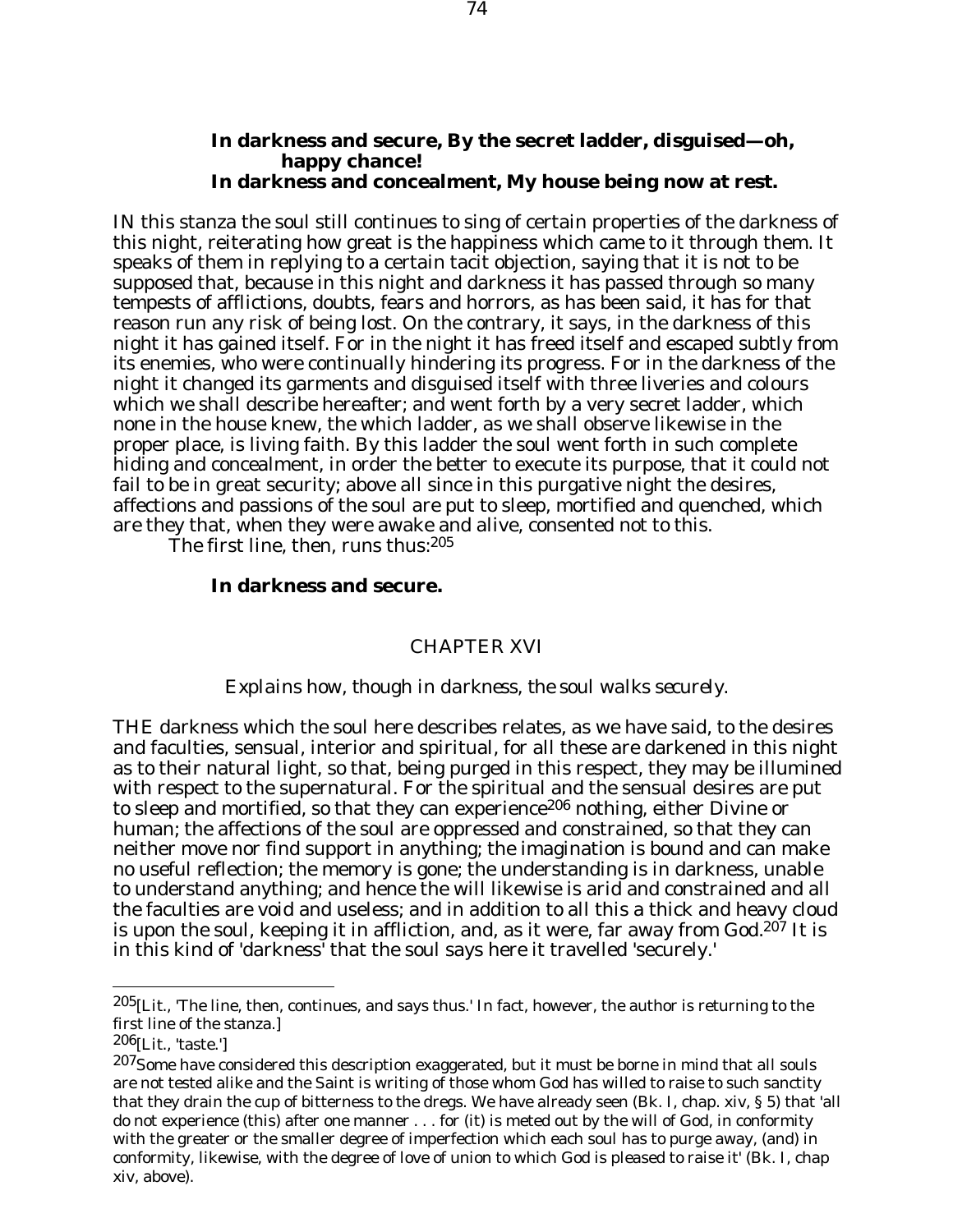2. The reason for this has been clearly expounded; for ordinarily the soul never strays save through its desires or its tastes or its reflections or its understanding or its affections; for as a rule it has too much or too little of these, or they vary or go astray, and hence the soul becomes inclined to that which behoves it not. Wherefore, when all these operations and motions are hindered, it is clear that the soul is secure against being led astray by them; for it is free, not only from itself, but likewise from its other enemies, which are the world and the devil. For when the affections and operations of the soul are quenched, these enemies cannot make war upon it by any other means or in any other manner.

3. It follows from this that, the greater is the darkness wherein the soul journeys and the more completely is it voided of its natural operations, the greater is its security. For, as the Prophet says, <sup>208</sup> perdition comes to the soul from itself alone—that is, from its sensual and interior desires and operations; and good, says God, comes from Me alone. Wherefore, when it is thus hindered from following the things that lead it into evil, there will then come to it forthwith the blessings of union with God in its desires and faculties, which in that union He will make Divine and celestial. Hence, at the time of this darkness, if the soul considers the matter, it will see very clearly how little its desire and its faculties are being diverted to things that are useless and harmful; and how secure it is from vainglory and pride and presumption, vain and false rejoicing and many other things. It follows clearly, then, that, by walking in darkness, not only is the soul not lost, but it has even greatly gained, since it is here gaining the virtues.

4. But there is a question which at once arises here—namely, since the things of God are of themselves profitable to the soul and bring it gain and security, why does God, in this night, darken the desires and faculties with respect to these good things likewise, in such a way that the soul can no more taste of them or busy itself with them than with these other things, and indeed in some ways can do so less? The answer is that it is well for the soul to perform no operation touching spiritual things at that time and to have no pleasure in such things, because its faculties and desires are base, impure and wholly natural; and thus, although these faculties be given the desire and interest in things supernatural and Divine, they could not receive them save after a base and a natural manner, exactly in their own fashion. For, as the philosopher says, whatsoever is received comes to him that receives it after the manner of the recipient. Wherefore, since these natural faculties have neither purity nor strength nor capacity to receive and taste things that are supernatural after the manner of those things, which manner is Divine, but can do so only after their own manner, which is human and base, as we have said, it is meet that its faculties be in darkness concerning these Divine things likewise. Thus, being weaned and purged and annihilated in this respect first of all, they may lose that base and human way of receiving and acting, and thus all these faculties and desires of the soul may come to be prepared and tempered in such a way as to be able to receive, feel and taste that which is Divine and supernatural after a sublime and lofty manner, which is impossible if the old man die not first of all.

5. Hence it follows that all spiritual things, if they come not from above and be not communicated by the Father of lights to human desire and free will (howsoever much a man may exercise his taste and faculties for God, and howsoever much it may seem to the faculties that they are experiencing these things), will not be experienced after a Divine and spiritual manner, but after a human and natural manner, just as other things are experienced, for spiritual blessings go not from man to God, but come from God to man. With respect to this (if this were the proper place for it) we might here explain how there are many persons whose many tastes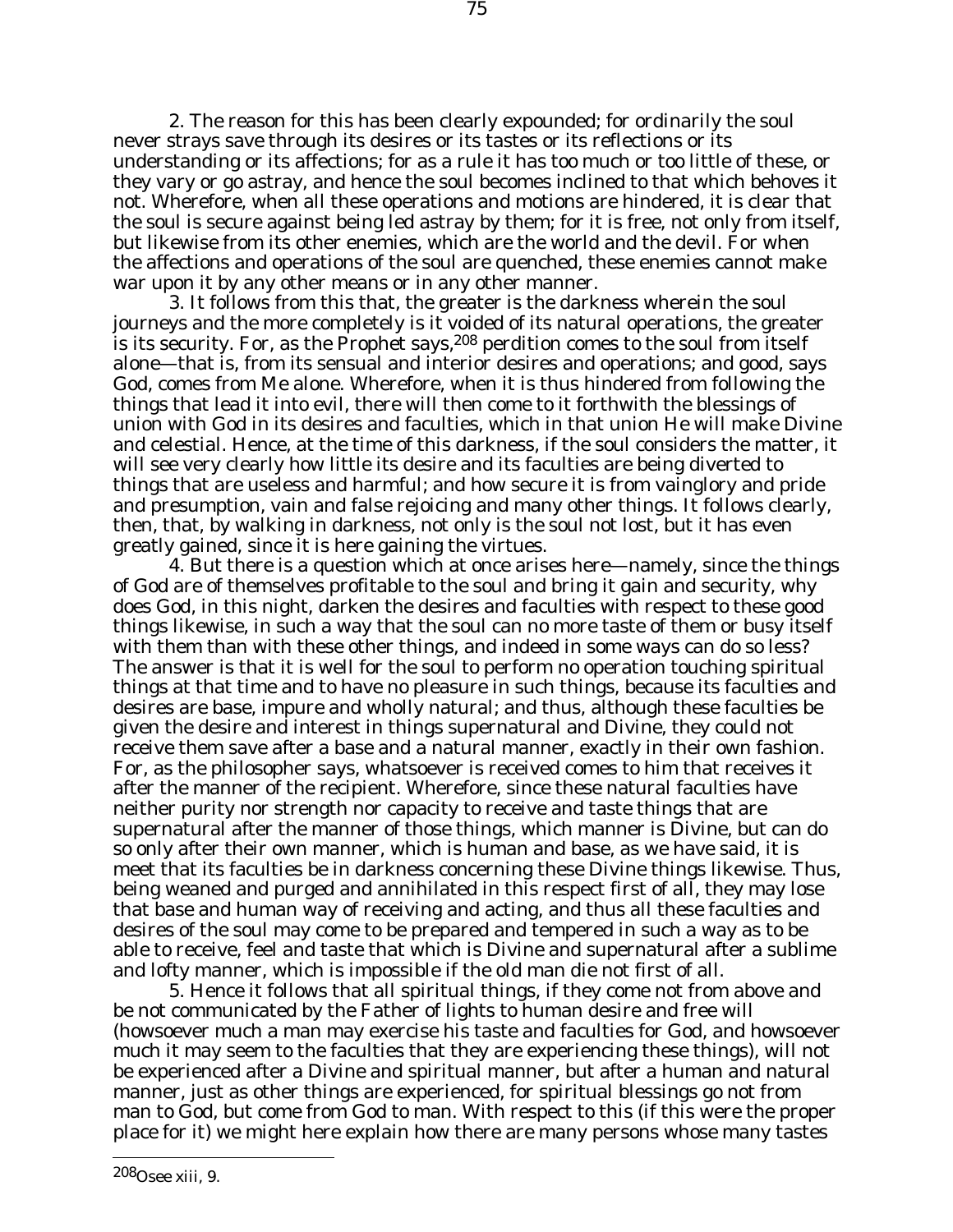and affections and the operations of whose faculties are fixed upon God or upon spiritual things, and who may perhaps think that this is supernatural and spiritual, when it is perhaps no more than the most human and natural desires and actions. They regard these good things with the same disposition as they have for other things, by means of a certain natural facility which they possess for directing their desires and faculties to anything whatever.

6. If perchance we find occasion elsewhere in this book, we shall treat of this, describing certain signs which indicate when the interior actions and motions of the soul, with respect to communion with God, are only natural, when they are spiritual, and when they are both natural and spiritual. It suffices for us here to know that, in order that the interior motions and acts of the soul may come to be moved by God divinely, they must first be darkened and put to sleep and hushed to rest naturally as touching all their capacity and operation, until they have no more strength.

7. Therefore, O spiritual soul, when thou seest thy desire obscured, thy affections arid and constrained, and thy faculties bereft of their capacity for any interior exercise, be not afflicted by this, but rather consider it a great happiness, since God is freeing thee from thyself and taking the matter from thy hands. For with those hands, howsoever well they may serve thee, thou wouldst never labour so effectively, so perfectly and so securely (because of their clumsiness and uncleanness) as now, when God takes thy hand and guides thee in the darkness, as though thou wert blind, to an end and by a way which thou knowest not. Nor couldst thou ever hope to travel with the aid of thine own eyes and feet, howsoever good thou be as a walker.

8. The reason, again, why the soul not only travels securely, when it travels thus in the darkness, but also achieves even greater gain and progress, is that usually, when the soul is receiving fresh advantage and profit, this comes by a way that it least understands—indeed, it quite commonly believes that it is losing ground. For, as it has never experienced that new feeling which drives it forth and dazzles it and makes it depart recklessly from its former way of life, it thinks itself to be losing ground rather than gaining and progressing, since it sees that it is losing with respect to that which it knew and enjoyed, and is going by a way which it knows not and wherein it finds no enjoyment. It is like the traveller, who, in order to go to new and unknown lands, takes new roads, unknown and untried, and journeys unguided by his past experience, but doubtingly and according to what others say. It is clear that such a man could not reach new countries, or add to his past experience, if he went not along new and unknown roads and abandoned those which were known to him. Exactly so, one who is learning fresh details concerning any office or art always proceeds in darkness, and receives no guidance from his original knowledge, for if he left not that behind he would get no farther nor make any progress; and in the same way, when the soul is making most progress, it is travelling in darkness, knowing naught. Wherefore, since God, as we have said, is the Master and Guide of this blind soul, it may well and truly rejoice, once it has learned to understand this, and say: 'In darkness and secure.'

9. There is another reason why the soul has walked securely in this darkness, and this is because it has been suffering; for the road of suffering is more secure and even more profitable than that of fruition and action: first, because in suffering the strength of God is added to that of man, while in action and fruition the soul is practising its own weaknesses and imperfections; and second, because in suffering the soul continues to practise and acquire the virtues and become purer, wiser and more cautious.

10. But there is another and a more important reason why the soul now walks in darkness and securely; this emanates from the dark light or wisdom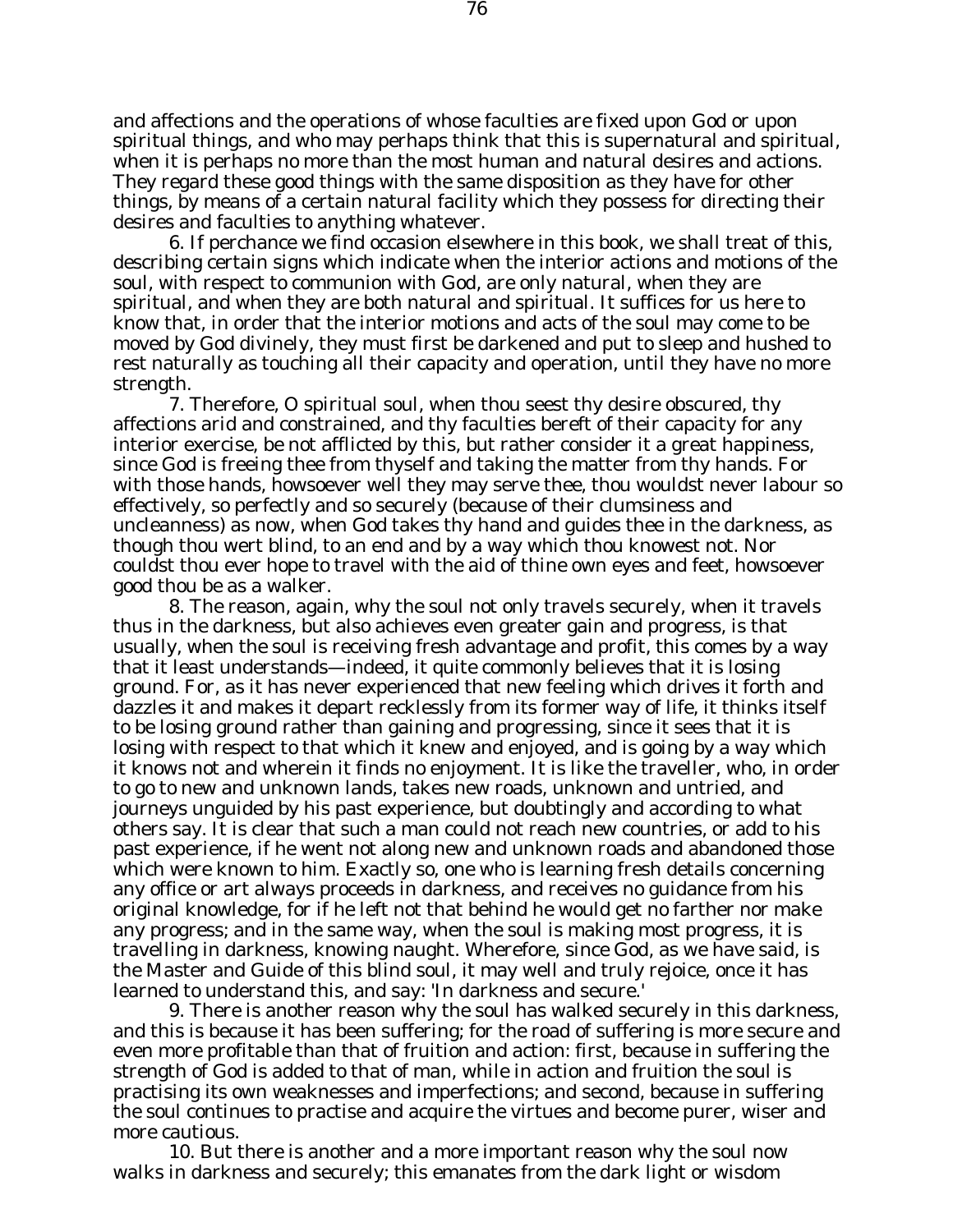aforementioned. For in such a way does this dark night of contemplation absorb and immerse the soul in itself, and so near does it bring the soul to God, that it protects and delivers it from all that is not God. For this soul is now, as it were, undergoing a cure, in order that it may regain its health—its health being God Himself. His Majesty restricts it to a diet and abstinence from all things, and takes away its appetite for them all. It is like a sick man, who, if he is respected by those in his house, is carefully tended so that he may be cured; the air is not allowed to touch him, nor may he even enjoy the light, nor must he hear footsteps, nor yet the noise of those in the house; and he is given food that is very delicate, and even that only in great moderation—food that is nourishing rather than delectable.

11. All these particularities (which are for the security and safekeeping of the soul) are caused by this dark contemplation, because it brings the soul nearer to God. For the nearer the soul approaches Him, the blacker is the darkness which it feels and the deeper is the obscurity which comes through its weakness; just as, the nearer a man approaches the sun, the greater are the darkness and the affliction caused him through the great splendour of the sun and through the weakness and impurity of his eyes. In the same way, so immense is the spiritual light of God, and so greatly does it transcend our natural understanding, that the nearer we approach it, the more it blinds and darkens us. And this is the reason why, in Psalm xvii, David says that God made darkness His hiding-place and covering, and His tabernacle around Him dark water in the clouds of the air.209 This dark water in the clouds of the air is dark contemplation and Divine wisdom in souls, as we are saying. They continue to feel it is a thing which is near Him, as the tabernacle wherein He dwells, when God brings them ever nearer to Himself. And thus, that which in God is supreme light and refulgence is to man blackest darkness, as Saint Paul says, according as David explains in the same Psalm, saying: 'Because of the brightness which is in His presence, passed clouds and cataracts<sup>'210</sup>—that is to say, over the natural understanding, the light whereof, as Isaias says in Chapter V: *Obtenebrata est in caligine ejus*. 211

12. Oh, miserable is the fortune of our life, which is lived in such great peril and wherein it is so difficult to find the truth. For that which is most clear and true is to us most dark and doubtful; wherefore, though it is the thing that is most needful for us, we flee from it. And that which gives the greatest light and satisfaction to our eyes we embrace and pursue, though it be the worst thing for us, and make us fall at every step. In what peril and fear does man live, since the very natural light of his eyes by which he has to guide himself is the first light that dazzles him and leads him astray on his road to God! And if he is to know with certainty by what road he travels, he must perforce keep his eyes closed and walk in darkness, that he may be secure from the enemies who inhabit his own house—that is, his senses and faculties.

13. Well hidden, then, and well protected is the soul in these dark waters, when it is close to God. For, as these waters serve as a tabernacle and dwellingplace for God Himself, they will serve the soul in the same way and for a perfect protection and security, though it remain in darkness, wherein, as we have said, it is hidden and protected from itself, and from all evils that come from creatures; for to such the words of David refer in another Psalm, where he says: 'Thou shalt hide them in the hiding-place of Thy face from the disturbance of men; Thou shalt protect them in Thy tabernacle from the contradiction of tongues.'212 Herein we

<sup>209</sup>Psalm xvii, 12 [A.V., xviii, 11].

<sup>210</sup>Psalm xvii, 13 [A.V., xviii, 12].

 $211$ Isaias v, 30.

<sup>212</sup>Psalm xxx, 21 [A.V., xxxi, 20].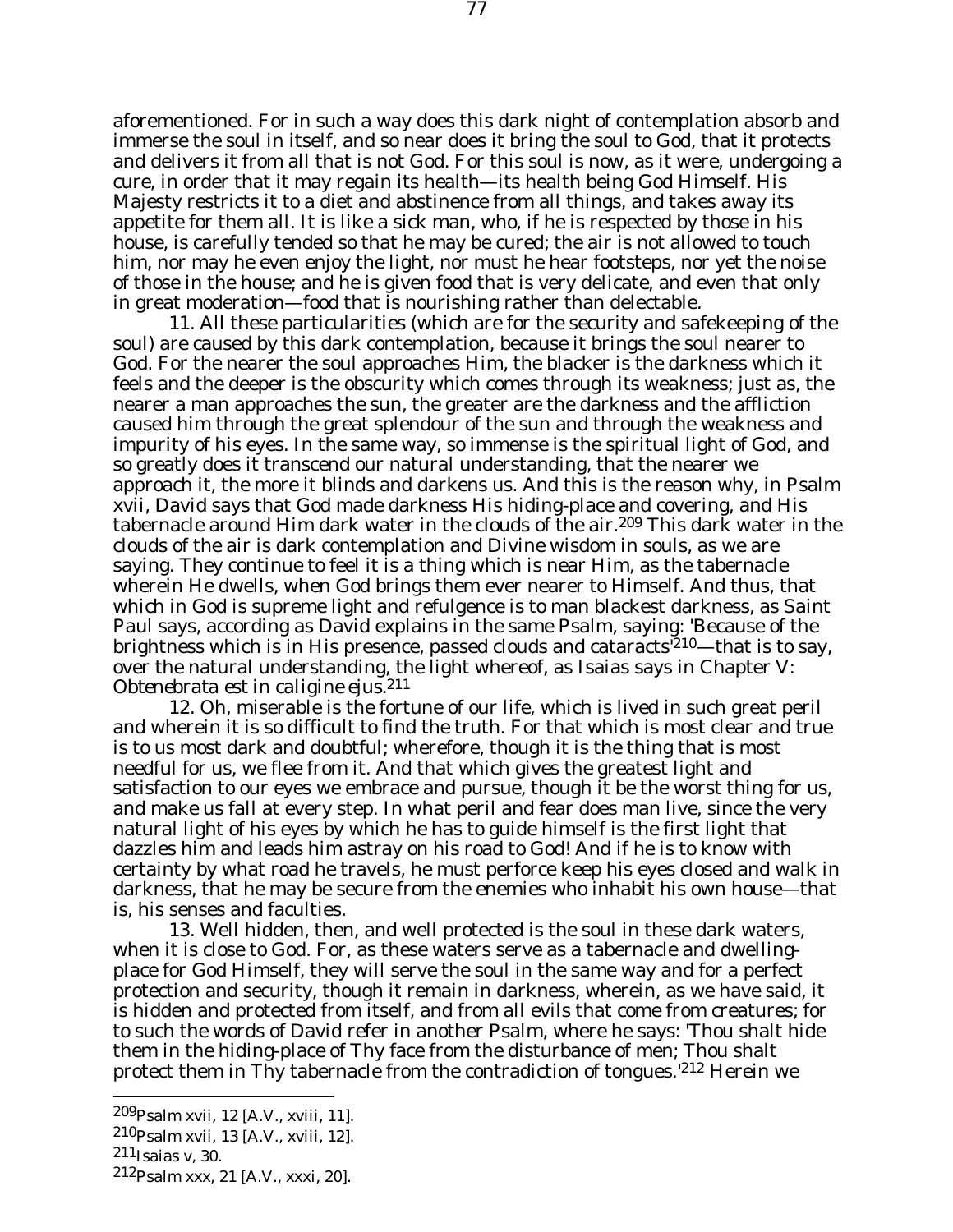understand all kinds of protection; for to be hidden in the face of God from the disturbance of men is to be fortified with this dark contemplation against all the chances which may come upon the soul from men. And to be protected in His tabernacle from the contradiction of tongues is for the soul to be engulfed in these dark waters, which are the tabernacle of David whereof we have spoken. Wherefore, since the soul has all its desires and affections weaned and its faculties set in darkness, it is free from all imperfections which contradict the spirit, whether they come from its own flesh or from other creatures. Wherefore this soul may well say that it journeys 'in darkness and secure.'

14. There is likewise another reason, which is no less effectual than the last, by which we may understand how the soul journeys securely in darkness; it is derived from the fortitude by which the soul is at once inspired in these obscure and afflictive dark waters of God. For after all, though the waters be dark, they are none the less waters, and therefore they cannot but refresh and fortify the soul in that which is most needful for it, although in darkness and with affliction. For the soul immediately perceives in itself a genuine determination and an effectual desire to do naught which it understands to be an offence to God, and to omit to do naught that seems to be for His service. For that dark love cleaves to the soul, causing it a most watchful care and an inward solicitude concerning that which it must do, or must not do, for His sake, in order to please Him. It will consider and ask itself a thousand times if it has given Him cause to be offended; and all this it will do with much greater care and solicitude than before, as has already been said with respect to the yearnings of love. For here all the desires and energies and faculties of the soul are recollected from all things else, and its effort and strength are employed in pleasing its God alone. After this manner the soul goes forth from itself and from all created things to the sweet and delectable union of love of God, 'In darkness and secure.'

## **By the secret ladder, disguised.**

## CHAPTER XVII

#### *Explains how this dark contemplation is secret.*

THREE things have to be expounded with reference to three words contained in this present line. Two (namely, 'secret' and 'ladder') belong to the dark night of contemplation of which we are treating; the third (namely, 'disguised') belongs to the soul by reason of the manner wherein it conducts itself in this night. As to the first, it must be known that in this line the soul describes this dark contemplation, by which it goes forth to the union of love, as a secret ladder, because of the two properties which belong to it—namely, its being secret and its being a ladder. We shall treat of each separately.

2. First, it describes this dark contemplation as 'secret,' since, as we have indicated above, it is mystical theology, which theologians call secret wisdom, and which, as Saint Thomas says is communicated and infused into the soul through love.<sup>213</sup> This happens secretly and in darkness, so as to be hidden from the work of the understanding and of other faculties. Wherefore, inasmuch as the faculties aforementioned attain not to it, but the Holy Spirit infuses and orders it in the soul, as says the Bride in the Songs, without either its knowledge or its understanding, it

<sup>213</sup>'Propter hoc Gregorius (Hom. 14 in Ezech.) constituit vitam contemplativam in charitate Dei.' Cf. *Summa Theologica*, 2a, 2ae, q. 45, a. 2.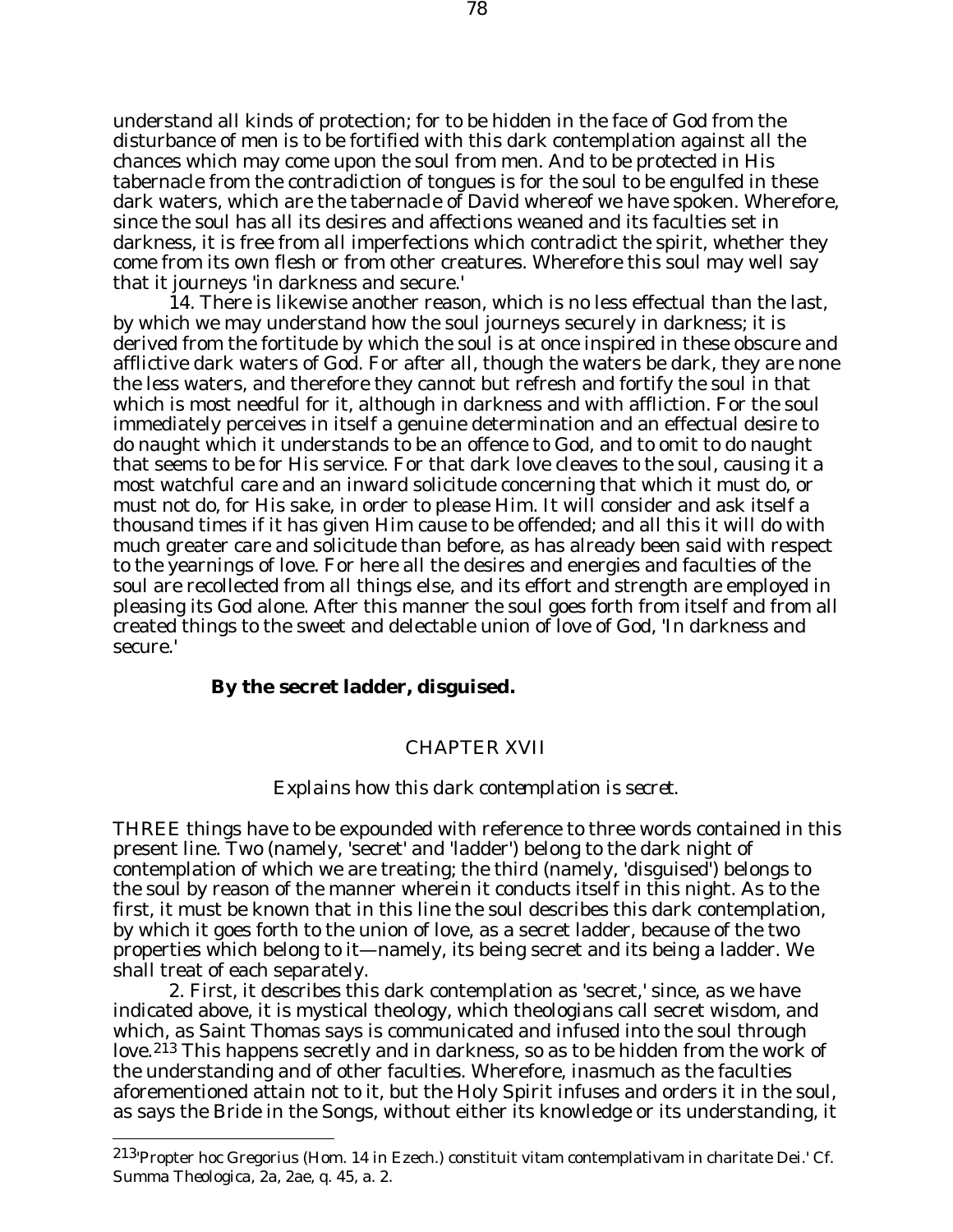is called secret. And, in truth, not only does the soul not understand it, but there is none that does so, not even the devil; inasmuch as the Master Who teaches the soul is within it in its substance, to which the devil may not attain, neither may natural sense nor understanding.

3. And it is not for this reason alone that it may be called secret, but likewise because of the effects which it produces in the soul. For it is secret not only in the darknesses and afflictions of purgation, when this wisdom of love purges the soul, and the soul is unable to speak of it, but equally so afterwards in illumination, when this wisdom is communicated to it most clearly. Even then it is still so secret that the soul cannot speak of it and give it a name whereby it may be called; for, apart from the fact that the soul has no desire to speak of it, it can find no suitable way or manner or similitude by which it may be able to describe such lofty understanding and such delicate spiritual feeling. And thus, even though the soul might have a great desire to express it and might find many ways in which to describe it, it would still be secret and remain undescribed. For, as that inward wisdom is so simple, so general and so spiritual that it has not entered into the understanding enwrapped or cloaked in any form or image subject to sense, it follows that sense and imagination (as it has not entered through them nor has taken their form and colour) cannot account for it or imagine it, so as to say anything concerning it, although the soul be clearly aware that it is experiencing and partaking of that rare and delectable wisdom. It is like one who sees something never seen before, whereof he has not even seen the like; although he might understand its nature and have experience of it, he would be unable to give it a name, or say what it is, however much he tried to do so, and this in spite of its being a thing which he had perceived with the senses. How much less, then, could he describe a thing that has not entered through the senses! For the language of God has this characteristic that, since it is very intimate and spiritual in its relations with the soul, it transcends every sense and at once makes all harmony and capacity of the outward and inward senses to cease and be dumb.

4. For this we have both authorities and examples in the Divine Scripture. For the incapacity of man to speak of it and describe it in words was shown by Jeremias,214 when, after God had spoken with him, he knew not what to say, save 'Ah, ah, ah!' This interior incapacity—that is, of the interior sense of the imagination—and also that of the exterior sense corresponding to it was also demonstrated in the case of Moses, when he stood before God in the bush;215 not only did he say to God that after speaking with Him he knew not neither was able to speak, but also that not even (as is said in the Acts of the Apostles)<sup>216</sup> with the interior imagination did he dare to meditate, for it seemed to him that his imagination was very far away and was too dumb, not only to express any part of that which he understood concerning God, but even to have the capacity to receive aught therefrom. Wherefore, inasmuch as the wisdom of this contemplation is the language of God to the soul, addressed by pure spirit to pure spirit, naught that is less than spirit, such as the senses, can perceive it, and thus to them it is secret, and they know it not, neither can they say it,  $217$  nor do they desire to do so, because they see it not.

5. We may deduce from this the reason why certain persons—good and fearful souls—who walk along this road and would like to give an account of their spiritual

<sup>214</sup>Jeremias i, 6.

 $215$ Exodus iv, 10 [cf. iii, 2].

 $216$ Acts vii, 32.

 $217$ [Or: 'and they know not how to say it nor are able to do so.']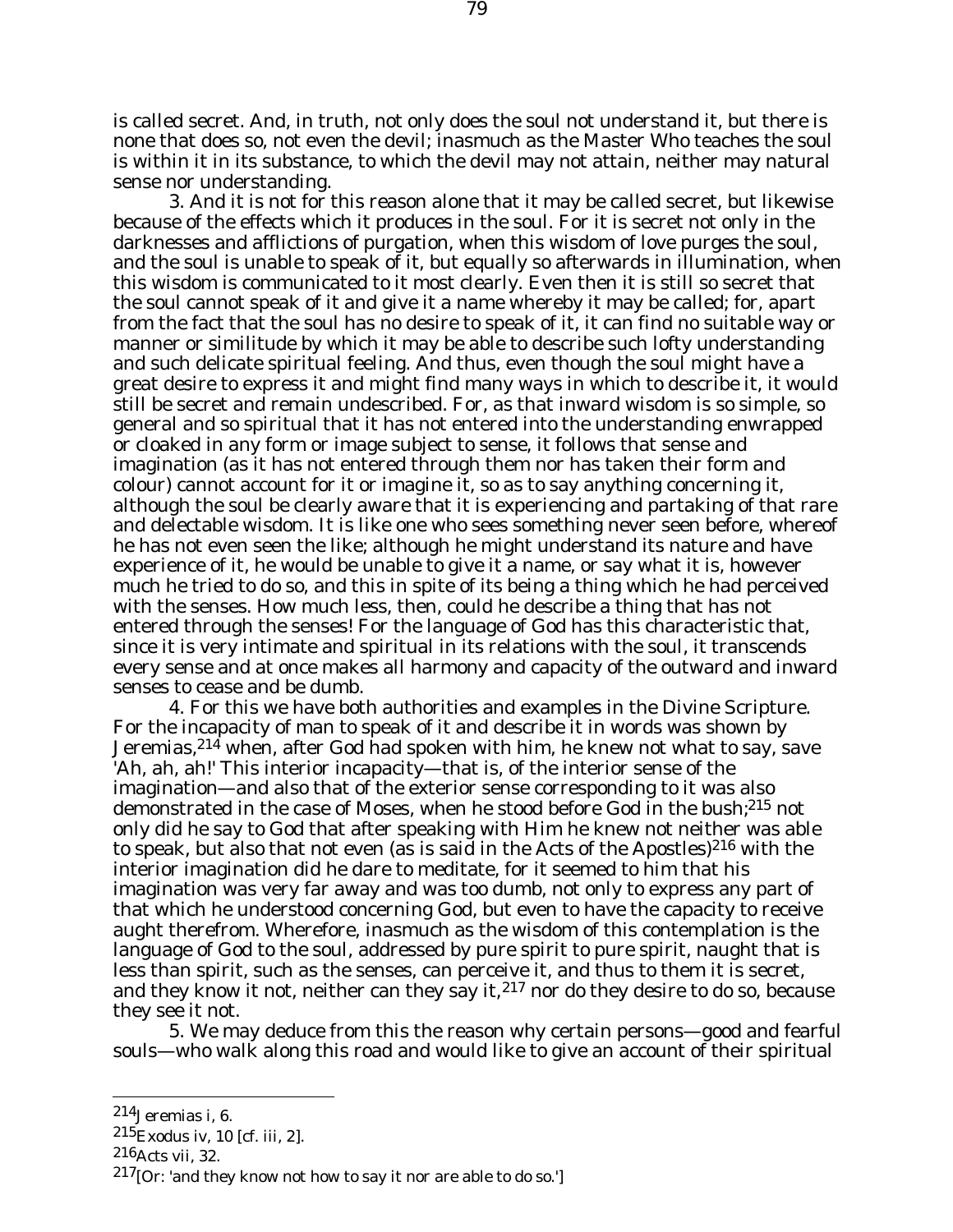state to their director, <sup>218</sup> are neither able to do so nor know how. For the reason we have described, they have a great repugnance in speaking of it, especially when their contemplation is of the purer sort, so that the soul itself is hardly conscious of it. Such a person is only able to say that he is satisfied, tranquil and contented and that he is conscious of the presence of God, and that, as it seems to him, all is going well with him; but he cannot describe the state of his soul, nor can he say anything about it save in general terms like these. It is a different matter when the experiences of the soul are of a particular kind, such as visions, feelings, etc., which, being ordinarily received under some species wherein sense participates, can be described under that species, or by some other similitude. But this capacity for being described is not in the nature of pure contemplation, which is indescribable, as we have said, for the which reason it is called secret.

6. And not only for that reason is it called secret, and is so, but likewise because this mystical knowledge has the property of hiding the soul within itself. For, besides performing its ordinary function, it sometimes absorbs the soul and engulfs it in its secret abyss, in such a way that the soul clearly sees that it has been carried far away from every creature and; has become most remote therefrom;219 so that it considers itself as having been placed in a most profound and vast retreat, to which no human creature can attain, such as an immense desert, which nowhere has any boundary, a desert the more delectable, pleasant and lovely for its secrecy, vastness and solitude, wherein, the more the soul is raised up above all temporal creatures, the more deeply does it find itself hidden. And so greatly does this abyss of wisdom raise up and exalt the soul at this time, making it to penetrate the veins of the science of love, that it not only shows it how base are all properties of the creatures by comparison with this supreme knowledge and Divine feeling, but likewise it learns how base and defective, and, in some measure, how inapt, are all the terms and words which are used in this life to treat of Divine things, and how impossible it is, in any natural way or manner, however learnedly and sublimely they may be spoken of, to be able to know and perceive them as they are, save by the illumination of this mystical theology. And thus, when by means of this illumination the soul discerns this truth, namely, that it cannot reach it, still less explain it, by common or human language, it rightly calls it secret.

7. This property of secrecy and superiority over natural capacity, which belongs to this Divine contemplation, belongs to it, not only because it is supernatural, but also inasmuch as it is a road that guides and leads the soul to the perfections of union with God; which, as they are things unknown after a human manner, must be approached, after a human manner, by unknowing and by Divine ignorance. For, speaking mystically, as we are speaking here, Divine things and perfections are known and understood as they are, not when they are being sought after and practised, but when they have been found and practised. To this purpose speaks the prophet Baruch concerning this Divine wisdom: 'There is none that can know her ways nor that can imagine her paths.'220 Likewise the royal Prophet speaks in this manner concerning this road of the soul, when he says to God: 'Thy lightnings lighted and illumined the round earth; the earth was moved and trembled. Thy way is in the sea and Thy paths are in many waters; and Thy footsteps shall not be known.'221

219[*Lit.*, 'that is set most far away and most remote from every creatures.'] 220Baruch iii, 31.

<sup>218</sup>[*Lit.*, 'to him that rules them.']

<sup>221</sup>Psalm lxxvi, 19-20 [A.V., lxxvii, 18-19].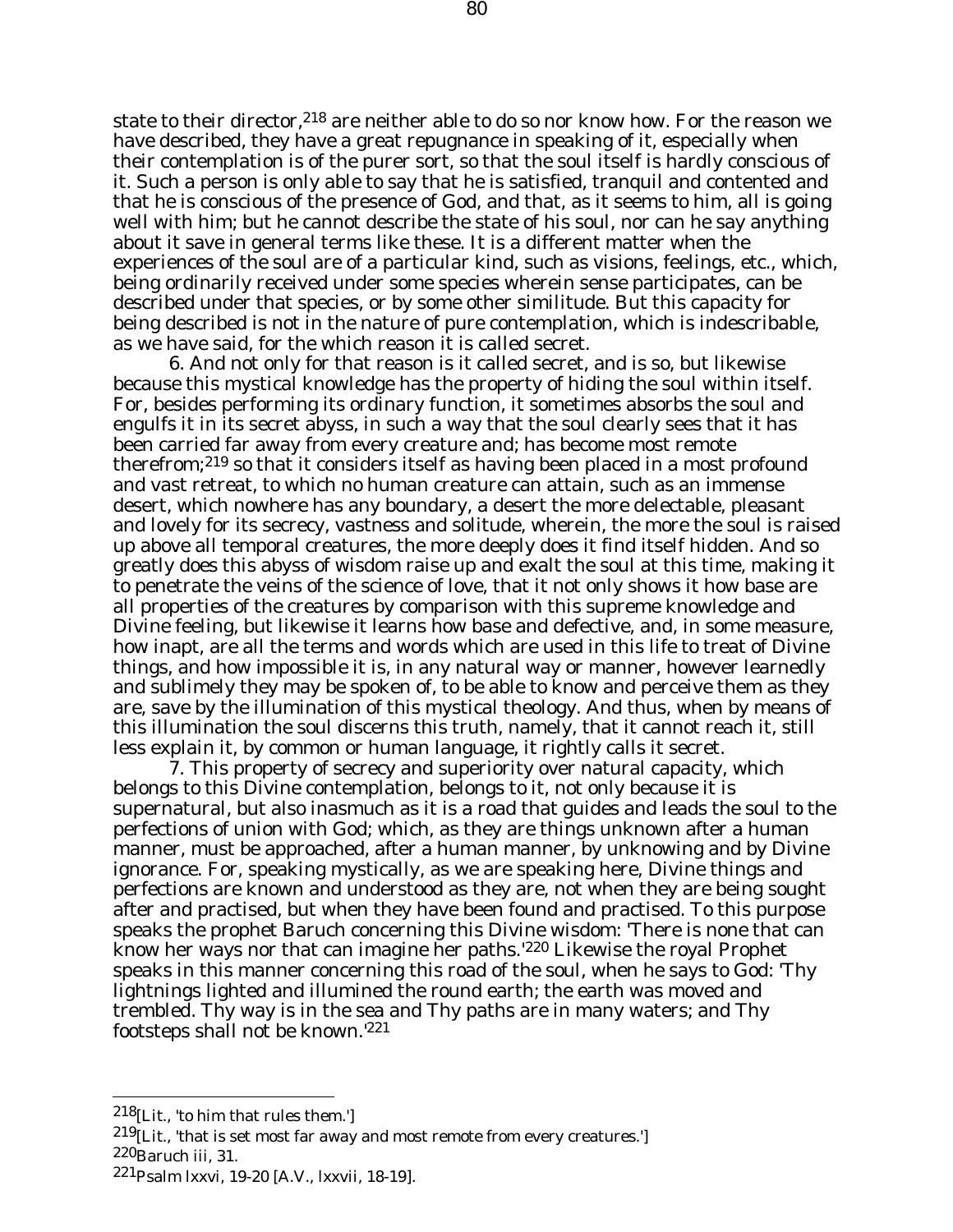8. All this, speaking spiritually, is to be understood in the sense wherein we are speaking. For the illumination of the round earth<sup>222</sup> by the lightnings of God is the enlightenment which is produced by this Divine contemplation in the faculties of the soul; the moving and trembling of the earth is the painful purgation which is caused therein; and to say that the way and the road of God whereby the soul journeys to Him is in the sea, and His footprints are in many waters and for this reason shall not be known, is as much as to say that this road whereby the soul journeys to God is as secret and as hidden from the sense of the soul as the way of one that walks on the sea, whose paths and footprints are not known, is hidden from the sense of the body. The steps and footprints which God is imprinting upon the souls that He desires to bring near to Himself, and to make great in union with His Wisdom, have also this property, that they are not known. Wherefore in the Book of Job mention is made of this matter, in these words: 'Hast thou perchance known the paths of the great clouds or the perfect knowledges?'223 By this are understood the ways and roads whereby God continually exalts souls and perfects them in His Wisdom, which souls are here understood by the clouds. It follows, then, that this contemplation which is guiding the soul to God is secret wisdom.

# CHAPTER XVIII

## *Explains how this secret wisdom is likewise a ladder.*

IT now remains to consider the second point—namely, how this secret wisdom is likewise a ladder. With respect to this it must be known that we can call this secret contemplation a ladder for many reasons. In the first place, because, just as men mount by means of ladders and climb up to possessions and treasures and things that are in strong places, even so also, by means of this secret contemplation, without knowing how, the soul ascends and climbs up to a knowledge and possession of224 the good things and treasures of Heaven. This is well expressed by the royal prophet David, when he says: 'Blessed is he that hath Thy favour and help, for such a man hath placed in his heart ascensions into the vale of tears in the place which he hath appointed; for after this manner the Lord of the law shall give blessing, and they shall go from virtue to virtue as from step to step, and the God of gods shall be seen in Sion.'225 This God is the treasure of the strong place of Sion, which is happiness.

2. We may also call it a ladder because, even as the ladder has those same steps in order that men may mount, it has them also that they may descend; even so is it likewise with this secret contemplation, for those same communications which it causes in the soul raise it up to God, yet humble it with respect to itself. For communications which are indeed of God have this property, that they humble the soul and at the same time exalt it. For, upon this road, to go down is to go up, and to go up, to go down, for he that humbles himself is exalted and he that exalts himself is humbled.226 And besides the fact that the virtue of humility is greatness, for the exercise of the soul therein, God is wont to make it mount by this ladder so that it may descend, and to make it descend so that it may mount, that the words of the

<sup>222</sup>[*Lit.*, 'of the roundness of the earth.']

<sup>223</sup>Job xxxvii, 16.

<sup>224</sup>[*Lit.*, 'rises to scale, know and possess.']

<sup>225</sup>Psalm lxxxiii, 6 [A.V., lxxxiv, 7].

<sup>226</sup>St. Luke xiv, 11.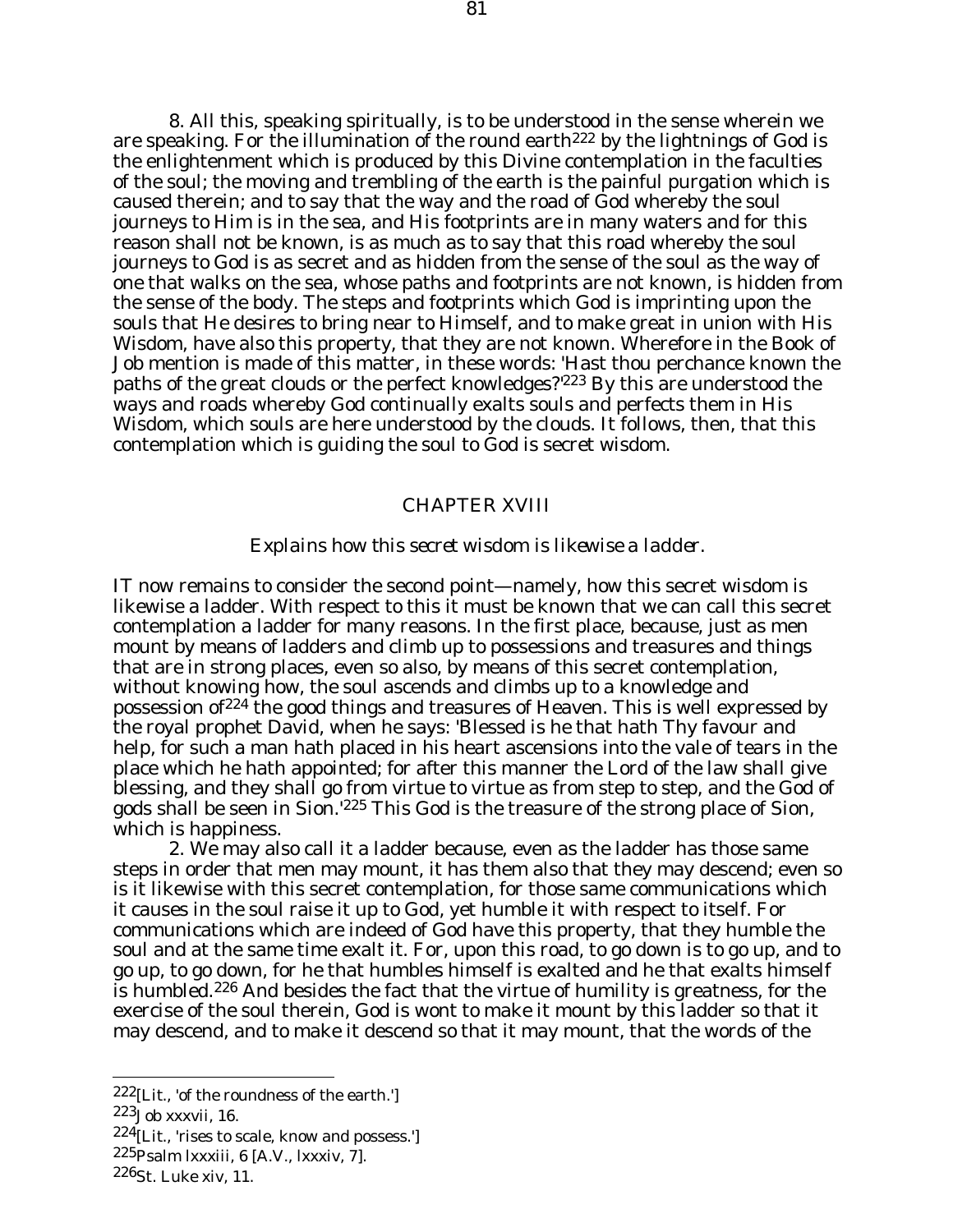Wise Man may thus be fulfilled, namely: 'Before the soul is exalted, it is humbled; and before it is humbled, it is exalted. $227$ 

3. Speaking now in a natural way, the soul that desires to consider it will be able to see how on this road (we leave apart the spiritual aspect, of which the soul is not conscious) it has to suffer many ups and downs, and how the prosperity which it enjoys is followed immediately by certain storms and trials; so much so, that it appears to have been given that period of calm in order that it might be forewarned and strengthened against the poverty which has followed; just as after misery and torment there come abundance and calm. It seems to the soul as if, before celebrating that festival, it has first been made to keep that vigil. This is the ordinary course and proceeding of the state of contemplation until the soul arrives at the state of quietness; it never remains in the same state for long together, but is ascending and descending continually.

4. The reason for this is that, as the state of perfection, which consists in the perfect love of God and contempt for self, cannot exist unless it have these two parts, which are the knowledge of God and of oneself, the soul has of necessity to be practised first in the one and then in the other, now being given to taste of the one that is, exaltation—and now being made to experience the other—that is, humiliation—until it has acquired perfect habits; and then this ascending and descending will cease, since the soul will have attained to God and become united with Him, which comes to pass at the summit of this ladder, for the ladder rests and leans upon Him. For this ladder of contemplation, which, as we have said, comes down from God, is prefigured by that ladder which Jacob saw as he slept, whereon angels were ascending and descending, from God to man, and from man to God, Who Himself was leaning upon the end of the ladder.<sup>228</sup> All this, says Divine Scripture, took place by night, when Jacob slept, in order to express how secret is this road and ascent to God, and how different from that of man's knowledge. This is very evident, since ordinarily that which is of the greatest profit in it—namely, to be ever losing oneself and becoming as nothing229—is considered the worst thing possible; and that which is of least worth, which is for a soul to find consolation and sweetness (wherein it ordinarily loses rather than gains), is considered best.

5. But, speaking now somewhat more substantially and properly of this ladder of secret contemplation, we shall observe that the principal characteristic of contemplation, on account of which it is here called a ladder, is that it is the science of love. This, as we have said, is an infused and loving knowledge of God, which enlightens the soul and at the same time enkindles it with love, until it is raised up step by step, even unto God its Creator. For it is love alone that unites and joins the soul with God. To the end that this may be seen more clearly, we shall here indicate the steps of this Divine ladder one by one, pointing out briefly the marks and effects of each, so that the soul may conjecture hereby on which of them it is standing. We shall therefore distinguish them by their effects, as do Saint Bernard and Saint Thomas,<sup>230</sup> for to know them in themselves is not possible after a natural manner, inasmuch as this ladder of love is, as we have said, so secret that God alone is He that measures and weighs it.

<sup>227</sup>Proverbs xviii, 12.

<sup>228</sup>Genesis xxviii, 12.

<sup>229</sup>[*Lit.*, 'and annihilating oneself.']

<sup>230</sup>'Ut dicit Bernardus, Magna res est amor, sed sunt in eo gradus. Loquendo ergo aliquantulum magis moraliter quam realiter, decem amoris gradus distinguere possumus' (D. Thom., *De dilectione Dei et proximi*, cap. xxvii. Cf. Opusc. LXI of the edition of Venice, 1595).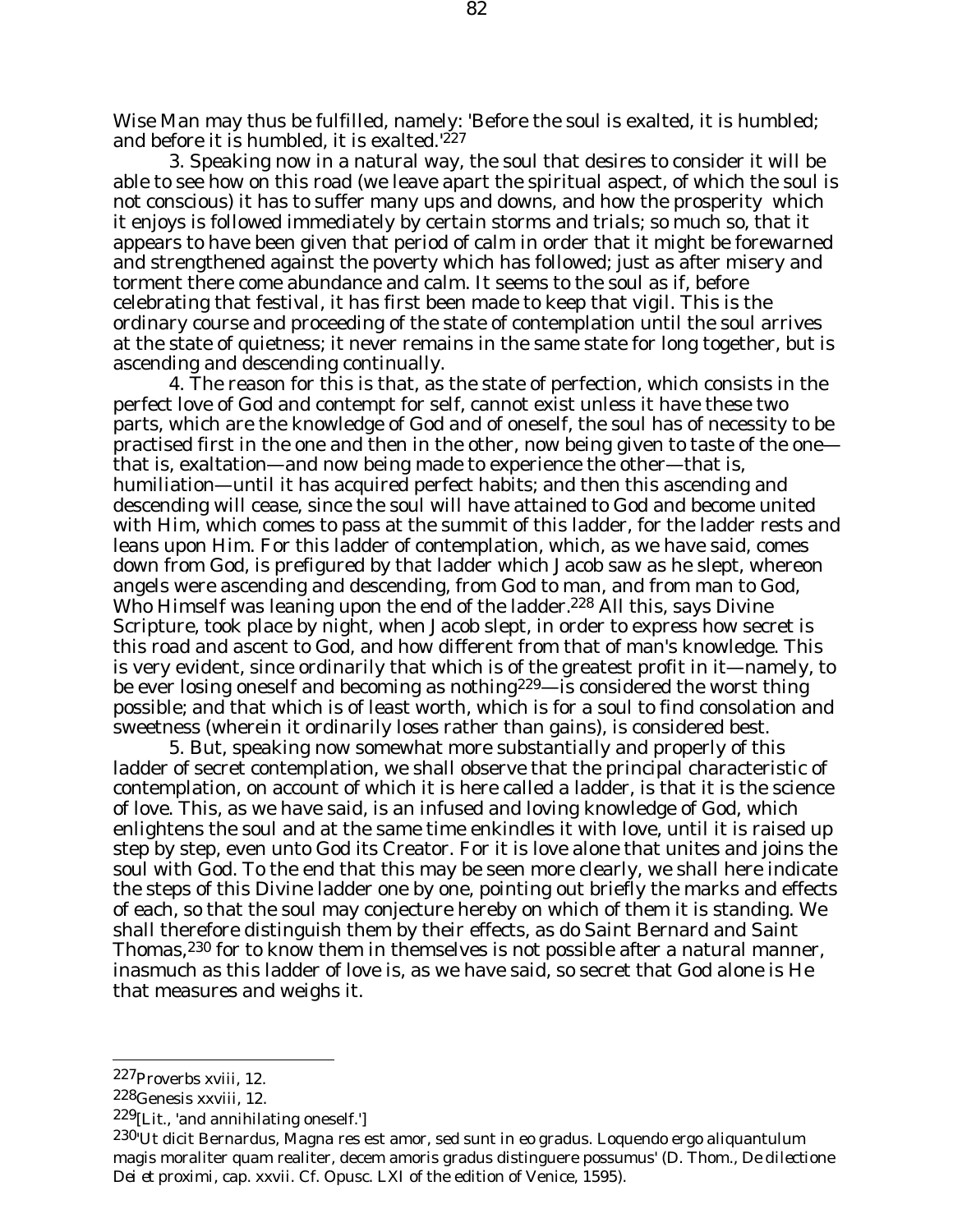#### CHAPTER XIX

# *Begins to explain the ten steps231 of the mystic ladder of Divine love, according to Saint Bernard and Saint Thomas. The first five are here treated.*

WE observe, then, that the steps of this ladder of love by which the soul mounts, one by one, to God, are ten. The first step of love causes the soul to languish, and this to its advantage. The Bride is speaking from this step of love when she says: 'I adjure you, daughters of Jerusalem, that, if ye find my Beloved, ye tell Him that I am sick with love.<sup>'232</sup> This sickness, however, is not unto death, but for the glory of God, for in this sickness the soul swoons as to sin and as to all things that are not God, for the sake of God Himself, even as David testifies, saying: 'My soul hath swooned away'233—that is, with respect to all things, for Thy salvation. For just as a sick man first of all loses his appetite and taste for all food, and his colour changes, so likewise in this degree of love the soul loses its taste and desire for all things and changes its colour and the other accidentals of its past life, like one in love. The soul falls not into this sickness if excess of heat be not communicated to it from above, even as is expressed in that verse of David which says: *Pluviam voluntariam segregabis, Deus, haereditati tuae, et infirmata est*, 234 etc. This sickness and swooning to all things, which is the beginning and the first step on the road to God, we clearly described above, when we were speaking of the annihilation wherein the soul finds itself when it begins to climb235 this ladder of contemplative purgation, when it can find no pleasure, support, consolation or abiding-place in anything soever. Wherefore from this step it begins at once to climb to the second.

2. The second step causes the soul to seek God without ceasing. Wherefore, when the Bride says that she sought Him by night upon her bed (when she had swooned away according to the first step of love) and found Him not, she said: 'I will arise and will seek Him Whom my soul loveth.'236 This, as we say, the soul does without ceasing as David counsels it, saying: 'Seek ye ever the face of God, and seek ye Him in all things, tarrying not until ye find Him;'237 like the Bride, who, having enquired for Him of the watchmen, passed on at once and left them. Mary Magdalene did not even notice the angels at the sepulchre.<sup>238</sup> On this step the soul now walks so anxiously that it seeks the Beloved in all things. In whatsoever it thinks, it thinks at once of the Beloved. Of whatsoever it speaks, in whatsoever matters present themselves, it is speaking and communing at once with the Beloved. When it eats, when it sleeps, when it watches, when it does aught soever, all its care is about the Beloved, as is said above with respect to the yearnings of love. And now, as love begins to recover its health and find new strength in the love of this second step, it begins at once to mount to the third, by means of a certain degree239 of new purgation in the night, as we shall afterwards describe, which produces in the soul the following effects.

 $231$ [The word translated 'step' may also (and often more elegantly) be rendered 'degree.' The same word is kept, however, throughout the translation of this chapter except where noted below.] 232Canticles v, 8.

<sup>233</sup>Psalm cxlii, 7 [A.V., cxliii, 7].

 $234$ Psalm lxvii, 10 [A.V., lxviii, 9].

 $235$ [*Lit.*, 'to enter (upon).']

<sup>236</sup>Canticles iii, 2.

<sup>237</sup>Psalm civ, 4 [A.V., cv, 4].

<sup>238</sup>St. John xx.

<sup>239</sup>[The word in the Spanish is that elsewhere translated 'step.']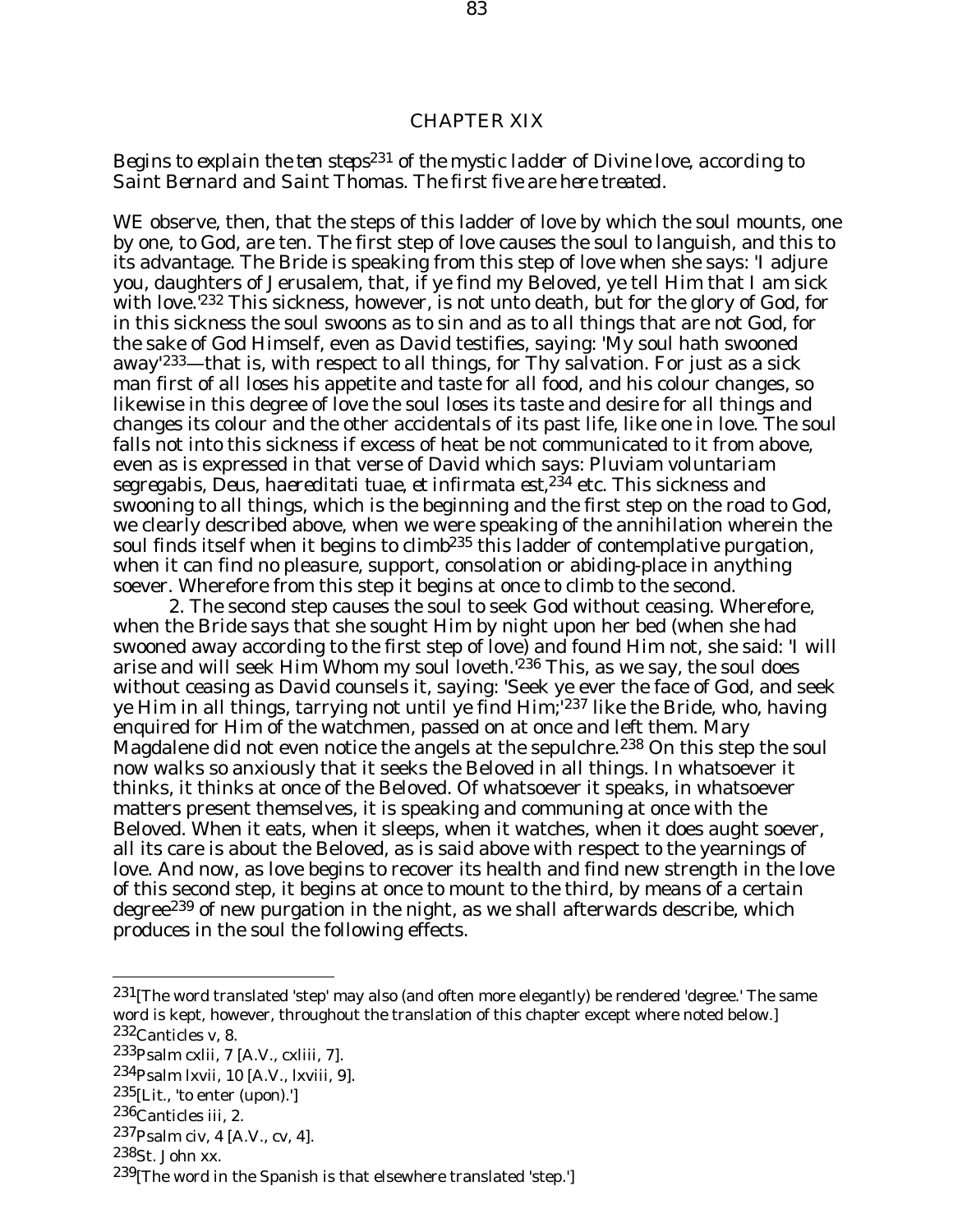3. The third step of the ladder of love is that which causes the soul to work and gives it fervour so that it fails not. Concerning this the royal Prophet says: 'Blessed is the man that feareth the Lord, for in His commandments he is eager to labour greatly.'240 Wherefore if fear, being the son of love, causes within him this eagerness to labour,<sup>241</sup> what will be done by love itself? On this step the soul considers great works undertaken for the Beloved as small; many things as few; and the long time for which it serves Him as short, by reason of the fire of love wherein it is now burning. Even so to Jacob, though after seven years he had been made to serve seven more, they seemed few because of the greatness of his love.<sup>242</sup> Now if the love of a mere creature could accomplish so much in Jacob, what will love of the Creator be able to do when on this third step it takes possession of the soul? Here, for the great love which the soul bears to God, it suffers great pains and afflictions because of the little that it does for God; and if it were lawful for it to be destroyed a thousand times for Him it would be comforted. Wherefore it considers itself useless in all that it does and thinks itself to be living in vain. Another wondrous effect produced here in the soul is that it considers itself as being, most certainly, worse than all other souls: first, because love is continually teaching it how much is due to God;<sup>243</sup> and second, because, as the works which it here does for God are many and it knows them all to be faulty and imperfect, they all bring it confusion and affliction, for it realizes in how lowly a manner it is working for God, Who is so high. On this third step, the soul is very far from vainglory or presumption, and from condemning others. These anxious effects, with many others like them, are produced in the soul by this third step; wherefore it gains courage and strength from them in order to mount to the fourth step, which is that that follows.

4. The fourth step of this ladder of love is that whereby there is caused in the soul an habitual suffering because of the Beloved, yet without weariness. For, as Saint Augustine says, love makes all things that are great, grievous and burdensome to be almost naught. From this step the Bride was speaking when, desiring to attain to the last step, she said to the Spouse: 'Set me as a seal upon thy heart, as a seal upon thine arm; for love—that is, the act and work of love—is strong as death, and emulation and importunity last as long as hell.'244 The spirit here has so much strength that it has subjected the flesh and takes as little account of it as does the tree of one of its leaves. In no way does the soul here seek its own consolation or pleasure, either in God, or in aught else, nor does it desire or seek to pray to God for favours, for it sees clearly that it has already received enough of these, and all its anxiety is set upon the manner wherein it will be able to do something that is pleasing to God and to render Him some service such as He merits and in return for what it has received from Him, although it be greatly to its cost. The soul says in its heart and spirit: Ah, my God and Lord! How many are there that go to seek in Thee their own consolation and pleasure, and desire Thee to grant them favours and gifts; but those who long to do Thee pleasure and to give Thee something at their cost, setting their own interests last, are very few. The failure, my God, is not in Thy unwillingness to grant us new favours, but in our neglect to use those that we have received in Thy service alone, in order to constrain Thee to grant them to us continually. Exceeding lofty is this step of love; for, as the soul goes ever after God with love so true, imbued with the spirit of suffering for His sake, His Majesty oftentimes and quite habitually grants it joy, and visits it sweetly

<sup>240</sup>Psalm cxi, 1 [A.V., cxii, 1].

<sup>241</sup>[*Lit.*, 'makes in him this labour of eagerness.']

<sup>242</sup>Genesis xxix, 20.

<sup>243</sup>[*Lit.*, 'how much God merits.']

<sup>244</sup>Canticles viii, 5.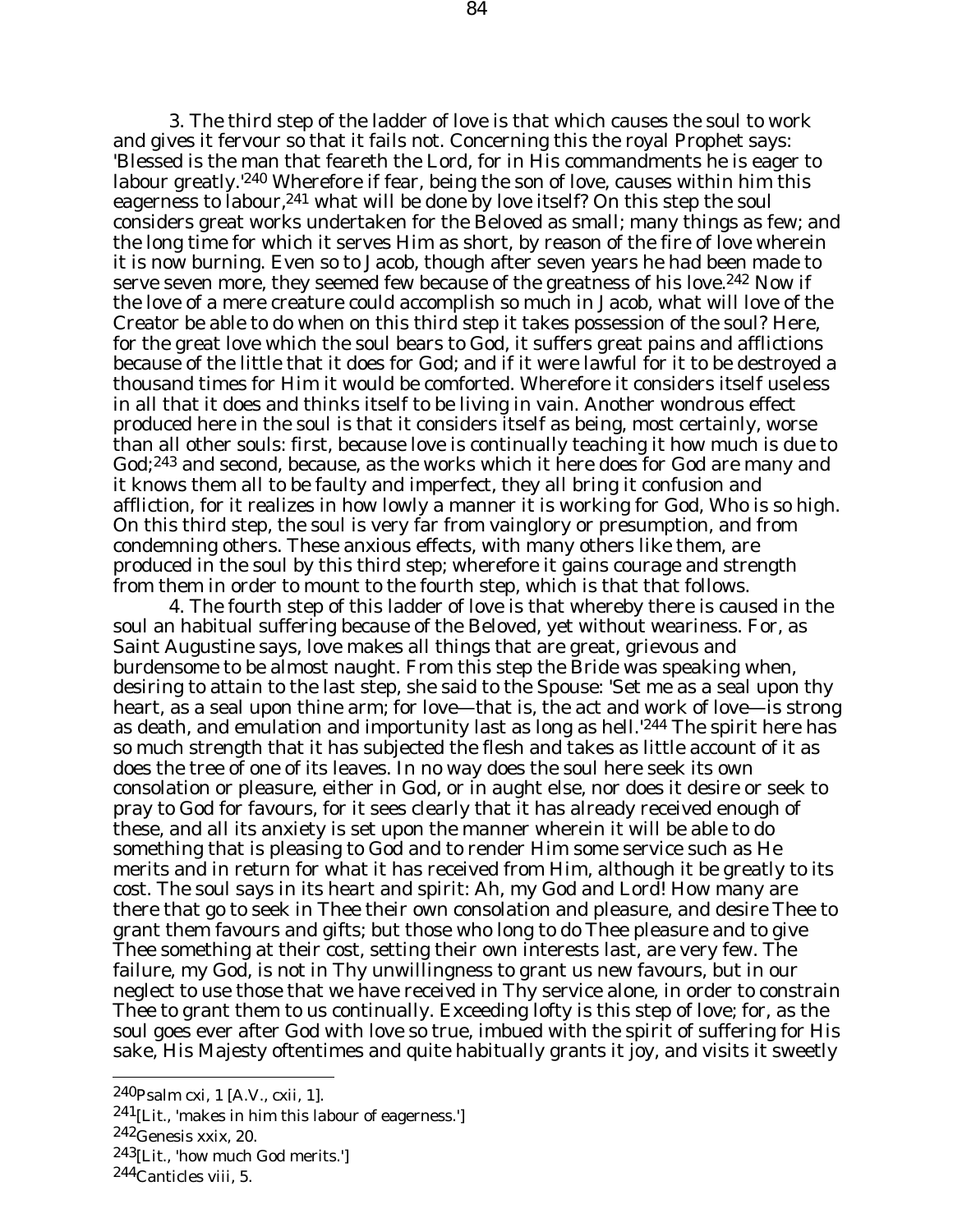and delectably in the spirit; for the boundless love of Christ, the Word, cannot suffer the afflictions of His lover without succouring him. This He affirmed through Jeremias, saying: 'I have remembered thee, pitying thy youth and tenderness, when thou wentest after Me in the wilderness.'245 Speaking spiritually, this denotes the detachment which the soul now has interiorly from every creature, so that it rests not and nowhere finds quietness. This fourth step enkindles the soul and makes it to burn in such desire for God that it causes it to mount to the fifth, which is that which follows.

5. The fifth step of this ladder of love makes the soul to desire and long for God impatiently. On this step the vehemence of the lover to comprehend the Beloved and be united with Him is such that every delay, however brief, becomes very long, wearisome and oppressive to it, and it continually believes itself to be finding the Beloved. And when it sees its desire frustrated (which is at almost every moment), it swoons away with its yearning, as says the Psalmist, speaking from this step, in these words: 'My soul longs and faints for the dwellings of the Lord.'246 On this step the lover must needs see that which he loves, or die; at this step was Rachel, when, for the great longing that she had for children, she said to Jacob, her spouse: 'Give me children, else shall I die.'247 Here men suffer hunger like dogs and go about and surround the city of God. On this step, which is one of hunger,248 the soul is nourished upon love; for, even as is its hunger, so is its abundance; so that it rises hence to the sixth step, producing the effects which follow.

#### CHAPTER XX

#### *Wherein are treated the other five steps of love.*

ON the sixth step the soul runs swiftly to God and touches Him again and again; and it runs without fainting by reason of its hope. For here the love that has made it strong makes it to fly swiftly. Of this step the prophet Isaias speaks thus: 'The saints that hope in God shall renew their strength; they shall take wings as the eagle; they shall fly and shall not faint, <sup>249</sup> as they did at the fifth step. To this step likewise alludes that verse of the Psalm: 'As the hart desires the waters, my soul desires Thee, O God.'250 For the hart, in its thirst, runs to the waters with great swiftness. The cause of this swiftness in love which the soul has on this step is that its charity is greatly enlarged within it, since the soul is here almost wholly purified, as is said likewise in the Psalm, namely: *Sine iniquitate cucurri*. 251 And in another Psalm: 'I ran the way of Thy commandments when Thou didst enlarge my heart';<sup>252</sup> and thus from this sixth step the soul at once mounts to the seventh, which is that which follows.

2. The seventh step of this ladder makes the soul to become vehement in its boldness. Here love employs not its judgment in order to hope, nor does it take counsel so that it may draw back, neither can any shame restrain it; for the favour which God here grants to the soul causes it to become vehement in its boldness.

<sup>245</sup>Jeremias ii, 2.

<sup>246</sup>Psalm lxxxiii, 2 [A.V., lxxxiv, 2].

 $247$ Genesis xxx, 1.

<sup>248</sup>[*Lit.*, 'On this hungering step.']

 $249$ Isaias xl, 31.

<sup>250</sup>Psalm xli, 2 [A.V., xlii, 1].

 $251$ Psalm lviii, 5 [A.V., lix, 4].

<sup>252</sup>Psalm cxviii, 32 [A.V., cxix, 32].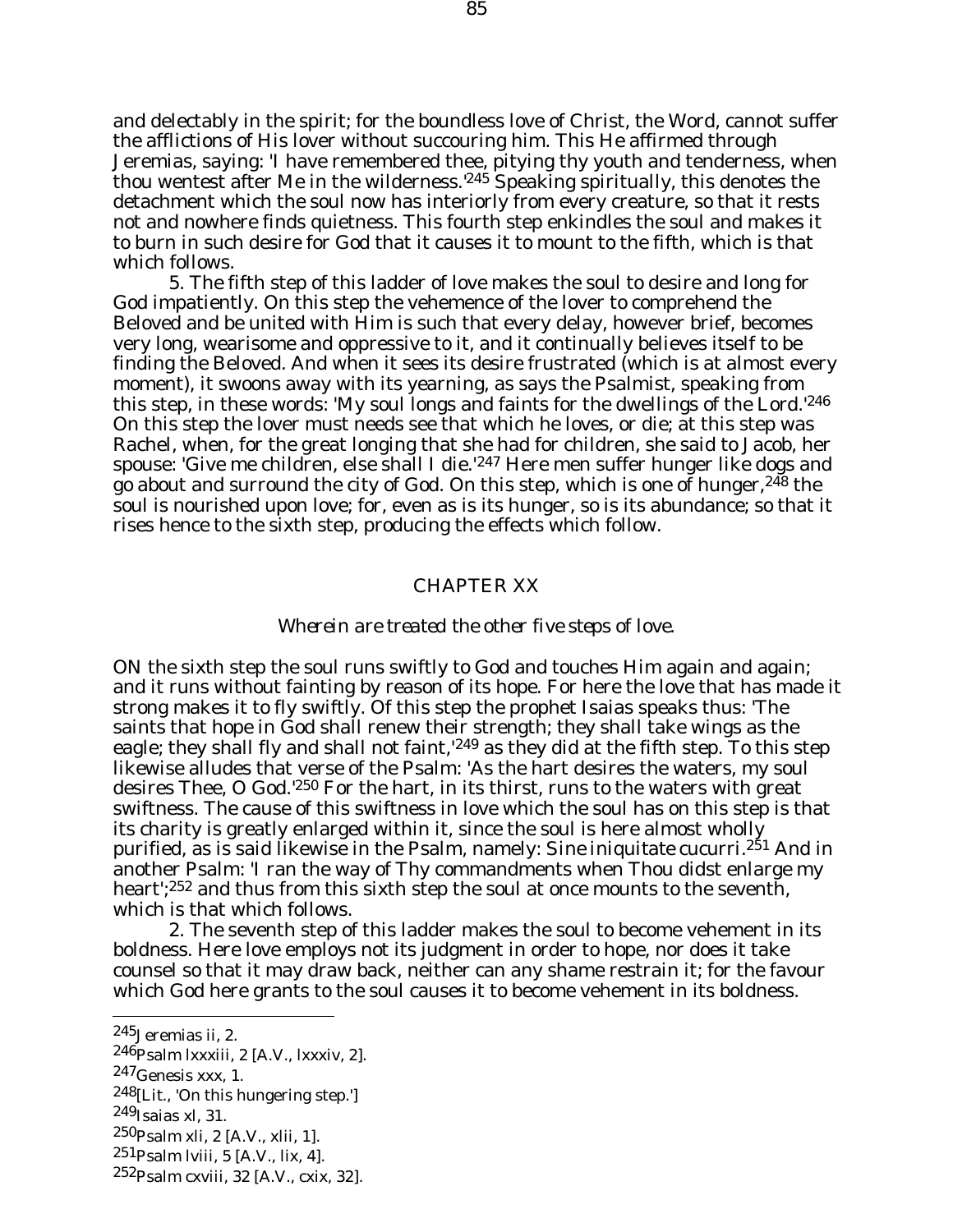Hence follows that which the Apostle says, namely: That charity believeth all things, hopeth all things and is capable of all things.253 Of this step spake Moses, when he entreated God to pardon the people, and if not, to blot out his name from the book of life wherein He had written it.254 Men like these obtain from God that which they beg of Him with desire. Wherefore David says: 'Delight thou in God and He will give thee the petitions of thy heart.<sup>'255</sup> On this step the Bride grew bold, and said: *Osculetur me osculo oris sui*. 256 To this step it is not lawful for the soul to aspire boldly, unless it feel the interior favour of the King's sceptre extended to it, lest perchance it fall from the other steps which it has mounted up to this point, and wherein it must ever possess itself in humility. From this daring and power which God grants to the soul on this seventh step, so that it may be bold with God in the vehemence of love, follows the eighth, which is that wherein it takes the Beloved captive and is united with Him, as follows.

3. The eighth step of love causes the soul to seize Him and hold Him fast without letting Him go, even as the Bride says, after this manner: 'I found Him Whom my heart and soul love; I held Him and I will not let Him go.<sup>'257</sup> On this step of union the soul satisfies her desire, but not continuously. Certain souls climb some way,258 and then lose their hold; for, if this state were to continue, it would be glory itself in this life; and thus the soul remains therein for very short periods of time. To the prophet Daniel, because he was a man of desires, was sent a command from God to remain on this step, when it was said to him: 'Daniel, stay upon thy step, because thou art a man of desires.'259 After this step follows the ninth, which is that of souls now perfect, as we shall afterwards say, which is that that follows.

4. The ninth step of love makes the soul to burn with sweetness. This step is that of the perfect, who now burn sweetly in God. For this sweet and delectable ardour is caused in them by the Holy Spirit by reason of the union which they have with God. For this cause Saint Gregory says, concerning the Apostles, that when the Holy Spirit came upon them visibly they burned inwardly and sweetly through love.260 Of the good things and riches of God which the soul enjoys on this step, we cannot speak; for if many books were to be written concerning it the greater part would still remain untold. For this cause, and because we shall say something of it hereafter, I say no more here than that after this follows the tenth and last step of this ladder of love, which belongs not to this life.

5. The tenth and last step of this secret ladder of love causes the soul to become wholly assimilated to God, by reason of the clear and immediate<sup>261</sup> vision of God which it then possesses; when, having ascended in this life to the ninth step, it goes forth from the flesh. These souls, who are few, enter not into purgatory, since they have already been wholly purged by love. Of these Saint Matthew says: *Beati mundo corde: quoniam ipsi Deum videbunt.*262 And, as we say, this vision is the cause of the perfect likeness of the soul to God, for, as Saint John says, we know that we shall be like Him.263 Not because the soul will come to have the capacity of

<sup>253</sup>1 Corinthians xiii, 7.

<sup>254</sup>Exodus xxxii, 31-2.

 $255$ Psalm xxxvi, 4 [A.V., xxxvii, 4].

 $256$ Canticles i, 1.

<sup>257</sup>Canticles iii, 4.

<sup>258</sup>[*Lit.*, 'attain to setting their foot.']

<sup>259</sup>Daniel x, 11.

<sup>260</sup>'Dum Deum in ignis visione suscipiunt, per amorem suaviter arserunt' (*Hom. XXX in Evang*.).

 $^{261}$ [i.e., direct, not mediate.]

<sup>262</sup>St. Matthew v, 8.

<sup>263</sup>St. John iii, 2.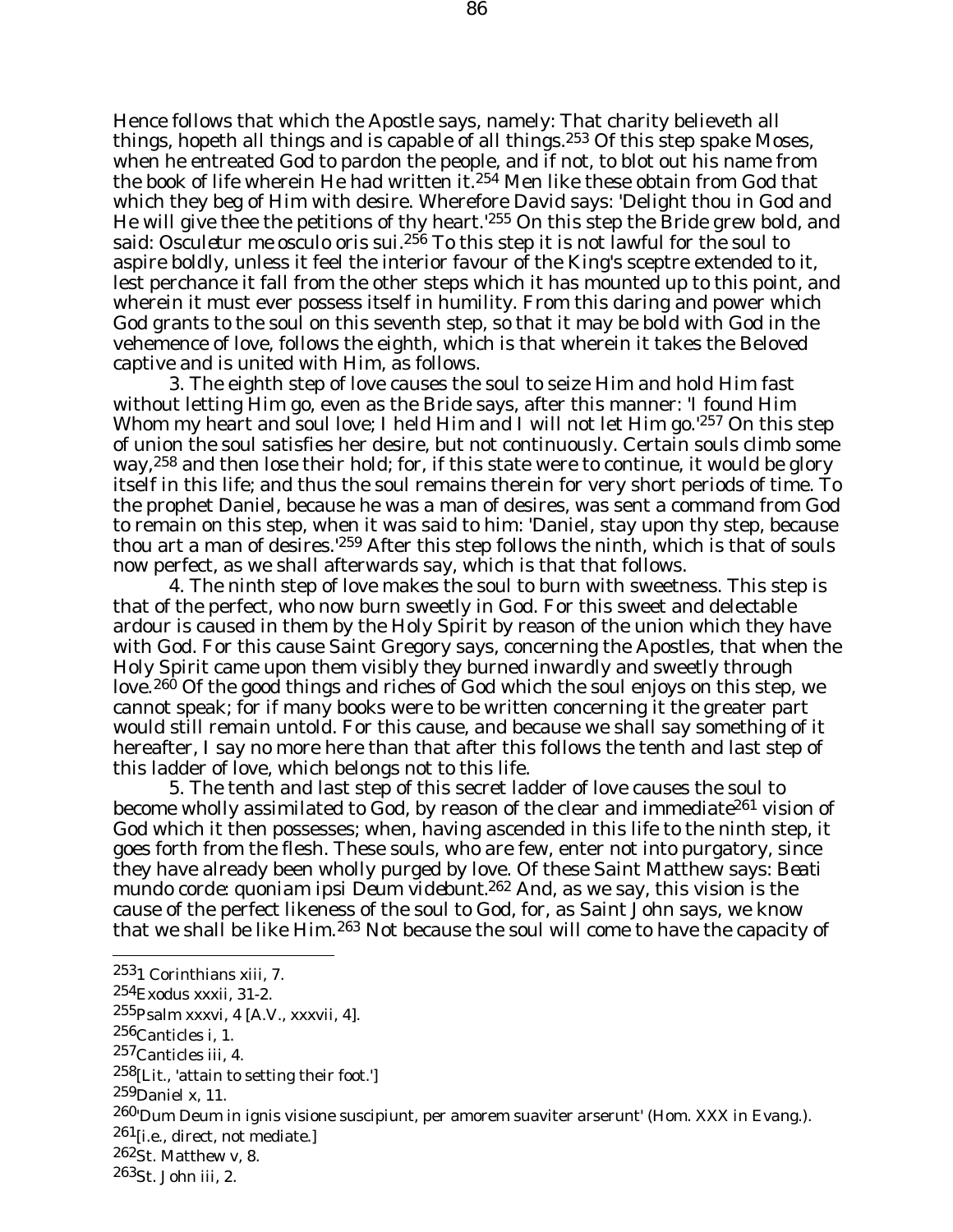God, for that is impossible; but because all that it is will become like to God, for which cause it will be called, and will be, God by participation.

6. This is the secret ladder whereof the soul here speaks, although upon these higher steps it is no longer very secret to the soul, since much is revealed to it by love, through the great effects which love produces in it. But, on this last step of clear vision, which is the last step of the ladder whereon God leans, as we have said already, there is naught that is hidden from the soul, by reason of its complete assimilation. Wherefore Our Saviour says: 'In that day ye shall ask Me nothing,' etc.264 But, until that day, however high a point the soul may reach, there remains something hidden from it—namely, all that it lacks for total assimilation in the Divine Essence. After this manner, by this mystical theology and secret love, the soul continues to rise above all things and above itself, and to mount upward to God. For love is like fire, which ever rises upward with the desire to be absorbed in the centre of its sphere.

## CHAPTER XXI

# *Which explains the word 'disguised,' and describes the colours of the disguise of the soul in this night.*

Now that we have explained the reasons why the soul called this contemplation a 'secret ladder,' it remains for us to explain likewise the word 'disguised,' and the reason why the soul says also that it went forth by this 'secret ladder' in 'disguise.'

2. For the understanding of this it must be known that to disguise oneself is naught else but to hide and cover oneself beneath another garb and figure than one's own—sometimes in order to show forth, under that garb or figure, the will and purpose which is in the heart to gain the grace and will of one who is greatly loved; sometimes, again, to hide oneself from one's rivals and thus to accomplish one's object better. At such times a man assumes the garments and livery which best represent and indicate the affection of his heart and which best conceal him from his rivals.

3. The soul, then, touched with the love of Christ the Spouse, and longing to attain to His grace and gain His goodwill, goes forth here disguised with that disguise which most vividly represents the affections of its spirit and which will protect it most securely on its journey from its adversaries and enemies, which are the devil, the world and the flesh. Thus the livery which it wears is of three chief colours—white, green and purple—denoting the three theological virtues, faith, hope and charity. By these the soul will not only gain the grace and goodwill of its Beloved, but it will travel in security and complete protection from its three enemies: for faith is an inward tunic of a whiteness so pure that it completely dazzles the eyes of the understanding.265 And thus, when the soul journeys in its vestment of faith, the devil can neither see it nor succeed in harming it, since it is well protected by faith—more so than by all the other virtues—against the devil, who is at once the strongest and the most cunning of enemies.

4. It is clear that Saint Peter could find no better protection than faith to save him from the devil, when he said: *Cui resistite fortes in fide*. 266 And in order to gain the grace of the Beloved, and union with Him, the soul cannot put on a better vest

<sup>264</sup>St. John xvi, 23.

<sup>265</sup>[*Lit.*, 'that it dislocates the sight of all understanding.'] 2661 St. Peter v, 9.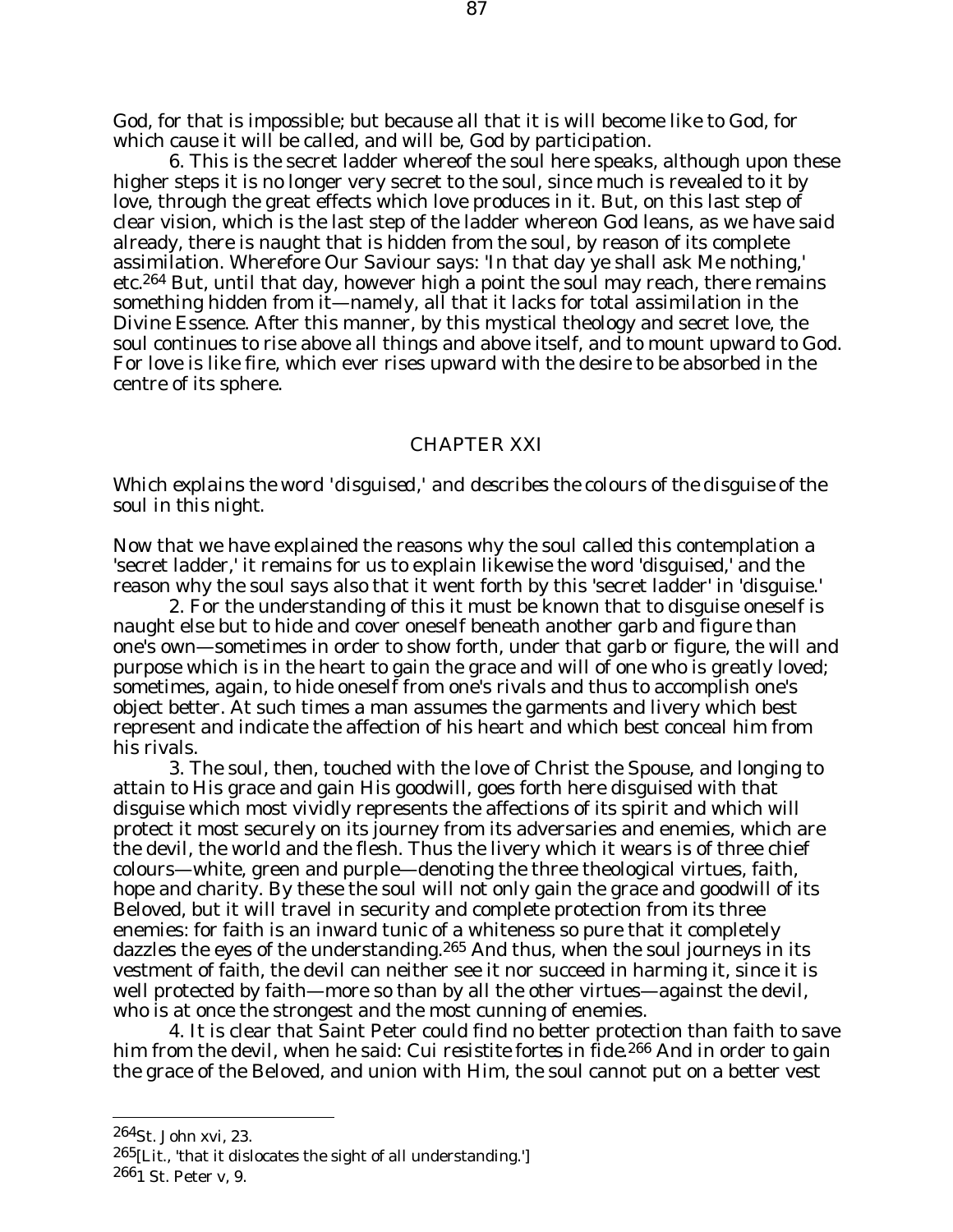and tunic,267 to serve as a foundation and beginning of the other vestments of the virtues, than this white garment<sup>268</sup> of faith, for without it, as the Apostle says, it is impossible to please God, and with it, it is impossible to fail to please Him. For He Himself says through a prophet: *Sponsabo te mihi in fide*. 269 Which is as much as to say: If thou desirest, O soul, to be united and betrothed to Me, thou must come inwardly clad in faith.

5. This white garment of faith was worn by the soul on its going forth from this dark night, when, walking in interior constraint and darkness, as we have said before, it received no aid, in the form of light, from its understanding, neither from above, since Heaven seemed to be closed to it and God hidden from it, nor from below, since those that taught it satisfied it not. It suffered with constancy and persevered, passing through those trials without fainting or failing the Beloved, Who in trials and tribulations proves the faith of His Bride, so that afterwards she may truly repeat this saying of David, namely: 'By the words of Thy lips I kept hard ways.'270

6. Next, over this white tunic of faith the soul now puts on the second colour, which is a green vestment. By this, as we said, is signified the virtue of hope, wherewith, as in the first case, the soul is delivered and protected from the second enemy, which is the world. For this green colour of living hope in God gives the soul such ardour and courage and aspiration to the things of eternal life that, by comparison with what it hopes for therein, all things of the world seem to it to be, as in truth they are, dry and faded and dead and nothing worth. The soul now divests and strips itself of all these worldly vestments and garments, setting its heart upon naught that is in the world and hoping for naught, whether of that which is or of that which is to be, but living clad only in the hope of eternal life. Wherefore, when the heart is thus lifted up above the world, not only can the world neither touch the heart nor lay hold on it, but it cannot even come within sight of it.

7. And thus, in this green livery and disguise, the soul journeys in complete security from this second enemy, which is the world. For Saint Paul speaks of hope as the helmet of salvation<sup>271</sup>—that is, a piece of armour that protects the whole head, and covers it so that there remains uncovered only a visor through which it may look. And hope has this property, that it covers all the senses of the head of the soul, so that there is naught soever pertaining to the world in which they can be immersed, nor is there an opening through which any arrow of the world can wound them. It has a visor, however, which the soul is permitted to use so that its eyes may look upward, but nowhere else; for this is the function which hope habitually performs in the soul, namely, the directing of its eyes upwards to look at God alone, even as David declared that his eyes were directed, when he said: *Oculi mei semper ad Dominum*. 272 He hoped for no good thing elsewhere, save as he himself says in another Psalm: 'Even as the eyes of the handmaid are set upon the hands of her mistress, even so are our eyes set upon our Lord God, until He have mercy upon us as we hope in Him.'273

8. For this reason, because of this green livery (since the soul is ever looking to God and sets its eyes on naught else, neither is pleased with aught save with Him alone), the Beloved has such great pleasure with the soul that it is true to say that

<sup>267</sup>[*Lit.*, 'a better undershirt and tunic.']

<sup>268</sup>[*Lit.*, 'this whiteness.']

<sup>269</sup>Osee, ii, 20.

<sup>270</sup>Psalm xvi, 4 [A.V., xvii, 4].

 $2711$  Thessalonians v, 8.

<sup>272</sup>Psalm xxiv, 15 [A.V., xxv, 15].

 $273$ Psalm cxxii, 2 [A.V., cxxiii, 2].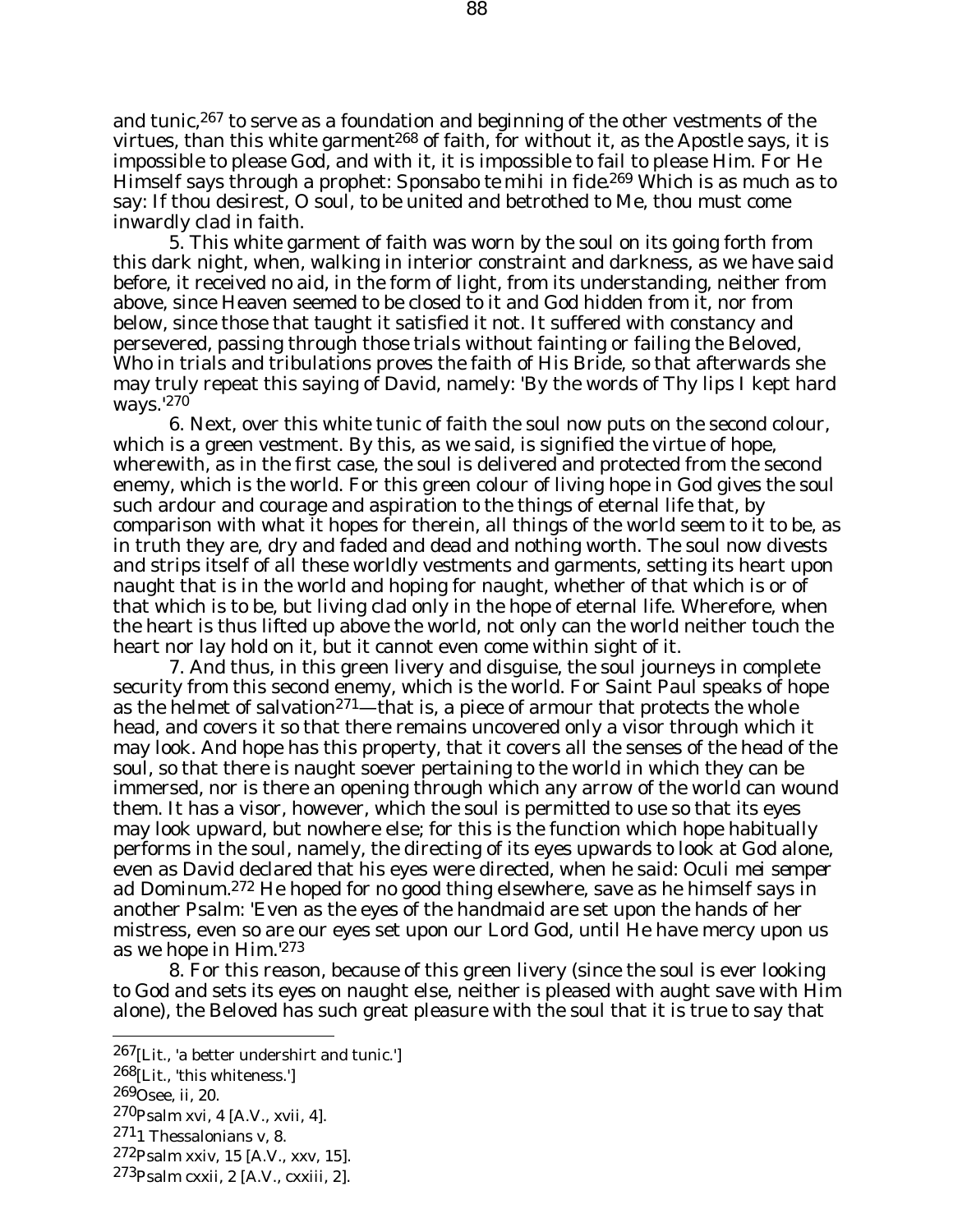the soul obtains from Him as much as it hopes for from Him. Wherefore the Spouse in the Songs tells the Bride that, by looking upon Him with one eye alone, she has wounded His heart.274 Without this green livery of hope in God alone it would be impossible for the soul to go forth to encompass this loving achievement, for it would have no success, since that which moves and conquers is the importunity of hope.

9. With this livery of hope the soul journeys in disguise through this secret and dark night whereof we have spoken; for it is so completely voided of every possession and support that it fixes its eyes and its care upon naught but God, putting its mouth in the dust,  $275$  if so be there may be hope—to repeat the quotation made above from Jeremias.276

10. Over the white and the green vestments, as the crown and perfection of this disguise and livery, the soul now puts on the third colour, which is a splendid garment of purple. By this is denoted the third virtue, which is charity. This not only adds grace to the other two colours, but causes the soul to rise to so lofty a point that it is brought near to God, and becomes very beautiful and pleasing to Him, so that it makes bold to say: 'Albeit I am black, O daughters of Jerusalem, I am comely; wherefore the King hath loved me and hath brought me into His chambers.'277 This livery of charity, which is that of love, and causes greater love in the Beloved, not only protects the soul and hides it from the third enemy, which is the flesh (for where there is true love of God there enters neither love of self nor that of the things of self), but even gives worth to the other virtues, bestowing on them vigour and strength to protect the soul, and grace and beauty to please the Beloved with them, for without charity no virtue has grace before God. This is the purple which is spoken of in the Songs,  $278$  upon which God reclines. Clad in this purple livery the soul journeys when (as has been explained above in the first stanza) it goes forth from itself in the dark night, and from all things created, 'kindled in love with yearnings,' by this secret ladder of contemplation, to the perfect union of love of God, its beloved salvation.279

11. This, then, is the disguise which the soul says that it wears in the night of faith, upon this secret ladder, and these are its three colours. They constitute a most fit preparation for the union of the soul with God, according to its three faculties, which are understanding, memory and will. For faith voids and darkens the understanding as to all its natural intelligence, and herein prepares it for union with Divine Wisdom. Hope voids and withdraws the memory from all creature possessions; for, as Saint Paul says, hope is for that which is not possessed;280 and thus it withdraws the memory from that which it is capable of possessing, and sets it on that for which it hopes. And for this cause hope in God alone prepares the memory purely for union with God. Charity, in the same way, voids and annihilates the affections and desires of the will for whatever is not God, and sets them upon Him alone; and thus this virtue prepares this faculty and unites it with God through love. And thus, since the function of these virtues is the withdrawal of the soul from all that is less than God, their function is consequently that of joining it with God.

12. And thus, unless it journeys earnestly, clad in the garments of these three virtues, it is impossible for the soul to attain to the perfection of union with God

<sup>274</sup>Canticles iv, 9.

<sup>275</sup>Lamentations iii, 29.

<sup>276</sup>*Ibid*. [For the quotation, see Bk. II, chap. viii, § 1, above.]

<sup>277</sup>Canticles i, 3. [A.V., i, 4.] [For 'chambers' the Spanish has 'bed.']

<sup>278</sup>Canticles iii, 10.

 $279$ [Or 'health.']

<sup>280</sup>Romans viii, 24.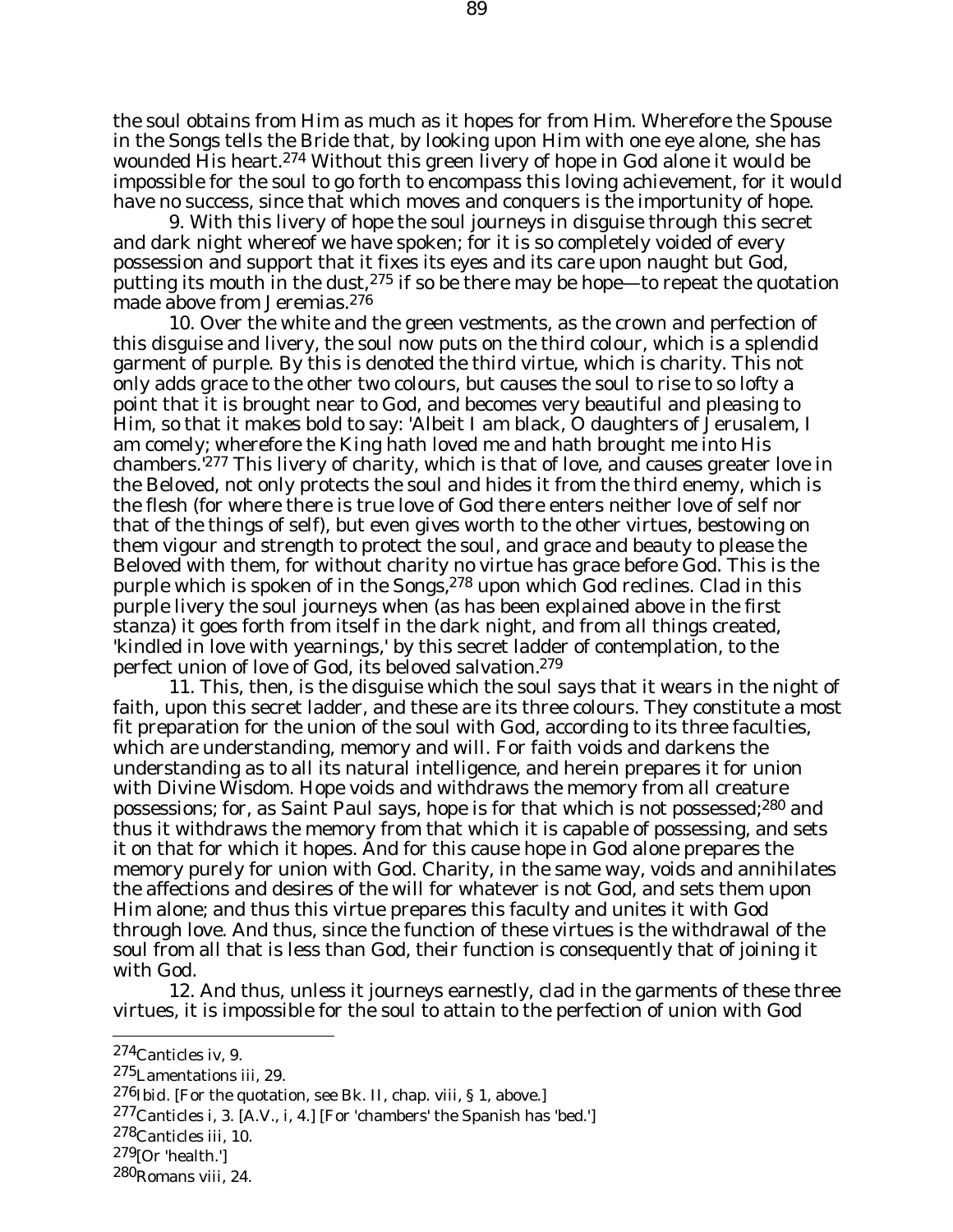through love. Wherefore, in order that the soul might attain that which it desired, which was this loving and delectable union with its Beloved, this disguise and clothing which it assumed was most necessary and convenient. And likewise to have succeeded in thus clothing itself and persevering until it should obtain the end and aspiration which it had so much desired, which was the union of love, was a great and happy chance, wherefore in this line the soul also says:

# **Oh, happy chance!**

## CHAPTER XXII

## *Explains the third281 line of the second stanza.*

IT is very clear that it was a happy chance for this soul to go forth with such an enterprise as this, for it was its going forth that delivered it from the devil and from the world and from its own sensuality, as we have said. Having attained liberty of spirit, so precious and so greatly desired by all, it went forth from low things to high; from terrestrial, it became celestial; from human, Divine. Thus it came to have its conversation in the heavens, as has the soul in this state of perfection, even as we shall go on to say in what follows, although with rather more brevity.

2. For the most important part of my task, and the part which chiefly led me to undertake it, was the explanation of this night to many souls who pass through it and yet know nothing about it, as was said in the prologue. Now this explanation and exposition has already been half completed. Although much less has been said of it than might be said, we have shown how many are the blessings which the soul bears with it through the night and how happy is the chance whereby it passes through it, so that, when a soul is terrified by the horror of so many trials, it is also encouraged by the certain hope of so many and such precious blessings of God as it gains therein. And furthermore, for yet another reason, this was a happy chance for the soul; and this reason is given in the following line:

### **In darkness and in concealment.**

# CHAPTER XXIII

*Expounds the fourth line282 and describes the wondrous hiding place wherein the soul is set during this night. Shows how, although the devil has an entrance into other places that are very high, he has none into this.*

'IN concealment' is as much as to say 'in a hiding-place,' or 'in hiding'; and thus, what the soul here says (namely, that it went forth 'in darkness and in concealment') is a more complete explanation of the great security which it describes itself in the first line of the stanza as possessing, by means of this dark contemplation upon the road of the union of the love of God.

2. When the soul, then, says 'in darkness and in concealment,' it means that, inasmuch as it journeyed in darkness after the manner aforementioned, it went in

<sup>281</sup>i.e., in the original Spanish and in our verse rendering of the poem in *The Complete Works of St. John of the Cross*, Ed. by E. Allison Peers, Vol. II (The Newman Press, Westminster, Md.). 282i.e., in the original Spanish and in our verse rendering of the poem in *The Complete Works of St. John of the Cross*, Ed. by E. Allison Peers, Vol. II (The Newman Press, Westminster, Md.).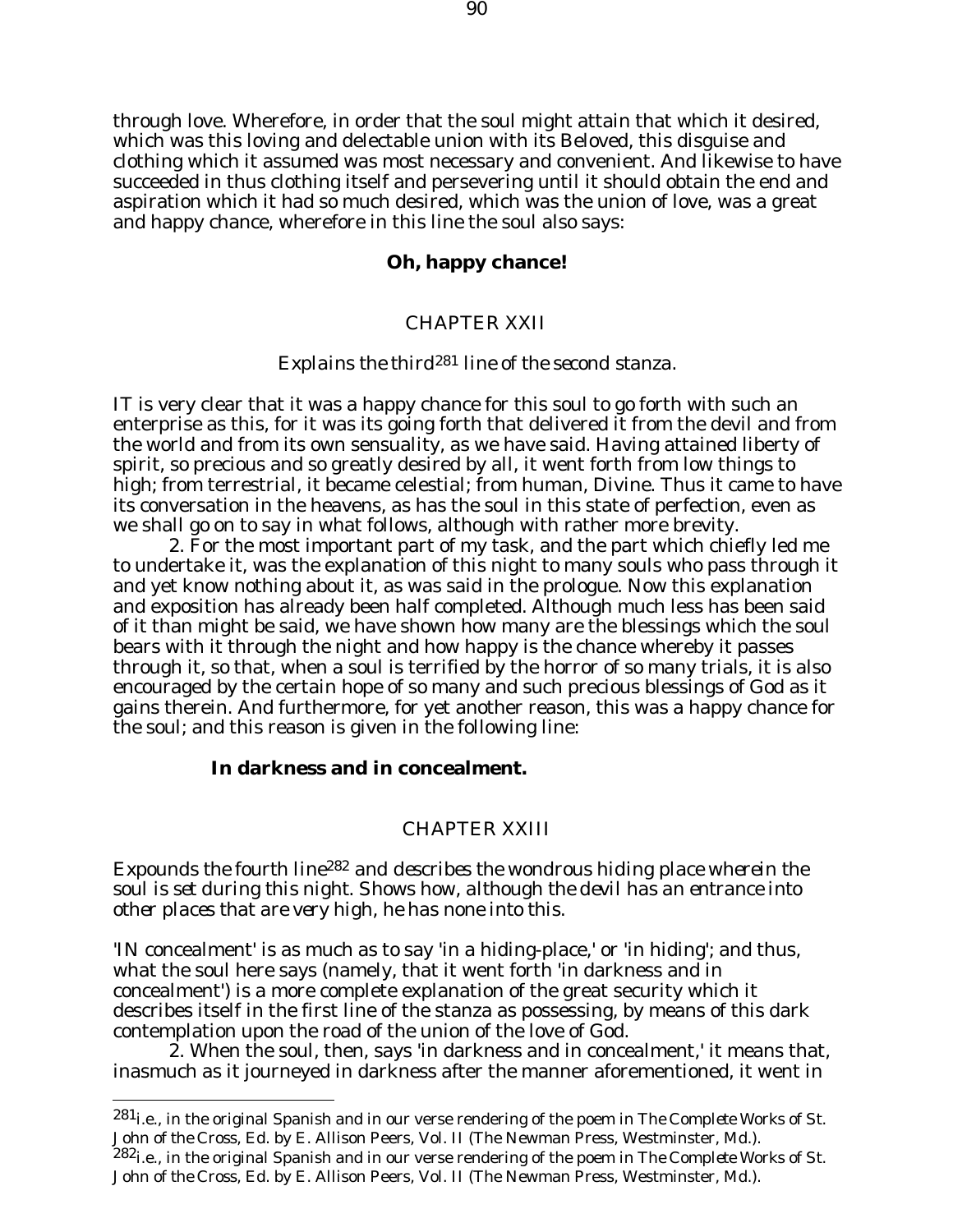hiding and in concealment from the devil and from his wiles and stratagems. The reason why, as it journeys in the darkness of this contemplation, the soul is free, and is hidden from the stratagems of the devil, is that the infused contemplation which it here possesses is infused into it passively and secretly, without the knowledge of the senses and faculties, whether interior or exterior, of the sensual part. And hence it follows that, not only does it journey in hiding, and is free from the impediment which these faculties can set in its way because of its natural weakness, but likewise from the devil; who, except through these faculties of the sensual part, cannot reach or know that which is in the soul, nor that which is taking place within it. Wherefore, the more spiritual, the more interior and the more remote from the senses is the communication, the farther does the devil fall short of understanding it.

3. And thus it is of great importance for the security of the soul that its inward communication with God should be of such a kind that its very senses of the lower part will remain in darkness<sup>283</sup> and be without knowledge of it, and attain not to it: first, so that it may be possible for the spiritual communication to be more abundant, and that the weakness of its sensual part may not hinder the liberty of its spirit; secondly because, as we say, the soul journeys more securely since the devil cannot penetrate so far. In this way we may understand that passage where Our Saviour, speaking in a spiritual sense, says: 'Let not thy left hand know what thy right hand doeth.'284 Which is as though He had said: Let not thy left hand know that which takes place upon thy right hand, which is the higher and spiritual part of the soul; that is, let it be of such a kind that the lower portion of thy soul, which is the sensual part, may not attain to it; let it be a secret between the spirit and God alone.

4. It is quite true that oftentimes, when these very intimate and secret spiritual communications are present and take place in the soul, although the devil cannot get to know of what kind and manner they are, yet the great repose and silence which some of them cause in the senses and the faculties of the sensual part make it clear to him that they are taking place and that the soul is receiving a certain blessing from them. And then, as he sees that he cannot succeed in thwarting them in the depth of the soul, he does what he can to disturb and disquiet the sensual part—that part to which he is able to attain—now by means of afflictions, now by terrors and fears, with intent to disquiet and disturb the higher and spiritual part of the soul by this means, with respect to that blessing which it then receives and enjoys. But often, when the communication of such contemplation makes its naked assault upon the soul and exerts its strength upon it, the devil, with all his diligence, is unable to disturb it; rather the soul receives a new and a greater advantage and a securer peace. For, when it feels the disturbing presence of the enemy, then—wondrous thing!—without knowing how it comes to pass, and without any efforts of its own, it enters farther into its own interior depths, feeling that it is indeed being set in a sure refuge, where it perceives itself to be most completely withdrawn and hidden from the enemy. And thus its peace and joy, which the devil is attempting to take from it, are increased; and all the fear that assails it remains without; and it becomes clearly and exultingly conscious of its secure enjoyment of that quiet peace and sweetness of the hidden Spouse, which neither the world nor the devil can give it or take from it. In that state, therefore, it realizes the truth of the words of the Bride about this, in the Songs, namely: 'See how threescore strong men surround the bed of Solomon, etc., because of the fears of

<sup>283</sup>[The Spanish also admits of the rendering: 'remain shut off from it by darkness.'] 284Matthew vi, 3.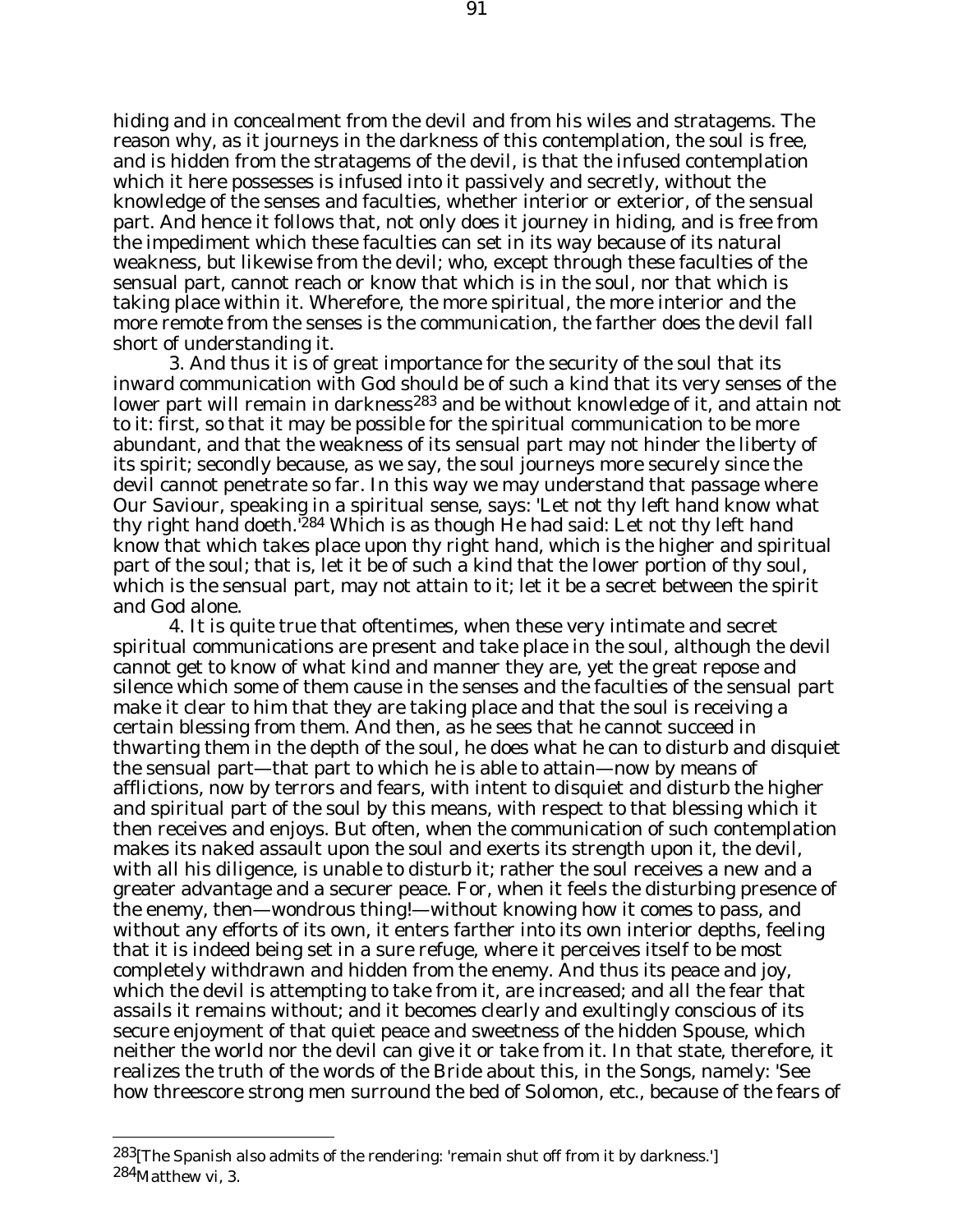the night.'285 It is conscious of this strength and peace, although it is often equally conscious that its flesh and bones are being tormented from without.

5. At other times, when the spiritual communication is not made in any great measure to the spirit, but the senses have a part therein, the devil more easily succeeds in disturbing the spirit and raising a tumult within it, by means of the senses, with these terrors. Great are the torment and the affliction which are then caused in the spirit; at times they exceed all that can be expressed. For, when there is a naked contact of spirit with spirit, the horror is intolerable which the evil spirit causes in the good spirit (I mean, in the soul), when its tumult reaches it. This is expressed likewise by the Bride in the Songs, when she says that it has happened thus to her at a time when she wished to descend to interior recollection in order to have fruition of these blessings. She says: 'I went down into the garden of nuts to see the apples of the valleys, and if the vine had flourished. I knew not; my soul troubled me because of the chariots'—that is, because of the chariots and the noise of Aminadab, which is the devil.286

6. At other times it comes to pass that the devil is occasionally able to see certain favours which God is pleased to grant the soul when they are bestowed upon it by the mediation of a good angel; for of those favours which come through a good angel God habitually allows the enemy to have knowledge: partly so that he may do that which he can against them according to the measure of justice, and that thus he may not be able to allege with truth that no opportunity is given him for conquering the soul, as he said concerning Job.<sup>287</sup> This would be the case if God allowed not a certain equality between the two warriors—namely, the good angel and the bad—when they strive for the soul, so that the victory of either may be of the greater worth, and the soul that is victorious and faithful in temptation may be the more abundantly rewarded.

7. We must observe, therefore, that it is for this reason that, in proportion as God is guiding the soul and communing with it, He gives the devil leave to act with it after this manner. When the soul has genuine visions by the instrumentality of the good angel (for it is by this instrumentality that they habitually come, even though Christ reveal Himself, for He scarcely ever appears288 in His actual person), God also gives the wicked angel leave to present to the soul false visions of this very type in such a way that the soul which is not cautious may easily be deceived by their outward appearance, as many souls have been. Of this there is a figure in Exodus,289 where it is said that all the genuine signs that Moses wrought were wrought likewise in appearance by the magicians of Pharao. If he brought forth frogs, they brought them forth likewise; if he turned water into blood, they did the same.

8. And not only does the evil one imitate God in this type of bodily vision, but he also imitates and interferes in spiritual communications which come through the instrumentality of an angel, when he succeeds in seeing them, as we say (for, as Job said290: *Omne sublime videt*). These, however, as they are without form and figure (for it is the nature of spirit to have no such thing), he cannot imitate and counterfeit like those others which are presented under some species or figure. And

<sup>285</sup>Canticles iii, 7-8.

<sup>286</sup>Canticles vi, 10 [A.V., vi, 11-12].

<sup>287</sup>Job i, 1-11.

<sup>288</sup>Such is the unanimous opinion of theologians. Some, with St. Thomas (Pt. III, q. 57, a. 6), suppose that the appearance which converted St. Paul near Damascus was that of Our Lord Jesus Christ in person.

<sup>289</sup>Exodus vii, 11-22; viii, 7. 290Job xli, 25.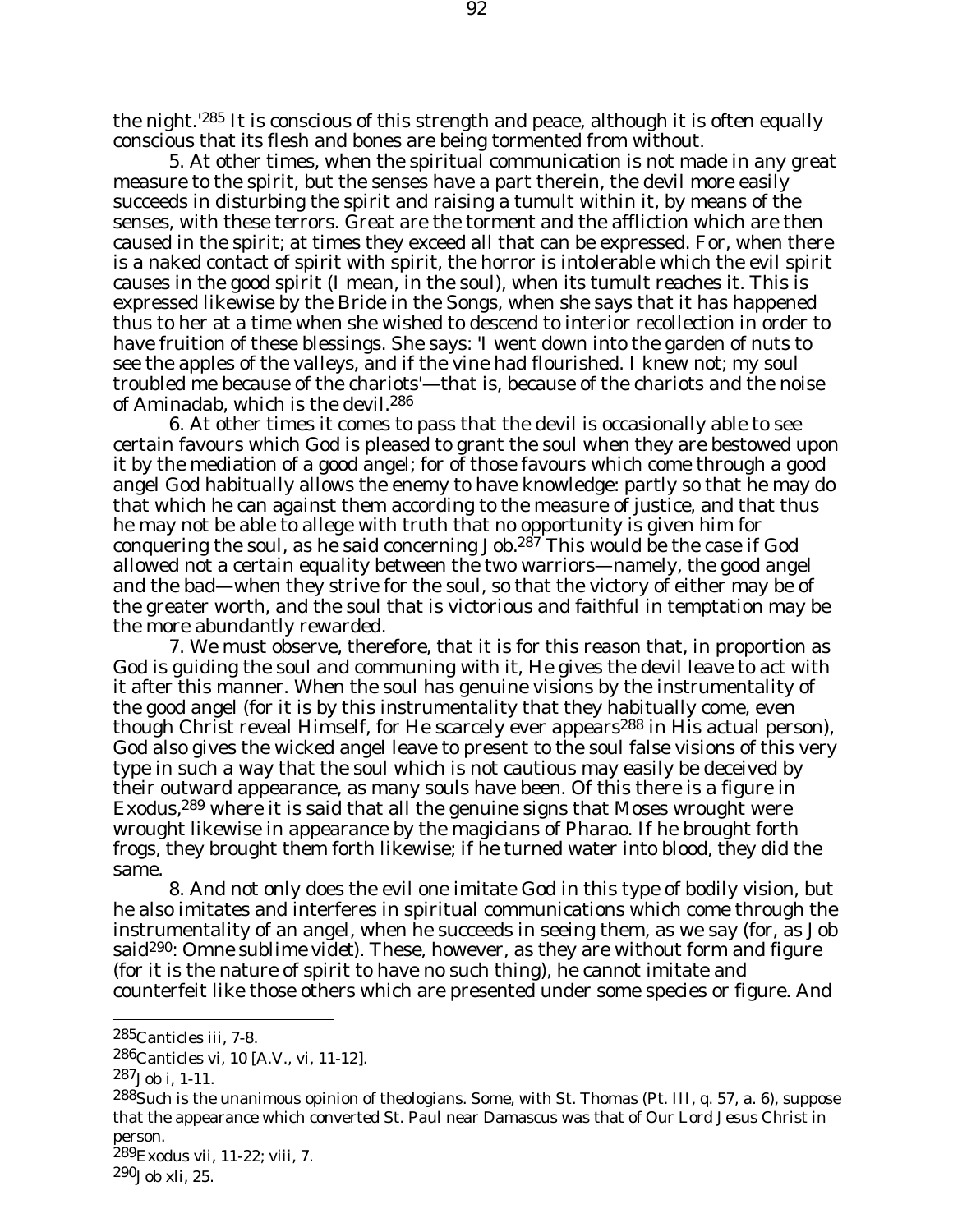thus, in order to attack the soul, in the same way as that wherein it is being visited, his fearful spirit presents a similar vision in order to attack and destroy spiritual things by spiritual. When this comes to pass just as the good angel is about to communicate spiritual contemplation to the soul, it is impossible for the soul to shelter itself in the secrecy and hiding-place of contemplation with sufficient rapidity not to be observed by the devil; and thus he appears to it and produces a certain horror and perturbation of spirit which at times is most distressing to the soul. Sometimes the soul can speedily free itself from him, so that there is no opportunity for the aforementioned horror of the evil spirit to make an impression on it; and it becomes recollected within itself, being favoured, to this end, by the effectual spiritual grace that the good angel then communicates to it.

9. At other times the devil prevails and encompasses the soul with a perturbation and horror which is a greater affliction to it than any torment in this life could be. For, as this horrible communication passes direct from spirit to spirit, in something like nakedness and clearly distinguished from all that is corporeal, it is grievous beyond what every sense can feel; and this lasts in the spirit for some time, yet not for long, for otherwise the spirit would be driven forth from the flesh by the vehement communication of the other spirit. Afterwards there remains to it the memory thereof, which is sufficient to cause it great affliction.

10. All that we have here described comes to pass in the soul passively, without its doing or undoing anything of itself with respect to it. But in this connection it must be known that, when the good angel permits the devil to gain this advantage of assailing the soul with this spiritual horror, he does it to purify the soul and to prepare it by means of this spiritual vigil for some great spiritual favour and festival which he desires to grant it, for he never mortifies save to give life, nor humbles save to exalt, which comes to pass shortly afterwards. Then, according as was the dark and horrible purgation which the soul suffered, so is the fruition now granted it of a wondrous and delectable spiritual contemplation, sometimes so lofty that there is no language to describe it. But the spirit has been greatly refined by the preceding horror of the evil spirit, in order that it may be able to receive this blessing; for these spiritual visions belong to the next life rather than to this, and when one of them is seen this is a preparation for the next.

11. This is to be understood with respect to occasions when God visits the soul by the instrumentality of a good angel, wherein, as has been said, the soul is not so totally in darkness and in concealment that the enemy cannot come within reach of it. But, when God Himself visits it, then the words of this line are indeed fulfilled, and it is in total darkness and in concealment from the enemy that the soul receives these spiritual favours of God. The reason for this is that, as His Majesty dwells substantially in the soul, where neither angel nor devil can attain to an understanding of that which comes to pass, they cannot know the intimate and secret communications which take place there between the soul and God. These communications, since the Lord Himself works them, are wholly Divine and sovereign, for they are all substantial touches of Divine union between the soul and God; in one of which the soul receives a greater blessing than in all the rest, since this is the loftiest degree<sup>291</sup> of prayer in existence.

12. For these are the touches that the Bride entreated of Him in the Songs, saying: *Osculetur me osculo oris sui*. 292 Since this is a thing which takes place in such close intimacy with God, whereto the soul desires with such yearnings to attain, it esteems and longs for a touch of this Divinity more than all the other favours that God grants it. Wherefore, after many such favours have been granted

<sup>291</sup>[*Lit.*, 'step.' Cf. Bk. II, chap. xix, first note, above.] 292Canticles i, 1.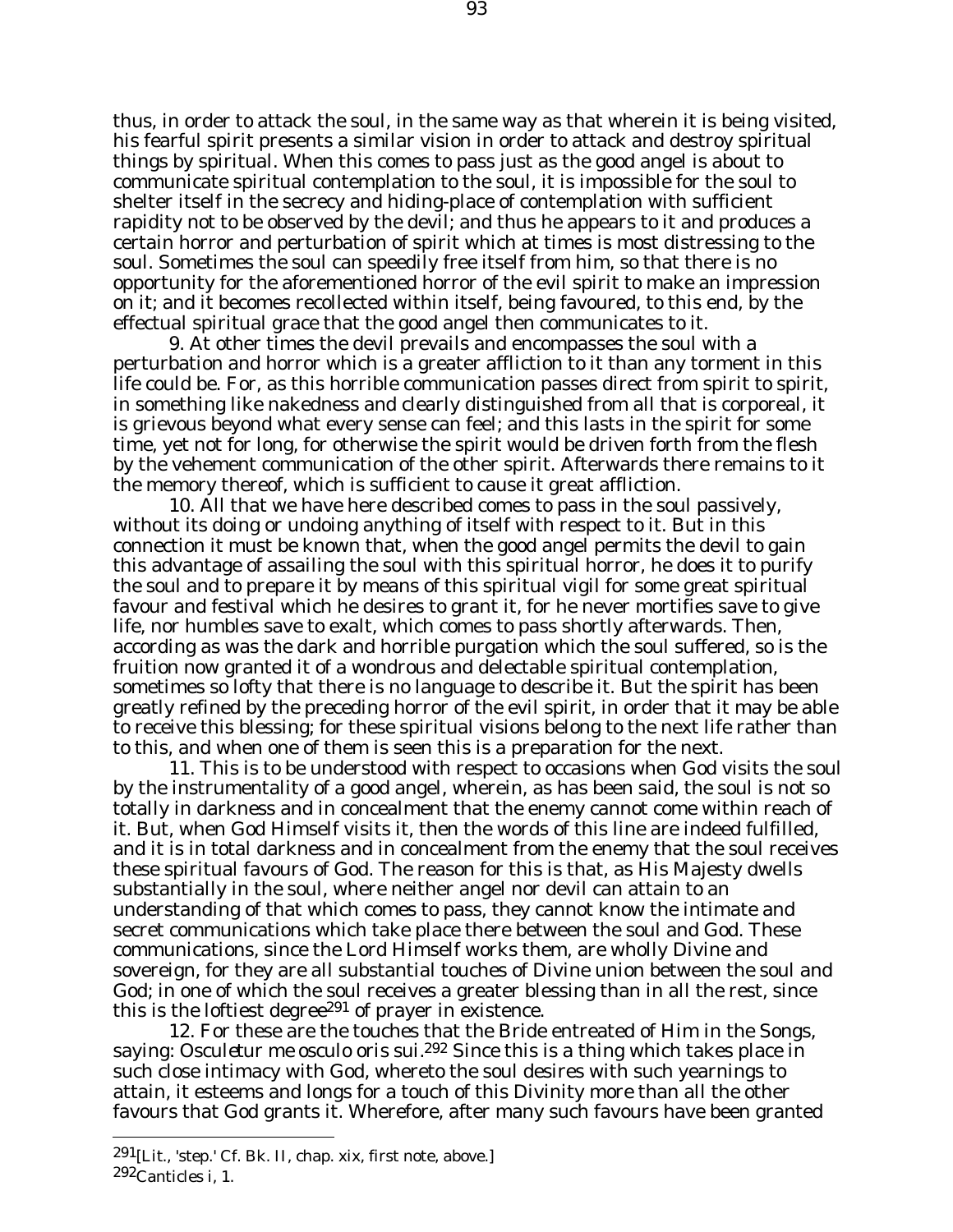to the Bride in the said Songs, of which she has sung therein, she is not satisfied, but entreats Him for these Divine touches, saying: 'Who shall give Thee to me, my brother, that I might find Thee alone without, sucking the breasts of my mother, so that I might kiss Thee with the mouth of my soul, and that thus no man should despise me or make bold to attack me.'293 By this she denotes the communication which God Himself alone makes to her, as we are saying, far from all the creatures and without their knowledge, for this is meant by 'alone and without, sucking, etc.'—that is, drying up and draining the breasts of the desires and affections of the sensual part of the soul. This takes place when the soul, in intimate peace and delight, has fruition of these blessings, with liberty of spirit, and without the sensual part being able to hinder it, or the devil to thwart it by means thereof. And then the devil would not make bold to attack it, for he would not reach it, neither could he attain to an understanding of these Divine touches in the substance of the soul in the loving substance of God.

13. To this blessing none attains save through intimate purgation and detachment and spiritual concealment from all that is creature; it comes to pass in the darkness, as we have already explained at length and as we say with respect to this line. The soul is in concealment and in hiding, in the which hiding-place, as we have now said, it continues to be strengthened in union with God through love, wherefore it sings this in the same phrase, saying: 'In darkness and in concealment.'

14. When it comes to pass that those favours are granted to the soul in concealment (that is, as we have said, in spirit only), the soul is wont, during some of them, and without knowing how this comes to pass, to see itself so far with drawn and separated according to the higher and spiritual part, from the sensual and lower portion, that it recognizes in itself two parts so distinct from each other that it believes that the one has naught to do with the other, but that the one is very remote and far withdrawn from the other. And in reality, in a certain way, this is so; for the operation is now wholly spiritual, and the soul receives no communication in its sensual part. In this way the soul gradually becomes wholly spiritual; and in this hiding-place of unitive contemplation its spiritual desires and passions are to a great degree removed and purged away. And thus, speaking of its higher part, the soul then says in this last line:

## **My house being now at rest.294**

# CHAPTER XXIV

## *Completes the explanation of the second stanza.*

THIS is as much as to say: The higher portion of my soul being like the lower part also, at rest with respect to its desires and faculties, I went forth to the Divine union of the love of God.

2. Inasmuch as, by means of that war of the dark night, as has been said, the soul is combated and purged after two manners—namely, according to its sensual and its spiritual part—with its senses, faculties and passions, so likewise after two manners—namely, according to these two parts, the sensual and the spiritual—with all its faculties and desires, the soul attains to an enjoyment of peace and rest. For this reason, as has likewise been said, the soul twice pronounces this line—

<sup>293</sup>Canticles viii, 1.

 $294$ The word translated 'at rest' is a past participle: more literally, 'stilled.'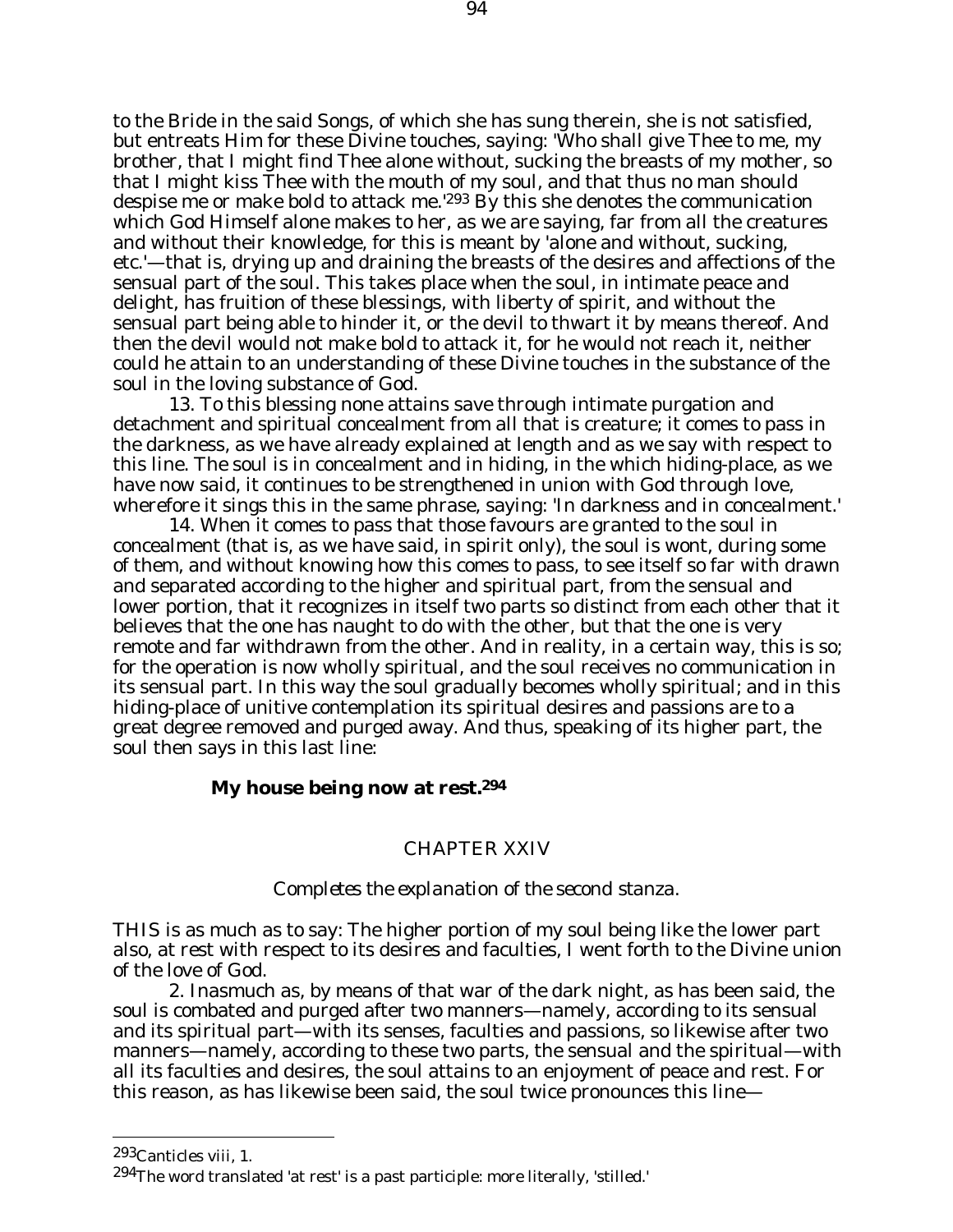namely,295 in this stanza and in the last—because of these two portions of the soul, the spiritual and the sensual, which, in order that they may go forth to the Divine union of love, must needs first be reformed, ordered and tranquillized with respect to the sensual and to the spiritual, according to the nature of the state of innocence which was Adam's.<sup>296</sup> And thus this line which, in the first stanza, was understood of the repose of the lower and sensual portion, is, in this second stanza, understood more particularly of the higher and spiritual part; for which reason it is repeated.<sup>297</sup>

3. This repose and quiet of this spiritual house the soul comes to attain, habitually and perfectly (in so far as the condition of this life allows), by means of the acts of the substantial touches of Divine union whereof we have just spoken; which, in concealment, and hidden from the perturbation of the devil, and of its own senses and passions, the soul has been receiving from the Divinity, wherein it has been purifying itself, as I say, resting, strengthening and confirming itself in order to be able to receive the said union once and for all, which is the Divine betrothal between the soul and the Son of God. As soon as these two houses of the soul have together become tranquillized and strengthened, with all their domestics—namely, the faculties and desires—and have put these domestics to sleep and made them to be silent with respect to all things, both above and below, this Divine Wisdom immediately unites itself with the soul by making a new bond of loving possession, and there is fulfilled that which is written in the Book of Wisdom, in these words: *Dum quietum silentium contineret omnia, et nox in suo cursu medium iter haberet, omnipotens sermo tuus Domine a regalibus sedibus*. 298 The same thing is described by the Bride in the Songs,<sup>299</sup> where she says that, after she had passed by those who stripped her of her mantle by night and wounded her, she found Him Whom her soul loved.

4. The soul cannot come to this union without great purity, and this purity is not gained without great detachment from every created thing and sharp mortification. This is signified by the stripping of the Bride of her mantle and by her being wounded by night as she sought and went after the Spouse; for the new mantle which belonged to the betrothal could not be put on until the old mantle was stripped off. Wherefore, he that refuses to go forth in the night aforementioned to seek the Beloved, and to be stripped of his own will and to be mortified, but seeks Him upon his bed and at his own convenience, as did the Bride,<sup>300</sup> will not succeed in finding Him. For this soul says of itself that it found Him by going forth in the dark and with yearnings of love.

<sup>295</sup>[*Lit.*, 'twice repeats'—a loosely used phrase.]

<sup>296</sup>H omits this last phrase, which is found in all the other Codices, and in e.p. The latter adds: 'notwithstanding that the soul is not wholly free from the temptations of the lower part.' The addition is made so that the teaching of the Saint may not be confused with that of the Illuminists, who supposed the contemplative in union to be impeccable, do what he might. The Saint's meaning is that for the mystical union of the soul with God such purity and tranquillity of senses and faculties are needful that his condition resembles that state of innocence in which Adam was created, but without the attribute of impeccability, which does not necessarily accompany union, nor can be attained by any, save by a most special privilege of God. Cf. St. Teresa's *Interior Castle*, VII, ii. St. Teresa will be found occasionally to explain points of mystical doctrine which St. John of the Cross takes as being understood.

<sup>297</sup>[*Lit.*, 'twice repeated.']

<sup>298</sup>Wisdom xviii, 14.

<sup>299</sup>Canticles v, 7.

<sup>300</sup>Canticles iii, 1.